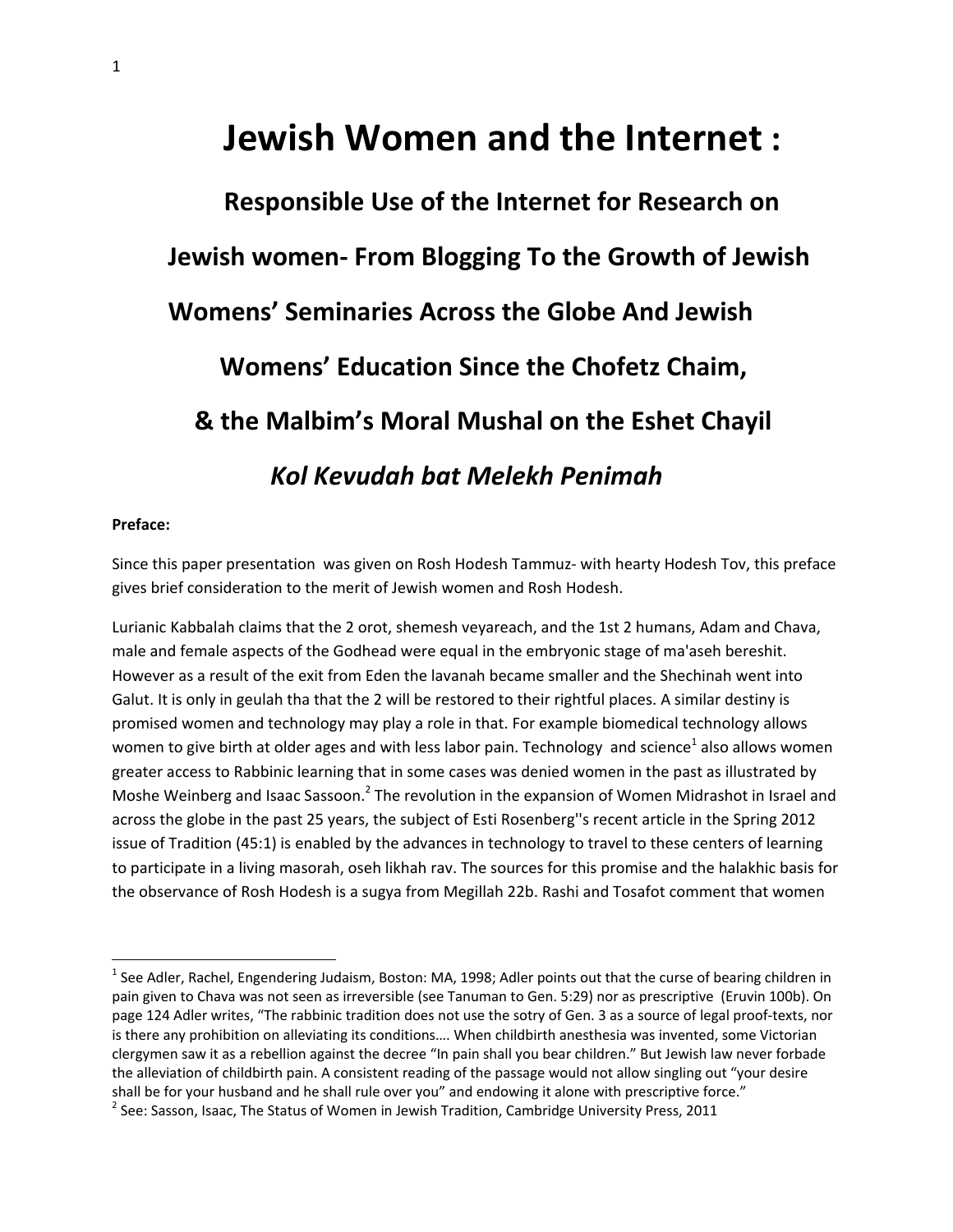are not permitted to do work on RH i.e. Rashi comments women refrain from spinning, weaving, and sewing. This is explained in Pirke de Rabbi Eliezer (ch. 45):

"The women heard about all construction of the egel hazahav and refused to submit their jewelry to their husbands for the women said that the egel hazahav was a toavah hi and has no power of geulah. Hakadosh baruch hu rewarded the women in olam hazeh to observe RH and not work and in olam habah the women are destined shen atidot lehithadesh kimokhah."

Mekor Haminhagim notes the women were enthusiastic about the mishkan and reluctant about the egel hazahav. According to Ohr Zaruah RH is an obvious reference to the monthy cycle after which women renew themselves in a mikvah like the moon thru immersion (See Midrash Tadshei). The acronym for Roshei Chadashim is rechem. Biyemei hamashiah just as the moon‐ (sefirah of malchut) willl be elevated in size to the shemesh‐[sefirah of keter], so women will ascend in function and status without becoming identical to men but realizing true gender equality that recognizes the difference between men and women who complement each other as Chava complemented Adam, or as Rabban Gamliel's daughter notes in a Midrash, when Eve was presented to Adam Rishon, it was a raising in kedushah as if a silver jug were replaced by a gold jug. The bnai Yissachar notes the gematria of Hodesh= 312 and the yod key vav key times 12 months of the year= 312. Ergo Hashem is present with all the tribes throughout the year (364 days) because of the factor of RH where the women refused to engage in avodah zarah.

It can be argued that even in the Biblical period in Judaism women command utmost respect. Proverbs 31 extols the virtuous women as wisdom. Abraham listens to Sarah. Deborah leads the Israelite army to holy war as well as functions as a judge. Huldah, the prophetess, is consulted by the king…. Esther valiantly saves the Jewish nation from destruction. Naomi buys and sells land, and according to the Rabbinic tradiitions informs Ruth of the intracacies of Halakhah Even in cultic matters women do participate when pure. Hannah prays and sacrifices at the sanctuary (I Sam I:24‐26). Every women after childbirth comes to the Temple to offer a sacrifice. Her exclusion from the sanctuary implies that normally she is allowed to participate in worship there, in the Ezrat Nashim. As Solomon Schecther notes in his essay on women in the synagogues, it is the women who donated their mirrors for the construction of the laver in the beit hamikdash.

In the power point the following subjects were treated: (1) responsible use of the internet for researching Jewish women and some of its dangers, (2) the Blogosphere and Jewish Women, (3) some Jewish women Educational leaders with websites such as: Tziporah Heller, Sara Yoheved Rigler, Rebbetzin Jungreis, Aviva Zornberg, Susan Heschel, Blu Greenberg, (4) The Dinur Jewish Center for History gender studies links, (5) Historical overview of Women in the Tanakh, Dead Sea Scrols, Ben Sira, Midrashim, Talmudim, and Responsa texts across Jewish periodization, (6) Family Life issues & Middot Tovot such as Modesty, Hair Covering culled from Mordecai Torczyner's WebShas, (7) the uses of Bar Ilan to search 3 womens' mitzvoth: Hallah, family purity, and bench licht (hadlikat haneirot), (8) How Hebrewbooks.org can be used to search Rambam's Mishneh Torah for issues related to women in general including laws of sexuality, chalitzah, divorce, etc, (9) Dating/zivugim Websites, (10) Rambi Subject Headings which are incorporated into the bibliography accompanying this paper on Women and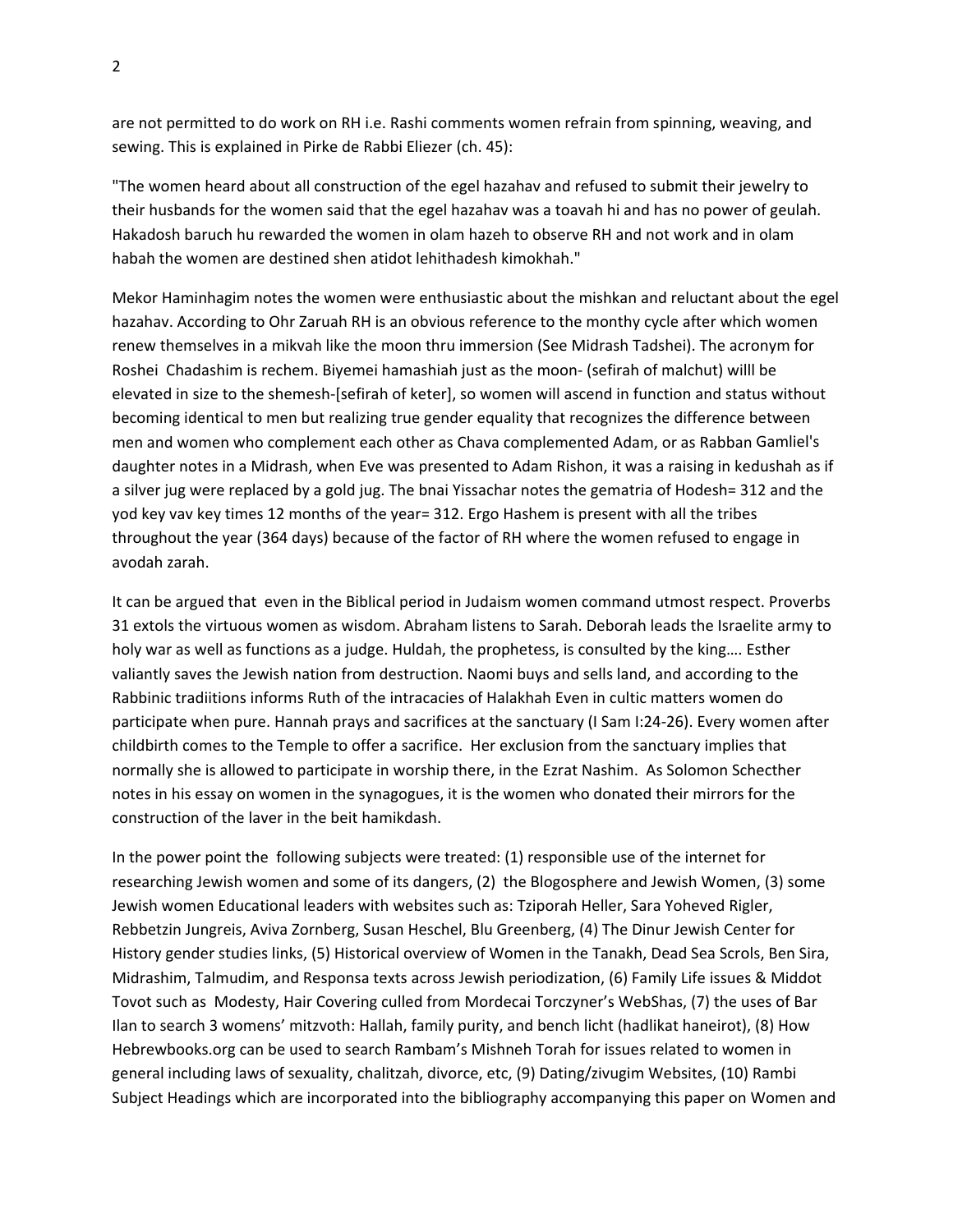Judaism, (11) How the database of The Cairo Geniza can be used to research issues relating to women including: how the Kahal took care of widows, marriage issues, prenuptial contracts, and even recipes for beverages, (12) Dina Ripsman Eylon's *Women in Judaism Journal* and *Internet Sources for Study of* Jewish Women, (13) Womens' organizations including & websites‐ JWA, JOFA, Ritual Well, Ma'yan, Israel Women's Network, JWI, Women of the Wall, (14) Jewish Women A comprehensive Encyclopedia that was reviewed in the 2009 volume 15 edition of Judaica Librarianship. However due to space limitations in this narrative text we will address numbers 1, 2,3, and (4) Jewish Womens' Education since the Chofetz Chaim, (5) Teaching Torah to Women: Traditional views based on a long millennial reception history of the text, (6) Jewish Contemporary Women since the French Revolution, (7) The Malbim's pirush on Mishlei 31: What the Eishet Chayil Really represents (Handout at Presentation), Conclusion.

### I. Responsible Use of the Internet for Researching Jewish Women

A gemarah in Maseket Sukkot holds that biyamei HaMiashiah the Rabbis will be teaching torah from the Greek athletic stadiums. On May 20<sup>th</sup>, 2012 in NY more than 40,000<sup>3</sup> ultra-orthodox Jewish men gathered at Citi Field in Queens, organized *Ichud Hakahilos LeTohar HaMachane*, for a meeting about the pitfalls of the Internet, and how to use technology in a religiously appropriate way. Most attendees did not call to ban or censor the internet totally as they recognize its place for parnassa, but rather to use it responsibly and warn about its dangers. Women did not attend the gathering at Citi Field because of gender separation rules, but were able to watch the meeting on live broadcasts in several neighborhoods. Actually women worldwide experienced a telephonic event on Monday night as a

 $3$  Every ticket to the stadium was sold out and live satellite hookups reached Silver Spring, Dallas, Chicago, Detroit, Los Angeles, Scranton, Waterbury, Miami, Boca Raton, Toronto, Montreal, Mexico City, etc. Hook ups also reached international locations including Eretz Yisrael, various European communities, Brazil, and Australia. Live hookups for women reached Beth Jacob in Boro Park, Masores Bais Yakov in Flatbush, Imperial Hall in Williamsburg, Bais Faige in Lakewood, and the Atrium in Monsey. Bussing to the event was provided from Boro Park, Flatbush, Williamsburg, Monsey, Lakewood, New Square, Kiryas Joel, etc. Arthur Ashe stadium added as Second venue for sold out internet asifa, klal yisrael. At the 11<sup>th</sup> hour Rabbi Aaron Teitelbaum of Satmar in Kiryas Joel urged his followers however not to attend Kiryas Joel, NY – The Satmar Rebbe, R' Aron Teitelbaum, broke his silence on the upcoming CitiField Asifa today, announcing that there was no reason for any of his chasidim to attend this event or the upcoming Siyum Hashas.Until now the Satmar Rebbe had been careful not to speak out publicly against the Asifa but his words came today after Shachris at the Satmar yeshiva in Kiryas Joel, alluding to the fact that the Satmar Rebbe Reb Yoel was against any gatherings of rabbis belonging to the Agudah. "Whoever remembers my uncle, the Divrei Yoel and participated in his Shalsoh Seudos and heard his holy words and came to his house with a kvittel knows that a Satmar Chasid has nothing to gain from attending either the Asifa or the Siyum Hashas." R' Teitelbaum emphasized that he supported the Rabbonim who are endorsing the assemblage and would encourage his followers to abide by the suggestions that will be proposed at the Asifa, but that he felt that this gathering was not in the best interests of his followers. "It is impossible to speak to every person in the same way. There are people who are already filtering their internet and other who need to be told that they should not have a computer in their house at all." R' Teitelbaum also took issue with the fact that the Asifa would be conducted in English saying "our forefathers fought against having speeches in the languages of other nations and I do not want to send my followers to a place where they will be speaking a foreign language. See:

http://midnightrabbi1eligoldsmith.wordpress.com/2012/05/20/the‐torah‐jews‐internet‐gathering‐asifa/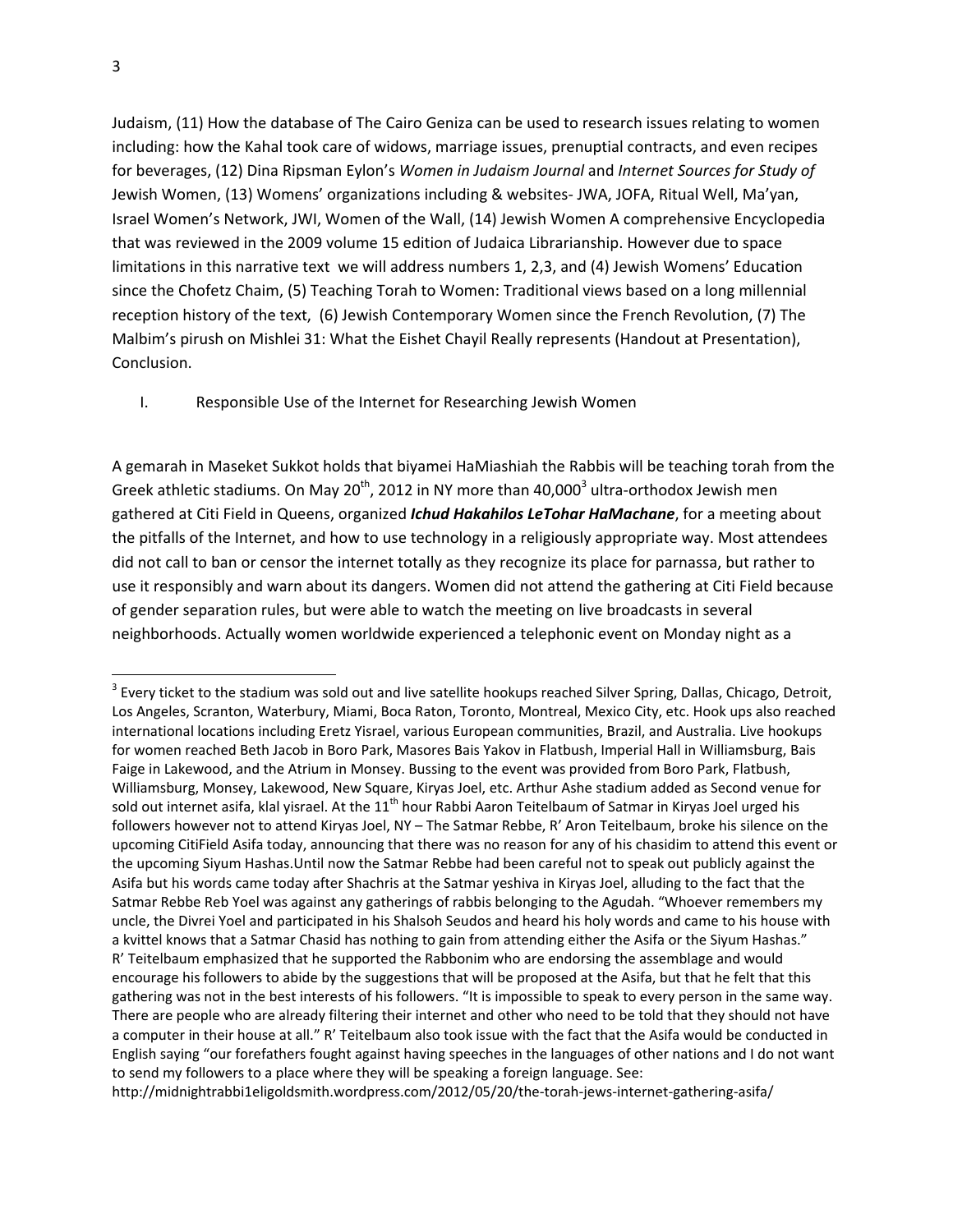project of Bnos Melachim, the organization that is at the forefront of spreading kedushah for Klal Yisrael. In her opening remarks the moderator Mrs. Shaindy Kleinman described the asifah as a mighty preparation for kabbalas HaTorah on Shavuos which will take place about a week later on motzi Shabbos. The rationale for the Women's shiur on technology taking place before the Sunday May 20<sup>th</sup> event is based on the pusek that just before *Kabbalas HaTorah* at Har Sinai Hashem told *Moshe ko s'amar l'beis Yaakov l'saged l'bnei Yisrael*, speak to the women first , this teleconference was addressed first to the women who in traditional life are the builders and loving nurturers of the home, the guardians of raising children from the beginnings and foundation of their upbringing. Words of guidance and brachah were delivered in the name of the Skulener Rebbe and there was a message from Harav Mattisyahu Salomon and inspiration from Rebbetzin Yitty Neustadt and Rebbetzin Rina Tarshish.

A spokesman for the meeting said it is not about banning the Internet, but about raising awareness of its dangers. Many of the attendees came at the instructions of their rabbis, to hear about "a moral topic considered gravely important to the community."<sup>4</sup> The Asifa, a Hebrew word for large-scale gathering, is scheduled on the eve of the first day of the Hebrew calendar month Sivan, and is a day when it is considered auspicious to focus on children's education. The goal of the anti-Internet campaign, organizers told the Jewish media, is to save the next generation from the social ills, including pornography and exposure to secular society, that they argue the technology brings. Eytan Kobre, a spokesman for the event, in alluding to Odysseus in Homer's Odyssey, delivered a more intense message to reporters outside the stadium, "The siren Song of the Internet entices us! It brings out the worst in us."<sup>5</sup> A statement, which is signed by ultra-Orthodox rabbis from across the East Coast, calls technology a "scourge," and says that, "It is well known that in recent times through the Internet many serious family-related problems have been created, and it all happens because of it, and something must be done so they won't be hurt." Since the Internet became a part of everyday life in the 1990s, ultra-Orthodox Jewish groups both in the U.S. and in Israel have in some cases attempted to ban or filter the Internet. The community seeks to protect traditions and rules that they feel are threatened by modernity". <sup>6</sup>Rabbi Yosef Sonnenschein in Hamodia, the Daily Newspaper of Torah Jewry, notes that the

<sup>&</sup>lt;sup>4</sup> Grynbaum, Michael, "Ultra-Orthodox Jews Rally to Discuss Risks of Internet", in New York Times, Monday May  $21<sup>st</sup>$ , 2012 A17; The moral concern of the rabbis is primarily the potential problems that can stem from access to pornography and other explicit content on the uncensored, often incendiary Web. The Rabbis in Center Field from a podium exhorted the crowds to avoid the "filth" (smutz and pritzus) on the Internet. English translations of the speeches appeared on a jumbo digital screen beneath an enormous "Let's Go Mets!" sign. The rabbis reminded the community to keep 'temptation" at bay. The rabbis urged men to control their desires to look at pornography.<br><sup>5</sup> Grynbaum, Michael M., Ultra‐Orthodox Jews Rally to Discuss Risks of Internet", in NY Times, Monday May 21 2012, A17; Ironically Mr. Kobre confessed that the event would be broadcast live on the Internet via a stream available to homes and synagogues in Orthodox communities around the NY area. He said the general public would not be able to gain access, but several unauthorized streams appeared soon after the rally began. See Levy, David, B. AJL 46<sup>th</sup> Convention Montreal Quebec, [section on piggy backing Whi Fi Signals as a form of genevah] http://www.jewishlibraries.org/main/Portals/0/AJL\_Assets/documents/Publications/proceedings/proceedings201

<sup>1/</sup>levy2011text.pdf<br><sup>6</sup> Wax, Emily, Washington Post, "Ultra-Orthodox Jews to gather at Citi Field for event on evils of Internet", Posted at 02:32 PM ET, 05/18/2012; "A counter protest called "The Internet is NOT the Problem," wants to highlight what its organizers feel are more pressing problems in the community, including "the dismissive attitude towards sexual and physical violence against children, inadequate educational systems," said Ari Mandel, an organizer of the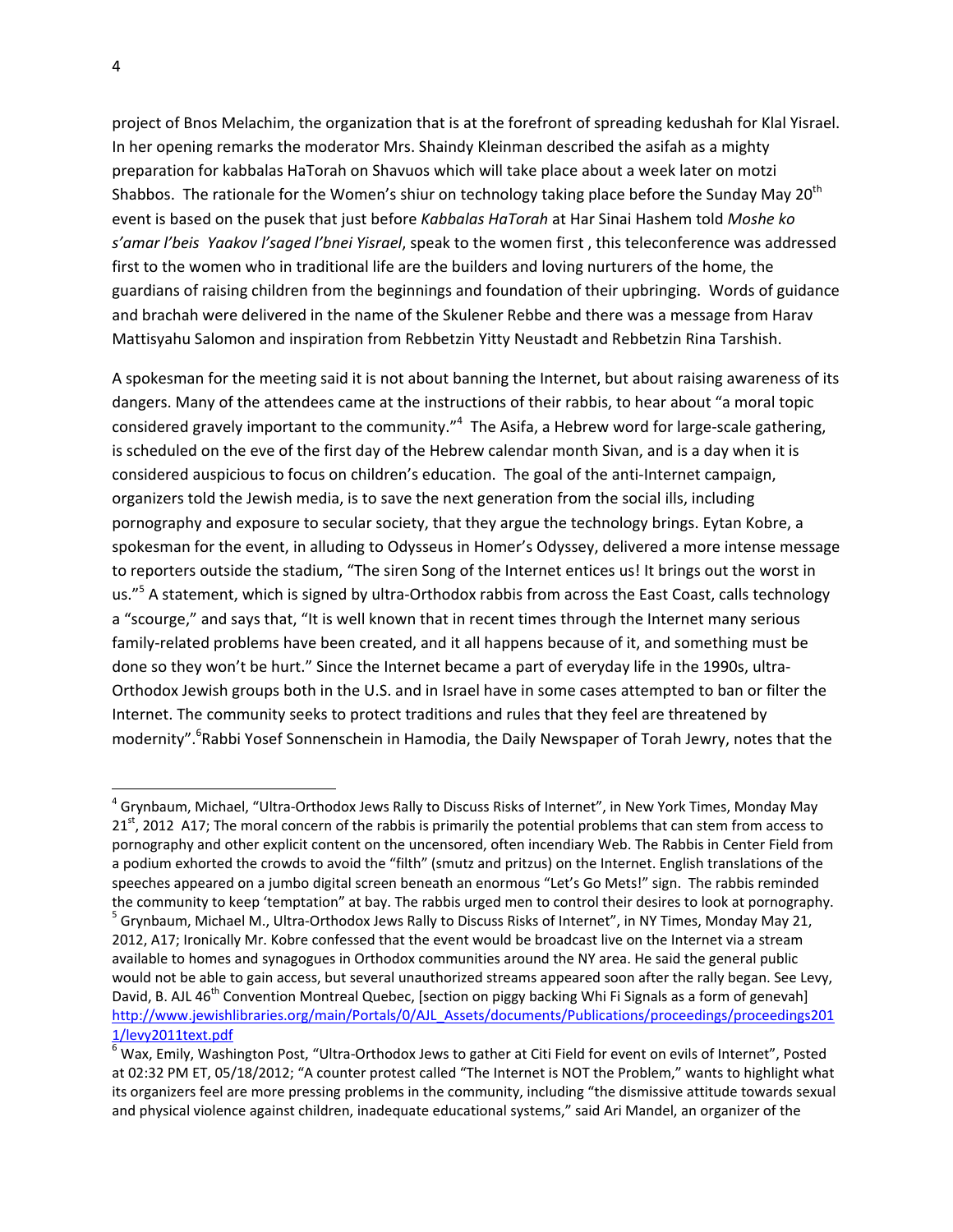Asifa occurred around parashat Emor which opens with the halachos pertaining to the purity of the *Kohanim. Emor el hakohanim bnei Aharon v'amarta aleihem*‐ say to the Kohanaim the children of Aharon and say to them" Rashi explains the apparent redundancy here (say and you should say) with few words of Chazal. *L'hazhir hagedolim al haketanim*‐ "to warn the older ones about the younger ones." This means that the adults are enjoined (say to the Kohanim) not only to keep halachos themselves but to teach the children (and you should say to them) the relevant laws. Sonnenschein notes, "the torah is teaching that in order to reach purity in the service of Hashem, one must use his gadlus, his greatness to influence his *katnus*, the less mature aspects of his personality. Filtering the Shmuts on the internet or just the materials constituting bittul zeman allows for up keeping one's purity, kedushah, and not slipping *to katnus*. Lazer Paskes citing Rabbi Moshe Sherer notes that Jews are like teabags for you only see their strength when they are in hot water. Paskes writes that the challenge of technology has gotten ehrlichen yiddin into hot water. Jews must come together to address it. Paskes notes that the gathering was a historic *maamad* of unprecedented achadus of klal Yisrael in advance of the Yom Tov of Kabalas Hatorah, the apex of Klal Yisrael's unity. He likens the gathering to a massive Shema Yisrael to accept the malchut Shamayim and to beseech Hashem to have rachmanos on the gatherers and the dor yasom for a generation where the "signs of *ikveis d'meshiah*<sup>7</sup> are enumerated in the last Mishnah of Masechta Sota as painfully evident. Paskes notes that the event gives the opportunity to implore Hashem to save the yiddden from the terrible gezera by invoking rachmei

counter-rally. "The Internet is an unstoppable force. Every religious man has an iPhone or Blackberry they use for business anyway. It feels like they are just trying to shut down anything that allows people to question ideas."

<u> Andrewski politika (za obrazu pod predsjednika u predsjednika u predsjednika u predsjednika (za obrazu pod p</u>

The counter protest is being organized by members of Footsteps, an organization that provides educational and vocational supports to people grappling with the consequences of leaving the insular ultra‐Orthodox Jewish

communities in which they were raised. "<br><sup>7</sup> Interestingly the Lubavitch community, which contains elements of mishihistim, was specifically not invited to attend not only because of the old Mitnagdish dislike of certain Hasidim, but because Lubavitch achieves great results with using technology for kiruv and documenting the kedusha of their  $7^{th}$  Rebbe by issuing old archival films traditionally played motzi Shabbos at Chabad houses across the globe. Lubavitch has used technology as ministerial for getting their messages across. They see technology not as an all or nothing proposition and do not want to throw the baby out with the bathwater. Towards the 11<sup>th</sup> hour the Skulner rebbe extended a welcome to Chabad leaders to attend the gathering. The Skulener Rebbe, one of the chief organizers of the Citi Field gathering to curb the influence of the internet, has formally invited the Lubavitch community to participate, and urged all to attend the event. A delegation of Lubavitch Rabbonim and leaders ‐ including: Rabbi Avrohom Osdoba of Crown Heights, Rabbi Leibel Altein of Boro Park and Rabbi Gedalia Oberlander of Monsey ‐ was invited today to the Skulener Rabbe's home for a meeting regarding the Lubavitch community's participation in the gathering. The Admur praised the Lubavitcher Rebbe for the way he taught his Chassidim to always be active for the sake of others. He said that it's only natural for Lubavitch to participate in the gathering, which will take place in a week and a half in Queens. The Rabbonim pointed out that Lubavitch was already working on solving this issue for a number of years, and that previous efforts have already lead to positive results, but improvement is still necessary. The Skulener Rebbe quoted from a Rashi in this week's parsha to emphasize that it is the responsibility of the parents and educators to supervise the young 'sheep.' The Rabbonim then quoted the words of the Rebbe on the subject: that it is not enough to steer them away from evil, but to bring positivity and light to the youngsters as well

The Skulener Rebbe finished by saying that through joint effort we can achieve such positive results. See: http://www.crownheights.info/index.php?itemid=43737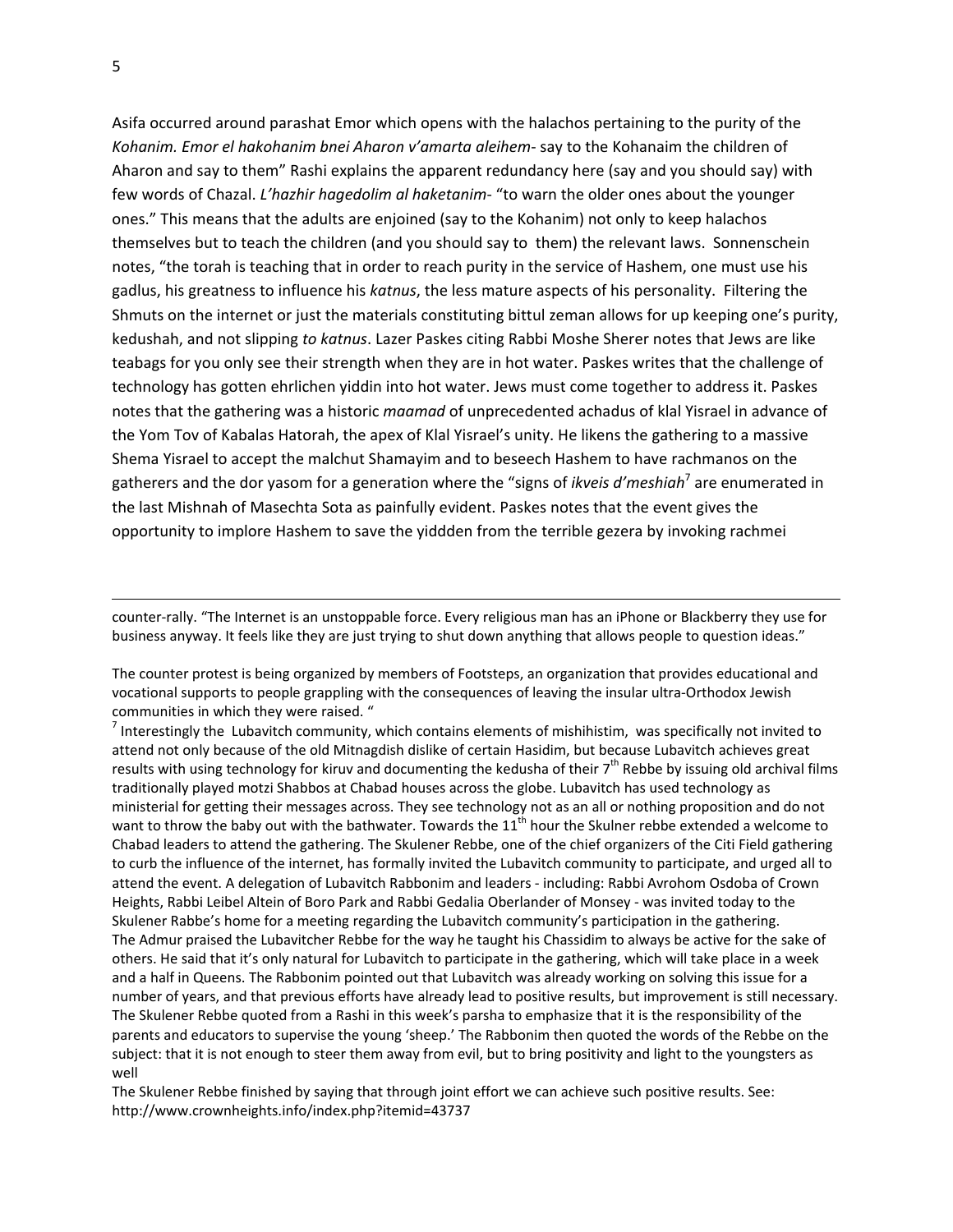shamaya in a way that is l'malah miderekh hateva. The event included the crowd reciting Tefilas ha-Shelah for success in Hinukh (education) and concluded with Ma'ariv.

So what is the frum community concerned about the internet and its irresponsible use? This may be likened to kosher use of the internet and non‐kosher use of the internet. Yet according to some sociologists like Samuel Heilman the Haredi think that [the outside] world is so seductive and so dangerous and so base," he told the AP, "that that's the greatest danger." Heilman notes that the goal is to disseminate information and hold a prayer rally for the success of Klal Israel's war on the Technology which is viewed to threaten the sanctity of the homes of Israel."A "*kol korei*" (call to action) published in Haredi newspapers says "We must assemble together to protect and be protected … and may it be that we will be successful in encouraging the public not to stumble over this obstacle. Yet the haskamah on the event is signed by heavy weight rabbanim. The kol korei is signed by some of the "heavyweights" of the ultra‐Orthodox Yeshiva world, including Rabbi Aharon Leib Shteinman, Rabbi Chaim Kanievsky, and Rabbi Nissim Karelitz, Chairman of the rabbinical court of Bnei Brak. " Speakers included the Mashgiach Rav mattisyahu Solomon ,The Skulener Rebbe, the main speaker will be the Mashgiach Harav Don Segal, who is coming from eretz yisrael as a Shliach for rav Shteinman and rav Chaim kanievsky $^8$ . rabbi Pesach Krohn will speak in english and explain the asifa to the media as well. The djibo dayan" Satmar dayan" from Montreal, Rav dovid Feinstein, Rachmastrivker rebbe from eretz yisrael will recite the tefilas hashela, as the asifa is taking place on Erev Rosh chodesh Sivan. Rav Efraim Wachsman will MC. A video message from harav Shmuel Wosner shlita of Bnei Brak will air at the Asifa. There will be a hook up and live program as well at the Arthur Ashe stadium nearby. rav mattisyahu spoke later on at Arthur Ashe stadium. In a special letter dated chof daled Iyar for those attending the Asifa, Rav Chaim Kanievsky writes about the danger of the internet. It has taken many from the best homes and caused them to transgress. It is the Yetzer hora of avoda zara and Giluy arayos of our times. We must come together and formulate concrete ideas and solutions and figure out a way how to combat and get rid of this yetzer hora. He commends the gedolim in America for arranging an Asifa bringing together tens of thousands yereim and shleimim to be mechazek and combat this yetzer. The letter concludes that there is absolutely no heter to use the internet without a filter even for parnasah. Rabbi Ephraim Wachsman, a haredi Orthodox lecturer. "This issue is the test of the generation. Your strength at this gathering will determine what Judaism will look like a few years from now."<sup>9</sup> Speakers called the Internet "impure," a threat to modesty and compared it to *chametz*, or leavened bread, on Passover.

<sup>&</sup>lt;sup>8</sup> In a special letter dated chof daled Iyar for those attending the Asifa, Rav Chaim kanievsky writes about the danger of the internet. It has taken many from the best homes and caused them to transgress. It is the Yetzer hora of avoda zara and Giluy arayos of our times. We must come together and formulate concrete ideas and solutions and figure out a way how to combat and get rid of this yetzer hora. He commends the gedolim in america for arranging an Asifa bringing together tens of thousands yereim and shleimim to be mechazek and combat this yetzer. The letter concludes that there is absolutely no heter to use the internet without a filter even for parnasah or anything else. One must use guidance as to what kind of filter is proper and kosher for his internet use. Hopefully they will work on a Kosher internet in the near future so and find ways how to avoid this michshol<br><sup>9</sup> Sales, Ben, Haredim fill N.Y. baseball stadium to decry error of Internet's ways, JTA News Archive, May 21,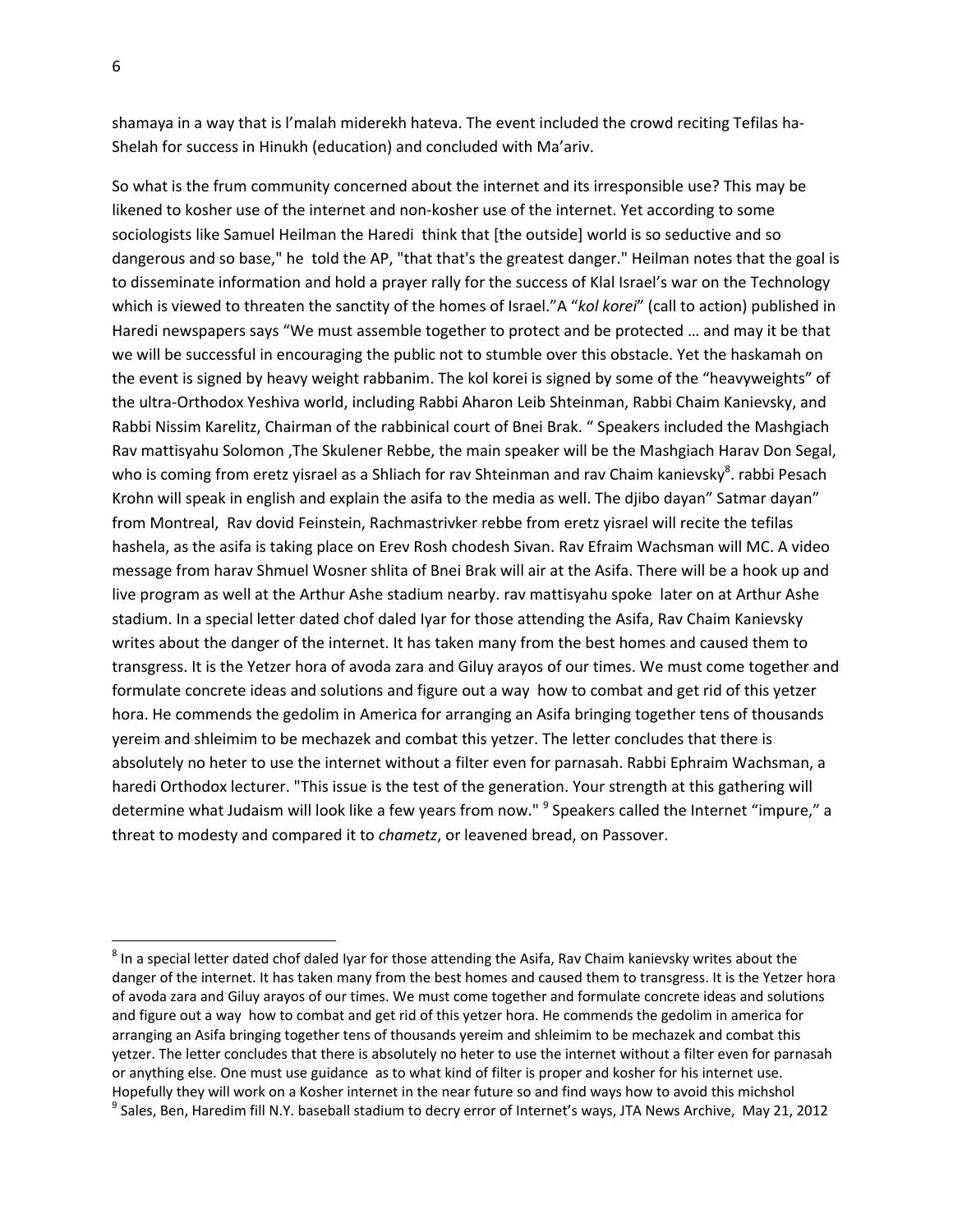The event was more than just a pep rally but sought to raise consciousness of the dangers of the internet. Yet one anonymous rabbi told The Times of Israel that the rally was not cost effective. He comments, "If they intend to protest online pornography, I would say they are better off putting their efforts -- and the money they are raising from the ticket sales -- into providing easy to use and accessible Internet filters. Haredim who work use the Internet, and it could be assumed that many of them take their work home at the end of the day, meaning that many of them have Internet at home. So it's not going anywhere."<sup>10</sup> Another anonymous rabbi commented the event is to raise consciousness about living with the potential evils of the internet.<sup>11</sup>This anonymous rabbi also questioned the effectiveness of filters. He told The Times of Israel that even Internet filters, which blacklist offensive sites, are ineffective, and can be disabled. He noted that only a white list, where you are allowed to surf only to specific sites, is the only way you could possibly allow the Internet into the home. There really is no choice today but to take the most extreme position you can against Internet use.<sup>12</sup> The cost effectiveness of the event has led some to note that the millions of dollars being raised for this event could be spent in much more productive ways.

Michael Salamon, a fellow of the American Psychological Association, is the founder and director of ADC Psychological Services in New York however sees the internet not as the evil to be scapegoated into the Satan against which the Haredi are fighting but rather the lack of education amongst the Haredim themselves in secular subjects. He writes, "The real reason for these increasingly authoritarian and repressive restrictions is, I think, due to a lack of a broad, worldly education. The older generations valued education of all sorts. The Rabbis of the Gemara all had jobs in addition to their scholarly disputation work. While Torah related subjects were always more highly valued mathematics, chemistry, philosophy and biology, even vocational and trade pursuits were no less part of the holy components of an education then were Gemara. In the last generation these pursuits have not just been marginalized they are increasingly rejected. Students coming out of many of the high schools that the asifa is targeted toward can barely string together a coherent and grammatically correct sentence. Many of their parents are frustrated by the limited education their children receive but feel trapped because there are fewer options for them to choose from. Only the more modern leaning yeshivas still educate all secular

http://www.jewishlibraries.org/ajlweb/publications/proceedings/proceedings2010/levy2010text.pdf

<sup>&</sup>lt;sup>10</sup> Shamah, David, Times of Israel, Vital, pointless, sexist, hilarious? New York's ultra-Orthodox battle-the-Internet gathering goes viral, May 19, 2012, 8:06 am; http://www.timesofisrael.com/42000-jews-84000-opinions-internetasifa-gets-backers-critics-and-wise-guys-talking/ This comment does not seem to understand that technology is more than machines that can provide pornography which is bad because people can be degraded to the I-It relationship but rather as cited in my essay technology is a mindset and mode of being as revealed from Heidegger's article *Die Frage uber der Technologie*. See:

 $11$  Ibid., Nobody expects them to shut down the Internet to accommodate us or anyone else. The point is to raise awareness of the issue and search for ways to live with it, as a necessary evil"<br><sup>12</sup> Ibid. The anonymous rabbi commented further, ""It's just too easy to surf to inappropriate sites. Not too long

ago you had to go through a great deal of work if you wanted to, for example, view pornography and keep your interest private. Today it comes to you. This is a major crisis for religious Jews, and it is just as much a tragedy for everyone else as well," said Reb C. "I don't think it's a coincidence that life has gotten so much shakier, with depression, suicides, drug addiction etc. at an all-time high, during these days of unlimited Internet access." He added: "the Internet is a test, and it's up to us as Jews to pass that test, whether we use it responsibly or not.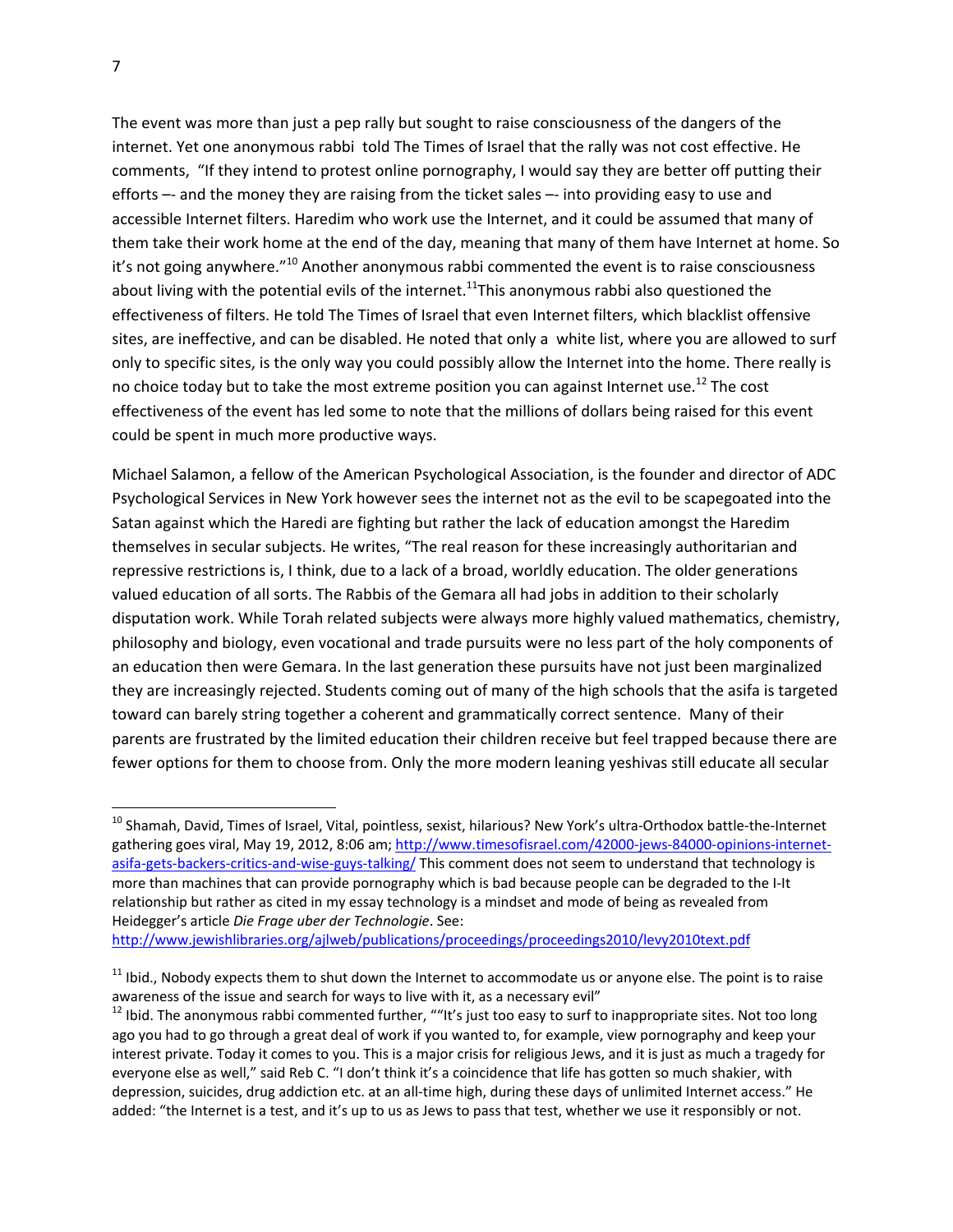subjects. Even in those schools though the emphasis is more and more on getting into the *best Beit Midrash* or seminary program, even before thinking about whether or not college is an option. When you are not educated about a subject you are easily alarmed by it. The internet is not the problem. The lack of education about the world is."<sup>13</sup>On the other flip side one rabbi compared the problem of the internet to the temptations of education that the modern enlightenment promised by comparing the threat of the Internet to the dangers that Zionism and the European Enlightenment posed in the past to traditional Jewish life. In particular, they decried the Internet's potential to distract yeshiva students.<sup>14</sup>

Actually the censorship of the Internet amongst the Haredi is not new. There is a complicated relationship between haredim and the Internet. In 1990 a Satmar Hasid contained a strange Yiddish warning from its anonymous site developer "If you can read this, you should not be using the Internet."<sup>15</sup>Like the recent rally which was streamlined online, this website was ironic since at least one Satmar Hasid had learned HTML skills necessary to put up the website. However if we consider historically the rabbinic worries over the printing press of Johannes Gutenberg at that time the new revolutionary technology some rabbis saw it as a destruction to the old memorization necessary to pen original scribal texts while other rabbis in 1475 regarded it as a boon to learning and hence regard printing itself as an avodat kodesh and the printing press as an altar. In 1475 published volumes in Hebrew appeared. These incunabula or early printed books included commentaries on the Torah by Rashi and treatises of Jewish law (i.e. the *Arba Turim* by Rabbi Yaakov ben Asher). With the wide dissemination of Jewish books including published collections of *Responsa* literature Jews economically could afford purchases more texts and the widening of access to rabbinic texts began. Today the internet is also spreading access to Rabbinic learning and even she''elot vetshuviot occur online. In 2008 the online edition of the newspaper Yediot Ahronot conducted a survey in conjunction with the Gesher organization in advance of a conference on Judaism, society and the Internet. They discovered that 25% of the Jewish adult Hebrew speakers surveyed consulted the on call "virtual rabbi" and 7 % consulted online forums for answer to religious questions.33% still went to a real live rabbi and 35% consulted their own rabbinic libraries. The YNET report speculated that online virtual rabbis will become more frequent in the future and "Rabbi Google" a household phenomenon. However Haredi society is slow to change and perhaps rightly so the leaders have recognized a danger against the new digital culture and technology that threatens the old ways of traditional life and culture. However what Haredi leaders warn against and what the masses do is something different. Many Haredim as a counterforce are highly adept at live streaming, smartphones, and technologically sophisticated. Surveys find that Haredi

<sup>&</sup>lt;sup>13</sup> Vos iz Neias, NY op ed: The Great Internet Asifa, See: http://www.vosizneias.com/106007/2012/05/09/newyork-op-ed-the-great-internet-asifa/ published on May 9, 2012 09:24 AM

 $14$  JTA Jewish News Archive, May 20, 2012; http://www.jta.org/news/article/2012/05/20/3095976/at-40000person‐rally‐haredi‐orthodox‐rabbis‐decry‐dangers‐of‐internet ; Rabbi Yechiel Meir Katz, known as the Dzibo rav, compared the threat of the Internet to the dangers that Zionism and the European Enlightenment posed in the past to traditional Jewish life. "A terrible test has been sent to us that has inflicted so much terrible damage" on haredim, Katz said. The Internet poses a greater threat to haredim than secularism did, he said, because "in previous challenges we knew who the enemy was. Today, however, the challenge is disguised and not discernible to the naked eye."<br><sup>15</sup> Aviv Mendelsohn, Dan, "The Haredi World Wide Web, June 21, 2012, Forward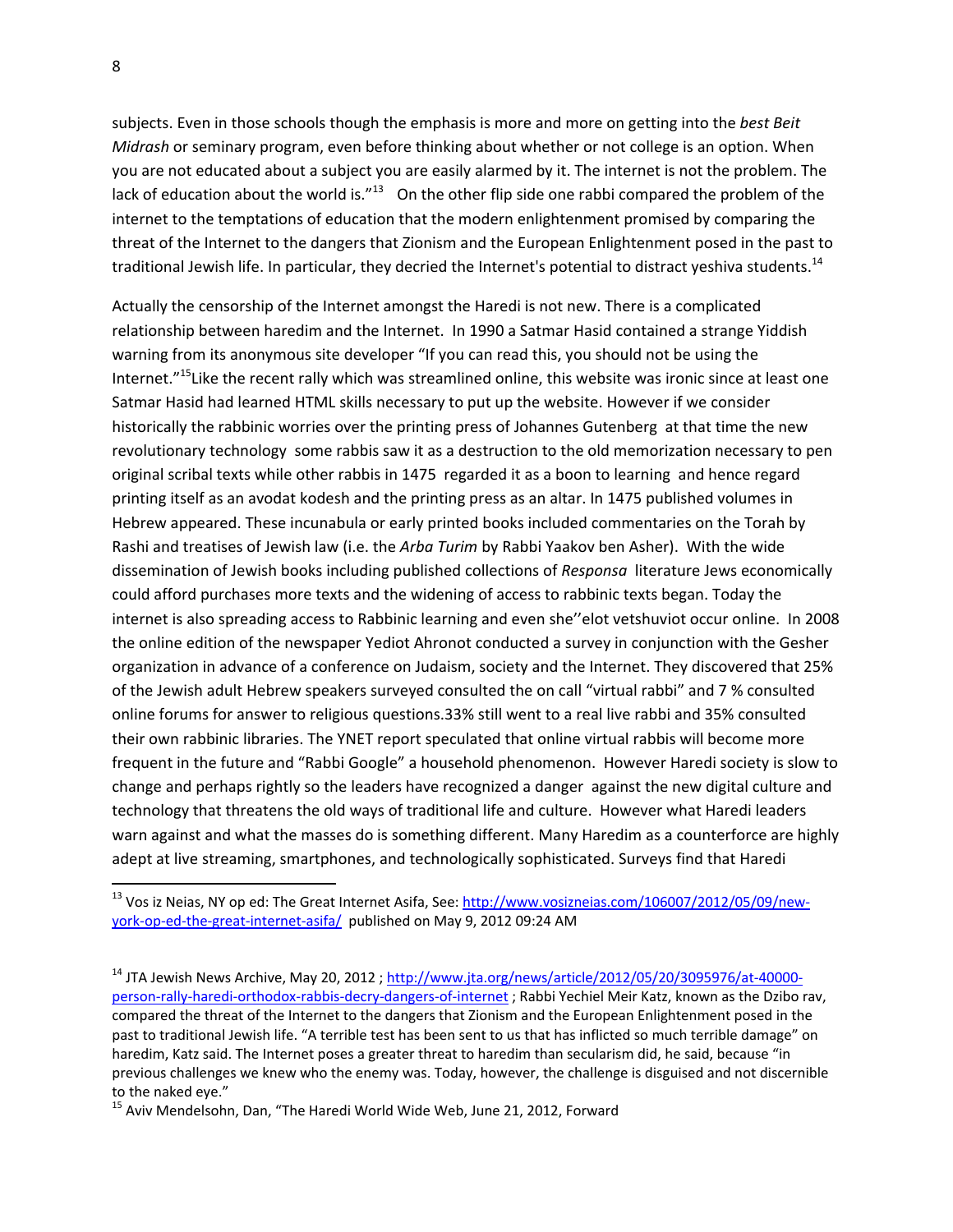leaders have cause for alarm. According to a bar Ilan University study Orthodox and Haredi teenagers consume twice as much online pornography as their secular counterparts. However there are what for lack of a better term be called "kosher sites" such as *Glat‐tube* which is an alternative to YouTube which is like Youtube without pictures of women. There is also "*Koogle"* a searchable directory of rabbinically approved businesses and a new cadre of mostly female "*kashruth monitors*" . FaceGlat is a kosher version of Facebook. Also a number of frum websites serve as filtered portals. For example Vos is Nelas? (what is the news?) and the Yeshiva World News provide reports about national , local and foreign events and the local weather. There is also BeHadrei Haredim (Behind Closed doors) providing news forums for opinion over a decade. In Dec. 2011 readers were shocked when Rabbinic drashot were replaced with porn clips by mischievous hackers. Dov Poversky in YNET commented, "the site was too powerful and therefore someone decided to hurt us and drop a stink bomb on the website. At this stage I can't rule out anyone being behind it from politicians to people hurt by the website. I believe we'll eventually know who was responsible." BeHaredi Haredim garnered even more attention when during the protests against immodesty in Bet Shemesh two of its correspondents uncovered the identity of the extremists behind the Nazi pashkevil the Haredi poster which portrayed the Jerusalem police chief as Hitler. What was disregarded as a news aggregator for haredim was looking more like an original content providers‐ until its CEO and three executives were arrested on charges of extortion in April.

In 2005 as a result of a proliferation of Haredi websites the Lakewood Takanah subtitled, "Safeguarding the future generations" banned even filtered internet access but permitted internet use for *parnassa*. JNET is a bit more makel and favors filtering. It says :

You want your home to be a safe haven where you teach your children the Jewish values they will build their lives around. You would never think of bringing certain magazines or movies into our home and you don't want that stuffer entering your home through your computer. On the other hand you want your children to be Internet Savy and learn how to access its vast resources. As a solution JNET offers a proxy‐free server based filter that lets you "choose a different level and method of filtering for each Internet user in your home".

In Beitar Illit, a town where 85% of the men study in Yeshivas local rabbis evoked the apocalypse in September 2009 when they declared that connectivity was a cause for "50% of the problems in the city from shalom bayis and chinuch habonim. One rabbi said, "there is a hidden blaze in the city, an atom bomb underneath the city We cannot have situation here in Beitar in which an ehrlich Yid sends his children to Torah based institutions and there's something worse than television. This is the battle of the generation." In Beitar rabbinic followers are opted to sign a contract that they use a rabbinically approved internet filter. Thus even in Beitar the message of using technology responsibly a pi torah is the status quo. The joke at Citfield for the Asifa was that there is a smoking section given that all cigarettes and cigars have a "filter." However the concern of the leaders who have known mostly learning torah their whole lives centers around the issue of bitul torah given the way the Internet can waste lots of time if used causally. These leaders also know that a "filter" is not a ghetto or shtetl wall. A filter is not even a "firewall"!!! As Dovid Teitelbaum Director of Camp *Sde Chemed* International wrote in an open letter to the Ichud: "Filters sound good but they are not a complete solution. A filter is only as effective as much as the person using it wants to be filtered." What is necessary is the change in the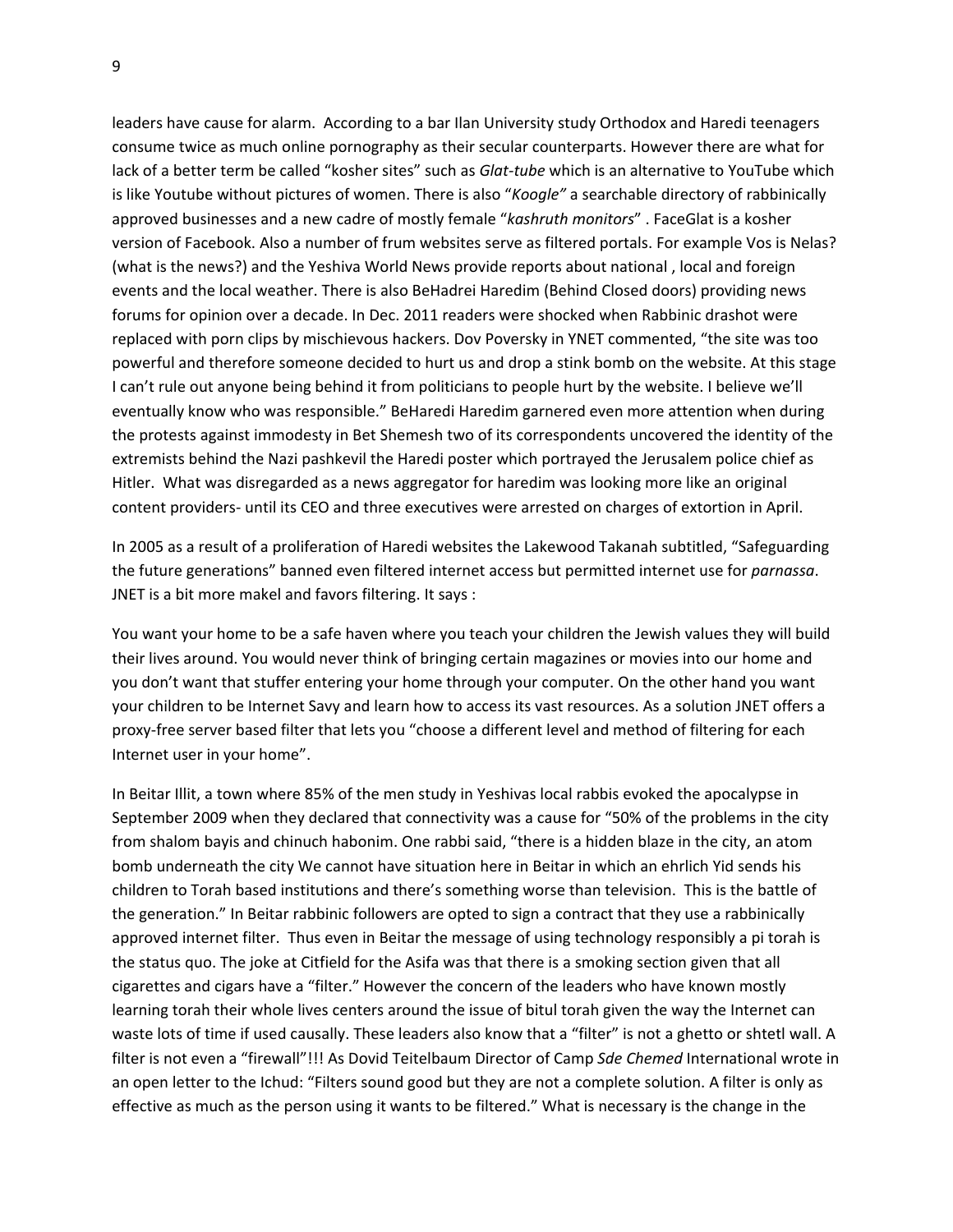technological attitude of the post‐modern generation that everything can be learned at the click of a mouse, a quick fix, while learning is hard work takes discipline and effort that our ancestors devoted their lives to and around as the highest ideal of a redeemed life. The fast-food generation, nursed on the sound bite, on "reporting" will be unable to distinguish dross from substance even with a filter. *Lfum zarah agrah.*

The ban on the internet has actually been in existence for some communities since 2006 when it was decreed that only individuals who needed the internet for work and received special dispensation from their rabbis can have access to the internet. In September 2005 the first major Asifa regarding the dangers of the Internet took place in Lakewood. The Rabbonim and speakers all pointed out the fact how dangerous it is for the well being of families not only children but adults as well. Takkanos were implemented where people were not allowed to have internet access at home and kids will not be accepted, or expelled from school if parents didn't comply with the ban. A local paper quoted "The community's policy — formed with the principals of the area's 43 yeshivas, or Jewish private schools, and unveiled in late September — decrees that any student with home access faces suspension or expulsion on the grounds that even one Internet-corrupted student could sway others".<sup>16</sup> Before the 2005 Lakewood gathering, Novominsker Rebbe, Rabbi Yaakov Perlow issued warning in 2003 during Yamim Noraim: "The internet with the flick of a button, invades a Jews home, a Jewish soul, and makes moral disaster…. Create fences, strictures, around its use. Do not give it free rein! Remember that you are dealing with a force that contains spiritual and moral poison. Ask yourself further: must it come into your home‐ openly accessible to yourself and your children (Perlow 2003, ). Other prominent rabbis for decades have been warning of technological innovation when not used responsibly for example: (1) Rabbi Wasserman: New technological innovations like a hammer. A hammer can be used to build a house of Yiddishkeit or tear down a house of Judaism. Hammer which is muksah on shabbos, must be used in right way. Thus new technological innovations can be a double edged sword, used for good or evil; (2) Rabbi Avigdor Miller: test of our generation is new technologies living in technological revolution; (3) Rabbi Dovid Goldwasser: Like the *Etz Ha‐daas* can be used for good or bad, but a problem unlike Judaism's response to eating from the etz ha-daas by creating rules of fences of halakhah is that not many moral and ethical rules govern the internet. Questions raised can be a springboard for addressing the needs of our children in their free time for parents to become involved , *Hinukh* in general, at risk behaviors, healthy social outlets, and avoidance of addictive behaviors

So how might we list what the Haredi are all up in arms resisting? The following short hand list might be suggested:

- (1) Technology of the internet can blur so many fundamental boundaries which are the foundation of the closely knit Orthodox world and its practices
- (2) Exposure to secular community and its lack of moral compass, and relativism, and cynicism
- (3) Can threaten the insularity of the communities theological, ideological, cultural, and halakhic fortress

 <sup>16</sup> http://midnightrabbi1eligoldsmith.wordpress.com/2012/05/20/the-torah-jews-internet-gathering-asifa/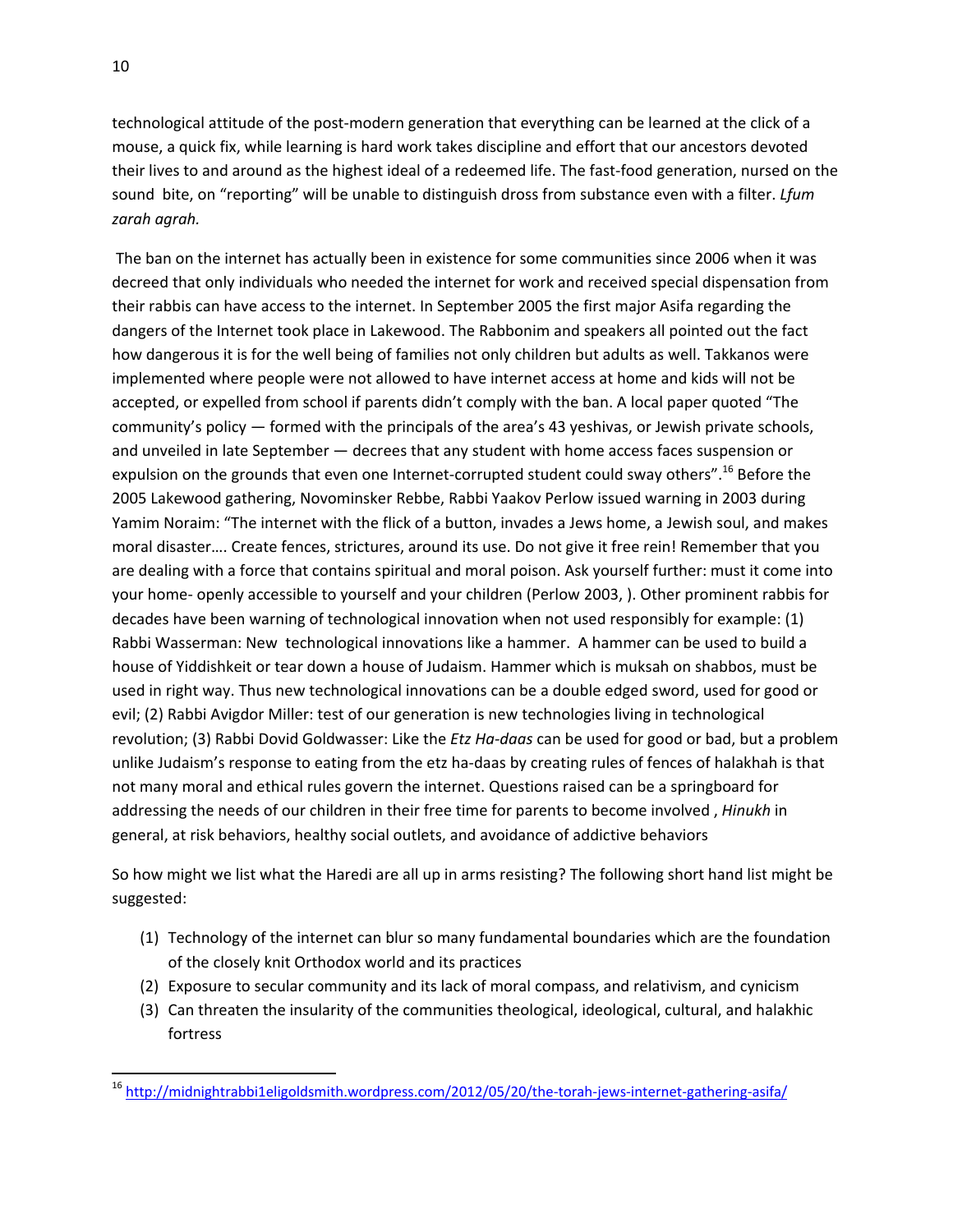- (4) Private and public mixed inappropriately
- (5) Orthodox world insular and voyeurism of unwanted outsiders
- (6) Neo-Nazi Hate Groups<sup>17</sup>; How to make a bomb, Terrorist groups
- (7) Risky behaviors inculcated and accessible
- (8) Cyber bullying, intimidation, aggression, bashing
- (9) Cyber stalking, flaming, trolling, lurking, harassing
- (10) Desensitization to moral and ethical principles
- (11)Waste of time (bitul Zeman) vs. quality family time (free time traditionally for learning torah)
- (12)Curiosity run wild of yetzer harah vs. responsible use
- (13)Source of Mazik (damaging) in computer hacking; invasion of privacy<sup>18</sup> and national security
- (14) Anti-Zionist propaganda $^{19}$

http://www.jewishlibraries.org/main/Portals/0/AJL\_Assets/documents/Publications/proceedings/proceedings201 1/levy2011text.pdf

<sup>19</sup> Cohen, Patricia, "Essay Linking Liberla Jews and AntiSemitism Sparks a Furor", NY times 31 Jan. 2007. A discussion of the reaction to the Rosenfeld article on AJC.org; Corrigan, Edward, "Is anti‐Zionism Anti‐Semitic? Jewish Critics Speak" Middle East Policy 16:4 Winter 2009, p. 146‐159 [a defense of the right of Jews to criticize Israeli policies]; Ini, Gilead, "Dsicussing BBC's Anti‐Israel Bias", Midstream 54:1, Jan‐Geb 2008, p.23 [an analysis of BBC's uneven treatment of the subject of Jewish and Arab refugees]; Klaff, Lesley, "Antisemitism vs. Anti-Zionism" Journal for the study of Anti‐Semitism 2.2 Dec. 2010, p. 434 [article providing definitions of Anti‐Zionism and anti‐ Semitism]; Laquer, Walter, The Changing Face of Anti‐Semitism. Oxford University Press, 2006 [ An historical analysis of past and current trends in anti‐Semitism and how they both differ and are similar]; Rogers, Dick "Expanding the lens on coverage of the Middle East: by judging a newspaper's visual coverage over a long period of time, bias becomes less apparent. Nieman Reports 56:3 Fall 2002, p.71 [Editor of San Francisco Chronicle conducted a survey to determine whether a paper's coverage affected reader's opinions on Israel]; Rosenfeld, Alvin H., "Progressive Jewish Thought and the New Anti‐Semitism" American Jewish Committee Dec. 2006. Ajc.org [arguments linking leftist criticism of Israel with Anti-Semitism]; McShane, Denis, Globalising hatred : the new anti-

<sup>&</sup>lt;sup>17</sup> See: Tuor-Kurth, Christina (eds), "Antisemitismus im Internet" in "Neuer Antisemistismus alte Vorurteile?, in Judentum und Christentum, Band 5, 2001‐ Inhalt: Bergmann, Werner, "Aus der Gschichte gelernt? Konflikte ueber Antisemitsmus in der Bundesrepublkc Deutschland" 1‐11, Hagemeister, Miachel, "Antisemitismus und Verschworungsdenken in RuBLand", 33‐53; Kries, Goerge, "Antisemitssmus in der Szchweiz nach 1945, 53‐65; Niederer, Ulrich, "Organizisierter Antisemismus under Schweizer SchrifstellerInnne? Ein BNlick zuruck, 65‐79; Picard, Jacques ANtiuniversalismus, Ethnizismus, Geschichtepolitik", 79‐105; Wetzel, Juliane, "Antisemitismus im Internet", p. 105‐117; Dichanz, Horst, Antisemitismus in den Medien: Beispiele und Analysen", 117‐137; Liatowitsch, "Holocaust Leugnung in der Schweiz und Art. 261 STGB, 137‐155; Hettlage, Andrea, "Antisemitismus‐ eine Vorurteilsspirale", 155‐165; Chatwin, Margret, "Der pure Hass: Rechsextremismus im Internet" in Tribune 157 (2001), 122-133; Tsfati, Yariv & Weimann, Gabriel, www.rerrorism.com: Terror on the Internet, in Studies in Conflict and Terrorism 25: 317‐332, 2002; Wetzel, Julian "Die Protokolle der Weisen von Zion im World Wide Web: Die Vernetzung radikaler politischer Gruppen uebe antisemitische Verschworungstheorien" in Jahrbuch fuer Antisemitiscmus Forschung 14, , Metropol Verlag, 2005; Wetzel, Juliane, "Die Internationale Rechte und der arabische Antizionismus im World Wide Web", in Jahrbuch fuer Antisemitiscmus Forschung 14, , Metropol Verlag, 2005; Yohanan, Manor & Mizrahi Ido, 'Hamas Web School for Suicide Bombers", in Middle East Quarterly, vol. 17, issue 2, Spring 2010; Reading, "Clicking on Hitler: The Virtual Holocaust @Home", in Visual Culture and the Holocaust, pages 323‐339 New Brunswick, N.J.,: Rutgers University Press, 2001; Weitzman, Mark, "The Internet is Our Sword: Aspects of Online Antisemitism", in Remembering for the Future: The Holocaust in the age of genocide, pages 911‐925; Eissens, Ronald, "Common Ground for Hatemongers: Incitement on the Internet", in Antisemitism: The Generic Hatred, Essays in Memory of Simon Wiesenthal, Vallentine Mitchell, ,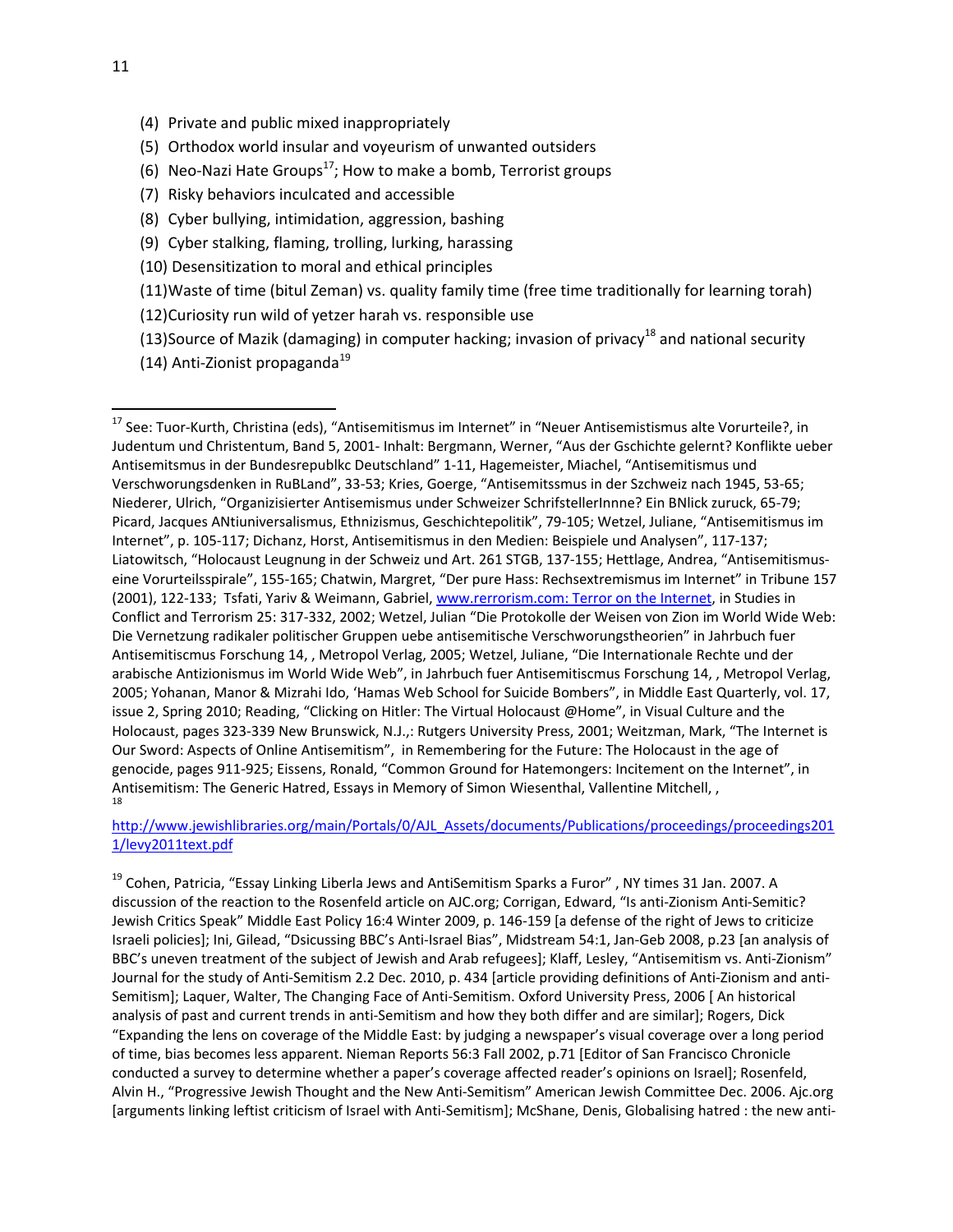So how do these dangers relate to women and research of women on the internet in particular. It can be argued that pritzus (i.e. pornography) often reduces women to the I-It relationship as the objects of mens' pleasures and in the process denudes women of the humanity reduced to pure animality rather than intellectual and spiritual potential. The rabbis have adopted laws of modesty to prevent such exploitative roles. Laws of modesty (**tseniyut**) affirm that a woman's true dignity is her inner beauty, "The glory of the king's daughter is within, *kol kevudah bat melekh penimah*. <sup>20</sup> Absence from public sphere valued‐ domestic sphere elevates womens' role in the private realm as vital to the perpetuation of tradition, childrearing, even surpassing the importance of mens' role in the synagogue. Traditional rabbis see dressing modestly and covering hair as benefiting the dignity and status of women. Likewise Kol ishah if understood to arouse men, thus prohibiting women from singing in public, to prevent ludeness. Womens' exempt from "time bound mitzvot" i.e. minyan does not mean women are lesser. On the contrary the Rabbis regard womens' spiritual levels as higher than men can achieve. A Mishnah in Sanhedrin notes that the women did not give bad report of the land as the 10 spies did, and so are exempt from the quorum that is a minyan. $^{21}$ 

So what can parents due to guard their children against potential dangers on the internet? The makmir position: No TV no computer with internet at home so there is quality family time of direct interaction vs. vicarious virtual interaction. Take on humrot banning use of technology. A mekal position for frum community- responsible internet use with supervision of children at home by placing computer in prominent not hidden area of household, limiting hours it can be used, and which websites visited, and employing filters to block out social networking sites and pornography. The decision then must be made for how much to censor on the internet? Just as there are levels of Kashrut so to there are levels of filtering. Some makmir persons may keep halev Yisrael while others do not. The term kosher means "fit,

Semitism, London : Weidenfeld & Nicolson, 2008; Laquer, Walter, The changing face of antisemitism : from ancient times to the present day, Oxford ; New York : Oxford University Press, 2006; Chesler, Phyllis, The new antisemitism : the current crisis and what we must do about it, an Francisco : Jossey‐Bass, c2003; Kahn, Keith, Turbulent times: the British Jewish community today, London ; New York : Continuum, c2010; Fiamma Nirenstein, Terror : the new anti-semitism and the war against the West, Hanover, NH : Smith and Kraus Global, 2005; Perry, Marvin, Antisemitism : myth and hate from antiquity to the present, New York : Palgrave Macmillan, 2005; Gitelman, Zvi, Bitter legacy : confronting the Holocaust in the USSR, Bloomington : Indiana University Press, c1997; Foxman, Abraham, Never again? : the threat of the new anti‐Semitism, [San Francisco] : Harper SanFrancisco, c2003; Foxman, Abraham, The deadliest lies : the Israel lobby and the myth of Jewish control, New York : Palgrave Macmillan, 2007; Foxman, Abraham, Jews and money : the story of a stereotype, New York : Palgrave Macmillan,

<u> Andrewski politika (za obrazu pod predsjednika u predsjednika u predsjednika u predsjednika (za obrazu pod p</u>

2010.<br><sup>20</sup> Tehilim בהדרי גדולה היתה של שבעים ואחד וקטנה של עשרים ושלשה ומנין לגדולה שהיא של שבעים ואחד שנאמ' (במדבר י"א)<br><sup>21</sup> מנהדרי גדולה היתה של שבעים ואחד וקטנה של עשרים ושלשה ומנין לגדולה שהיא של שבעים ואחד שנאמ' (ב אספה לי שבעים איש מזקני ישראל ומשה על גביהן הרי שבעים ואחד רבי יהודה אומר שבעים ומנין לקטנה שהיא של עשרים ושלשה שנאמר (במדבר ל"ה) ושפטו העדה והצילו העדה עדה שופטת ועדה מצלת הרי כאן עשרים ומנין לעדה שהיא עשרה שנאמר (שם /במדבר/ י"ד) עד מתי לעדה הרעה הזאת יצאו יהושע וכלב ומנין להביא עוד שלשה ממשמע שנאמר (שמות כ"ג) לא תהיה אחרי רבים לרעות שומע אני שאהיה עמהם לטובה אם כן למה נאמר (שם /שמות כ"ג/) אחרי רבים להטות לא כהטייתך לטובה הטייתך לרעה הטייתך לטובה על פי אחד הטייתך לרעה על פי שנים ואין בית דין שקול מוסיפין עליהם עוד אחד הרי כאן עשרים ושלשה וכמה יהא בעיר ותהא ראויה לסנהדרין מאה ועשרים רבי נחמיה אומר מאתים ושלשים כנגד שרי :עשרות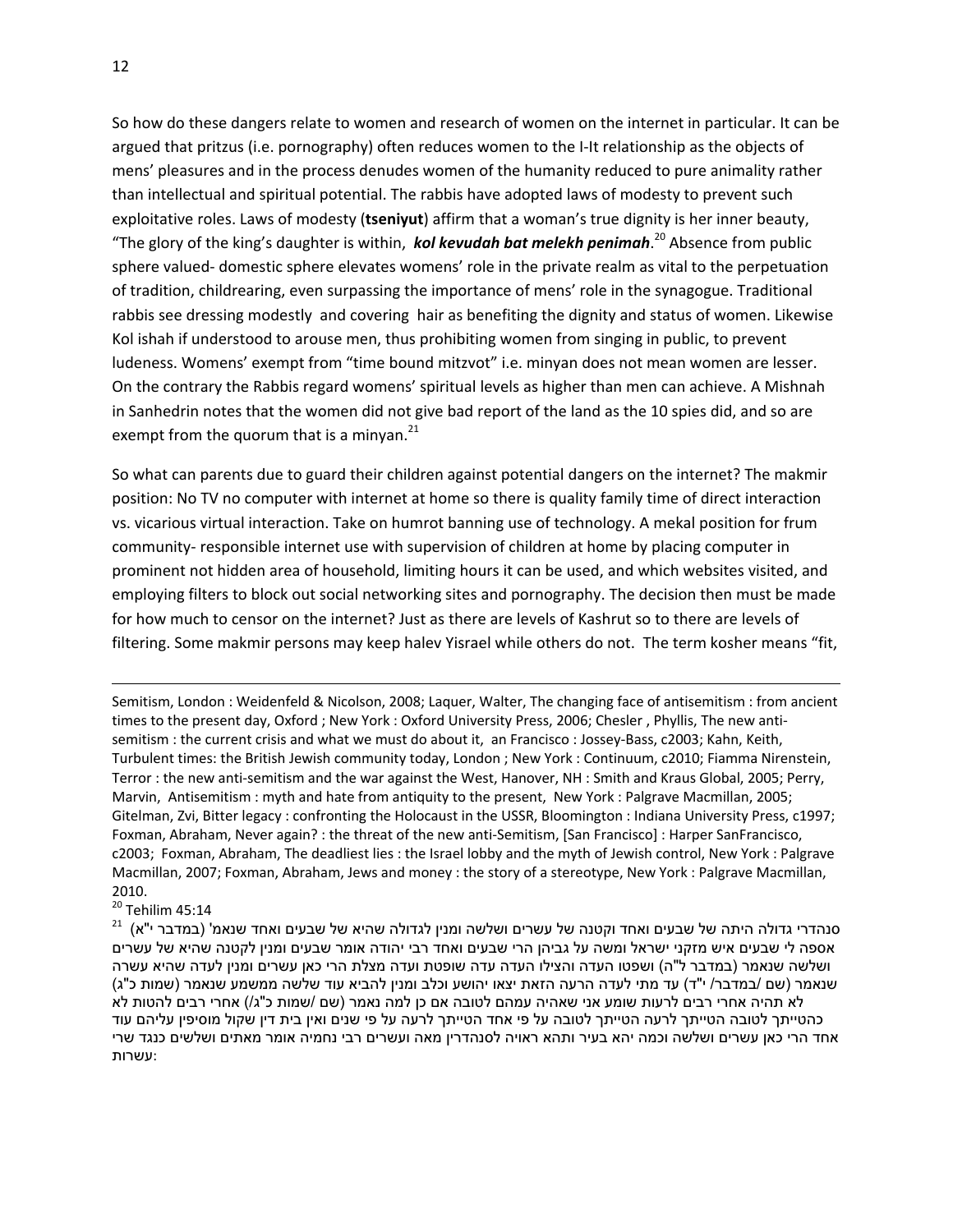ready, and suitable." The term is usually used with regards to food that is or is not kosher. Kosher can also be used to describe other realms of human/Jewish experience. Reading material for instance, entertainment, and parties can all be kosher or non‐Kosher, appropriate (roy) or inappropriate as a Jewish experience for the frum. Thus the internet experience too can be Kosher or non‐Kosher. But, just as with food there are different standards for what is considered kosher or non‐kosher, so too with the internet. KosherNET is not meant to describe the Internet as being Kosher, nor that it will necessarily decide for one what is kosher or not kosher on the net. It provides one with the tools to custom design one's own level of Kosher internet. One decides what one considers to be kosher, and it tailors the filtering system to match one's standards of "Kosher internet." As closely as possible. Whether one is most comfortable with a whitelist option, or need the blacklist option it can probably provide one with an ideal kosher internet experience. The levels of filterin<sup>22</sup>g are given on *KosherNet's* site.<sup>23</sup>

Black List pre‐set filter options include

Filter Level One: Minimal- Blocks sites dedicated to offensive, R or X rated content, and Personal & dating sites. All other sites are accessible

Filter Level Two: Moderate- Blocks CHAT, Personal Blog Sites in addition to everything blocked in level 1

Filter Level Three: Medium‐ Blocks banners and free hosting sites in addition to everything blocked in level 2

Filter Level Four: Extended‐ Blocks web mail in addition to everything blocked in level 3

Filter Level Five: Strict‐ Blocks Entertainment, Humor, Lifestyle, and Shopping sites as well as sites that offer Alcohol, drugs, or gambling in addition to everything blocked in level 4

White List System: Custom‐ Access only to sites you select and add to a list. All other sites are blocked

Other filtering programs include:

www.ayinroah.com monitors and records web use, includes a warning on its homepage discouraging use of internet even with protection provided by this service: "Would you have a poisonous snake roaming around freely in your house because it is programmed and trained not to byte (sic), would you?"

www.yeshivanet.com enables email access with limited web browsing

www.jnet.com offers limited high speed internet services with filtering features for schools and businesses so as to allow concerned Orthodox believers to use the internet.

Internet Filters are necessary for the Orthodox Jew to shield themselves from unwanted and inappropriate sites. Without a filter someone browsing the web may accidentally stumble onto or in a

 $^{22}$  Attendees of the Asifa were also given information that advertised services like "Kosher GPS App" for iPhone and Android Phones, which helps users locate synagogues and kosher restaurants.<br><sup>23</sup> http://www.thekosher.net/filter\_levels.asp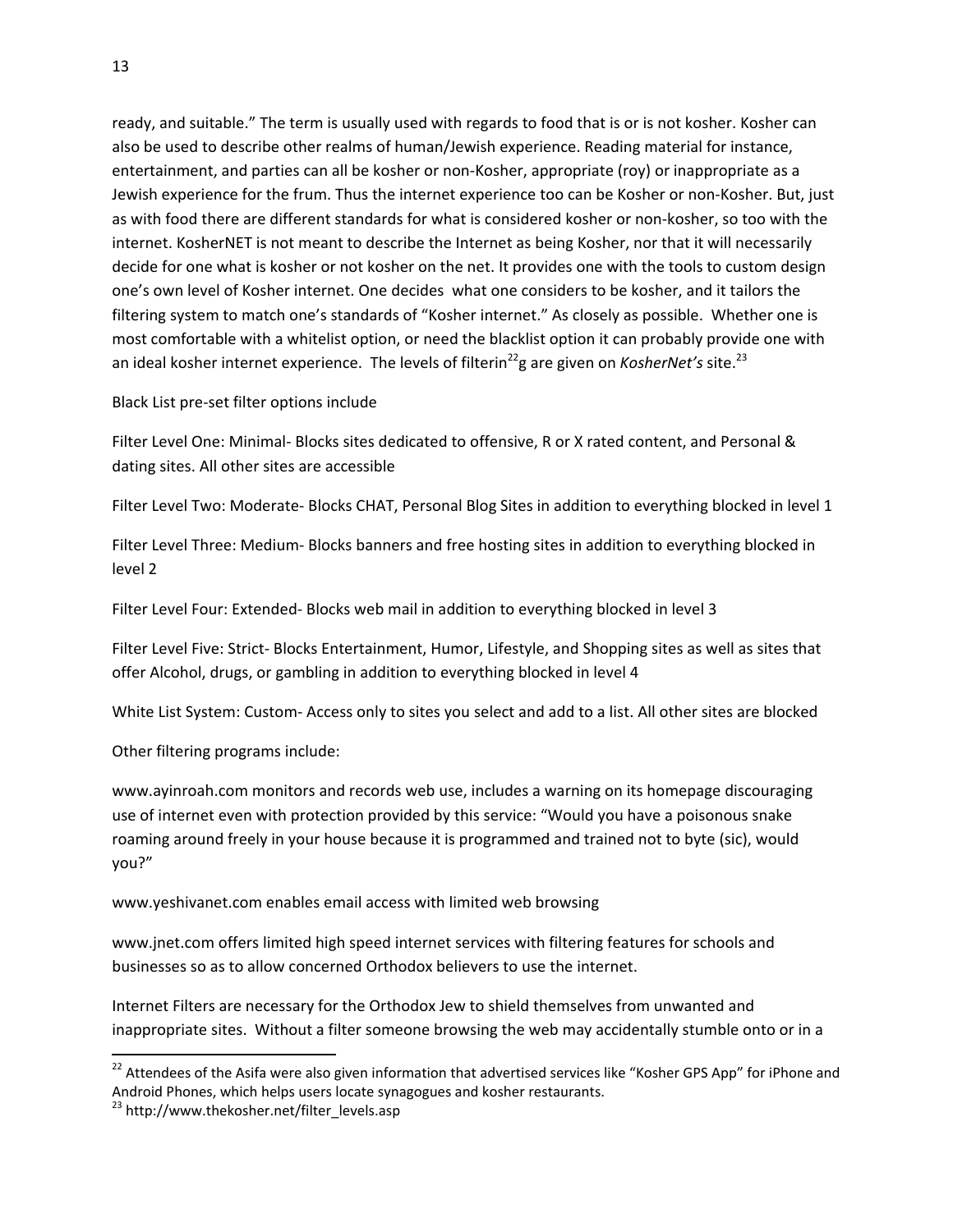moment of weakness intentionally go to objectionable websites which may contain areas off limits to most orthodox Jews including: pornography, gambling, gaming, profanity, lashon hara, counter‐religious ideas (epikorosut), or pictures objectionable to modest sensibilities. A filter will make that access more difficult.

There are three methods of filtering: (1) time control, (2) content filtering, (3) content control. Time control sets limits on the time Internet access is available. For example this can prevent overuse of the Internet and ensure that children access it only while their parents are awake to monitor the children's' use.

Content filtering blocks websites that are deemed objectionable. Lists of objectionable sites are compiled by a combination of algorithm and human evaluation. Often, filters allow one to add your own list of blocked sites i.e. the swimsuit issue of Sports Illustrated.com They also allow certain categories to be blocked such as social networking. In contrast lists can be composed of acceptable sites that the user can access. The rest of the Internet is blocked from this subset of acceptable sites. Objective criteria can be used to decide if websites are objectionable or not.

Content control actively changes objectionable content on a website. It may block pictures or change profane words to a string of punctuation marks. This does not always work. For example numerous times articles that contain Hebrew text are sometimes blocked by substituting punctuation marks for the Hebrew font when the content may not be objectionable. The computer programmer must seek to eliminate such glitches in filter control of content. Filters have to be smarter than just blocking URLS and must use a combination of methods to ensure that content that is supposed to be blocked actually is.

There are 4 types of filter structures: (1) Browser side filter is either a web browser or a browser add‐on that limits access to the web In any of the three methods mentioned above. To be effective users must have limited ability to install and uninstall add-ons and new programs. Otherwise they can easily disable the filtering capabilities or install an unfiltered browser or other program that accesses the web.

A client side filter is installed on a computer (or devise) and limits all access of the web from that computer. These slow the computer down but are harder to deactivate than browser‐side filters and regulate all programs on the computer.

An ISP‐side filter limits the Internet access provided by the customer. If the ISP successfully blocks content, the customer cannot access it through any program, on any device. These filters require a special Internet provider that usually lacks the same scale of operation as the large unfiltered Internet services.

A router‐side filter also limits Internet access received by a customer including wireless connections at home . Unlike an ISP side filter the customer installs this. It is generally somewhat complex to install but more powerful than a browser side or client side filter.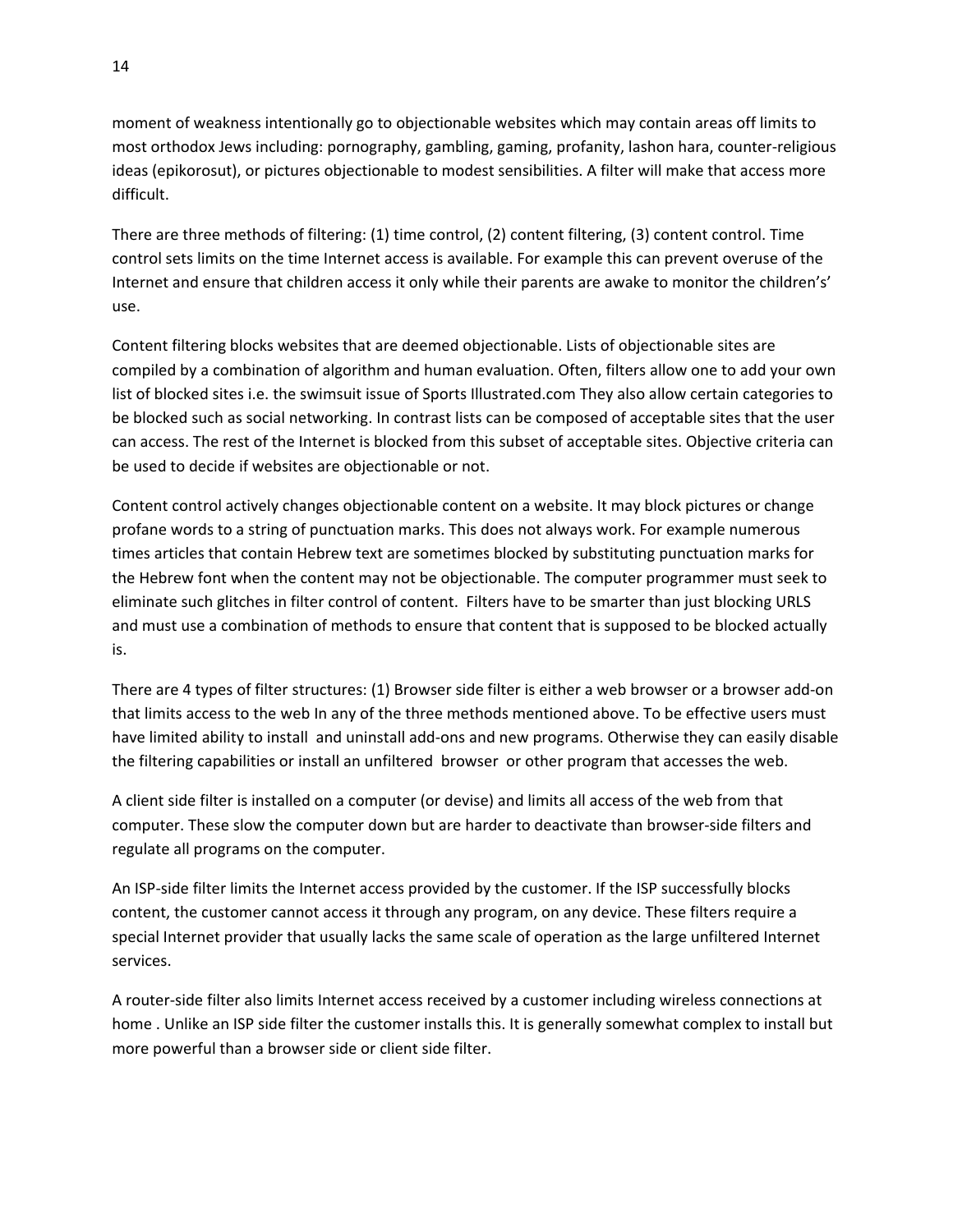Another function many filters provide is ability to monitor online activity with 3 types of activities monitored: website visits, search terms, and social network activity. The results can be saved from an administrator to access (pull) or sent via email to the administrator (push). Buddy monitoring involves a user who selects someone to receive a detailed list of online activity. Social networking monitoring is important for parents who wish to ensure that their children are not sharing information that should be kept private.

Choosing a filter involves balancing simplicity and effectiveness. For the technologically unsavy most users do not try to fiddle with the options that tweak filter affectability and purpose. A comparison of features of filters can be found at: http://Internet-filter-review.toptenreviews.com . One filter available for no charge is the K9 Web Protection which provides a client side filter with time control and content control, category blocking, ad blocking, "black list and white list", and website activity monitoring.

All browser based and client side filters allow an administrator to override the blocking by entering a password. A parent may guard a password from children to block sites.

Filtering Mobile devices is more complicated than a computer because you cannot install a filter. Corporations that filter their mobile devices do so at the server level (similar to ISP based filters). Many mobile devices have the option for parental settings (Restrictions on iPods, iPhones, and iPads) that serve as client side filters. On an iphone one can disable or limit music, movies, and apps. For browser side filtering one must disable the built in browser Safari and download a filtered browser like K9, SafeEyes, or McGruff. To do this you must disable the downloading of apps. Otherwise a child can download an unfiltered browser. OpenDNS is one free router side filter that works on your home wifi network.

Net Nanny lists the following top ten Internet safety tips

- (1) Educate yourself and then your child
- (2) Teach children the obvious identity rules
- (3) Install an Internet Filter or family safety software
- (4) Know the dangers associated with sites your children frequent

(5) Teach children what to do if they encounter pornography on a home or public computer, such as at school or the library

(6) Manage your children's time on the Internet

(7) Set specific internet guidelines for your children to live by and enforce consequences to live by and check to see If they are followed

- (8) Keep children in a family open area outside more private children bedrooms
- (9) Create a relationship with your children that is conducive to open communication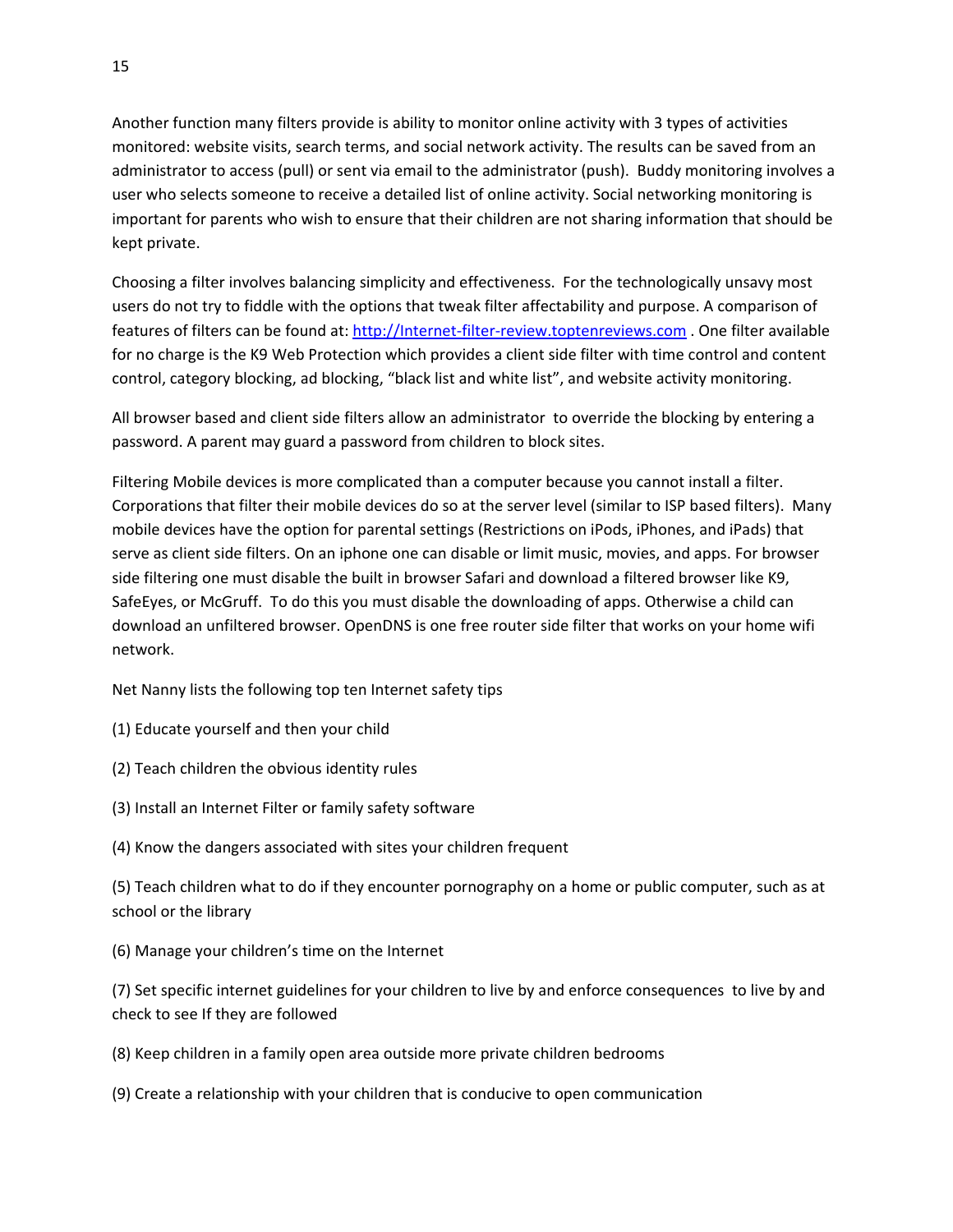- (10) Understand Internet privacy policies as they apply to your child
- (11) for resources google "family friendly Internet" for other helpful tips
	- II. The Jewish Blogosphere

What is a blog? Blogs are online journals (often autobiographical) that at once combine the intimacy of personal reflection in the diary format with the instantaneously and global accessible arena of the www. Women have championed journal writing and perhaps blogging is the next step in that development? Inwardness and introspection in autobiographical journal writing has a long tradition well before the Chap books written by 19<sup>th</sup> century women like Emily Dickinson, Kate Chopin, Jane Adams, Virginia Wolfe, Emma Goldman, Getrude Stein, and 20<sup>th</sup> century women like Anais Nin, Simone de Beauvoir, Euduora Welty, May Sarton, Tillie Olsen, Marguerite Duras, Gwendolyn Brooks, Janet Frame, Alice Koller, Carolyn Heilbrun, Anne Sexton, Adrienne Rich, Maxine Hong Kingston, Felicity Nussbaum, Eva Hoffman, etc.<sup>24</sup> Indeed Gluckel of Hammeln's 18<sup>th</sup> Century autobiography of her savvy business skills integrated into the life of being a mother in a German context is a Jewish classic from a time when Charolotte Charke, Frances Burney, Germaine Stael, Mary Prince, Zilpha Elaw, Sojourner Truth, Harriet Martineau, Frances Kemble, Margaret Fuller all wrote journal autobiographies. The  $17<sup>th</sup>$  century also knew the genre by women writers such as Margaret Cavendish, Lady Halkett, and Madame de Lafayette. In the middle ages women such as Hildegard von Bingen, Julian of Norwich, and Margery Kempe also wrote journals. Women who traveled in history such as Don Gracia<sup>25</sup> wrote travelogues although this genre may find a place in Jewish antiquity as Grossman notes.<sup>26</sup>This is not to say men did not write

<sup>&</sup>lt;sup>24</sup> See: Boynton, V., Malin, Jo, (eds.) Encyclopedia of Women's Autobiography, Westport, Conn.: Greenwood Press, 2005, 2 vols;Yalom, Marilyn (ed) Revealing Lives: Autobiography, Biography, and Gender, Albany: State University of NY, 1990; Benstock, Shari (ed.) The Private Self: Theory and Practice of Women's Autobiographical Writings, Chapel Hill: Univ. of North Carolina Press, 1988; Brodzki, Bella (ed) Life/Lines:Theorizing Women's Autobiography, Ithaca, NY, Cornell Univ. Press, 1988; Buss, Helen, Mapping Ourselves: Canadian Womens' Autobiography in English, Montreal: McGill‐Queen's Univ. Press, 1993; Culley, Margo (ed.) American Women's Autobiography, Feasts of Memory, Madison, Univ of Wisconsisn Press, 1991; Ganier, Regenia, Subjectivities, NY: Oxford Univ. Press, 1991; Gilmore, Leigh, Autobiographies: A Feminist Theory of Women's Self‐Representaiton, Ithaca, Cornell Univ. Press, 1994; Jelinek, Estell, (ed.) Women's Autobiography, Bloomington, Indiana Univ. Pres, 1980;Lionnet, Francoise, Autobiographical Voices: Race, Gender, Self‐Portraiture, Ithaca NY, 1989; Mason, Mary, Autobiographical Writings by Women, NY: G.K. Hall 1979; McKay, Nellie, Y" The Narrative Self in Women, Autobiography, Theory: A Reader, Wisconsin, 1998; Miller, Nancy But Enough about Me: Why We Read Other's Lives, NY: Columbia Univ. Press, 2002; Neuman, Shirley, Autobiography and Questions of Gender, London: Frank Cass, 1991; Nussbaum, Felicity, The Autobiographical Essays Theoretical and Critical, Princetone: Princeton Univ. Press, 1980; Smith, Sidonie, A Poetics of Women's Autobiography: Marginality and The Fictions of Self‐ Representation, Bloomington: Indiana Univ. Press, 1987; Stanton, Domna (ed.) The Femail Autograph: Theory and practice of Autobiography from the Tenth to the 20<sup>th</sup> centuries, Chicago Univ. Press, 1987.<br><sup>25</sup> Roth, Cecil, Doña Gracia of the House of Nasi, Skokie, III. : Varda Books, 2001<br><sup>26</sup> Grossmark, Tziona. Travel narratives in

Mellen Press, 2010. 253p. ( ISBN 13‐978‐0‐7734‐3793‐7); Grossmark's excellent well organized collection and thoughtful analysis of 21 Jewish travelogues, travel tales, and travel folk tales uses interdisciplinary tools to compare them with the inter‐cultural literature of journeys. He casts a wide net, yet gives appropriate attention to details and expertly draws on a varied terminology and knowledge not only of Hebrew and Aramaic but Latin and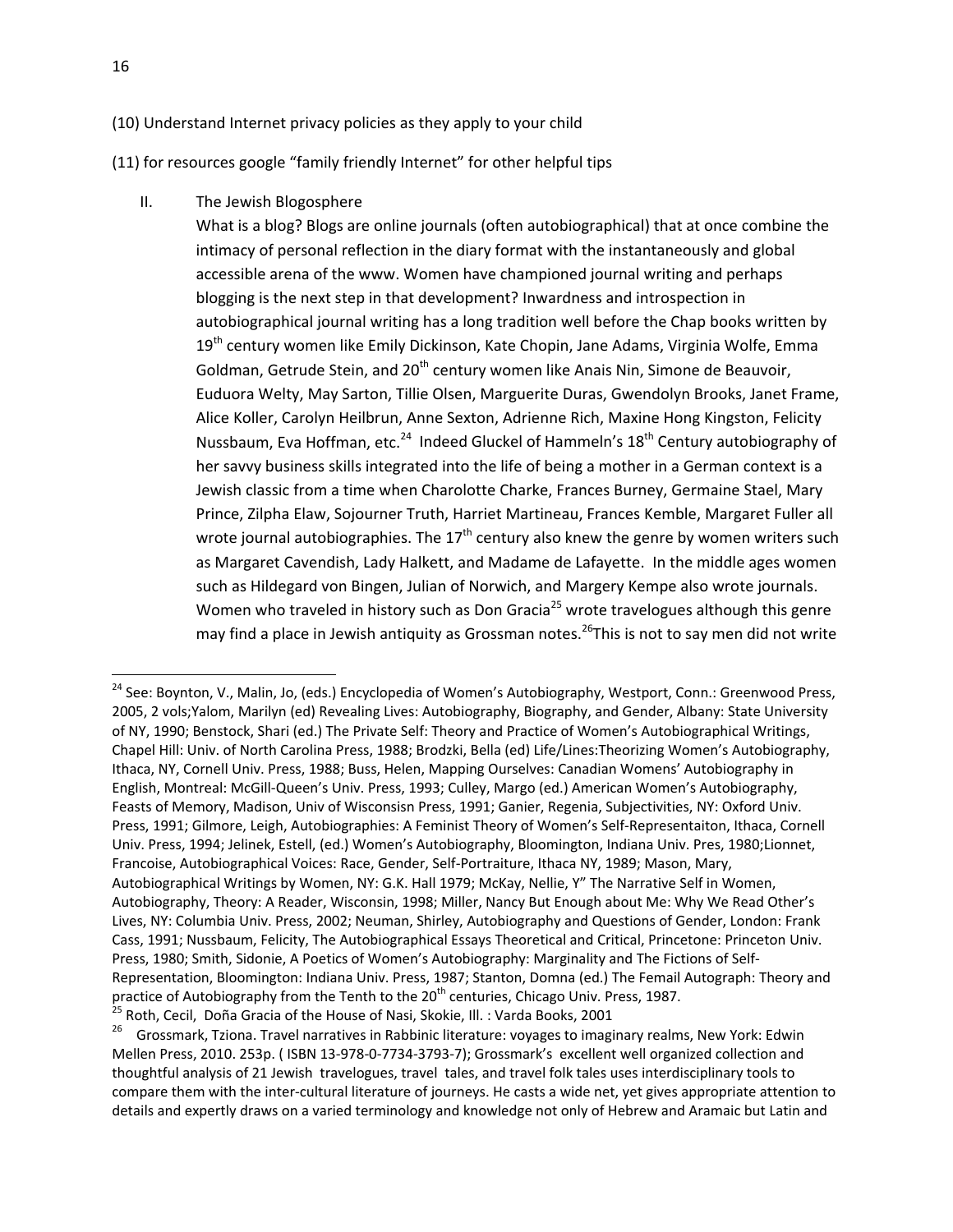autobiographical journals in Jewish history for numerous examples exist.<sup>27</sup> Jewish autobiography includes both genders being represented in self‐reflection on the journey of life.<sup>28</sup>Sometimes in Judaism these autobiographies have entered into the esoteric area of the mystical and para-normal.<sup>29</sup>

Greek. Trade routes of the ancient world, including roads around the Mediterranean basin, were busy with traffic during the Roman and Byzantine periods. Grossmark's book uniquely demonstrates the influence of Rabbinic texts on the Christian travelogue genre including the use of older "travelers' stories", from as early as the first century, thereby showing that Jewish travelogues precede the Christian travelogues from the fourth century and later. Grossmark looks afresh at travelers' tales found in Maseket Baba Batra regarding Rab Hanna within the context of travels of the nehutei, i.e. rabbis who journeyed between Eretz Yisrael and Babylonia, using the methodologies of

<u> Andrewski politika (za obrazu pod predsjednika u predsjednika u predsjednika u predsjednika (za obrazu pod p</u>

folklore, Rabbinics, and parallels in other traditions.<br><sup>27</sup> Although content wise different in a number of ways, this excellent translation of the autobiography of Rabbi Jacob Emden (1697‐1776), Megilat Sefer is within the tradition of Rabbinic autobiographies which include notable works like: (1) Eldad ha‐Dani (Babylonia, 9th C.), (2) David ha‐Reuveni , (3) Abraham Yagel's Gei hizzayon (16th C.), (4) Rabbi Yehudah Areyeh (1571‐1643) of Modena's Hayyei Yehudah, (5) Rabbi Yosef Karo's Maggid Meisharim (Safed 16th C.), (6) Shlomo Molkho's Hayyat Kaneh, Hazon Shelomo Molkho, (7) Renegade Solomon Maimon (1754‐1800 and (8) Rabbi Eliyahu David Rabinowitz [known as ADERET] three part work: Seder Elayahu, Nefesh David, Achar Eliyahu. Autobiographical episodes can also be found in works such as Ramban's Vikuah, the letters of the Ramhal, & Rabbi Nachman of Brtslav's last poem on spring that is in allegory for resurrection. Biographies of Rabbis can be found in works such as: (1) J. Heilprin's Shemot Ba'alei Mehabberim, (2) H.J. D Azulai's Shem ha‐ Gedolim, (3) H.J. Michael's Orh ha‐Hayyim, (4) A. Hyman's Toledot Tanna'im ve‐Amora'im, (5) M. Margaliot, Enziklopedyah le‐Hakhmei ha‐Talmud ve‐ha Ge'onim, (6) S.J. Fueen's Keneset Yisrael,(7) A. Stern's Melizei Esh, (8) A. Walden's Sefer Shem ha‐Gedolim he‐Hadash,(9) B. Eisenstadt's Dorot ha‐Aharonim, (10) I. Lewin's Elleh Ezkerah, (11) S. Federbusch's Hokhmat Yisrael be‐Ma'arev Eiropah, (12) M. D. Sherman's Orthodox Judaism in America. Continuing the tradition of autobiography writing also 19th C. scholarly examples include: (1) Rabbi Judah David Eisenstein (1854‐1956) Otsar zikhronotai, (2) Leo Jung's Path of a Pioneer, (3) Gershom Scholem (From Berlin to Jerusalem), (3) Cyrus Adler, (4) Nahum Goldman, (5) Jacob Katz (1904‐1998, With My own Eyes: The autobiography of a Historian), (6) Isac Hirsch Weiss, (7) J.L. Gordon, (8) H.N. Bialik, (9) Chaim Weizmann, (10) to Rabbi Yitzchak Zilber's Chtoby ty otaloya evreem, etc. . and many Rabbinic biographies have appeared by Jacob Neusner on various legendary Tannaim and Amoraim , Dresner's The Zaddik on Rabbi Jacob Joseph of Polonnoye, M. Steinberg's (As a Driven Leaf) on the life of Aher, & Louis Finkelstein's Akiba. Jewish women's authobiographies are also being gathered from the historical past in addition to Glueckel of Hameln (1646‐1724) by P.S. Nadell, P. Hyman, and D.D. Moore. Yiddish writers have also championed authobiography (see National

Yiddish Book Center list (Bi, Biography, Autobiography, Memoirs, over 855 titles)<br><sup>28</sup> Krupnick, Mark, Jewish writing and the deep places of the imagination, Madison, Wis. : University of Wisconsin Press, c2005; Shandler, Jeffrey (ed) Awakening lives : autobiographies of Jewish youth in Poland before the Holocaust, New Haven : Yale University Press, c2002; Cohen, Jocelyn, My future is in America : autobiographies of Eastern European Jewish immigrants, New York : New York University Press, c2006; Howotiz, Rosemary, Elie Wiesel and the art of storytelling, efferson, N.C. : McFarland & Co., c2006; Scharfstein, Zevi, ha‐Ḥeder be‐ḥaye ʻamenu, [New York] : Shilo, c1943 [based on 44 Jewish autobiographies]; Kagen, Richard, Inquisitorial inquiries : brief lives of secret Jews and other heretics, Baltimore, Md. : Johns Hopkins University Press, 2011; Schacter, Elizabeth, The Jews of Italy, 1848‐1915 : between tradition and transformation, London ; Portland, OR : Vallentine Mitchell, 2011 [based on autobiographies]; Finkelstein, Louis (ed) Thirteen Americans : their spiritual autobiographies, New York : Institute of Religious and Social Studies ; distributed by Harper & Brothers, c1953; Rubin, Steven, Writing our lives : autobiographies of American Jews, 1890‐1990, Philadelphia : Jewish Publication

Society, 1991.<br><sup>29</sup> Jewish mystical autobiographies : Book of visions and Book of secrets, translated and introduced by Morris M. Faierstein ; preface by Moshe Idel, New York : Paulist Press, c1999; This volume collects the autobiographies of two Jewish mystics, Book of Visions by Rabbi Hayyim Vital (1542‐1620) and Book of Secrets by Rabbi Yitzak Safrin of Komarno (1806‐74). Born in Safed and having studied esoteric subjects with Rabbi Moses Cordovero (1522‐70),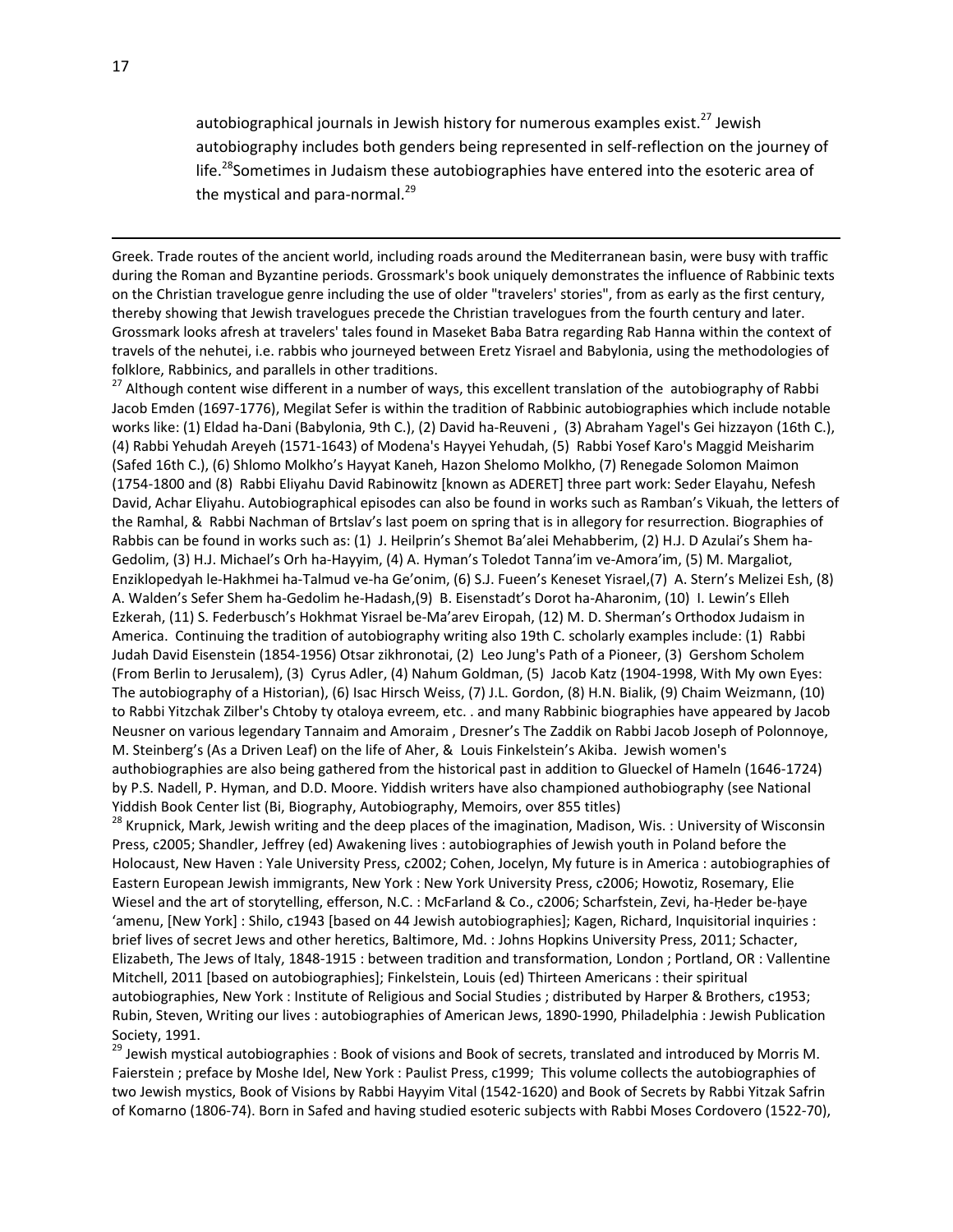The question arises if one chooses to blog what benefits might become possible by blogging? Andrea Lieber provides some reasons: 30

- (1) outlet for frustrations , serves as therapy‐ therapeutic mechanism for coping with stress
- (2) virtual space for women to communicate & development of their own voice

(3) crave and expanded community and horizon of life where their voice can be heard share and compare experiences

- (4) facilitates public expression while masked by a perceived fiction like veil of anonymity that creates illusion of privacy
- (5) challenge conventional ideas about domesticity in the Orthodox world
- (6) chronicle the daily joys and frustrations of life
- (7) may sometimes circumvent restrictions placed on them by their social circles and gain a strong public voice
- (8) spread knowledge by hyperlinking to other sites of interest
- (9) democratizing force
- (10) forum that leads to self‐actualization to combat isolation
- (11) Reach out in search of community and support
- (12) embrace blogs for business, education, and outreach purposes

Aidel Maidel confesses that the reason she started to blog is because "I started to blog 2 yrs. ago. I intended it as my place to vent about all the things I couldn't talk about with the people in my real life. It grew from there to become a record of my trials and tribulations, my mazel tovs and my sorrows."<sup>31</sup>Nice Jewish Girl also confesses her impulse to blog to: (1) Discuses issues of repression when one is shomer negiah and unmarried. Andrei Lieber notes that NJG offended some frum readers and was accused of bringing the private into public sphere, shocks sensibility of some ultra‐frum by openly discussing issues of sexuality. NJG confesses that her blogging combats the melancholy that comes from their sense of isolation and constitutes a reaching out in search of community and support. Another motivation to blog is Jewish outreach of kiruv. Kressel Hausman, a married hasidic woman saw her blogging as doing outreach. Her blog was initially titled Kressel's Corner www.beingjewish.com/kresel and featured articles on various subjects of interest to frum Jewish women. She also posted to Beyondbt.com a discussion site for newly observant. From the outreach site there was a link to www.livejournal.com

Rabbi Vital came to see himself as the foremost disciple of Rabbi Isaac Luria (1534‐72) and a successor of Rabbi Joseph Karo (1488‐1575). In Book of Visions, Rabbi Vital analyzes the sources of his soul ancestry by tracing the genealogy of his own soul spark and its reincarnations via transmigration and unification. Like Rabbi Vital, Rabbi Komarno believes himself to be his generation's messiah of Joseph, places importance on dream interpretation, and gives an account of a prediction of his destined greatness before birth. Faierstein's books include Abraham Joshua Heschel, Prophetic Inspiration After the Prophets: Maimonides and Other Medieval Authorities. This translation is recommended for public libraries [book review by dbl in Library Journal, 2000]<br><sup>30</sup> Lieber, Andrea "A Virtual Veibershul: Blogging and the Blurring of Public and Private Among Orthodox Jew Women, in College English, vol. 72, # 6, July 20120 National Council of Teachers of English, 2010.<br><sup>31</sup> Lieber, Andrea "A Virtual Veibershul: Blogging and the Blurring of Public and Private Among Orthodox Jewish

<u> Andrewski politika (za obrazu za obrazu za obrazu za obrazu za obrazu za obrazu za obrazu za obrazu za obrazu</u>

Women, in College English, vol. 72, # 6, July 20120 National Council of Teachers of English, 2010; regarding a divorce AidelMaidel withdrew early blog posts to protect the privacy of her family and censored her need for an outlet out of concern for the psychological wellbeing of her children caught between a divorce.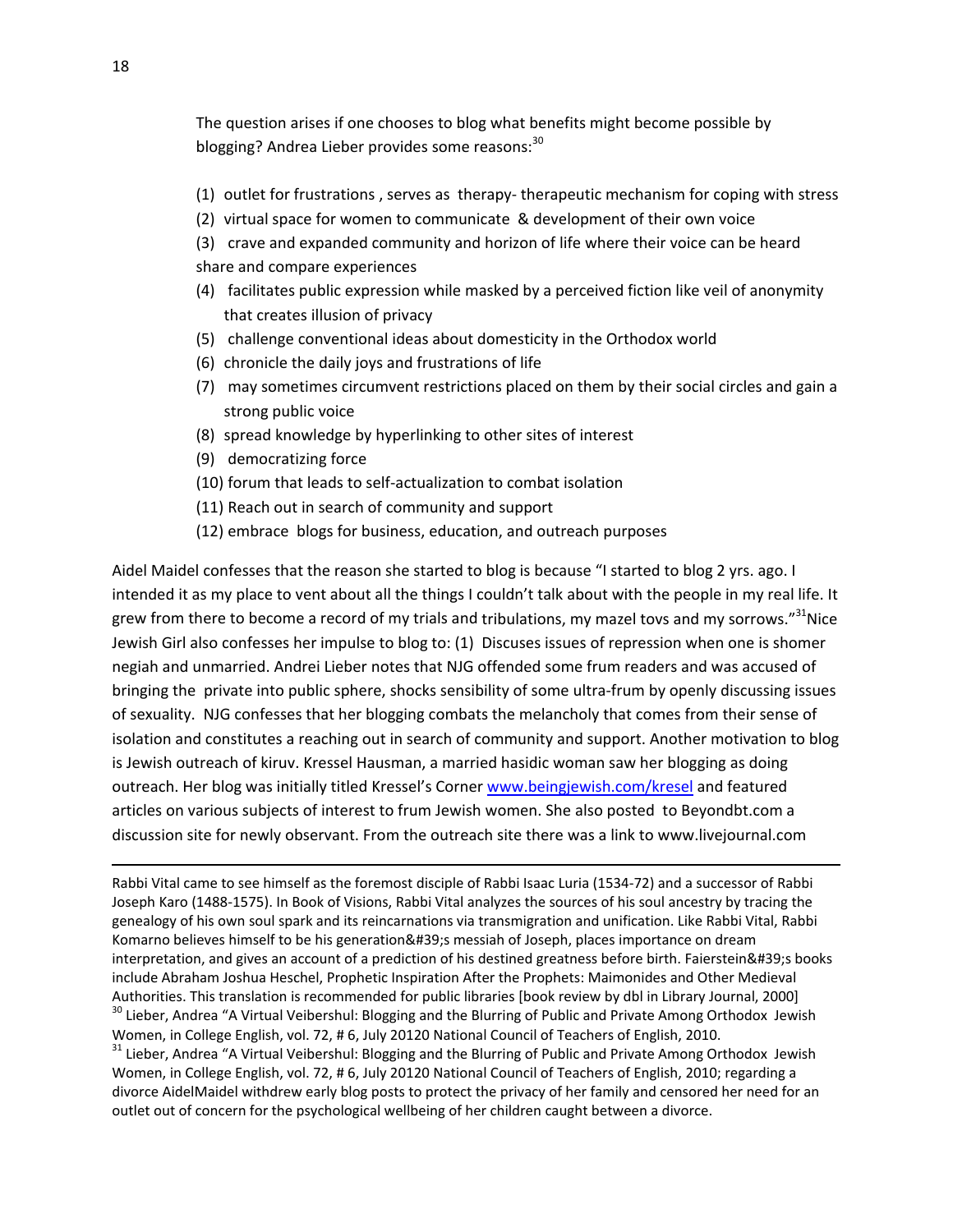called *Aishes Chayil: Mi Yimtza?* For those "striving to find the aishes chayil within themselves" The blogging of Kressel Hausman was very traditional in affirming a separation of sexes as her husband maintained analogue sites for men i.e*. yingelach vs. veibelach*. Both of the Hausman Hasidic couple affirmed traditional boundaries that structure her home and ideological community life "Virtual Womens' section." Another category of orthodox bloggers is what Lieber calls the Orthoprax who keep all halakhic rules but are not afraid to question. Onion Soup Mix's blog is an example of Orthopraxy. OSM unlike Hausman's Virtual Veibershul questions the reasons for the mehitzah taken to a humrah. Orthoprax ironically critiqued the separate seating when her son received a Chumash at his Chumash play with dry ironic humor to question such separate seating at her son's coming of age Chumash party where the boy sang and received his own sefer. In contradistinction Kressel employs rhetoric on the importance of the separation of the sexes. While Kressel is Chasidic she might have cited the work affirming its importance back to antiquity as giving kedushah to a synagogue as in the Beit HaMikdash.<sup>32</sup> Onion Soup Mix blog did not tear down the mechitza<sup>33</sup> but rather employs humor in questioning its purpose. Again Onion Soup Mix employs comic bite when considering on Dec. 18<sup>th</sup> 2007 if Orthodox women should be permitted to shovel out a driveway as an act fitting in modesty:

A question has come up on a women's forum regarding whether or not shoveling of the driveway is a tznius behavior for a woman?

Psak Din: [Breaking NEWS: Urgent Psak Din] In response to this I *Hagaonit, Harabbanit* Onion Soup Mix have researched this issue extensively consulting the sifrei halacha that address this timeless question and reviewed the numerous hsailos and teshuvos that pertain to this sensitive matter. After an exhaustive study, I must conclude that shoveling the driveway is a coarse unrefined behavior that does not befit a Bas Yisrael. Not only that, but due to the darkness of this Golus and the depth of depravity of the society around us, I must inform you that women are also not permitted to move furniture, mow the lawn, or take out the trash. Additional questionable behaviors include washing the floor, vacuming, and possibly according to some poskim folding laundry. A G‐d fearing woman, a true Bas Meleech will also recognize that the most tznius behavior includes sitting on the couch and eating chocolate bon‐bons or pints of ice cream.

Blogs are made possible by Web 2 technology. Like other interactive web genres such as listservs, chatrooms, and wikis, the blog is a key feature of We 2.0 the internet's second generation, in that it enables web surfers to create, rather than simply consume, the content available on the WWW

RSS (Real simple syndication) and permalink technologies allows web users to be notified whenever there is an update of any kind to a particular webpage, simulating a "live web" or incremental web",

<sup>&</sup>lt;sup>32</sup> The Mechitza : maintaining the sanctity of the synagogue, New York : Union of Orthodox Jewish Congregations of America, c1988<br><sup>33</sup> Litvin, Baruch, The sanctity of the synagogue : the case for mechitzah, separation between men and women in

the synagogue, based on Jewish law, history and philosophy, from sources old and new Imprint New York : Spero Foundation, 719 [1959]

ניו יורק : מוסד קרו ספערא, תשי"ט [719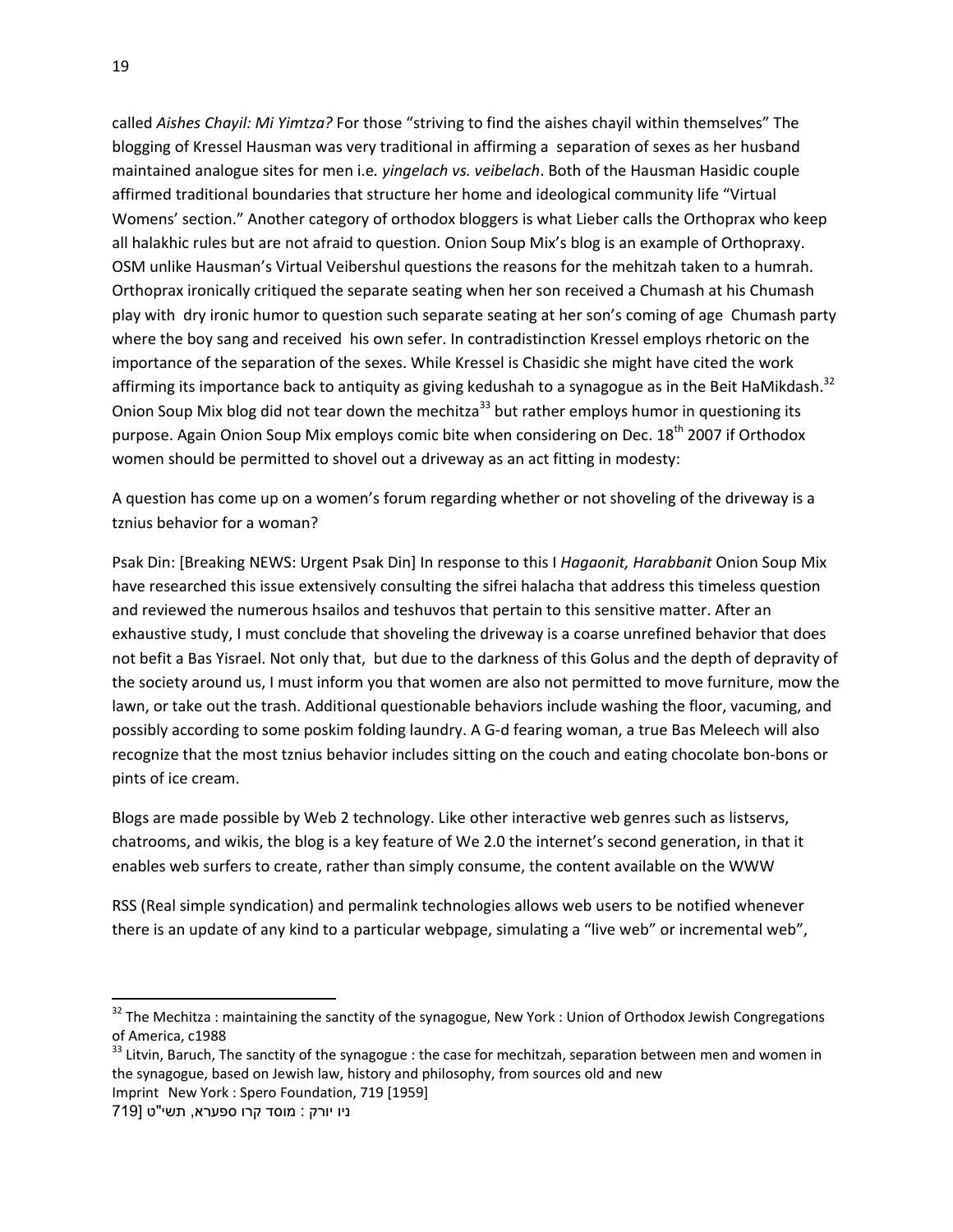making possible the layered, communal nature of the blog

Lieber's study samples and compares 9 Jewish Womens' Blogsites. Those include:

(1) The Fancy Schmancy Complaining Maven‐ "help bring Moshiach in special way", chronicling daily joys and frustrationsof mundane aspects of her life

- (2) Mommyblog
- (3) PeturbedMom
- (4) Orthomom
- (5) Chayyei Sara
- (6) AidelMaidel
- (7) Nice Jewish Girl
- (8) Virtual Veibershul
- (9) Onion Soup Mix

Other Orthodox Forums include<sup>34</sup>:

- (1) Mikolot Mayim Rabim (from the voices of many waters‐ begun by MO female lawyer in 2005 devoted to TH
- (2) Frummarrieds‐ begun 2007 by right wing Orthodox woman in Israel, to discuss intimate aspects of OJW physical lives
- (3) Imamother‐ exclusively OJ forum created as Maand me in 2004 by Lubavitchin Montreal
- (4) BTDT founded in 2007 by a Lubavitch American living in Israel to discuss intellectual issues from Orthodox point of view
- (5) Jewish Women's Forum (JWF) in march 2005 as the Jewish Women's Network by Lubavitch in USA
- (6) ChabadTalk founded in 2001 as mixed sex Lubavitch discussion
- (7) Eshet Chayil founded 2002 by MO in Israel
- (8) Tisha Kabin‐ forum founded in 2002 by MO in Israel
- (9) CalmKallahs‐ founded in 2003 by MO American female wedding planner
- (10) Haskafa.com‐ founded in 2003 founded 2003 of all Orthodox backgrounds

Non‐Jewish womens' blog sites include

(1) www.blogher.com

(2) www.allwomenstalk.com

<sup>&</sup>lt;sup>34</sup> Schwartz-Baumel, Judy Tydor, Frum Surfing: Orthodox Jewish Women's Internet Forums as a Historical and Cultural Phenomenon, Journal of Jewish Identities, 2009, 2 (1)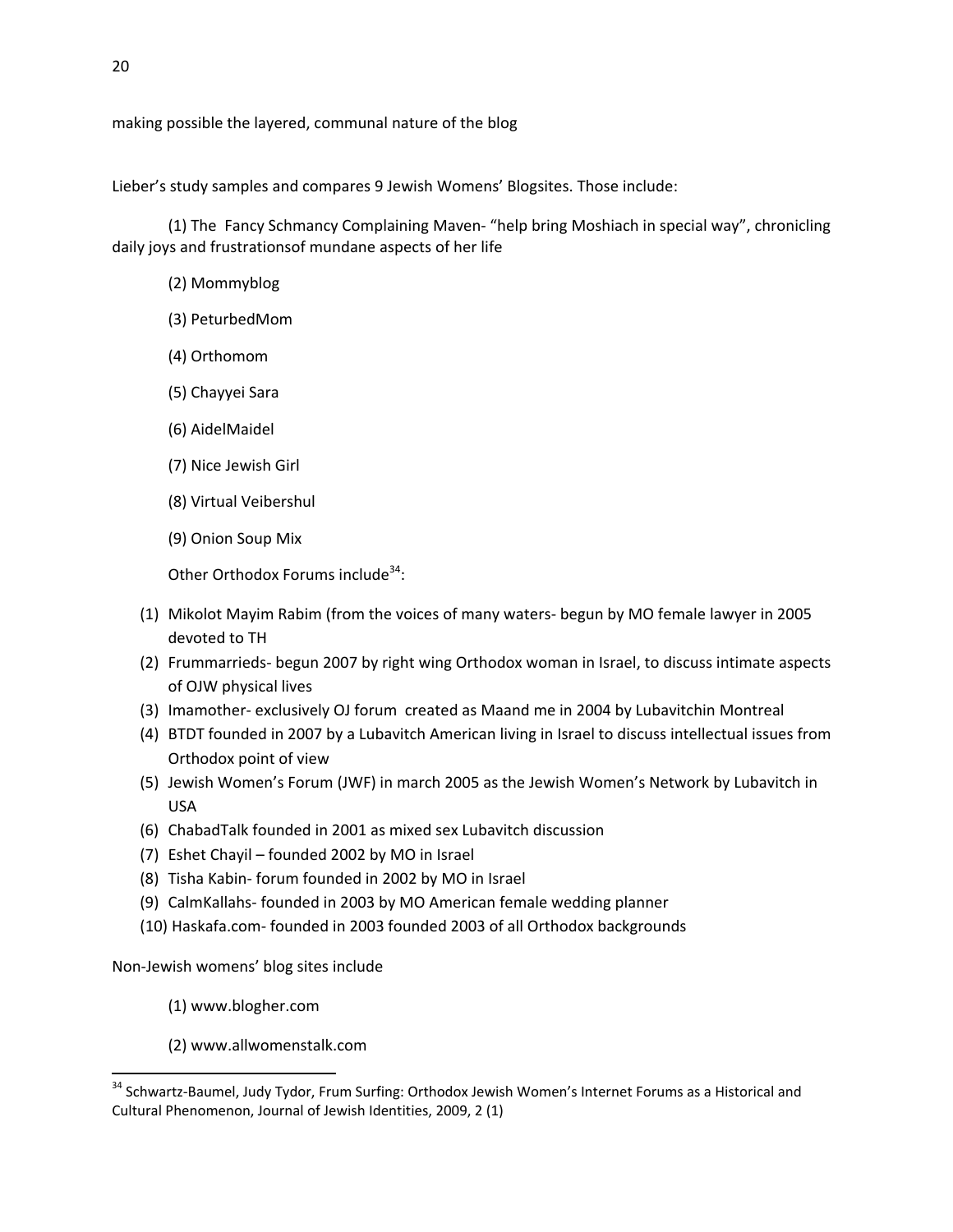(3) www.blogsdaisy.com

Some general blogs include:

- (1) www.blogger.com
- (2) www.blogspot.com
- (3) www.livejournal.com

In Lieber's study Number 5 Bloger Chayyei Sara, who defined herself as , Orthodox Jewish 30 something living, playing, writing, dating in Jerusalem, in one of her postings questions the stereotypes about women and the Blogosphere. She writes in response to an article by Marcus Freed's in London's Jewish Chronicle Febr. 2006 "How the Internet is lifting the veil from Orthodox Jewish Women."

# **Chayyei Sara**‐

"Untillogs came along, the Orthodox community was so closed. There was no way to really get to know any Orthodox people! Orthodox women in particular were shut up in their homes with no one to talk to and their lives were state secrets! But now thanks to the internet, we're learning, fascinating things! Rebbetzins can have a sense of humor! Check it out at Renreb.com! Shomer negiah women have sexual urges? OMG Who knew? Get the details at shomernegiahblogspot.com Whoa, Orthodox mothers in the Five Towns have Political opinions! This is breaking news. The veil has been lifted! Its's a window into the Orthodox world! The internet is just amazing.<sup>35</sup>

# **OrthoMom responded**:

Shifra: It's good we have blogging or else Orthodox women like us would never be able to speak our minds. Thank G‐d the veil has been lifted‐ we'd been suffering in silence much too long! Give me a BREAK! I think it's great that you and the Rebbitzen are getting well‐earned press but man… someone needs to get out more.

# **Sephardic Lady** added :]

Veil? I express these opinions at the table. I'm sure that most of the female bloggers do too<sup>36</sup>

# **Hirshel TZig** commented:

Explain to me the great freedom that is tot blog? Are you trying to tell us that Orthodox Women are victims of the Taliban or some other terrible regime, and that their only outlet is the internet?

<sup>&</sup>lt;sup>35</sup> Lieber, Andrea "A Virtual Veibershul: Blogging and the Blurring of Public and Private Among Orthodox Jewish Women, in College English, vol. 72, # 6, July 20120 National Council of Teachers of English, 2010.<br><sup>36</sup> [Sun. Feb 26, 2006]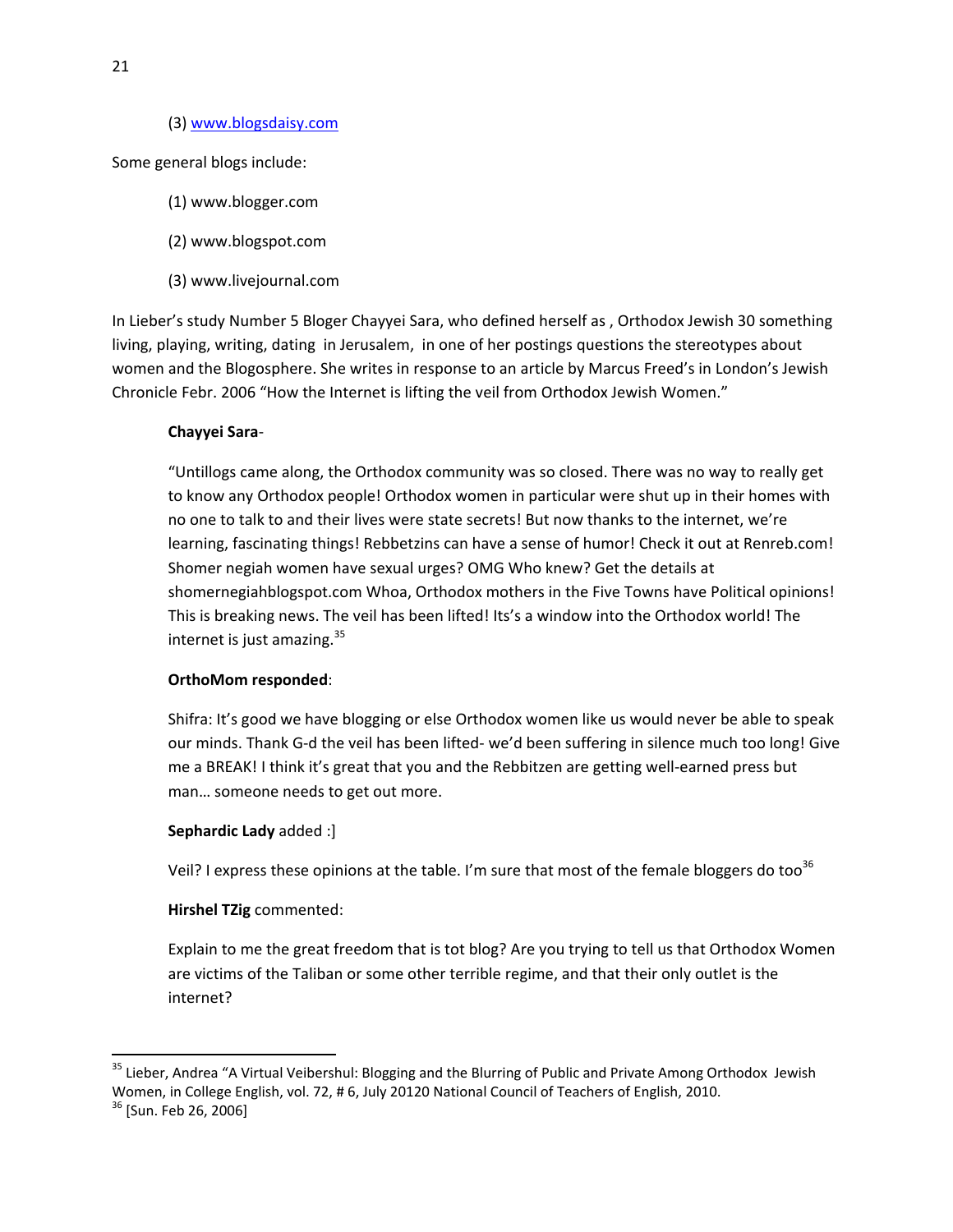- (1) DH= dear husband
- (2) DD= dear daughter
- (3) DS= dear son

22

- (4) LOR= Local Orthodox Rabbi
- (5) MO= Modern Orthodox
- (6) OJW= Orthodox Jewish Womens'
- (7) TH= Family purity= Taharat Hamishpacha<sup>37</sup>
- (8) sL= So Long
- (9) OMG= O My G‐d
- (10) BT= Baal Teshuva or Babylonian Talmud
- (11) BTW By the way
- (12) LOL Lots of Luck or Laugh out loud
- (13) TTYL talk to you later
- (14) BRB be right back
- (15) FYI For your information
- (16) AKA also known as

<sup>&</sup>lt;sup>37</sup> See: Zimmerman, Deena R., "So She Can Be as Dear to Him as on Their Wedding Day? Modern Concerns With Hilkhot Niddah as Demonstrated by Anonymous Email Quesitons", in Gender Relationships in Marriage and Out, pages, 225-241; Zimmerman uses unique data sources to analze the sentiment expressed by Rabbi Meir in the context of modern observance of taharat hamishpahah. The challenges she gives voice to via discussion forums in this paper are not meant to be an attack on the importance of this mitzvah or to be interpreted as a call to amend the halakhic process or halakhah as currently practiced. Rather, they are meant to simulate discussion of the real experiences of modern couples observing these laws. www.yoetzet.org provies a unique opportunity to obtain such statistics. Yoetzet.org was launched in November 2002 to provide 24/7 access to information about taharat hamishpahah to English readers worldwide. In addition to approximately 1000 articles the sites includes "Ask the yoetzet" feature when individual questions can be asked and all questions are answered b yoatzot halacha (women halakhic consultants) under rabbinic supervision, generally within 48 hours. The questions then undergo a second round of evaluation and, after assuring that all identifying information is removed about 1/3 are posited publicy on the site. As of January 18,2005 a total of 2362 quesitons from 1527 email addresses had been sent to the website. Of these 878 did not involve niddah or elated halakhot (most were non-halakhic medical questions for an obgyn) and were excluded from analysiss, leaving 1484 questions as the denominator. Questions asked included, "the anxieties of mikvah night", contraception, childbirth, climacteric, menopause, halakhic infertility, frequency of separation.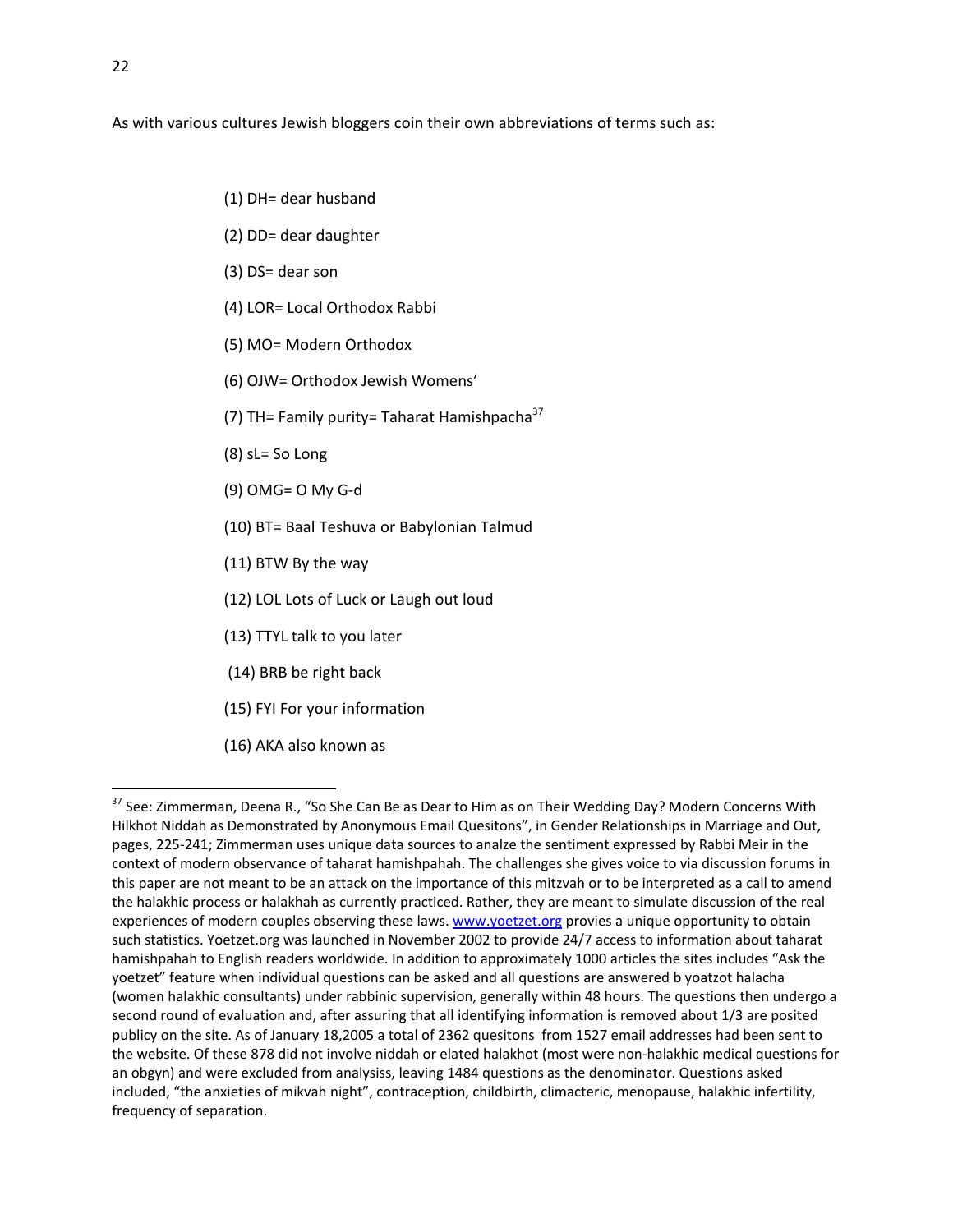#### (17) TTFN Ta ta for now

This nomenclature is not only shorthand but characteristic of the succinct and non‐wordy nature of in another genre phone texting that often limits the number of characters. While the  $19<sup>th</sup>$  century is characterized by writing long Bildungsroman, our age, although flooded with information, tends to communicate in short snippets that cater more to the sound bite, quick fix, fast food mentality of the post-modern condition. One study found that women are also more probable to use the computer keyboards ability to type smiley faces and exclamation points and other notational symbols signifying much expression in shorthand. Susan Herring argues in "Gender and Power in On‐Line Communication" that politeness is one common means through which gender is cued in asynchronous CMC. Women are more likely to thank, appreciate, and apologize, and to be upset by violations of politeness and more often challenge offenders who violate online rules of conduct. Predominately female groups have more and stricter enforcement of positive rules designed to ensure the maintenance of civil environment.<sup>38</sup> In contrast men generally appear to be less concerned with politeness; they issue bald face threatening acts such as unmitigated criticism and insults violate on‐line rules of conduct, tolerate or even enjoy flaming and tend to be more concerned about threats to freedom of expression than with attending to others social face. <sup>39</sup>

# III. Jewish Womens' Education in the Last 100 years $40$

Rochelle Furstenberg argues that a revolution in Womens' education is taking place as the production of talmidot hachamot is ever increasing by the institutions that teach scores of women in programs designed for womens' study of Jewish sources. The most revolutionary development has been the emergence of women who are studying Talmud and halakhah whereby women are penetrating this vast and complex web of texts that usually requires lifetimes to grasp. In the past their roles as mothers and wives would not allow women the necessary stretches of time to become proficient in the large body of talmudical texts.

David Schnall<sup>41</sup> has documented the tragedy in the secular world of Jewish women who postpone having a family opting for a career in medicine or law instead which also takes substantial amounts of time investment. Schnall notes the trend and phenomena of eligible young people voluntarily opting to delay marriage and child bearing that is without precedent in Jewish history. His study indicates that fertility patterns frequently gave way to professional concerns and goals. Women are discriminated in this regard due to their different biological time clocks for having children, as Freud noted when he

<sup>&</sup>lt;sup>38</sup> Hall, Kira 1996; Cyberfeminism. In S. Herring (ed) Computer-Mediated Communication: Linguistic, social and<br>cross cultural perspectives, Amsterdam: John Benjamins, p. 147-70

 $39$  Herring, Susan C., "Gender and Power in On-Line Communication', in Handbook of Language and Gender, edited Janet Holm and M. Meyerhoff, Blackwell Publsihers, 2003<br><sup>40</sup> See: Rosenberg, Esti, "The World of Women's Torah Learning- Developments, Diretions, and Objectives: A

Report from the Field, in Tradition, Vol 45, no. 1 Spring 2012; The Next Generation of Modern Orthodoxy: The Orthodox Forum, (ed. Hain, Shmuel), Robert Hirt Series editor, The Michael Scharf Publication Trust of the Yeshiva University Press, NY, 2012, p. 174-205<br><sup>41</sup> Schnall, David J., 'Feminism, Fulfillment and Family Values- But is it Good for the Jews?, in Tradition, 25 (1), Fall

<sup>1989</sup>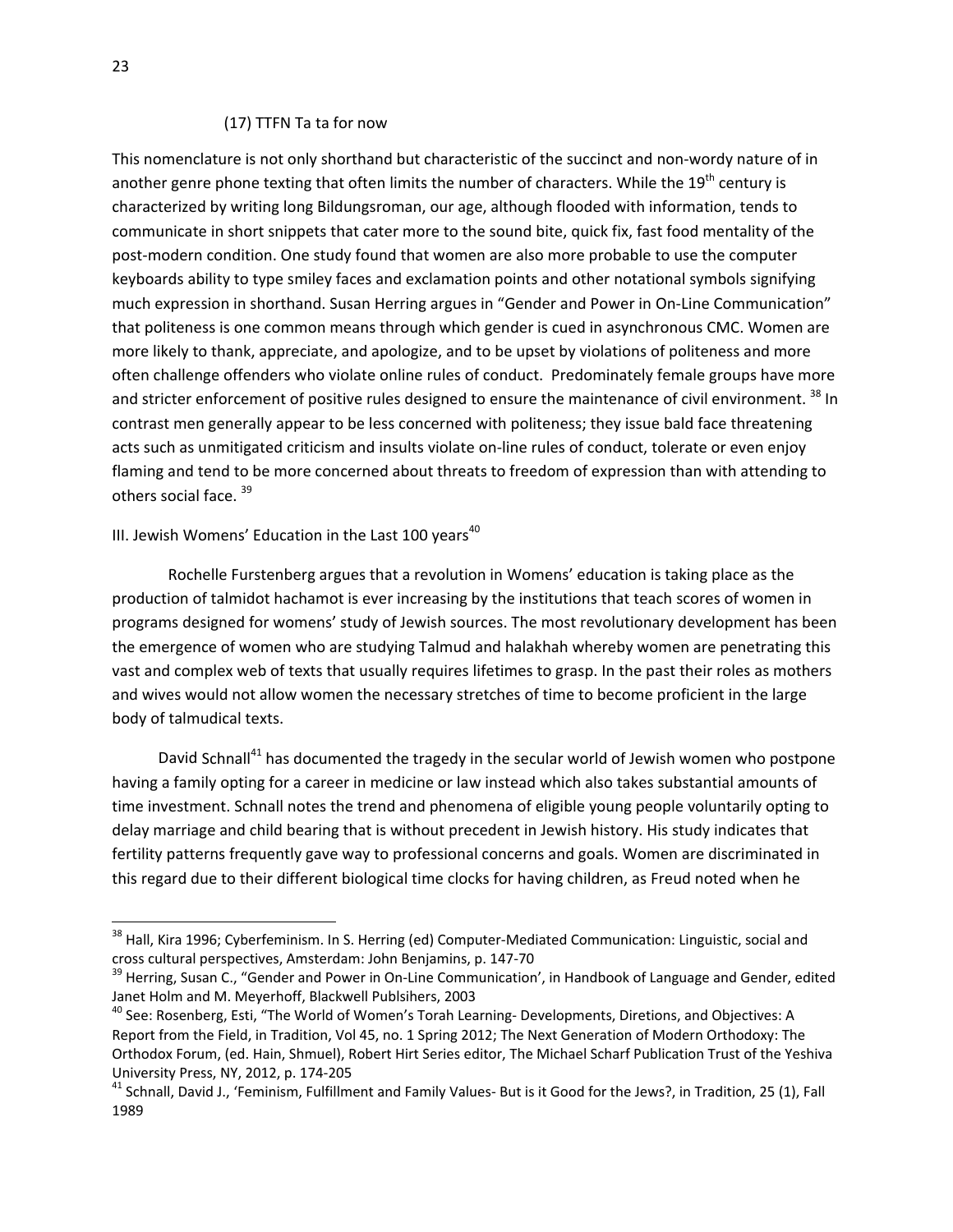stated that Biology is destiny. Because of economic forces that require a two income household he notes that we may be spawning a Jewish generation whose earliest memories are of Polish fairy tales and Jamaican lullabies as babysitters spend more time raising Jewish children than the parents stretched to earn a living to support the standard of living sought in modern day America by many upper middle class Jewish households. He also proved that families with no children because career came first, are less likely to affiliate with a synagogue or a Jewish organization than those who do have children. Schnall's conclusion is that within 25 to 50 years the only group of Jews with significant population increase with be the Haredi population.

Despite this noted phenomena that much is sacrificed in Jewish population increase when young people are busy at learning or pursuing a career, Schnall's findings are challenged by those of Rochelle Furstenberg, who documents women learners who have both family and careers in learning Torah. Perhaps career is the wrong word for the ethos of Rabbinic Judaism is that "learning Torah is our real job" but has this always applied to women? The change perhaps began around 1918 when the Hafetz Haim supported womens' study in greater intensity. For many millennia of Rabbinic culture the rabbis posited that while it is a the highest mitzvah for men to study Talmud, this is not incumbent upon women. There is a makloket among the tannaim as to whether fathers are permitted to teach their daughters Torah. "Ben Azzai claims that each man must teach his daughter Torah, while Rabbi Eliezar argues that he who teaches his daughters Torah perpetrates foolishness (Masechet Sota). This is not to say that there were not learned women in Rabbinic history for there were many. However women learned different texts than men. However women like Bruria, the daughter of the scholar Hananiah b. Teradyon and was married to the second century scholar Rabbi Meir ( a student of Rabbi Akiva who later helped compile the Mishnah and Aher who he is said to have eaten the pomegranate and thrown away the klippa), Bruria presented the model of a learned women of halakhah. However a later midrash that Rabbi Meir's students managed to seduce her might suggest the fate that awaits the learned women. At the same time it is believed Rashi's daughters studied Talmudic texts. In the 16<sup>th</sup> century in Poland Rivka Tichtener wrote "Myaneket Rivka" a book of halakhic instruction for women which included moral teachings as well as selections from the Talmud and Mishnah. In the 18<sup>th</sup> century Leah Horowitz daughter of Yoel Segal Horowitz rabbi in Bolichev and then in Boride was known to be a learned women in halakhah. In his memoirs a wine merchant named Ber Bolichev describes how as a youth he would come to study with Leah Horowtiz's brother on Shabbos afternoon. When the brother left him to figure out the Talmudic text on his own, Leah Horowitz would see that he was puzzled and she would help him work through the *sugia* . She later wrote Techinat Imahos, a supplicatory prayer for Rosh Hodesh Elul in which she suggests the crown of Torah can even be worn by women.<sup>42</sup>However for most women in the medieval ages the siddur, Tzenah renanah, and Me'am Loez constituted learning in Yiddish and Judeo‐ Arabic. When in the modern period women began to study secular studies in the Gymnasia becoming more learned in secular studies than in Jewish religious studies as a counter to this Sara Schneirer established the first Bais Yaakov School in Cracow in 1918. She received permission to found this girl's school from Rabbi Yisrael Meir HaCohen, the *Hafetz Chaim*. The Hafetz Chaim felt that lack of Jewish

 $^{42}$  Furstenberg, Roichelle, The Flourishing of Higher Jewish Learning for Women" no. 429, 26 Nisan 5760/1 May 2000, www.jcpa.org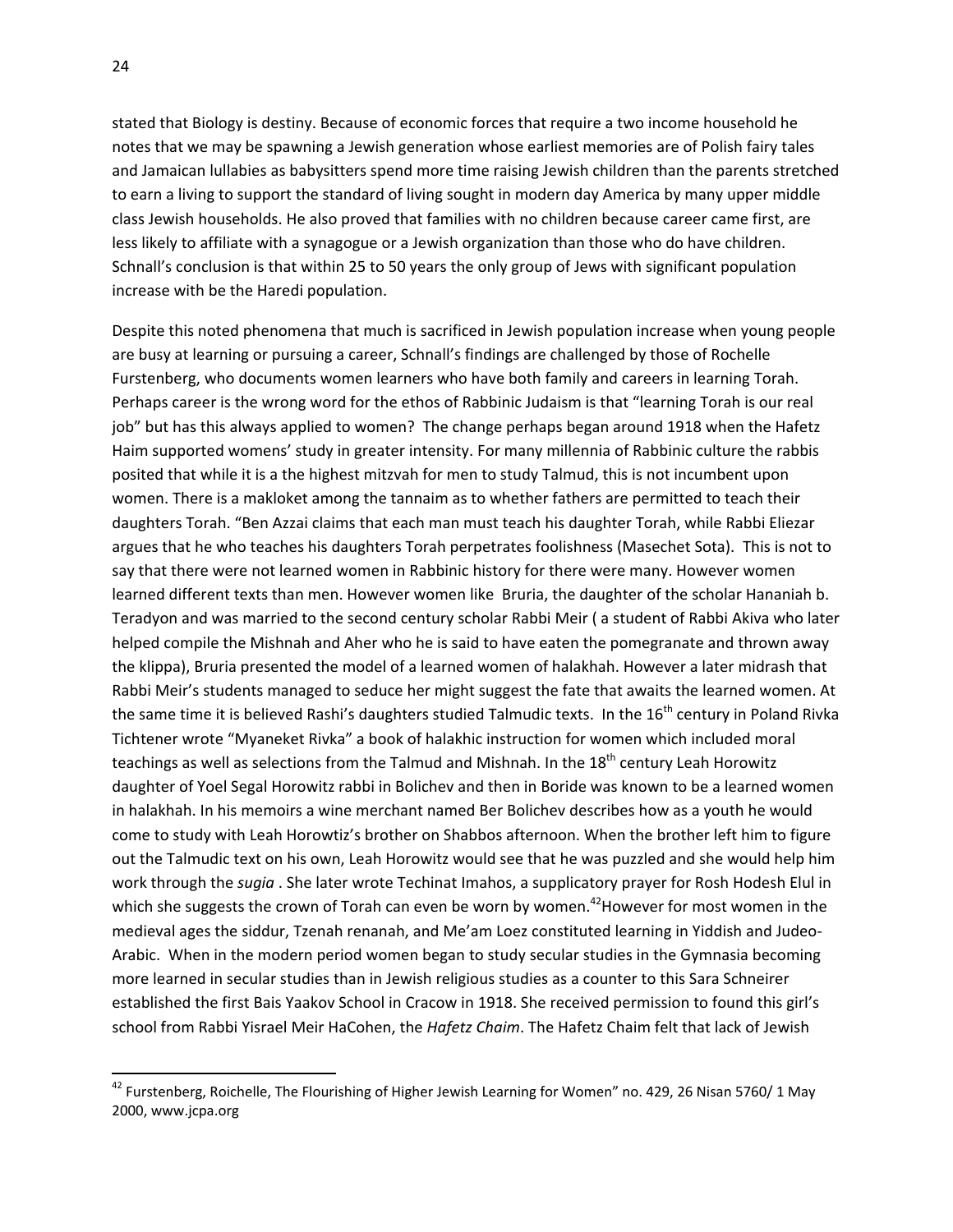knowledge was undermining Jewish life and he advocated for the formation of the Bais Yaakov movement. Furstenberg writes, "The *Hafetz Chaim's* decision was the great watershed in women's religious education. As the great waves of immigration of the  $20<sup>th</sup>$  century brought Jews to Western Europe and the U.S. and Israel, religious educators in these countries could look to this decision as justifying increasingly intense Jewish education for girls through high school.<sup>43</sup> Perhaps the takeoff of Womens' education in this century can now be represented by a general overview of a Time Line:

(1) 1950s **Stern College for Women of Yeshiva University** founded with advanced Jewish studies program

(2) Mid 190s Dr. Yehudah Copperman [an Irish born oleh who had studied in Hebron Yeshiva] and Tzipporah Pincus Cooperman [from Chicago] found **Jerusalem College for Women**, Michlalah, emphasizing close textual analysis of *Tanakh* [learned women like Maidi Katz, Malka Bina, Bryna Levy studied at the Michlalah)

(3) 1967 War, Many American Women flock to Israel to learn with heightened sense of pride and belief in success of the Israeli state, many *Baalei Teshuvas* bringing religious feminism to Israel

# (4) **1979 Drisha Institute in NY**

(5) 1976 Rabbi Chaim Brovender [doctoral student in Semitics at Hebrew University) founded **Bruaria Beit Midrash** using havruta model which **became Midreshet Lindenbaum** and integrated into **Ohr Torah Institutions in 1986**

# **(6) LCW founded 1974 (3 Years after Mens Yeshiva in Kew Gardens)**

(7) Dr. Nechama Leibowitz‐ model of inspiration for women teaching Bible in Israel; Dr. Leibowitz came to Eretz Yisrael in 1930s after studying in Germany, master teacher, <sup>44</sup>

(8) 1988 Malka Bina Jerusalem based **Matan, the Sadie Rennert Women's Institute for Torah Study** with programs in Ramat Harsharon‐Raanaana, Haifa and Beersheba

(8) 1990 Nishmat, founded by Chana Henkin

(9) 1982 Bar Ilan Midrasha‐ women undertake a Jewish studies program parallel to the Bar Ilan men's Kollel program

(10) 1997 Beit Mirash Hagevoah L'Nashim at Kibbutz Migdal Oz

<sup>&</sup>lt;sup>43</sup> Furstenberg, Rochelle, "The Flourishing of Higher Jewish Learning for Women" , no. 429, 1 May 2000 44 See: Peerless, Shmuel, To study and to teach : the methodology of Nechama Leibowitz, Jerusalem ; New York : Urim Publications; Leah Abramowitz, Tales of Nehama: Impressions of the Life and Teaching of Nehama Leibowitz. Gefen Publishing House, 2003; Yael Unterman, "Nehama Leibowitz: Teacher and Bible Scholar." Urim Publications, 2009; Hayuta Deutsch, Nehama: The Life of Nehama Leibowitz Yedioth Ahronoth and Chemed Books, 2008.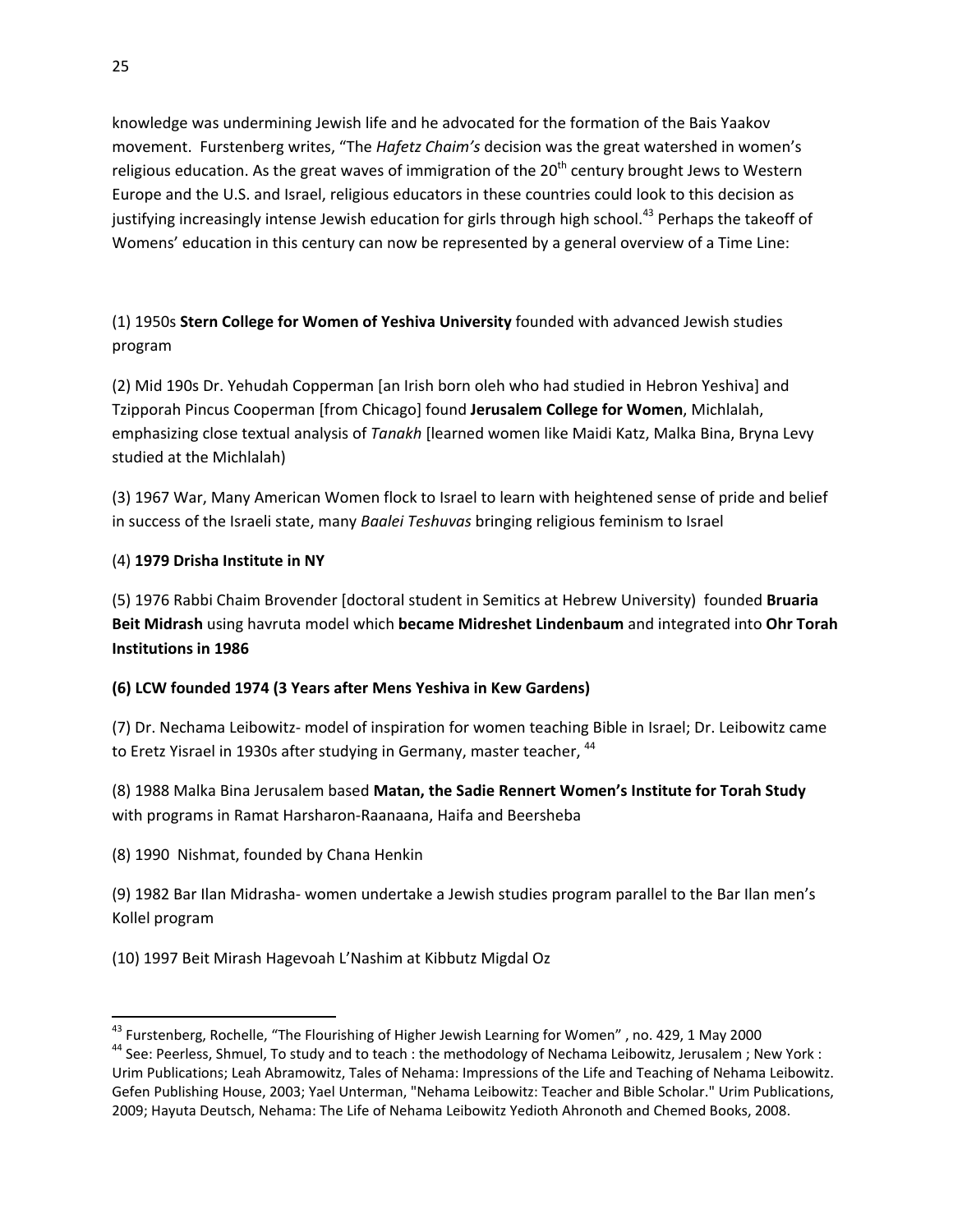(11) Kibbutz Hadati = w The name derives from the initials of Rabbi Naftali Zvi Yehuda Berlin (the "Natziv of Volozhin" 1816 – 1893) who was one of the greatest rabbis of Russia at the end of the 19th century. The kibbutz was set up on 17 January 1946 at a place previously known as "el Wakwaka", by a group of young people of the Bnei Akiva Movement from Germany omen's Hesder program = army and study at Kibbutz Ein Hanatziv, Many Orthodox Jewish girls attend a midrasha in Israel for a year or more following high school. Some midrashot are designed forBT.s

List of Midrashot in Israel $45$ 

Bat Ayin

Midreshet B'erot Bat Ayin [1]

Beit Shemesh/Ramat Beit Shemesh

Bnos Chana [2]

Machon Maayan [3]

Tiferet [4]

<sup>45</sup> See: http://www.science.co.il/Midrashot.asp Midrasha City Phone Igud Hamidrashot Jerusalem 02.6222279 Matan - Women's Institute for Torah Studies Jerusalem 02.5944555 Midrashet Ein HaNatziv Ein HaNatziv 04.6062900 Midreshet Amiad Jerusalem 02.6228040 Midreshet Aviv Tel Aviv 03.6092229 Midreshet Bat Zion Jerusalem Midreshet B'erot Bat Ayin Bat Ayin 02.9934945 Midreshet Binat Shvut Rachel 02.9947366 Midreshet Emuna Jerusalem 02.5324112<br>Midreshet HaOr HaTzafon Akko 04.9550157 Midreshet HaOr HaTzafon Akko Midreshet HaRova Jerusalem 02.6265999 Midreshet Lindenbaum Jerusalem 02.6710043 Midreshet Maamakim Jerusalem 02.6547210 Midreshet Neve Hadasa Safed (Tzfat) 04.6924307 Midreshet Noga Kedumim 09.7928875 Midreshet Oria Givat Shmuel 03.5326677 Midreshet Orot Etzion Givat Washington Midreshet Orot Hagalil Hatzor Haglilit 04.6931170 Midreshet Shaanan Haifa 04.6067571 Midreshet Shuva Ofra 02.9973832 Midreshet Tal Menashe Tal Menashe 04.6350666 Midreshet Tel Hai Kiryat Shemona 04.6942429 Midreshet Yeud Jerusalem 02.6449010 Nishmat Center for Advanced Jewish Study for Women Jerusalem 02.6404333 Women's Midrasha Ramat-Gan 03.5318270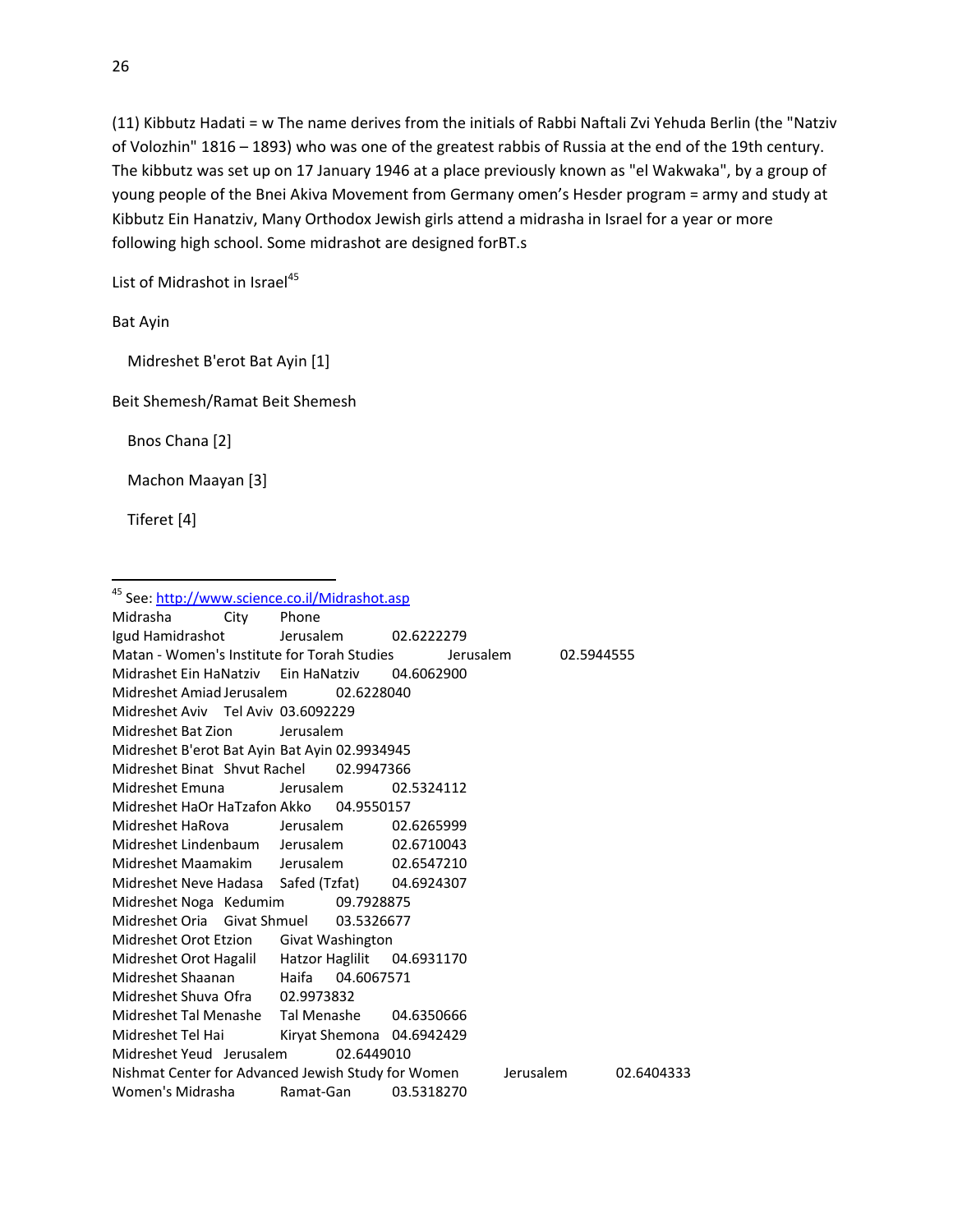Ein HaNatziv

Midreshet Ein HaNatziv [5]

Elkana

Michlelet Orot [6]

Hebron

Midreshet Hebron [7]

Jerusalem

Bayit VeGan

Afikei Torah [8]

Darchei Binah [9]

Midreshet Moriah [10]

Gilo

Midreshet AMIT [11]

Givat Shaul

Machon Tal/Midreshet Ma'amakim [12] (Hebrew)

Har Nof

Ba'er Miriam [13]

Neve Yerushalayim

Bnos Chava [14]

Me'ohr Bais Yaakov [15]

Michlelet Esther [16]

Midreshet Tehillah [17]

Kiryat HaYovel

Emunah V'Omanut [18]

Midreshet Yeud [19]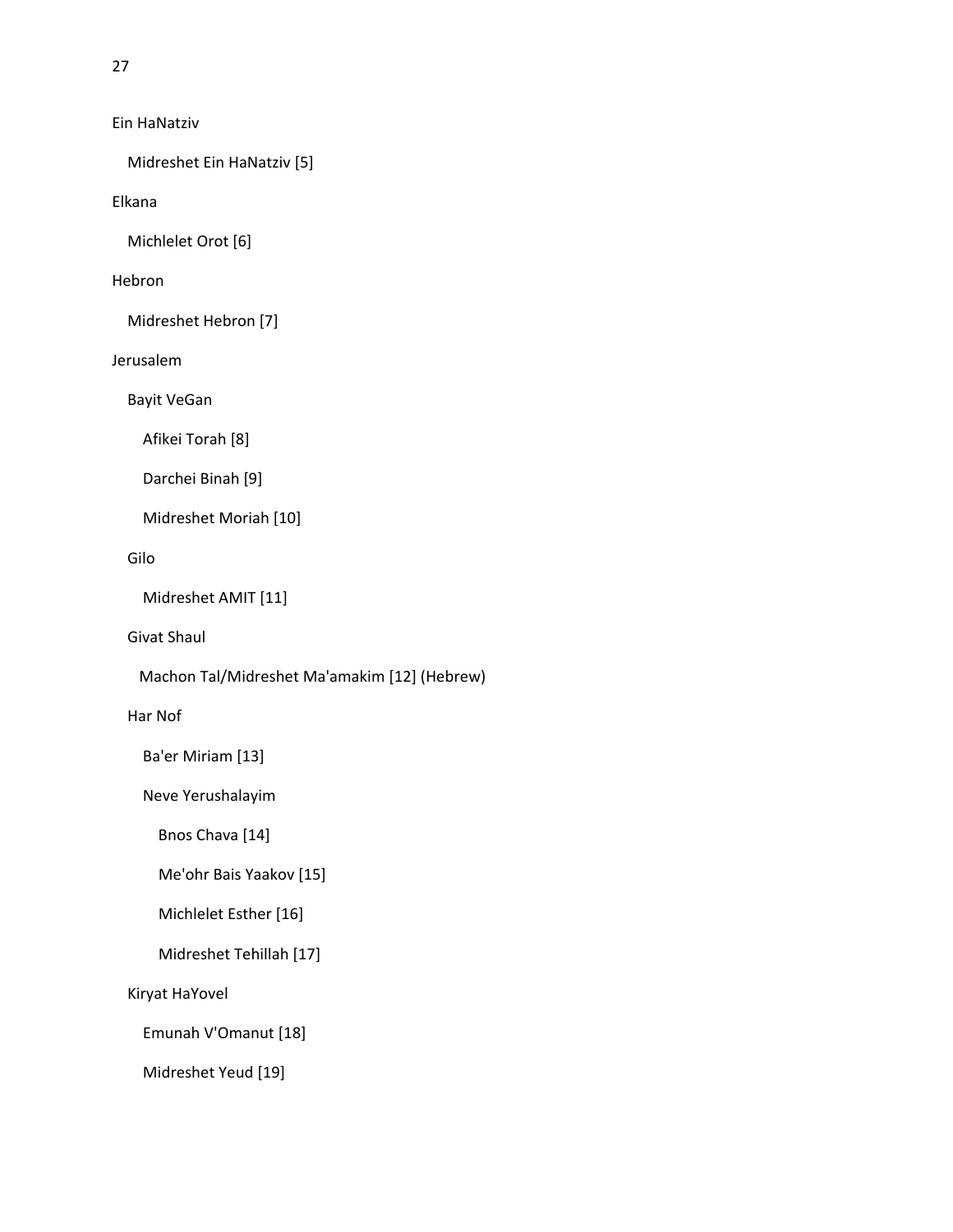Kiryat Moshe

Midreshet Rachel V'Chaya [20]

Pninim [21]

# Malha

Sha'alvim for Women [22]

# Mattersdorf

Beth Jacob Jerusalem

### Old City

Midreshet HaRova [23]

# Pat

Nishmat [24]

# Ramat Eshkol

Bnot Torah (Sharfman's) [25]

# Ramat Shlomo

Machon Shoshanat Yerushalayim [26]

#### Ramot

Tikva [27]

Tomer Devorah [28]

#### Romema

EYAHT [29]

# Talpiot

Midreshet Devora [30]

Midreshet Lindenbaum [31]

Zichron Moshe

Ohr Chaya [32]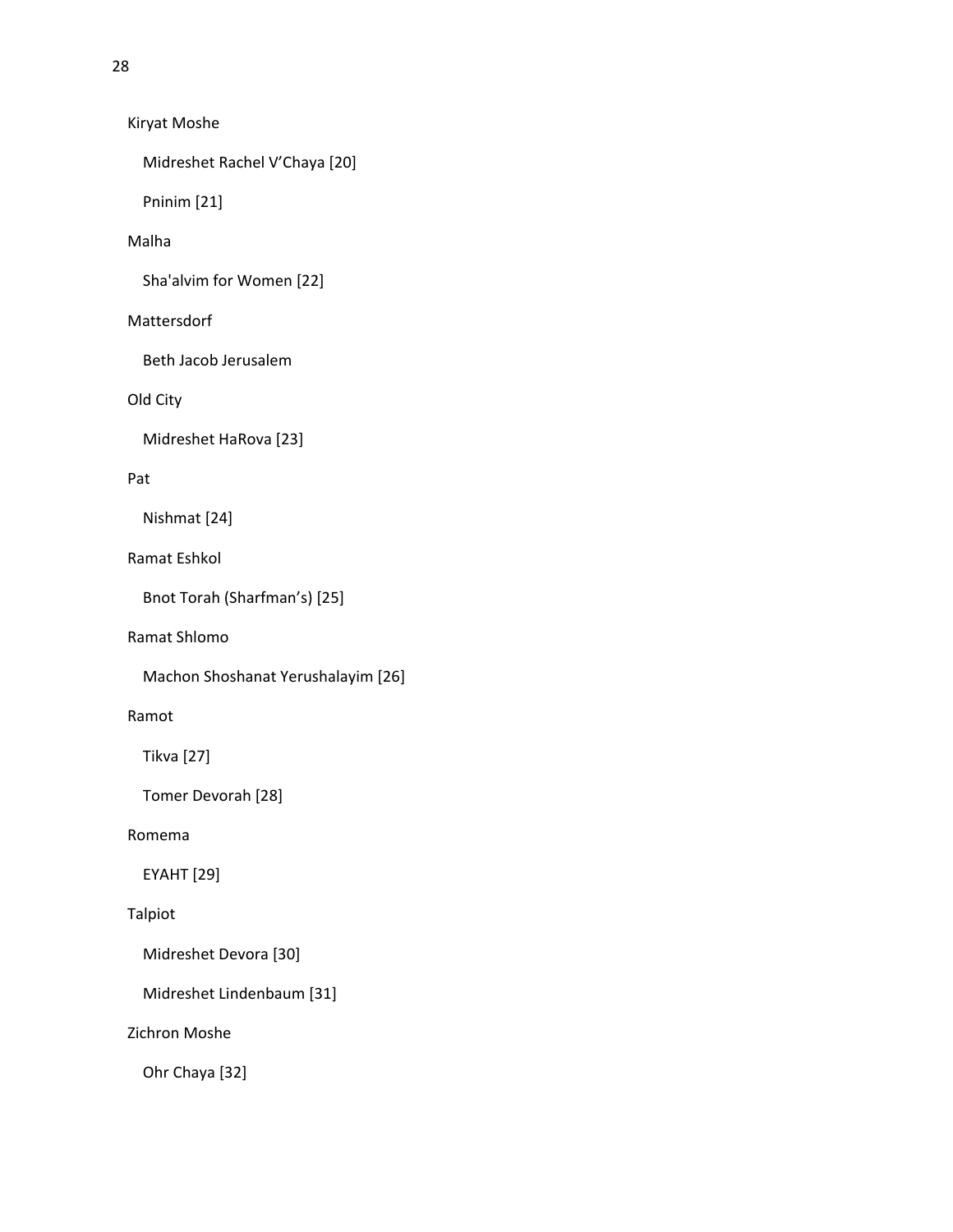Kiryat Malakhi

Nachlas Har Chabad [33]

Migdal Oz

Migdal Oz [34]

Ofra

Midreshet Shuva [35]

Shvut Rachel

Midreshet Binat

Tel Aviv

Midreshet Aviv [36]

Tsfat

Machon Alte [37]

Sharei Bina [38]

Israel, Currently Closed

Bnot Shilo

Machon Gold

(12) 15 Midrashot associated with Mercaz HaRav Yeshiva

(13) 1976 Shalom Hartman Institute

(14) Midreshet HaRova is one of Israel's leading seminaries, with more than half a dozen programs serving hundreds of women of all ages from a variety of backgrounds and nationalities. Located in the heart of the Jewish Quarter of Jerusalem's Old City, Midreshet HaRova enjoys an enrollment of over 1,000 students in total.

(15) Yakar, Rabbi Dr. Michael Rosen zt"l founded the Yakar Center for Tradition and Creativity in London in 1978, in Jerusalem in 1992 and in Tel‐Aviv in 2007

(16) Beit Midrash of the masorti movement

The main centers of learning are: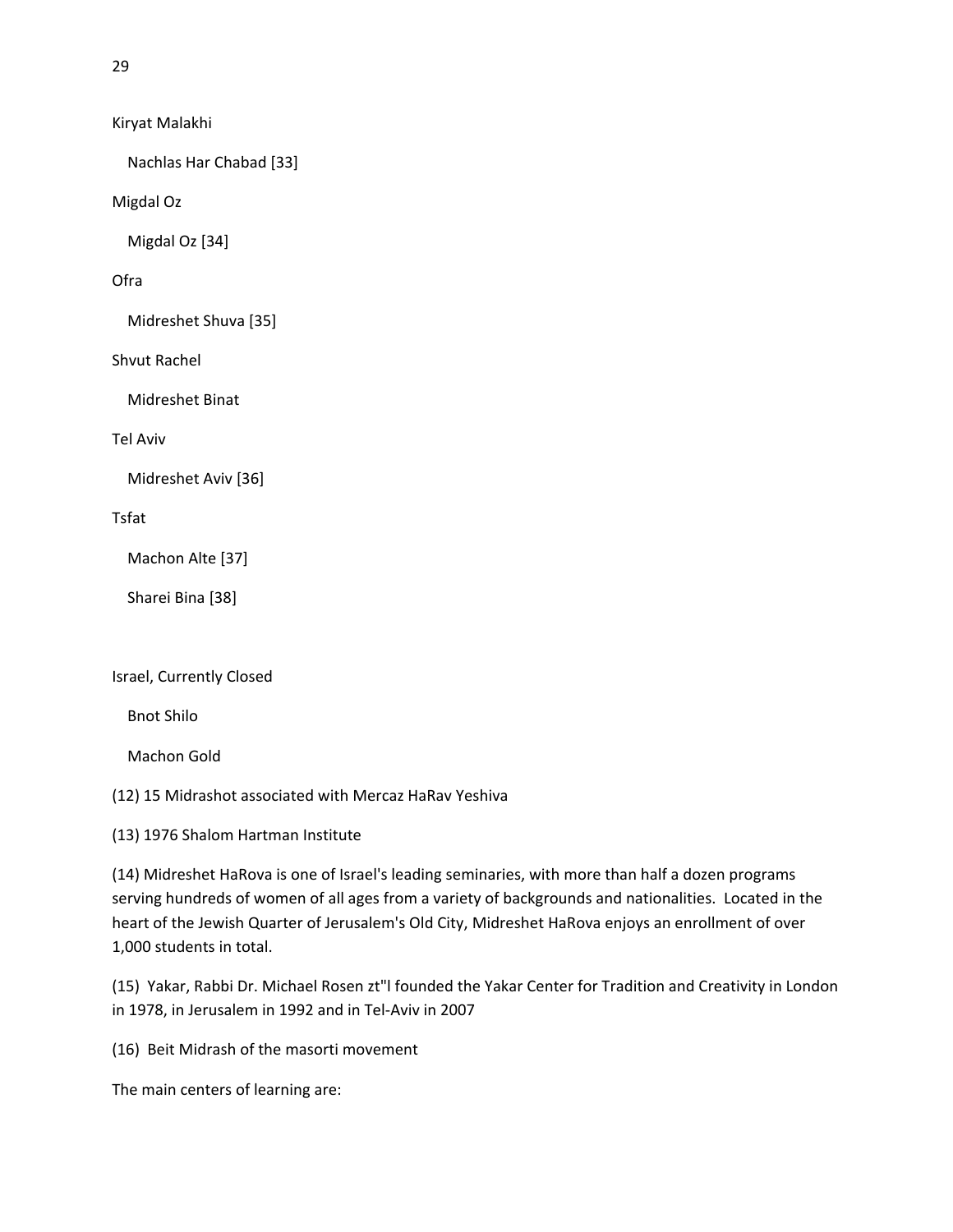Hakerem Masorti Congregation, Karmiel Moriah Masorti Congregation, Haifa Masorti Congregation, Zichron Yaakov Bet Yisrael Masorti Congregation, Netanya Hod Vehadar Masorti Congregation, Kfar Saba Midreshet Iyun, Tel Aviv Adat Shalom Emmanuel Masorti Congregation, Rehovot Eshel Avraham Congregation/Shiluv Institute, Beersheba Magen Avraham Congregation/Shiluv Institute, Omer

(17) Chabad in Australia Ohel Chana Seminary in Melbourne Australia founded by Rabbi Zalman Serebranski (ztsl); Beth Rivkah and Beth Chana Girls' schools that span the globe from Melbourne, Australia, to the huge campus in Kfar Chabad II in Israel; Machon Chana in Brooklyn, New York, Beth Chana in Minneapolis, Minnesota, Machon Alta in Safed, Israel, and Ohel Chana in Australia are notable examples of institutions that have provided an intense intellectual experience to thousands of women, who had little or no Jewish education; Shortly after ascending to the leadership of Lubavitch, the Rebbe founded Lubavitch Women's Organization ("*Agudas N'Shei Chabad*"), which was and remains unique. It was the first major women's organization which did not emphasize the objectives of fund raising and auxiliary activities, but education. Chabad women from these seminaries were some of the most intellectual and Jewishly well educated in the world according to many. For an English transcript of Rabbi Zalman Serebranski's last video recorded Torah teachings see David B Levy's translation from the Hebrew and Yiddish provided by Rabbi Chaim Dalfin.

(18) Pardes Institute COED learning; A two year program of traditional text study at Pardes, leading to a career as a teacher in a Jewish day school in North America. The program is generously subsidized and includes monthly living stipends. An optional Masters in Jewish Education is available with most tuition covered. The Pardes Educators Program was developed with and is funded by a grant from The AVI CHAI Foundation.

Thus in the last 25 years the paradigm of only men learning in Yeshivah is being complemented by serious Womens' torah seminary education that has made great scholastic, spiritual, and sociological great strides in the area of success. The world of Womens' Torah learning is expanding and growing in leaps and bounds, but some worry about the economic crisis of the global economy and whether the expansion of Womens' torah institutions will be as vibrant over the next decades as it was in the past 25 years. While Midreshet Lindenbaum, and matan in Jerusalem along with Midreshet HaKibbutz Hadati in Ein HaNetiv were some of the first forums for serious womens' torah learning what will be the future for womens' torah learning. Michlalah-Jerusalem which begin 20 years prior to the above three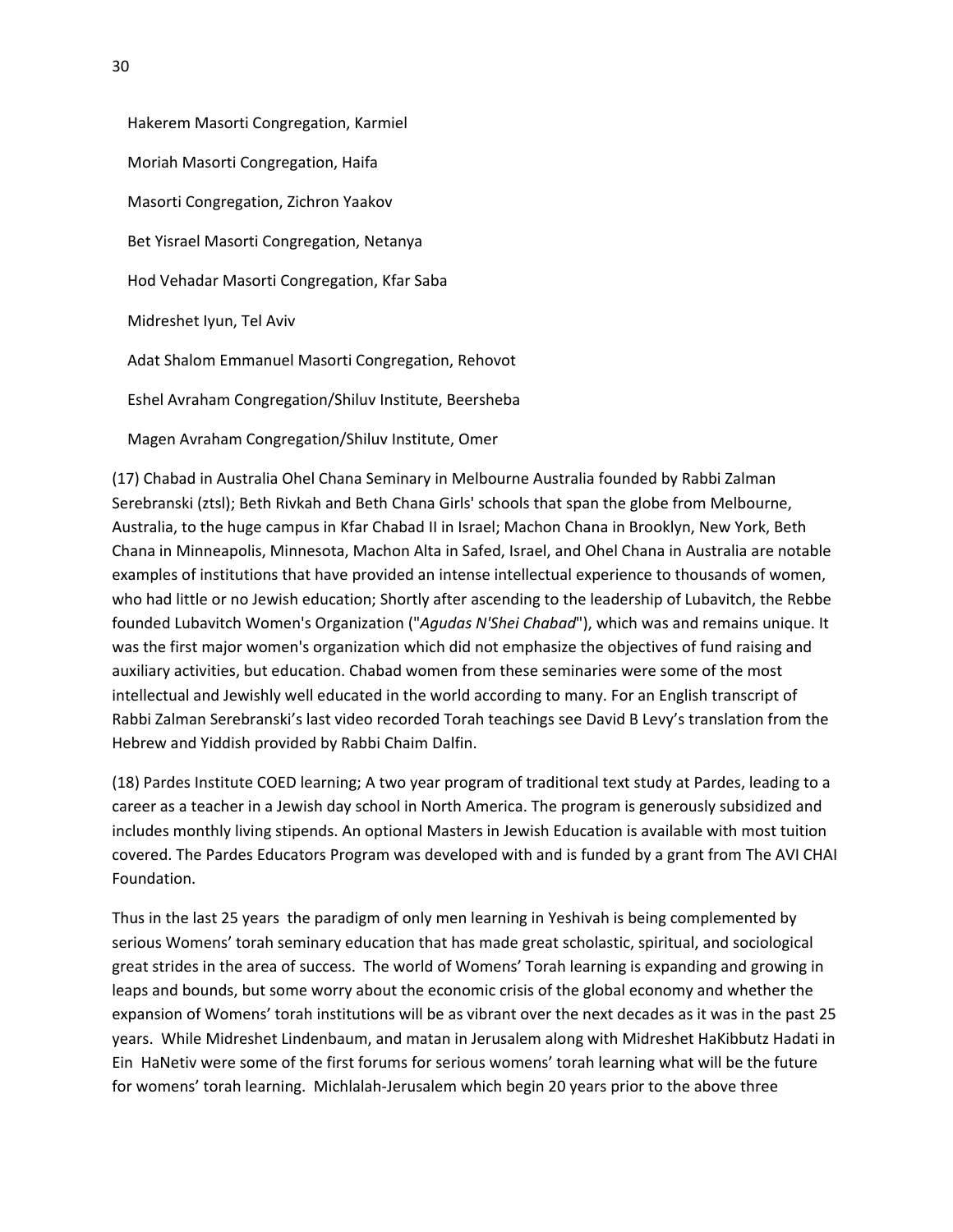institutions combined academic studies with Torah learning in a unique way, but there is a recent trend to stress less on secular studies and more on Torah learning. The learning in Michlalah was at a high level focused primarily on the teaching of Tanakh and its pirushim. The idea of gemarah study at that time was for most unthinkable while today the Torah she be'al peh programs open to women do incorporate the study of mishna and halakhah and isolated citations of Talmudic sugyot on photocopied pages. Also Aggadata is studied in great depth. In the past and still today for the truly frum, the general atmosphere was that a woman encouraged the building of a home and family and a woman's spiritual virtue was measured by the level of her investment in furthering her husband's development as a Torah scholar. Today with the feminist movement, egalitarianism, and more economic leveraging of woman's greater potential as wage earners this models is beginning to shift. In the past for the majority of women the stereotype is that a woman could learn with her father, sit in the women's section as a passive listener who hears but neither sees nor is seen. That stereotype of course is just a cliché and womens' voices were heard perhaps more than their husbands' voices because it was because of the advice and sacrifices of women that mens' torah scholarship was made possible in Yeshivot. Today change is happening and the status quo of the past is being leveraged by economic, sociological, and cultural forces all influenced by the furtherance of womens' rights and equality in society. Rabbanit Malka Bin and R. Chaim Brovender were partners in these winds of change that are blowing more strongly today. Midreshet Lindenbaum was geared towards and older student which was originally called Midreshet Bruria whose target audience was Israeli women before and after national army service. These women would learn for a year and then continue ton to University studies. These institutions chose for themselves the designation Midrasha and thus distinguished themselves from the name Yeshiva. About 10 years later Herzog College and Yeshivat Har Etzion would ask Esti Rosenberg to establish a Torah framework for women in Kibbutz Migdal Oz in Gush Etzion, and institution which was a Beit Midrash for Women. Midrasha as a term was rejected in favor of Beit Midrash to signify the chain of transmission and continuation of Torah study and service to Hashem (communal prayer) for millennium of generations that mens' battei midrashoth existed across Jewish history mentioned as early as the Mishnah and before that. Tanakh and Jewish thought were taught to introduce the concepts of seder and havruta for women's learning, a change that turned study from the monastic model of isolated learning in a library conceived as a sanctum silentia to a reverberating beit Midrash in which the students listens and debates with shiurim from a rabbi with whom dialogue can be furthered. Esti Rosenberg's efforts received the blessing of her father, R. Aharon Lichtenstein, Rosh Yeshiva of Yeshivat Har Etzion and the heads of Ohr Torah Institutions, R. Chaim Brovender and R. Shlomo Riskin. Most of the teachers in these institutions were graduates of Yeshivat Har Etzion which over the years was under the great influence of Rav. Yosef Dov Soloveitchik, who three decades earlier some feel had led the way for women to study gemara at the Maimonides School that he established in Boston, and ran with his wife, and later at Stern College for Women. Some Israeli Rabbanan of the Torani communities resisted these developments "for the sake of heaven". They questioned, "Are women allowed to study gemara? Should Torah institutions encourage the opening of new areas of gemarah study to women which traditionally had been diffracted into other areas such as Tanakh and Jewish thought study? They wondered would the status of the man in the family as the ultimate Torah authority in the classical family structure be undermined by perhaps a wife more learned than the husband. Is a woman permitted to ignore the exemption from time bound positive precepts that is granted to women and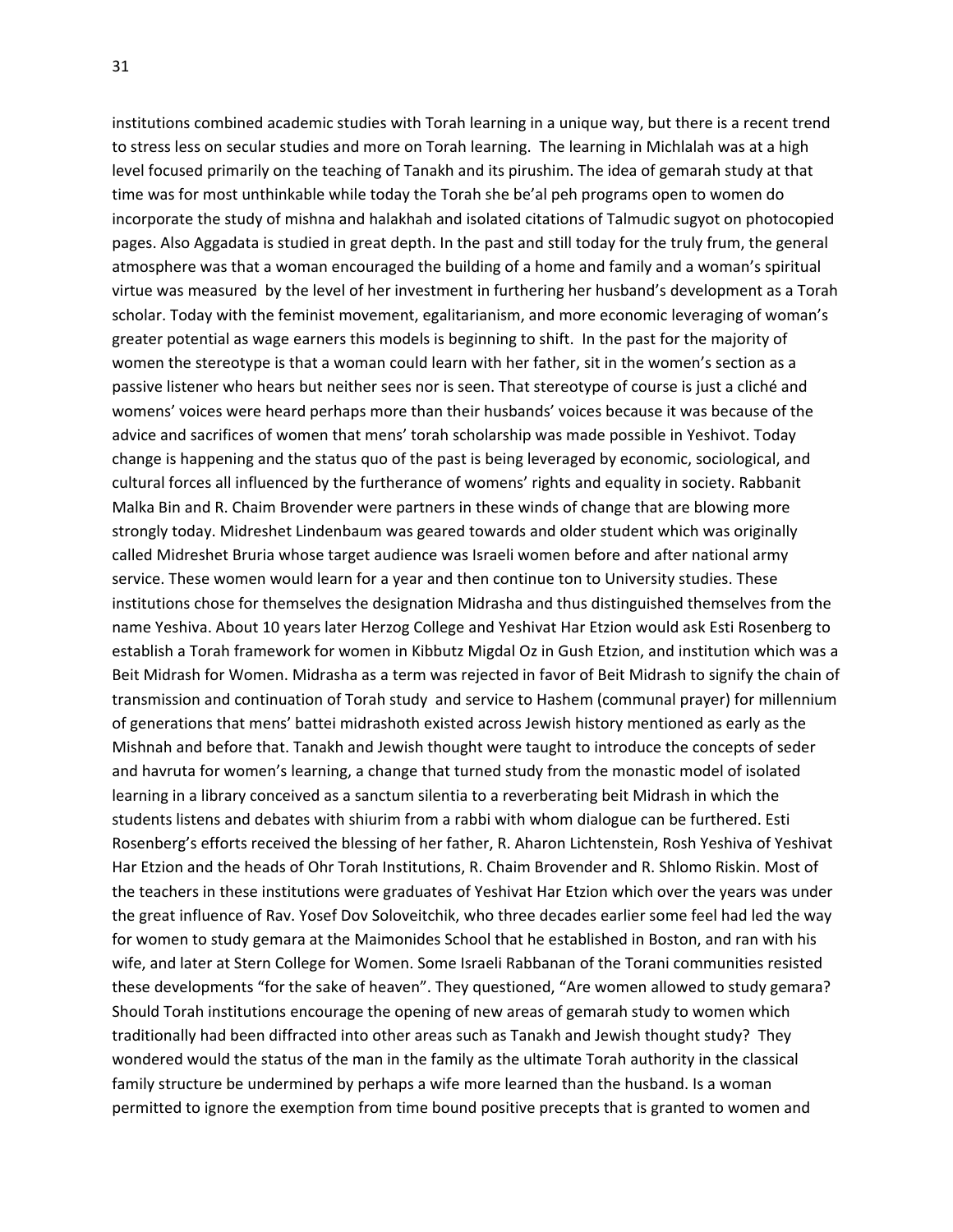decide that she wishes to intensively immerse herself in Torah, despite the fact that the pusek, vehshenantum lebanakhah (teach them to your sons) literally exempts women from Talmud Torah. Does the new desire for gemarah learning involve the upheaval of the natural order and a lack of understanding regarding the traditional role of women as wife and mother? Is there the risk that in the wake of womens' exposure to the profundity of Torah learning, will women invest themselves less in home building and invest their energies in an arduous course of Talmudic studies? What was the final destination of the new winds of change of women learning gemarah? Will women who engage in advanced Torah study become *Poskim*? Rabbaniyot? Community leaders? Are we on the brink of the dawn of the messianic age which the Rambam notes in Sefer Shoftim: The one preoccupation of the world will be to know HAshem. Then the Shekhinah (female manifestation of Hashem) will envelope the earth, and the radiance of the *Shekhinah* will illuminate the crowns of the righteous in olam habah?

The fear of change and reform in the orthodox haredi community dictated an intensity of reaction and spiritual opposition alongside additional social questions that disturbed the conservative areas of the Haredi right. The question of motives and intention was asked? Were women studying at high levels of Torah learning for the right reasons? Or mere Foucaultian power‐knowledge regimes leveraging? Did the motivation for Torah knowledge stem from pure motives or the left feminist ideals of power leveraging for material gain only? Often Orthodox women had to prove their commitment to halakha and rabbinic authority and protest that they were not liberal secular feminists on the right but rather Orthodox feminists on the right. Then there is the Freudian maxim that "biology is destiny" raising questions that a woman's commitment to a large argeous body of wisdom such as gemarah learning would delay her ability to procreate in traditional marriage although birth rates are increasing for older women due the result of advanced fertility treatments in science which the gemara predicts that biyamei hamashiah women will give birth to multiple children at much older ages. Women learning Talmud were also faced with the dilemma that some men would not want to marry women who know more than he does, and that Torah study in general puts finding a husband in jeopardy despite the Rambam's affirmation that the world is redeemed by the quest for hokmah, binah, vedaas, the quest for intellectual virtue, the development of the life of the mind, and cognitive attainment. Women studying at Midrashot in the early years were sometimes perceived as free spirit trail blazers and "weird and strange" (a loshon for witchcraft in the gemarah and Shakespeare) in the eyes of their peers and parents. In the early days a great majority of haredi high schools and Ulpanot did not encourage their women students to turn to in depth Talmud Torah learning upon completion of their secondary education, for the reasons mentioned above, and primarily to get on with starting a family after marriage. So much has changed and the winds of change continue to refreshingly invigorate womens' torah study with the potential to penetrate to deep learning. Disagreement for the sake of heaven continues today but the first generation of 20th century female torah learners was imbued with a pioneering and adventurous spirit along with abundant faith and confidence in both the justice and urgency of their cause. The inner strength of these trail blazers in Womens' torah study is to be admired for it is never easy to initiate change nor challenge the status quo. The Rambam speaks of the healthy yearning that is the redemptive aspect of the soul of the human being to draw closer in "being with Hashem, the Being quo being" to be partners in Torah yearning to draw closer to Hashem. Deepening torah study and intensifying their religious experience was a conviction that these women felt was a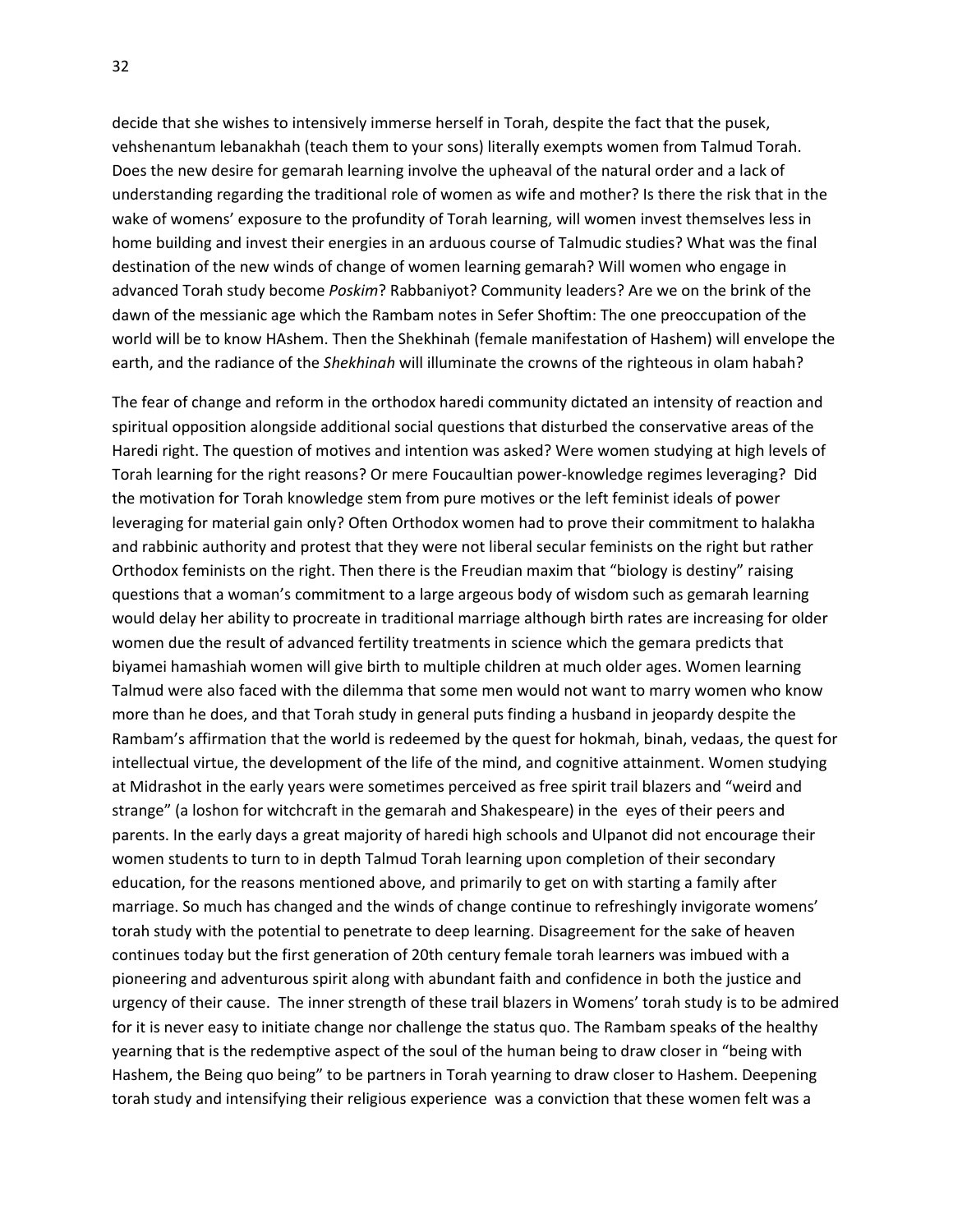spiritual calling and their conviction. Despite the zeal (zizirut) and vision of these early women learners who trail blazed new paths in women's' torah scholarship the reaction to their visionary aspirations often countered and gave rise to resistance. Often the voicing of the need for extremely slow and guarded progress was espoused by the far right. This may have discouraged some women thirsty for the wellsprings of torah at these new institutions for Womens' torah learning post‐secondary schooling. Yet these women weathered the resistance by acquisition of the tools of torah learning to learn on their own, starting out in sedarim and shi'urim in gemara, proficiency in Tanakh, and deeper familiarity with Torah texts. Could the debates of Abaye and Rava be carried on by this new generation of innovators the right wing asked in the way in which it has been since millennium past? High level Habburot, musar, communal prayer, were these to be extended to women according to the right wing traditional haredi communities? Could women eventually establish their own Yeshivot that rivaled one another as the Volohin Yeshivah and the Musar Yeshiva in Europe did with utmost creativity and revitalization? Could a scholarly elite of women torah learners emerge as they have from the Harvard of Yeshivot like Mir, Ponevitch, and Brisk? Is the dream and vision underlying women's Torah learning to produce female torah scholars who would be able to participate in scholarly Torah discussions at the leadership levels, or perhaps the primary goal to raise female balebatiyot who are dedicated to the love of Torah and its financial support? Since women are not required to davon in a minyan could women maximize the time spent in communal prayer to further devote themselves to intense Talmud learning although spiritual liturgical service of the heart is ultimately linked with learning? Would women Midrashot ever be able to rival male yeshivot which on Hagim and Shabbat come alive with spiritual unity and singing and a high level of esprit de corps organize around the halakhah that men must davon in a minyan 2 or 3 times a day by Jewish law. Did some women feel the need for the intensive all-embracing experience of deep torah learning punctuated by communal prayer, day and night? Would women be satisfied with learning Talmud torah, or did they need to build a world of communal liturgical service of the heart in communal prayer, singing during Hagim and Shabbos celebrating together in an esprit de corps that characterizes men Yeshivot that expresses the Hechalot and longing of King David to "Dwell in the house of the L‐rd all the days of my life" (Tehillim 27:4), which characterizes some mens Yeshivot where night seder so that everyday 24/7 Torah is learned as on Shavuos, so the watch not stop for guarding the memory of sacred tradition. Would detachment from secular society that characterizes some cradle to grave elite male Yeshiva learners by favoring immersion in the world of Torah eventually be accessible to female torah students? Because the intensity and power of the encounter of with torah that is part of a living masorah is so exciting and transformative would the opportunity for such intellectual‐moral‐spiritual development be eventually opened to women coming in contact with the sources of the oral law drawing one closer to Hashem. Some women who were leading the revolution in womens' torah study were often advanced in their development of serving as mothers in a marriage relationship so that they did not have time for the immense hours of hard work required by learning gemarah. With the entry of younger women in deep Talmud torah learning whose biological time clocks provided more lag time for the leisure to learn torah, the Midrashot grow at astounding pace and in a broadening framework. Often the rabbis who lead these women to forge new paths of understanding in torah learning did not see this as their life project and invested their time in joint appointments at mens' Yeshivot. Thus the question of the next generation of torah teachers, women mostly arises, as a potential in the expanding process of Womens' torah education. *The halakhic* inability to join together for prayer quorum made it impossible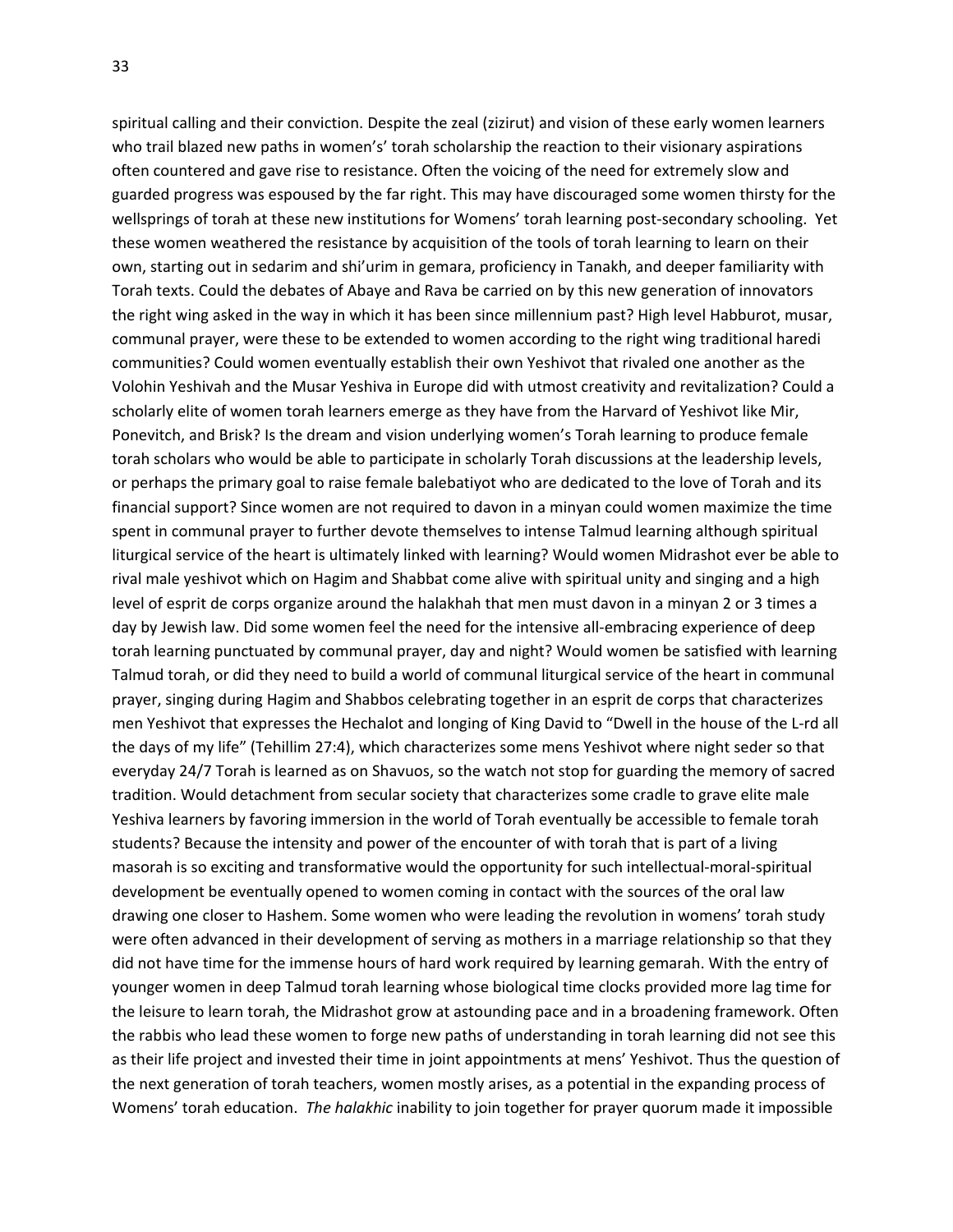for womens' Midrashot to operate in tandem with mens' yeshivot where learning is punctuated by intense communal prayer. If the women would stay in the midrasha for Shabbat how would they pray communally and if they remained for Rosh Hashanah how would they great the intense spirit of teshuvah and selichot that permeates the atmosphere of mens' yeshivot during the Yamim Nora'im and time leading up to that pinnacle of spiritual height? How would the draw close to the male rabbis teaching them if they could not dance with them on Purim night but only together as women communally? If their teachers were women what *kevudim* could be given to their moraot? Thus womens' torah education became intensely intellectual and text based although as rabbinic tradition note women are at a higher spiritual level than men. In fact the prayer quorum of a minyan is because the 10 bad spies gave evil report of the land of Israel which the women did not. Undoubtedly some womens' desires will deepen into the future and they will demand a comparable experience with the mens' yeshivot and all that that entails, such as Rabbinic tischs, the sihot of great Rebeim, the enthusiasm of rebbeim during Hagim and Shabbos, and intense immersion into torah learning at the eclipse of the time for secular studies. Some women await the day of not merely learning day to day texts on an intellectual and spiritual basis in Midrashot but a world of serving Hashem in all dimensions with Rebbeim who are not merely conduits of knowledge but spiritual mentors throughout life in an intense environment where torah is breathed, lived, and imbibed 24/7 all year- expressing the desire to dwell in the house of the L‐rd all one's days and nights. It was Rabbi Lichtenstein who saw in womens' torah learning in general and in their learning gemarah in particular, a positive le‐khatehillah development.

Since the early founding of *Midrasho*t more followed such as Yeshivat Merkaz HaRav and late Har HaMor supported the establishment of Midreshet HaRova, Yeshivat Or Etzion established Midreshet Oroto Etzion and in the community of Maon a midrash was established in the spirit of Yeshivat Merkaz Harav with a Hassidic flavor. This expansion influenced the future course of the midrashot's development. As in the yeshiva world, different midrashoth bear the same designation and the same framework, but are very different in their inner contents. In these new midrashoth gemara is hardly studied and the curriculum mostly revolves around issues of Jewish faith and thought and preparation for a woman's most important role, motherhood and raising children. In many of these places study is perceived not as a le‐khatehillah pursuit, but as a be‐di'avad activity in order to allow for the acquisition of practical skills for the world and raising children. There are also 1 year programs directed at strengthening religious devotion and observance and commitment. The gulf in the underlying assumptions of the different schools about a woman's place in the torah world is great.

Currently about 30 midrashot are scattered across the state of Israel with a student population of over a thousand young women every year and serious frameworks of study for older women are found in several Israeli cities and the Religious Zionist camp is coming to more greatly accept the changing depth of study of Women in Talmud torah. The allocation of financial resources for the specific purpose of building batei Midrash for women attests to the winds of change and that woman's torah learning will most likely continue to be an everlasting edifice. Magnificent batei Midrash have been dedicated In Migdal Oz, in Nishmat, and in Midreshet Lindenbaum. Since the thirst for torah learning is overpowering, since some women continue to drink from its wellsprings, it is predictable that further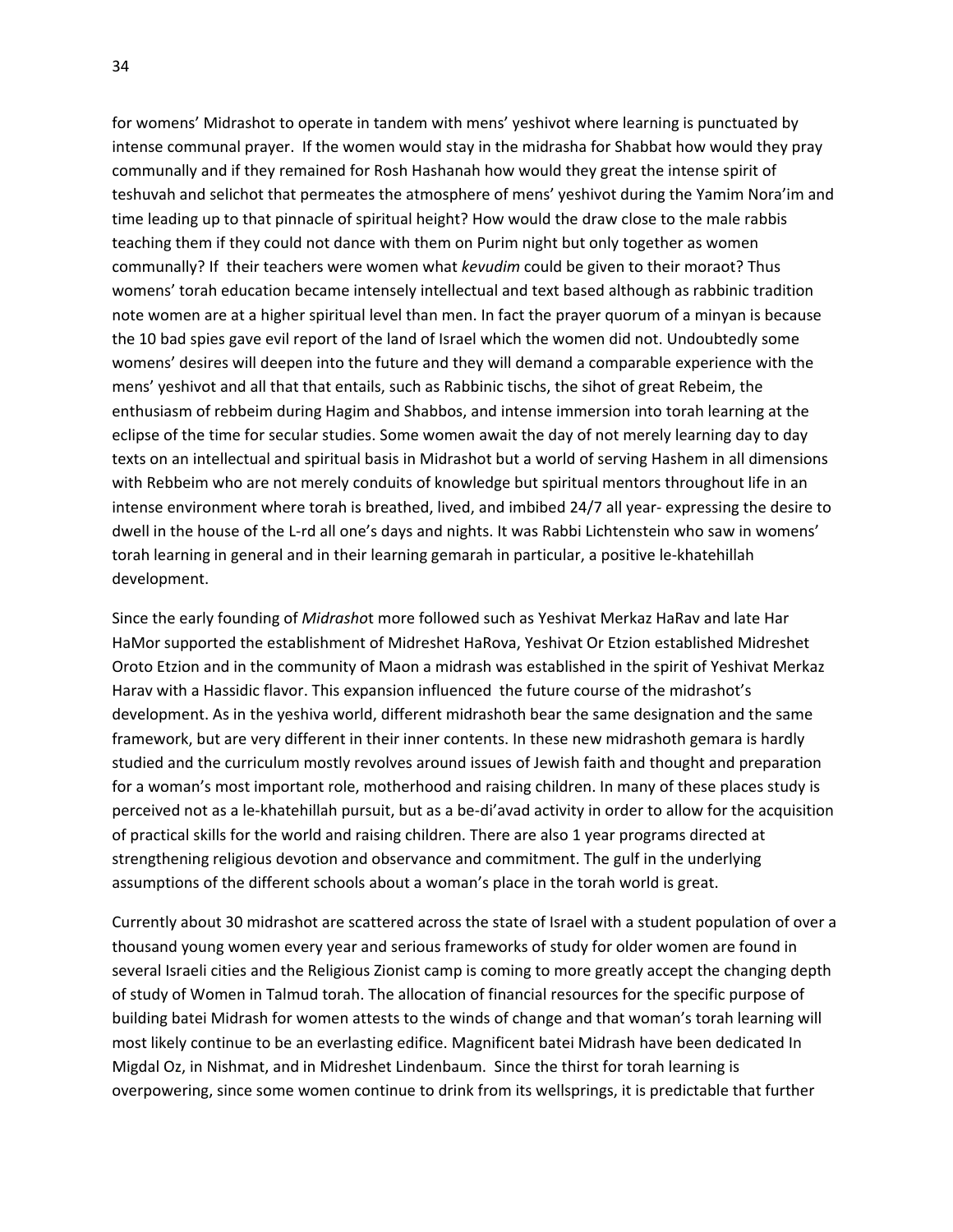inroads will continue to be made as the consciousness of the breadth of the Torah as wider than the "sea" requiring long years, many *gilgulim* of lifetimes of learning, so that Torah is a way of life and not merely an academic discipline. It is a desire without an end to desire so that Koheleth can proclaim, "all rivers run to the sea, yet the sea is not full".<sup>46</sup>

In the women's beit Midrash founded by Yeshivat Har Etzion and Herzog College a three year program was established with the goal of training teachers. The goal of the program is to train women teachers to teach women. The program has been running about 7 years, alongside a regular 1 year program. It is intended primarily for the graduates of the one year Beit midrash program. The program's goal is to effect change in the Torah education of girls in Israel on the elementary and high school level, and to produce mentors and role models.

Matan established the Advanced Talmudic Institute which operates a 3 year program designed for women with a strong background who wish to engage in advanced Gemara learning and plan to teach gemara in different frameworks. The program is intended for women with a B.A. or beyond and operates 4 days a week between 8:30 am and 3:30 pm. Each year about 10 women operate in this high level of learning atmosphere. A similar program is offered in *Tanakh* that is combined with the pursuit of a M.A. The goal of the tanakh degree is to produce educated women to teach in the high schools and post‐high school programs.

Shlomo Riskin has advocated for Ohr Torah institutions under the direction of Mrs. Nurit Fried to expand the torah activities of women to include advocating for women caught up in divorces in the Rabbinical courts. Following a struggle that included petitioning Israel High court of Justice against the ministry of Religion, women were granted the authority to represent both women and men before a rabbinical court in cases of divorce. During the mid-1990s the first class of women rabbinical court advocates (to'anot rabbaniyot) was established and functioned in getting women gets. The positions of advocate was open to women who mastered Even ha‐ezer and other sources. After 2 years of study the women sat for examinations administered by the Rabbinate of Israel. It was felt that a woman advocate could alleviate the stress of the status of an agunah. The goal of Riskin was to effect change in the rabbinical courts based on more gender equality and produce women who can represent women in times of crisis.

Another new phenomena is the *Kollel Halakha* for the training of the Yo'atsot Halakha. Ten years ago Midreshet Nishmat headed by Rabbanit Chana Henkin togher with her husband Rabbi Yehuda Henkin established the program of Yo'atsot Halakha in matters pertaining to taharat hamishpah. Later the Women's Halakhic Hotline was in operation allowing women to anonymously call in questions relating to taharat ha‐mishpaha to the To'atsot Halakha. The program functions under the supervision of the Midreshet Nishmat rabbinic staff (Rabbis Yaakov Warhaftig, R. Menachem Burstein from Macho Puah, and others) train the Yo'atost Halakhah focusing on areas of taharat hamishpahah. It is a 2 year program. The students must also take courses in medicine and psychological and emotional issues relating to women. After two years the students have an oral examination to pass and become Yo'etset

 <sup>46</sup> See opening of Midrash Tehillim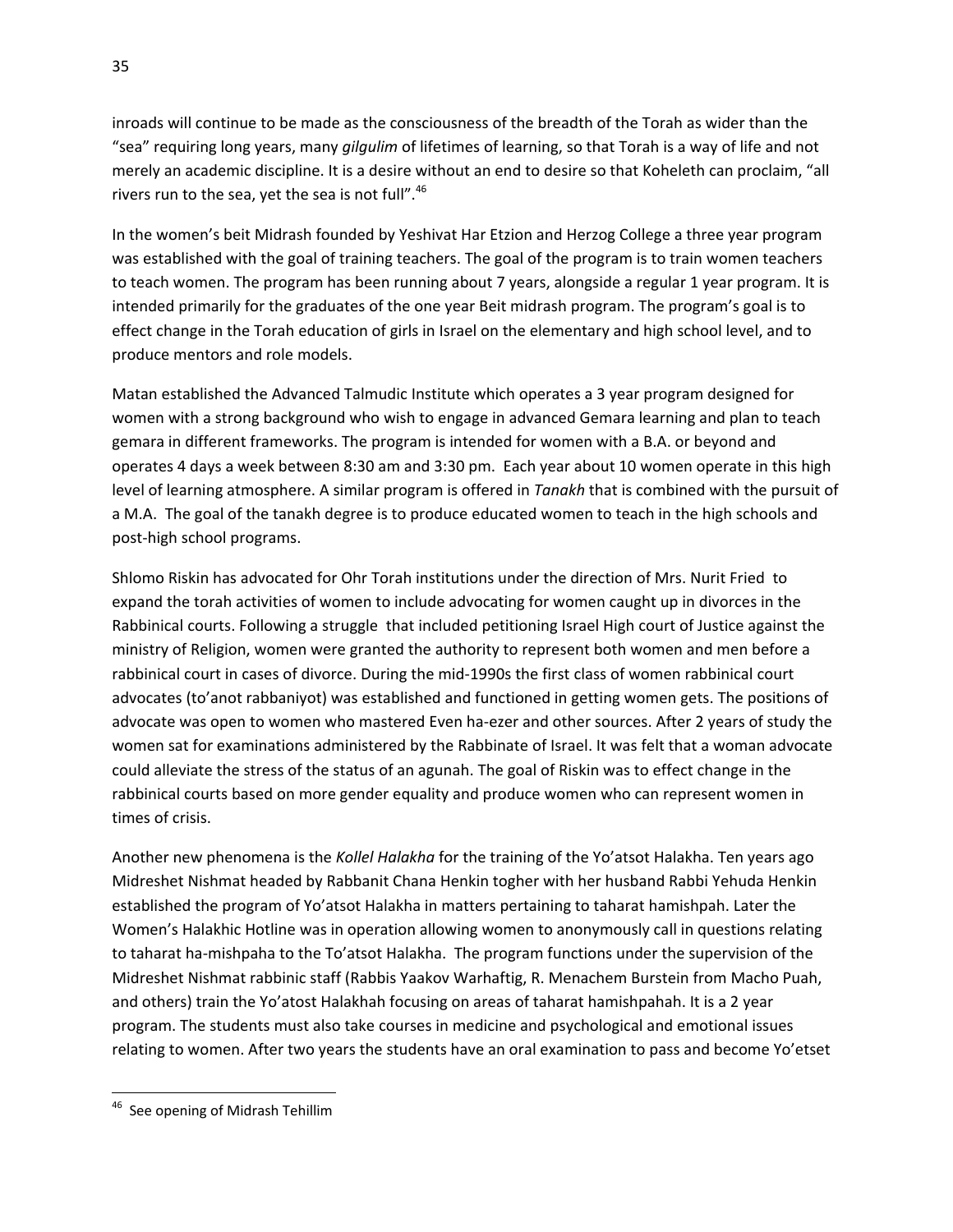Halakha. The program emphasizes that the women are advisors and not decisors. The necessity for this was criticized as undermining the authority of Rabbinic authorities in *maseket Niddah*, yet it was felt that the need to introduce women into a sensitive area in the encounter between women and halakha was a must. Statistically the number of questions directed to the Yo'etset is double that that had been previously addressed to the communal rabbis on those topics. Women who refrained from asking sheilas in this area are now more encouraged to do so.

In the beit midrash of Migdal Oz on yom kippur another new development has arisen. Rabi Lichtenstein ofHar Etzion and Rabbi Amital argued that a contingent of at least 50 married men may pray in the womens' beit midrash surrounded by many hundreds of woman if there is a mehitza. Men pressured to attend to make a minyan of 50 are not allowed and must attend of their own free will. The minyan is composed mostly of members of the staff, parents of students, and husbands of former students. Member sof the beit midrash staff lead the service and women such as Esti Rosenberg gives a sihot on the night of Kol Nidrei and before Ne'ila from the womens' section with men listening from the mens' section.

Arguments obviously can be made for women engaging in deep torah study such as:

(1) A woman who studies Torah in a Beit Midrash raises the level of torah discourse for her family

(2) Such women scholars can better be prepared to staff the roles of Jewish leadership

(3) Womens' scholarship answers the needs of the evolving Jewish communities such as the Yo'atsot Halakha.

(4) Womens' ways of knowing and insights that differ from men, have much to teach men in the general balebatim community and yeshivot communities. Rav Soloveitshik's essay, "*U‐Vikkashtem mi‐Sham'* notes, "The questions that women ask me are different than the questions raised by men, and I have begun to teach the men differently in light of the questions posed by the women which provided me with new perspectives on the text being studied".

(5) The messianic age understood by Rambam is based on cognitive attainment so that the one preoccupation of the world will be to know Hashem, and this includes men and women, so that knowledge of Hashem will be as wide and expansive as the waters in the "sea", a trope for the Bavli and oral torah in general, a state of being whereby the shekhinah, the female manifestation of Hashem will envelope the world in pursuit of *hokmah, binah, vedaas*, the life of the mind, and attainment of intellectual‐moral‐spiritual virtue. Rambam understood that Hashem gave the torah to his people Israel and that includes both men and women, and their perhaps different ways of knowing the text.

IV. Teaching Torah to Women<sup>47</sup>: Traditional views based on a long millennial reception history of the text

<sup>&</sup>lt;sup>47</sup> See Shanks Alexander, Elizabeth, "The Impact of Feminism on Rabbinic studies: The impossible Paradox of Reading Women in Rabbinic Literature".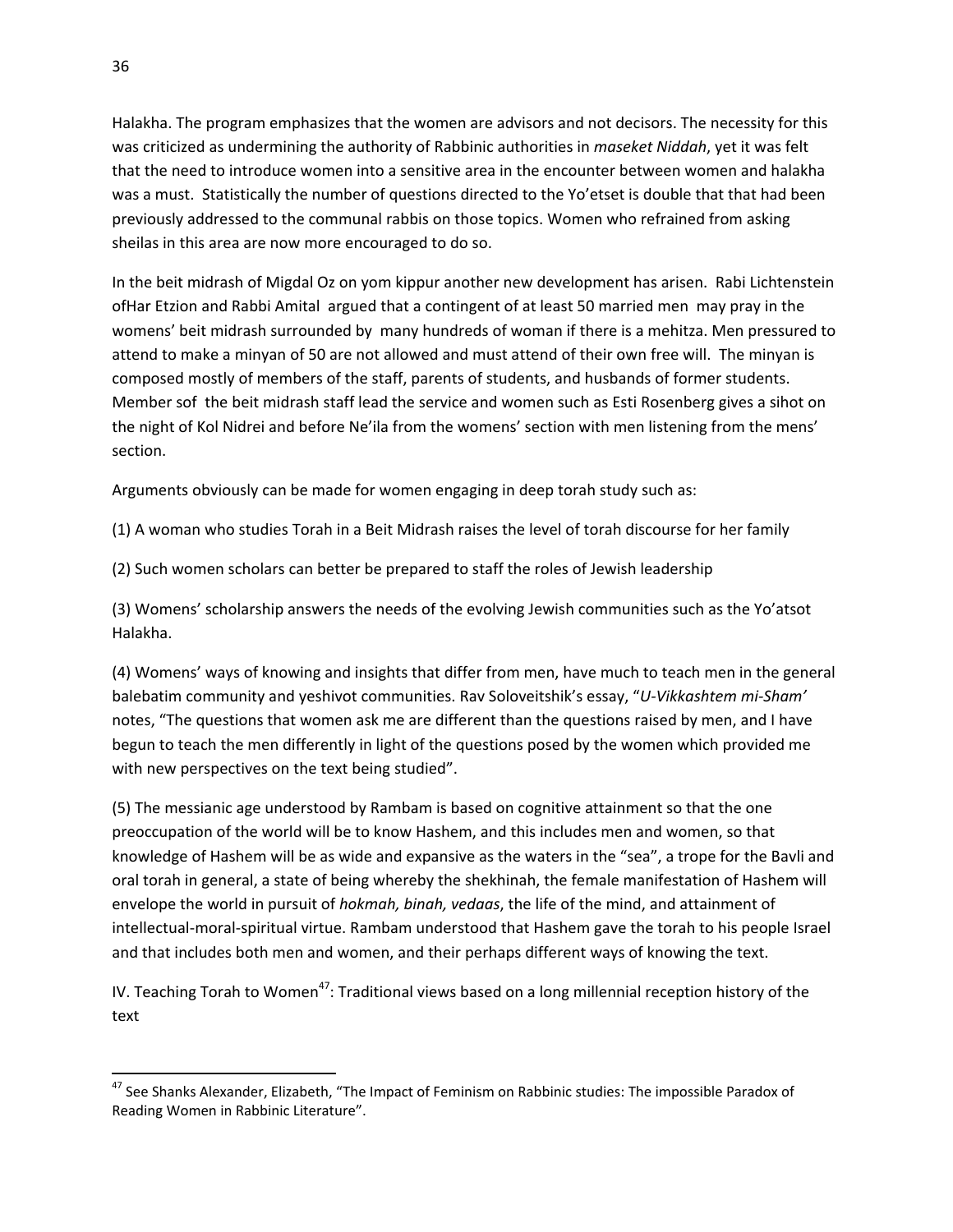We are living in an age which has the seen the rise of feminist movements within the ranks of Orthodoxy. Numerous women seek involvement in Judaism on an intellectual level that previously they may have been marginalized from.

In Kiddushin<sup>48</sup> 29b<sup>49</sup> the Talmud states:

How do we know that she (the mother) has not duty to teach her children? Because it is written velimaddetem (and you shall teach), which also reads ulemaddetem (and you shall study: hence whoever is commanded to study is commanded to teacher; whoever is not commanded to study is not commanded to teach and how do we know that she is not bound to teach herself? Because it is written *ve‐limaddetem (and you shall teach)‐ u‐lemaddetem* (and you shall learn) the one whom others are commanded to teach is commanded to teach himself; and the one whom others are not commanded to teach is not commanded to teach himself. How then do we know that others are not commanded to teach her? Because it is written, "And you shall teach them you your sons<sup>50</sup>- but not your daughters.<sup>51</sup>

The gemarah concludes that a women is not obligated to teacher or learn torah. However there raises the question, "May a women study Talmud?". A source of this controversy is the sugya in Sotah 20a‐ 21b. <sup>52</sup> The Mishnah deals with a woman suspected of committing adultery but claims she is innocent. She must submit to drinking the bitter waters as prescribed in Bamidbar 5:11‐31 If she is innocent she will be unharmed by the waters but if not her thigh will cave in and stomach bloat. However the

 $48$  This gemarah is preceded by a discussion [regarding] all the commandments [that pertain] to the child and which are incumpent upon the parent‐ men are obligated and women are exempt (m. Kiddushin 1:7). Likewise in Tosefta Kidushin 1:11 we read, "What are the commandments of the parent to the child? To circumcise him, to redeem him, to teach him torah, to teach him a trade, and to marry him off (T. Kidushin 1:11)  $^{49}$  Some translations state: To teach him Torah

A. From where do we know this? As it is written and you shall teach them (velimadtem) to your sons (beneikhem]

B. And where his father did not teach him, he is obligated to teach himself, as it is written and you shall study (ulemadetem) (Deut. 5:1)

C. How do we know that she (the mother) is not obligated to teach? Since it is written and you shall teach them (velimadetem) which as the same spelling as and you shall study (ulemadetem): thus whoever is commanded to study is commanded to teach; whoever is not commanded to study is not commanded to teach.

D. And how do we know that she is not obligated to teach herself? Since it is written and you shall tem them (velimadtem) which as the same spelling as and you shall study (ulemadetem) thus the one who others are commanded to teah is commanded to teach himself; the one whom others are not commanded to teach is not commanded to teach himself.

E. How then do we know that others are not commanded to teach her (the daughter)? Since it is written and

you shall teach them, your sons- your sons but not your daughters (Kiddushin 29b).<br><sup>50</sup> See Sifrei Deut. Piska 34: And you shall teach them (these words) to your sons (Deut. 6:6). These are your disciples. And thus do we find that everywhere in scripture disciples are called sons… And just as disciples are

called sons, so too the master is called a father.<br><sup>51</sup> According to the gemara a woman's exemption from the commandment of Talmud Torah is manifested in 3 ways: (1) a woman is not required to teach her sons Torah, (2) A woman is not required to learn torah herself, (3) A father is not required to teach Torah to his daughters. See also Kiddushin 34A and Shabbat 32b; Yerushalmi Brachot 2:7; Eruvin 10:1 Rambam Talmud Torah 1:1 Sotah 3:20, Shulchan Aruch Y.D. 246:6, Shulchan Aruch Harav, Talmud Torah 1:14<br><sup>52</sup> Variant readings see: Dikdukei Sofrim Hashalem edition of Sotah P. 299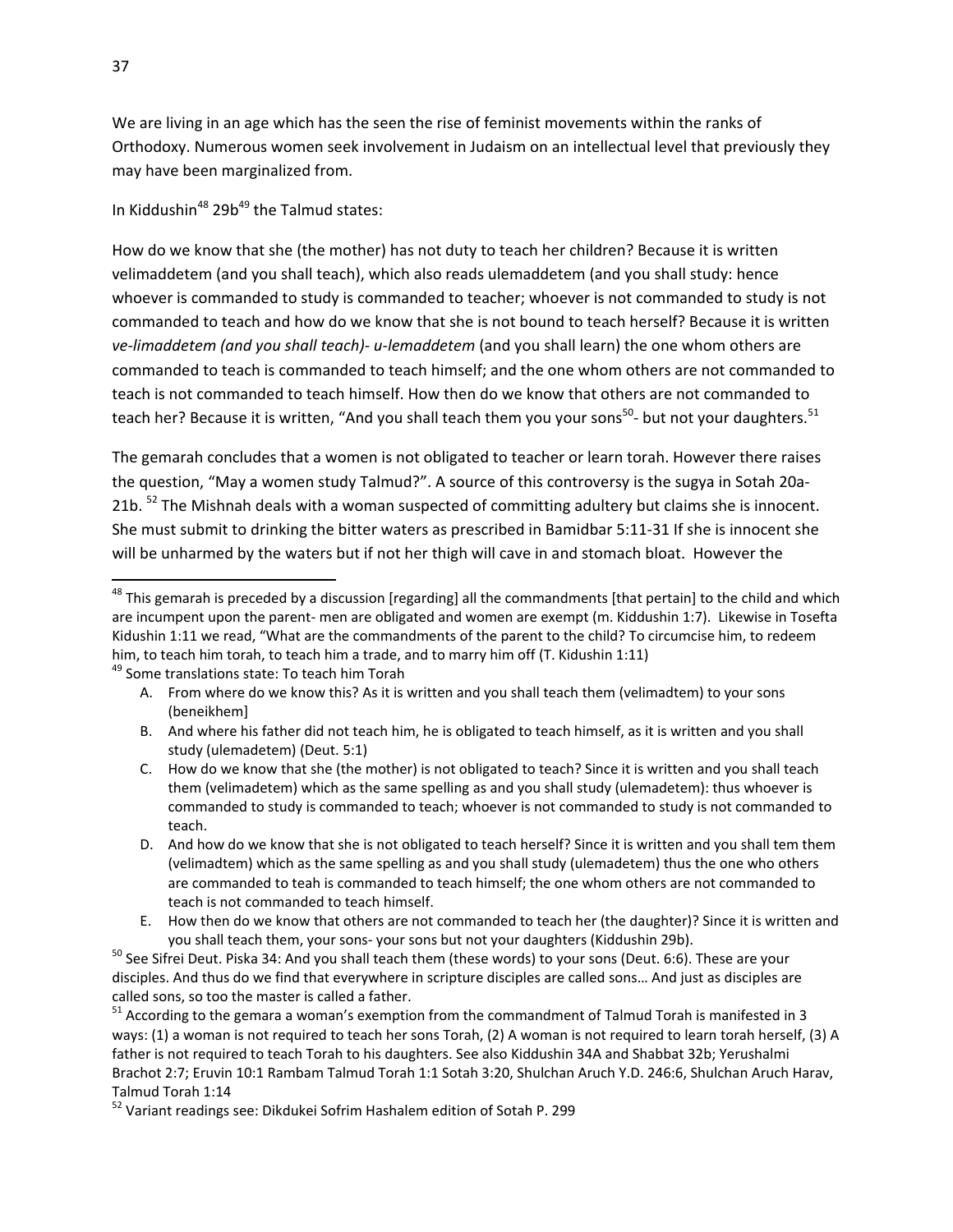Mishnah discusses cases where in fact she is guilty but the effects of the water take 3 years. This happens if she has merits which have the power to protect her for a limited amount of time. Then the Mishnah quotes the following dispute:

Hence declared Ben Azzai, ' a man must teach his daughter Torah so that if she must drink the bitter waters she may know that the merit will suspend her punishment.<sup>53</sup> Rabbi Eliezer says "If a man teachers his daughter Torah, it is as though he taught his daughter *tiflut***<sup>54</sup>**." R. Yehoshua says "a woman prefers a kav together with tiflut<sup>55</sup> to nine *kavs* together with restrictions of chastity."<sup>56</sup>

The gemarah does not provide a definition of the word "Torah." Are Hazal referring to the Torah Shebichtav (written torah with mephorshim) or Torah shebeal Peh (oral torah) or both? Ben Azzai obligated the father to teach his daughter the oral and certainly the written torah. Since the underlying rationale of Ben Azzai's requirement is to ensure that every woman be familiar with the fact that certain merits can delay the effect of the waters, he obviously requires the study of the *Oral Torah* since the delaying effect of merit is not mentioned in the Written Torah itself.<sup>57</sup> Rabbi Eliezer is understood in 2 ways: (1) perhaps he agrees that woman may or should be taught the written Torah and only berates a father who teachers his daughter the oral torah, (2) it is possible that he rebukes a father for even teaching his daughter the written Torah. R. Yehoshua's description is more strict. His description of woman can be interpreted in two ways, (1) Perhaps his opinion is identical with R. Eliezer's and his statement was merely made in order to further substantiate his colleagues. (2) if we assume that R.

<sup>&</sup>lt;sup>53</sup> That is if the woman learned Torah she will know the reason the water did not killer her immediately in spite of her guilt is because of a z'chut (Rashi) The Meiri however explains that Ben Azzai is referring to other women who are present and perhaps know of the woman's guilt. If they have learned Torah they will know that the words of Torah are true and that the water will eventually take effect. See Tiferet Israel on Mishnah<br><sup>54</sup> The first meaning of Tiflut is found in Iyov 6:6 "Can that which is tasteless (tofel) be eaten with salt?" According

to this tiflut would mean trivial or irrelevant things (opinion of Rambam hilchot Talmud Torah 11:3) and Meiri (Sotah 20b). The Rambam states that since women due to child rearing are generally not ready to dedicate themselves completely to Torah study, their knowledge will necessarily be superficial. Given such superficial knowledge a woman will not be able to appreciate the depth and scope of Rabbinic learning and will come to consider it irrelevant and trivial, haval havalim.<br>
<sup>55</sup> The second meaning of Tiflut is immorality or lechery. Rashi explains that according to R. Eliezer if a woman will

be taught Torah she will acquire wisdom and she will thus understand how to conduct immoral affairs without being discovered (see Responsa Maharil 199. The Ramo in Y.D. 246:6 clearly concurs with this interpretation. This interpretation is based upon a verse in Jeremiah 23:13: " And I have seen tifla in the prophets of Shomron. Rabbi Eliezer expressed the same opinion in even stronger terms in an incident recorded in Yerushalmi (Sotah 3:4). A wealthy and educated woman once asked R. Eliezer an incisive question regarding the chapter in the Torha relating to the egel HaZahav i.e. an orgy. He replied that "There is no wisdom in women except with the distaff (spinning wheel). The Rabbi's son Hyrcanus reminded his father that perhaps it would have been better to answer her question since she was in the habit of giving lare annual tithes to their family who were Leviim but R. Eliezer stated, "Let the words of the Torah be burnt, but they will not be handed over to a woman" (see Avot D'Rabbi

Natan 18, Chagiga 3a and Yoma 66b).<br><sup>56</sup> Thus the 3 opinions may be summarized as follows: (1) According to Ben Azzair a father is obligatd to teach his daughter Torah, (2) R. Eliezer in the Mishnah does not actually cite a specific ruling He simply berates a father who has chosen to teach his daughter. (3) R. Yehoshua does not mention either a woman's studying Torah or a father's obligation concerning his daughter's Talmud Torah. He states his evaluation of the nature of an average woman.<br><sup>57</sup> Seee R. Yoshiyahu Pinto (RIF) to Ein Ya'akov in Sotah, Vayoel Hacohen Moshe P. 435. Or HaMizrach 17 P. 43.

Tzadok HaCohyen of Lublin suggests an alternative interpretation in Otzar HaMelech T.T. 1:13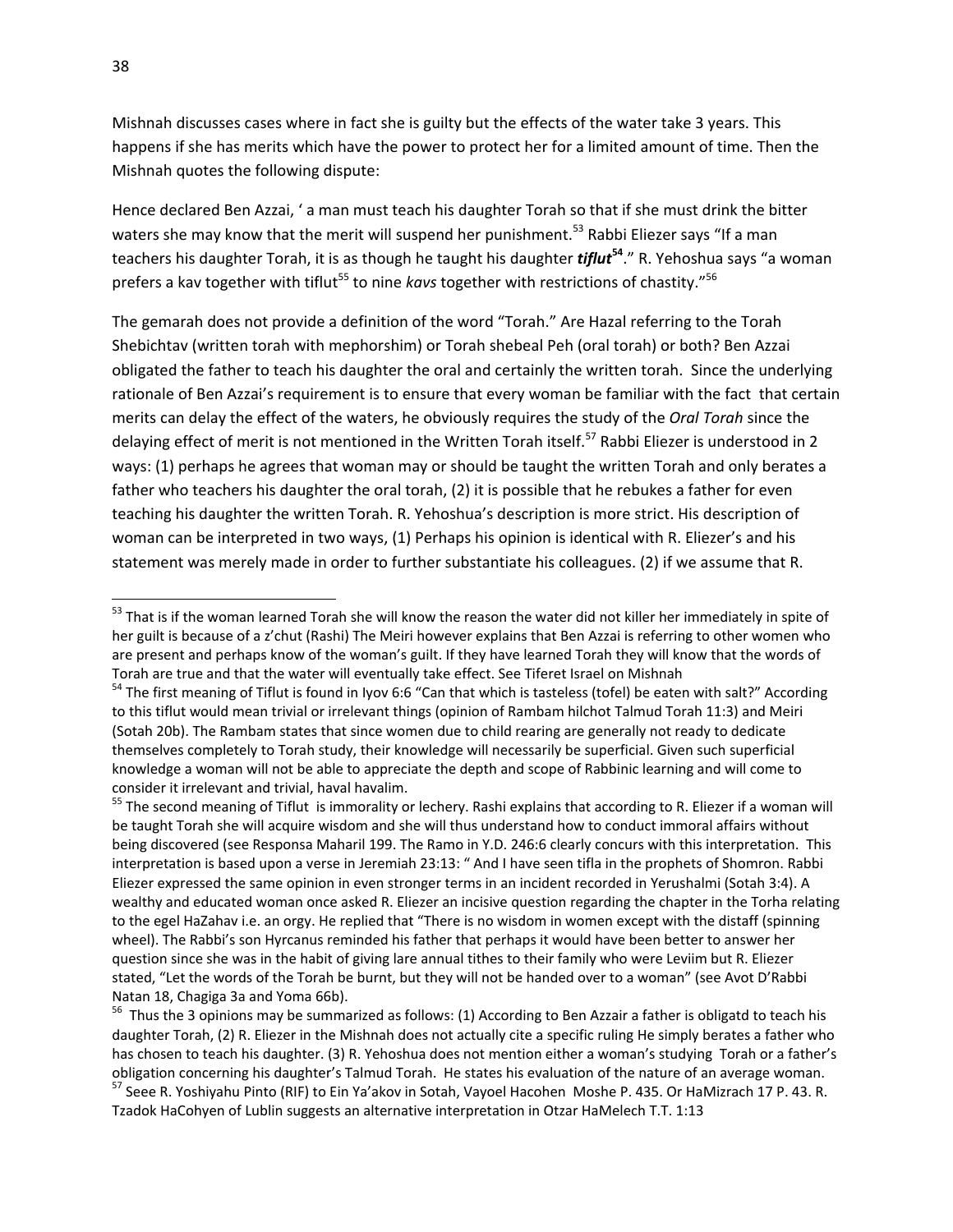Eliezer only rejects Ben Azzai's decision concerning the oral torah but concurs with his Heter to study the written Torah, it is possible that R. Yehoshua in his assessment of women rules that their being taught the written torah also falls under the category *of tiflut*. 58

To understand these makloket we must turn to the famous ruling of the Rambam<sup>59</sup>. Rambam writes:

A women who studies Torah is rewarded but not to the same degree as is a man, for she is not commanded and anyone who does that which is not commanded to do, does not receive the same reward as one who is commanded but only a lesser reward. However even though she is rewarded Hazal commanded that a man must not teach his daughter Torah. This is because the mind of the majority of women is not disposed to study and they will turn the words of torah into words of nonsense according to their limited understanding. Our sages said that anyone who teaches his daughter Torah is to be considered as if he had taught her trivial and unimportant things. What were they referring to? The oral torah. However the written torah should not be taught before the fact (lechatchila) but if he has taught her, it is considered as if he has taught her tiflut. <sup>60</sup> (*Yad Talmud Torah* 1:13)<sup>61</sup>

)The Shulchan Aruch<sup>62</sup> quotes the Rambam and the Ramo adds, "However she is obligated to study those laws which apply to women."<sup>63</sup>The Rambam rules that a woman is to be rewarded for studying torah but not as much as men who are commanded to do so. On the other hand he accepts R. Eliezer's strong disapproval of a father who teaches his daughter Torah noting the dangers involved in such an

<sup>&</sup>lt;sup>58</sup> See Megillah 15b<br><sup>59</sup> Hilchot Talmud Torah 1:13<br><sup>60</sup> The Rambam quotes the opinion of R. Eliezer thereby indicating he follows his ruling. He endorses the liberal interpretation of Rabbi Eliezer which considers only the teaching of the oral torah to be tiflut. Nevertheless he proceeds to forbid before the fact lechatchila even the study of the written torah which should be permitted according to the liberal interpretation which sees no disagreement between R. Eliezer and ben Azzaias far as the written torah is concerned<br><sup>61</sup> אשה שלמדה תורה יש לה שכר אבל אינו כשכר האיש. מפני שלא נצטוית. וכל העושה דבר שאינו מצווה עליו לעשותו אין

שכרו כשכר המצווה שעשה אלא פחות ממנו. ואע"פ שיש לה שכר צוו חכמים שלא ילמד אדם את בתו תורה. מפני שרוב הנשים אין דעתן מכוונת להתלמד אלא הן מוציאות דברי תורה לדברי הבאי לפי עניות דעתן. אמרו חכמים כל המלמד את בתו תורה כאילו למדה תפלות. במה דברים אמורים בתורה שבעל פה אבל תורה שבכתב לא ילמד אותה לכתחלה ואם למדה אינו תפלות כמלמדה: Maimonides codifies the Talmudic law. The Rambam's assertion that women were not commanded to study torah finds ready authorit in the Talmud in Qidushin but also in Sota 21a: When the Mishnah says that the merit can suspend the effects of the bitter waters for up to 3 years what merit was it referring to? Could it be the merit of Torah? Bur surely she does it as one not commanded So it must refer to the merit of misvah. But does misvah merit afford that much protection? Ravina said it absolutely refers to Torah merit and not to misvah merit. And as for the objection that she does it as one not being commanded even though she is not under orders to study, the reward for taking their sons to their scripture and Mishnah lessons and waiting patiently for their husbands until they return from the beit midrash, do they not plg (share/divide/split) that reward?" Rambam attributes to the sages "whoever teaches is daughter Torah is as if he taught her tiflut" to the Talmudic consensus.<br><sup>62</sup> Yoreah Deah 246:6

 $63$  Halachah quoated in name of Agur (Hilchot Tefilla 2) who quotes the Smag. However it has been pointed out that in fact he origin of this Halacha is in the Smak (sefer Mitsvoth Katan) in the introduction by his student. Also found in Beit Yosef Y.D. 340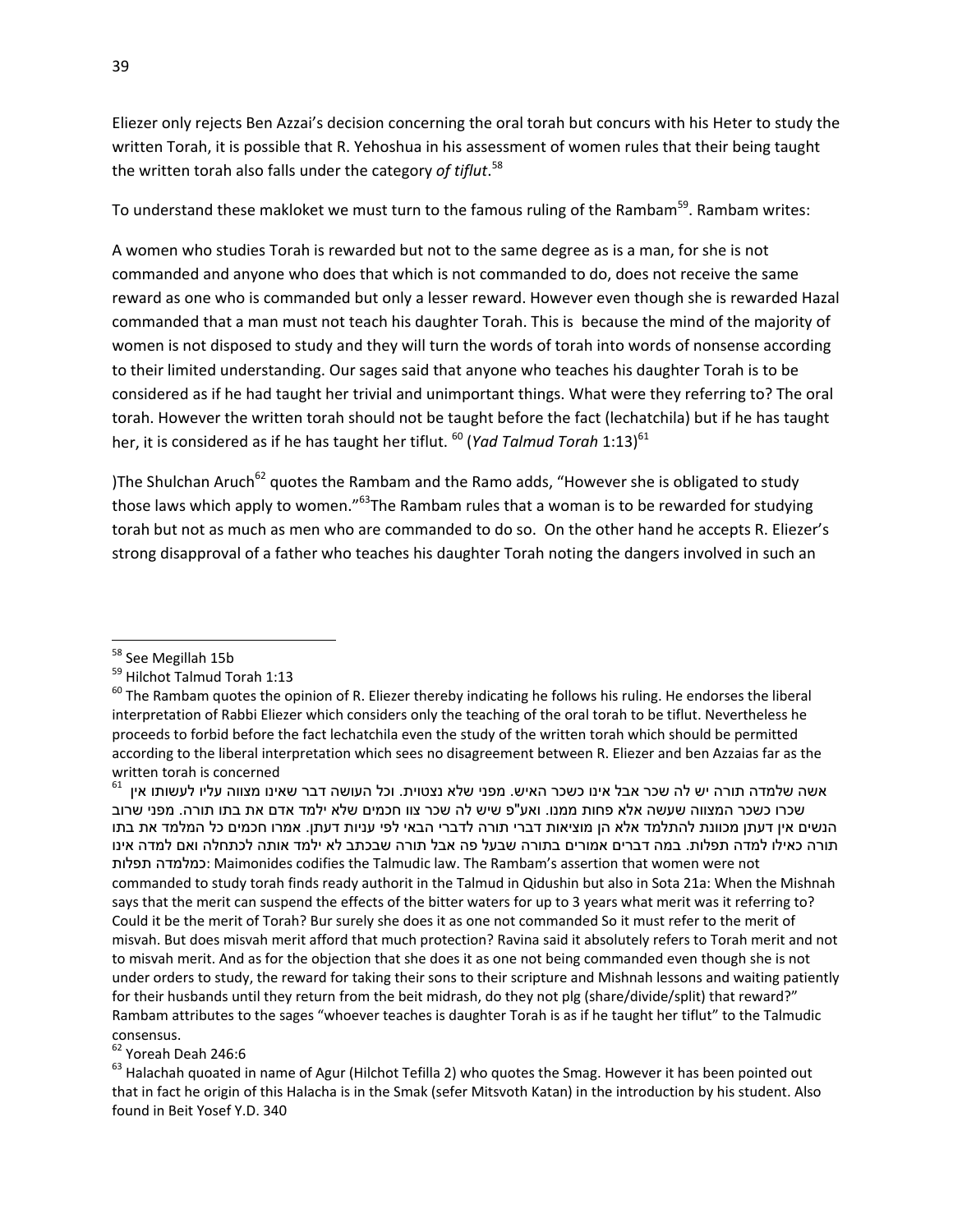action. How do we reconcile the Rambam's ruling with the many recorded historical accounts of prominent Jewish women who excelled in their knowledge of both written and oral Torah?<sup>64</sup>

### So what is it? May women study only written torah or both written and oral torah?

The TAZ<sup>65</sup> provides a source for the Rambam's distinction between written torah and oral torah. In Devarim 31:10‐13 the King is commanded to read certain sections of the Mishnah Torah (devarim) before all of Israel during the Sukkoth festival at the end of each 7 year period and this is called Yom HaKahal- the day of assembly. The Torah states, "You must gather together the people, the men, women and proselytes from their settlements and let them hear it."<sup>66</sup> The TAZ notes the women were

 $^{64}$  Tosefta Kelim (B.K. 4:9) quotes a ruling in the laws of ritual purit in the name of R. Meir's famous wife Bruriah. Bruariah's erudition may be found in Tosefta Kelim B.M. 1:4. Gemara Pesachim 62b, Eruvin 53B Shabbat 133b. In sefer Sibuvei R. Petachya of Regensburg (p.9)it is recorded that R. Shumuel b. Eli The Gaon of Baghdad in the late  $12<sup>th</sup>$  century had a daughter who was fluent in scripture and Talmud and taught these subjects to male yeshiva students through the second story window. The Chidah in Shem Hagedolim tells us thatRashbatz (3:78) quotes a solution to a difficult talmudic problem in the name of a certain Rabbanit. In a gloss to the Responsa of the Maharashal (no. 30 ) we find that Rebbetzin Miriam (the grandmother of the Maharshal) taught halachah to advanced Yeshivah students from behind a partition. The son of R. Yehoshua Falk (author of the Prisha and the Sma) in his introduction to the Prisha quotes novella in the anme of his mother Baila who he says was proficient in many areas of halachah. Regarding other educated women of this period see: Cecil Roth: Outstnading Jewish Women in Western Europe 15‐17 Centuries, in The Jewish library vol. III, edited by Leo Jung p. 151ff., and Shlomo Ashkenazi Dor U'Manhigav P. 199‐268. Recent times Rabbi Isser Zalman Meltzer employed the sister of the Aderet of Ponevizah who was instrumental in editing his classic commentary on the Rambam. Rav Yosef Chaim Sonnenfeld was said to have set chavruta with his wife for ½ hour each day in order to study Orah Chaim (sefer Amud a D'nehorah P. 13). He rules that women are not exempt from commandments inovoled in the PARDES. namely knowledge of G‐d and his unity and the love and fear of G‐d as explained in Hilchot Yesodei Hatorah. According to the Rambam the PARDES refers to physics (maaseh bereshit) and metaphysics (maaseh Merkava). However The Rambam holds it is not proper to walk about in the PARDES unless one has filled his belly with bread and meat, the knowledge of what is forbidden and permitted etc. He concludes that his prerequisite knowledge is available to all men and women alike (Yesodei HaTorah 4:13) . This seems to imply women may study the Havayot

of Abaye and Rava.<br><sup>65</sup> Y.D. 246.4, note 4<br><sup>66</sup> Isaac Sasson (p.68) demonstrates the midrashic mechanism employed to neutralize Dt. 31:12 and bring it into line with the mishna's views of women. The text is slightly less egalitarian in the covenant of the plains of Moab where we read, " Moses summonded all Israel and said to them… You stand today all of you before Hashem your G‐d your tribal chiefs your elders and your officers all the men of Israel. Your children your wives and the stranger in the midst of your camp from the woodchopper to the waterdrawer. Ready to enter into the covenant of Hashem your God and into his oath which Hashem your God is making with you this day… To the end that he may constitute you today as his people and he become your God…. The concealed (things) belong to Hashem our G‐d; but the revealed to us and our children for ever to do all the words of this Torah (29:1, 10‐13, 28). Since the tappekhem and neshekhem end in the possessive pronoun masculine, the addressees of the summons presumably were male heads of families. In Deut. 31 on the other hand, Moses is briefing priests and elders. The laity-men, women, and children are all third person and minus the possessive pronoun. Another scriptural passage that puts sons and daughters on an equal covenantal footing is Dt. 17:2-3; "If there be found among you a man or woman who does what is wrong in the eyes of Hashem your G-d by breaking His covenant and going to worship other gods" Dt. Unlike Exodus and Leviticus is less restrictive in exclusion of women from the atonement‐effecting meals (Ex. 29:33; Lev. 10:17). In search for an apanage peculiar to women commentaors are wont to come up with a woman's monthly period." Three women Leviticus encumbers with severe defilement as a consequence of secretations from withing their bodies: the parturient, the niddah, and the zavah. Al tiggeshu el ishah (do not go near any woman) refers to the injunction to follow the laws of family purity.Joseph Blenkinsopp writes, "Whatever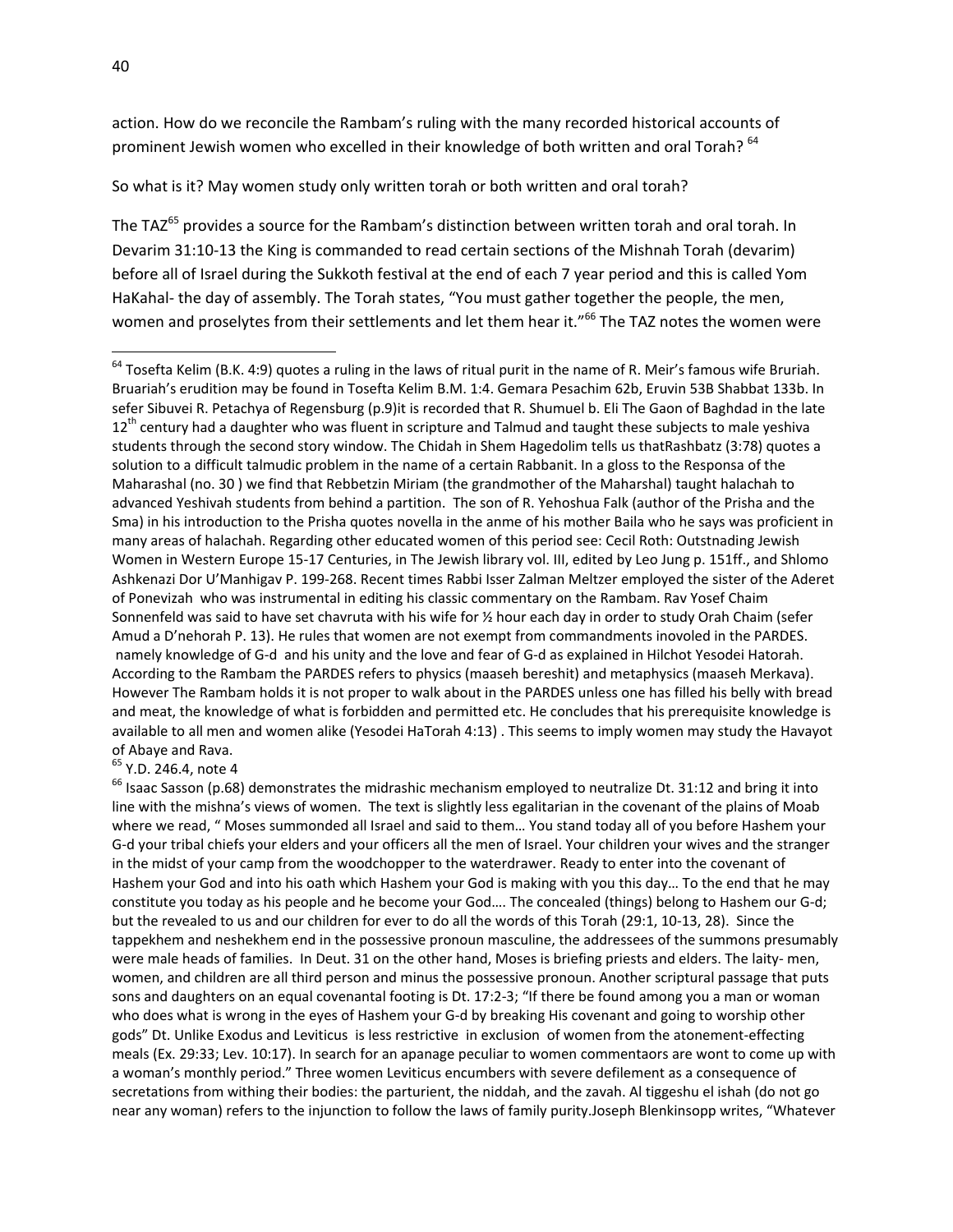included in this day of public learning. Thus this is in conformity with the Rambam that teaching women written torah is not in the category of Tiflut. The TAZ asks however if the proof from the example of Yom Hakahal is valid why then did the Rambam insist that even written torah should not be studies lichathilah? The TAZ answers his question, 'It seems to me that over there (Yom Hakahal) the King only taught the simple meaning of the text (peshat) which in truth is completely permissible even according to us as it is the custom every day. However the study of the meanings of the Torah by means of hitchakmut and havanah (thorough analysis) is what was prohibited in our case. This is the meaning in the statement in the Talmud (chagiga 3a) "men in order to study and women in order to listen."‐ the women were only permitted to listen to the simple explanation of the Mishnah Torah but took no part in its study. Thus according to the TAZ the Rambam's prohibition to teach women the written torah refers only to an in‐depth analytical form of study and not a more basic one i.e*. peshat*. 67

The Magen Avraham Orach Chaim 282:6 derives from the *Yom HaKahal* that women are obligated to hear the weekly readings of the Torah.<sup>68</sup> Rabbi Tzvi Hirsch Chajes (Maharatz) cites the Taz and offers and interesting proof to verify his explanation from the aforementioned case of the woman who approached R. Eliezer with a question regarding the sin of the Egel HaZahav. The Maharatz points out that perhaps the Rabbi Eliezer refused to respond to her question only because to do so would have required an analytical explanation of the text. R. Eliezer Rokeach author of Maase Rakeach agrees with the TAZ. He concludes that the primary issur involved is the study of the oral torah which lends itself to technical hairsplitting and hence the possibility of misinterpretation or misuses to which women "are prone." The written torah he says was prohibited according to the Rambam as a result of a gezerah if we permit women to study the written torah, they would be curious to study the oral torah, which is forbidden.

its original rationale the sequestration of the woman during her menses and after childbearing served to perpetuate her essentially private status and justify her exclusion from public office, including the Temple cult. (see in Families in Ancient Israel, ""The family in the First Temple Israel" edited by L. Perdue, Louisville, KY 1997, p.75. CF Shulamit Valler: "Jewish society had been a temple society and its central ideology was one of purity. The periodic changes arising from female physiology appeared to threaten eh puristy and spirituality of men. Men's fears led them to want to subordinate women in everything concerned with their sexuality and reproductive powers (Women and Womanhood in the Talmud, Atlanta, GA 199, p.xviiii). In the Tanakh what comes closest to the offerings by fire which Dt. 18 allocates outright to the Levites. The Levitical priests event hew hole tribe of Levi shall have no holding or patrimony in Israel the offerings by fire of Hashem and His patrimony shall they eat. (Dt. 18:1-2) The text's implication is that the priestly tribe subsists on these allocations wich are its staple. Mens mitzvoth may included knowledge of the laws of niddah‐hallah, and hadlikat haneirot but men cannot know niddah condition biologically analogously some would assert women's mitzvoth lack learning torah. Sinc e women were not commanded to study torah should they do so they cannot in rabbinic understanding look to reap the harvest destined for those under orders namely male Talmud students. This rationale tallies with Maimonides' understanding.

<u> Andrewski politika (za obrazu za obrazu za obrazu za obrazu za obrazu za obrazu za obrazu za obrazu za obrazu</u>

 $67$  The halakchic decision for Shoel U'Meishiv (4:41) is in accordance with the TAZ See Tos. Sotah 21b and Chagiga 3a which quotes the Yerushalmi. The father in law of the TAZ the BACH has reached the same conclusion in his commentary on the Tur (Y.D. 246) However the BACH notes one should not teach women derech keva but only in the form of shmiya. The BACH alludes to the paradox of the Rambam where a women is rewarded for Torah study while her father is forbidden to teach her torah on a simple level yet learning on an irregular basis is considered a mitzvah.<br><sup>68</sup> See Resp Tits Eliezer vol. 9, no. 3, P. 31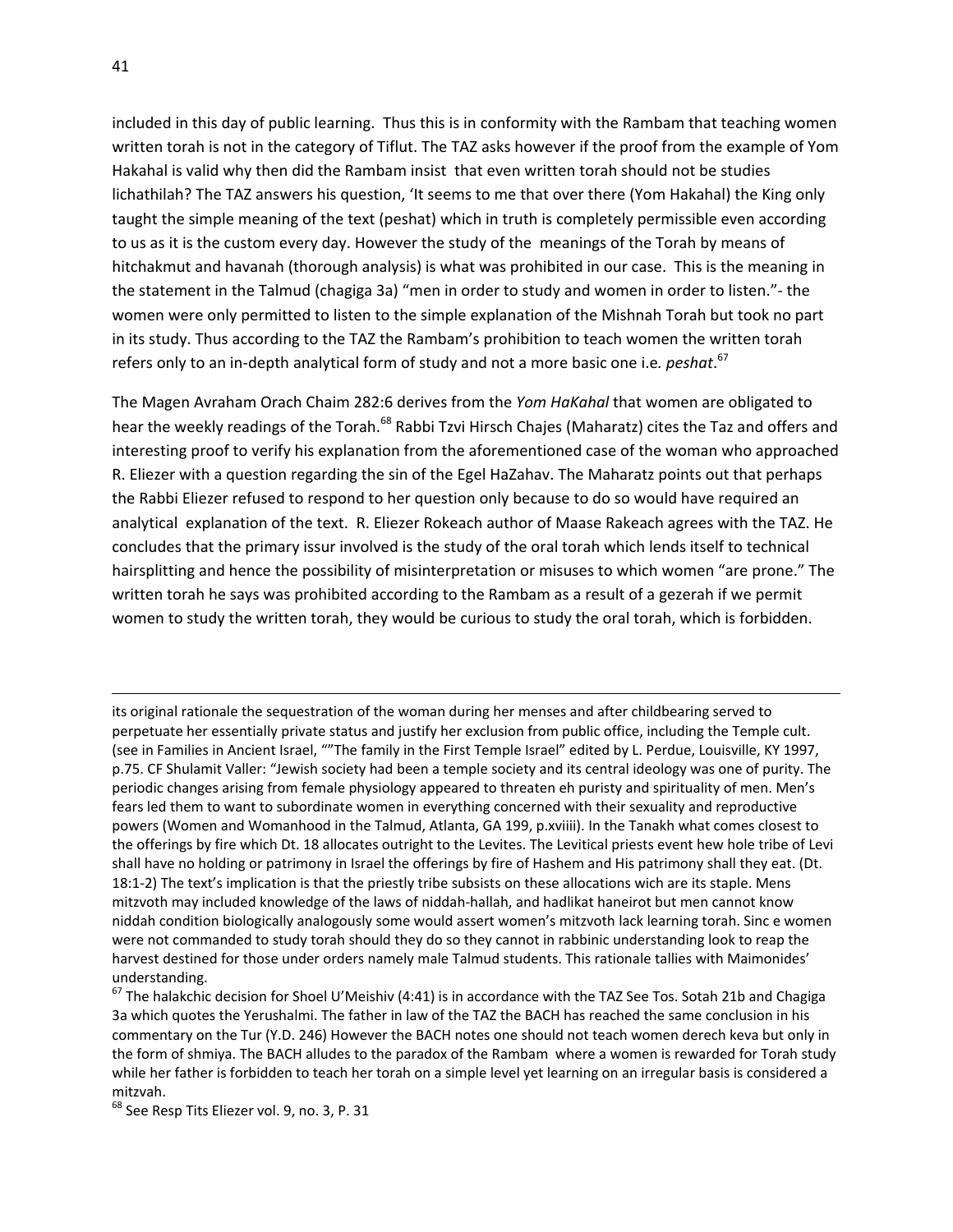This eventually would exist only where a woman studies the written torah in a manner which itself is analytical. However women may study the simple meaning of the text.<sup>69</sup>

Rabbi Shneur Zalman of Liadi in his *Hilchot Talmud Torah* (1:14) rules that teaching women oral torah is considered tiflut, but he fails to mention any issur regarding the written torah. There are those who understand this omission as clear proof that the Rav in opposition to the ruling of the Rambam and Shulchan Aruch permits women to study the written Torah without any limitations regarding the depth of the study.<sup>70</sup> This is in accordance with the Piskei HaRID (Nedarim 37a) Others disagree with this interpretation of the Shulchan Arukh HaRav<sup>71</sup>. Ie. The *Ateret Zkenim* who rules that women must study the written torah.<sup>72</sup>

One may ask how the ruling of the RAMO in gloss to Shulchan Aruch 246:6 states women must learn the laws that apply to her. How does this relate to the Rambam's ruling? In Sefer Hasidim we find the following:

A man must teach his daughters the mitzvoth the piskei halachot. Concerning what was said that whoever teaches a woman Torah it is as if he taught her *tiflut*, this refers to the depth of the Talmud, the rationale of the miztvot and the secrets of Torah. These are not taught to women or a child. However she should be instructed in the laws of the *mitzvoth*. If she is ignorant of the laws of the Shabbat how can she possibly observe it, and similarly with all the *mitzvoth*. We find that in the days of Chizkiyahu the King of Judah, men, women, and children knew the laws of sacrifices and ritual purity.<sup>73</sup>

The student of R. Yitzchak of Corbeille in France also write in the introduction of the Smak, "And he also wrote that we must tell the women the positive and negative mitzvoth that apply to them. The Kriah (reading) and dikduk (careful study) in these mitzvoth will benefit them, just as Esek Hatalmud benefits men.  $74$ 

The question arises if women are obligated to say the birchat Hatorah. The Shulchan Aruch clearly states, Women recite the blessing over the torah."<sup>75</sup> However in R. Yosef's commentary on the Tur he elaborates quoting the Mahril who bases his distinction upon the Rambam between written and orah torah. Women may recite Birchot HaTorah because they too many study the written torah.<sup>76</sup> Then the

 $^{69}$  Maaseh Rokeah on Rambam T.T. 1:13. R. Yosefl Halevi Boskowitz son of the Machatzit Hashekl in Seder Hamishnah (T.T. 1:13) writes that according to the torah women are only exempt from Talmud Torah but are permitted to study and by doing so receive the reward of one who is not commanded but performs a mitzvah. R. Boskowitz concludes that the Rambam forbids lichathila study of the written torah by women for fear that it might lead to the study of oral torah.<br><sup>70</sup> Resp. Tzits Eliezer, vol. 9, no. 3 P. 31; R. Shmuel Ashkenazi Notes on Hilchot Ralmud Torah P. 555<br><sup>71</sup> Rabbi Menachem Mendel Schneersohn in Likutei Sichot vol. 14, P. 150, ff. 12<br><sup>72</sup>

Beracha O.C. 47, Yosef Ometz 67<br><sup>74</sup> The Smak states that women should study the laws of their mitzvoth by means of a text.<br><sup>75</sup> Orach Chaim 47:14<br><sup>76</sup> Maharil 199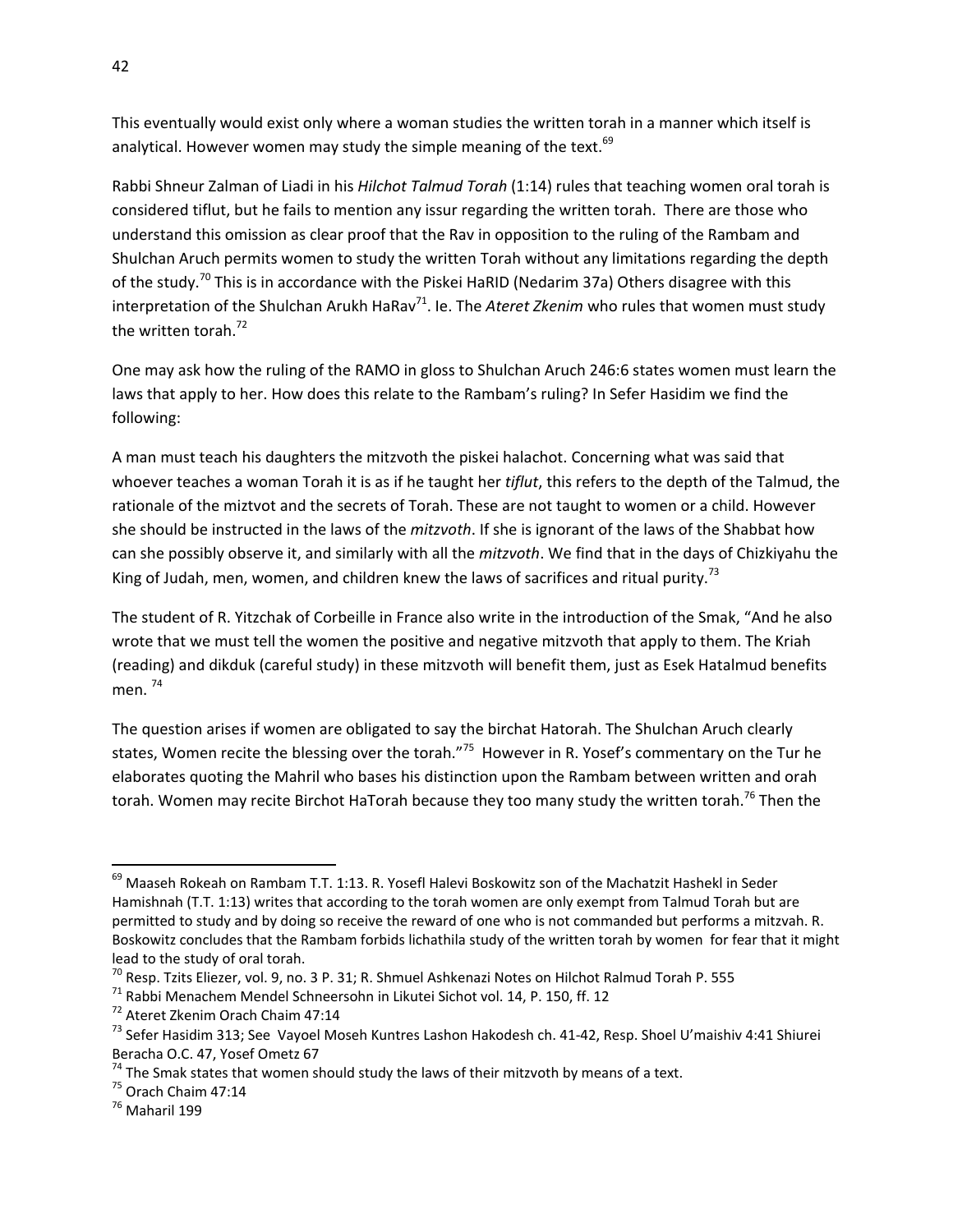Mahaber cites the Maharil's concluding statement, "and certainly women recite the blessing according to the SMAK, who wrote that women are obligated to study their mitzvoth. The GRA disagrees writing:

And their opinion is unacceptable for a number of reasons. The torah itself (as interpreted in the Gemara) shouts to us, "And you shall teach your sons" and not your daughters. So how could women possibly say "Who has commanded us or who has given us the Torah? Clearly the matter must be explained according to what is written in Tosafot and the other poskim, that women are permitted to recite a bracha whenever they choose to perform a *mitzvat asei sheHazman Grma* (positive commandment performed at a particular time) although the Rabbis have taught, "whoever teaches his daughter Torah it is as if he has taught her *tiflut*. This statement was only made in connection with the oral torah.

Rabbi Yosef Ber Soloveitchick in the Beit HaLevi<sup>77</sup> like the Vilna Gaon before him could not accept an approach which so explicitly seems to contradict the accepted Talmudic dictum that women are exempt from the mitzvah of Talmud Torah.<sup>78</sup> Nevertheless a group of Rishonim and Achronim determined that women must recite the Birchot Hatorah because they too are obligated to study the mitzvoth which apply to them. The fact that women can recite the Birchot Hatorah is a result of a psak by Rabbenu Tam that women are allowed to make brachot even on those commandments from which they are exempt.<sup>79</sup> According to the Beit HaLevi once a woman is familiar with her *halacho*t she is no longer required to study them in any form. <sup>80</sup>

Rabbi Chaim Ozer Grodzinsky in one of his response in Achiezer deals with the question of whether extra money which was originally designated for a men's yeshiva may be transferred to the account of a local girls yeshiva (Beit Yakov). In his reply he quotes the suggestion for the questioner himself, that the solution to the problem could very well depend on how we define the nature of a woman's Talmud Torah as opposed to that of a man. Since women are exempt from the actual mitzvah of *Talmud Torah*, their obligation to study the mitzvoth can only be categorized as a *Hechsher Mitzvah*. <sup>81</sup> The conclusion is

 $^{77}$  Beit HaLevi 1:6; See Beit HaLevi on the torah parashat mishpatim; Beit HaLevi makes an important distinction between two forms of Talmud Torah: (1) study of torah, (2) knowledge of torah; although the SMAK and others hold that women must study their mitzvoth they do not perform any mitzvah in the act of studying.. Their only obligation is to know the mitzvoth which apply to them and "study" is simply a means of obtaining that knowledge. That is why the men came to study and the women to listen‐ to gain information necessary form them to observe the commandments. The fact that women can recite the Birchot Hatorah is a result of a psak by Rabbenu Tam that women are allowed to make brachot even on those commandments from which they are exempt.<br><sup>78</sup> Rambam T.T. 1:1<br><sup>79</sup> See Beit HaLevi also minchat Chinuch and Mitzvah 430<br><sup>80</sup> The Chida in Birkei Yosef (Orach Chaim 47) reach

Shabbat 33b) which quotes Rabbi Shimon as saying that the disease of askara is caused by bitul torah. The gemara asks if Rabbi Shimon is correct then why do women who are exempt from Talmud Torah also die of Askara? The gemara answers that women die of askara because they disrupt the Torah of the their husbands.<br><sup>81</sup> In halachic terminology an act which is a prerequisite to the fulfillment of a mitzvah is known as "Hechsher

Mitzvah".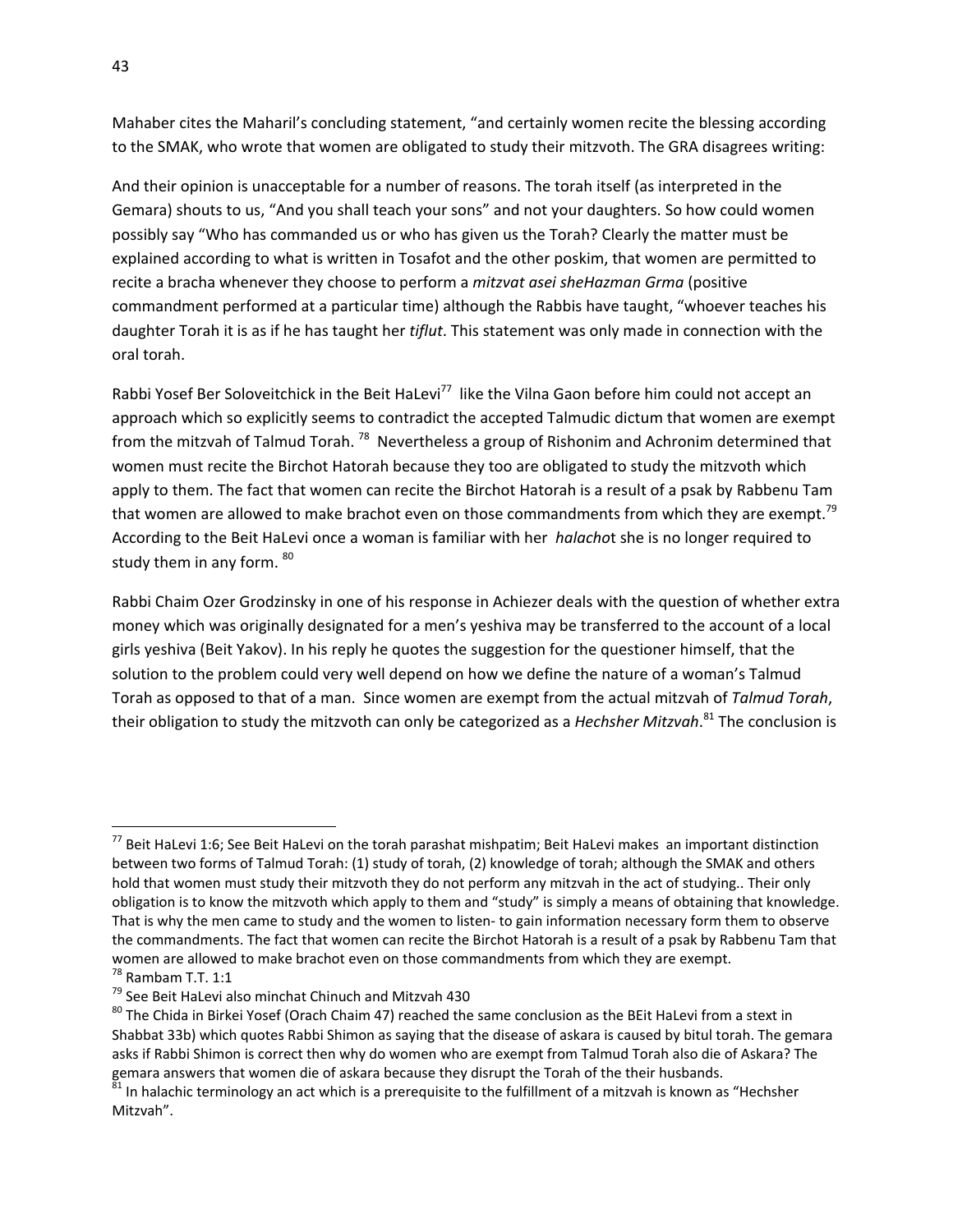that there would be a problem in transferring funds that were set aside for a *mitzvah* in order to be used for the purpose of a *Hechsher Mitzvah*. 82

There are authorities like the BACH however who understand that the woman's responsibility to study mitzvot and recite the brachot implies that her torah study is more than just a hechsher mitzvah. The BACH quotes the Maharshal "Women have affinity to the words of the torah when they study mitzvoth that apply the them."<sup>83</sup> Rabbi Menachem Mendel Schneersohn notes that in the case of women and Talmud Torah, although the torah exempts women from Talmud Torah it obligates them to observe their commandments. In order to attain this end their exists and indispensible means = study Because of its necessity this study gains its own significance and identity although it does not fall under the general category of *Talmud torah*. This is the meaning of women "having an affinity" to Talmud Torah. Thus a women may recite birchot hatorah and many continue to be involved in her act of Talmud torah even after she has acquired enough knowledge to observe the commandments.

Let us return the generalization of the Rambam that "the mind of the majority of woman is not adapted to be taught etc. The sages said 'anyone who teaches his daughter Torah is as if he taught her *tiflut*. The Penei Yehoshua, Rabbi Yehoshua Falk in the Prisha comments:

The minds of most women are not adapted to be taught torah. However if a woman has taught herself, it is apparent to us that she is no longer included in the category of *rov* (most) women. Therefore the Rambam wrote that she is rewarded and this refers to a woman who has studied Torah properly and consequently will not turn the words of the Torah into words of nonsense. A father is forbidden to teach his daughter Torah lest she turn the words of Torah into words of nonsense since he does not know what lies in her heart.<sup>84</sup>

The implication is that for sincere motivated women a father or teacher may impart torah knowledge upon women who demonstrate proper intention. The Chidah points to the case of Bruriah whose vast knowledge of the written and oral torah is recorded in numerous places in the gemara. Apparently he claims the rabbis after much scrutiny came to the conclusion that Burriah could not be included in the category of the majority of women by virtue of her brilliance and sincerity. Since she was self-motivated to such a degree she was permitted to receive Torah instruction. 85

This more permissive approach to women's learning is articulated by Rabbi Baruch HaLevi Epstein, author of Torah Temima, who writes:

I have seen it fit at this point to copy something that I have found written in an old rare sefer called Maayan Ganim written by R. Shmuel ben Elchanan Yakov Rekavalti, in which the author addresses a letter to a certain educated woman concerning the heter of women to study Torah: The statement of

<sup>&</sup>lt;sup>82</sup> Achiezer III, no. 79; See R. Yoel Teitelbaum Resp. Divrei Yoel I, P. 266<br><sup>83</sup> Tur Y.D. 246<br><sup>84</sup> Tur, Yoreh Deah, Prisha 246:6<br><sup>85</sup> Chida, Resp., Tuv Ayin, no. 4; see also R. Issaac Abraham Kook Igrot Reiya No. 467; Th quotes the Mesharet Moshe on the Rambam T.T. 1:13 who disagrees with the Chida who holds that exceptions of brilliant women do not break the rules.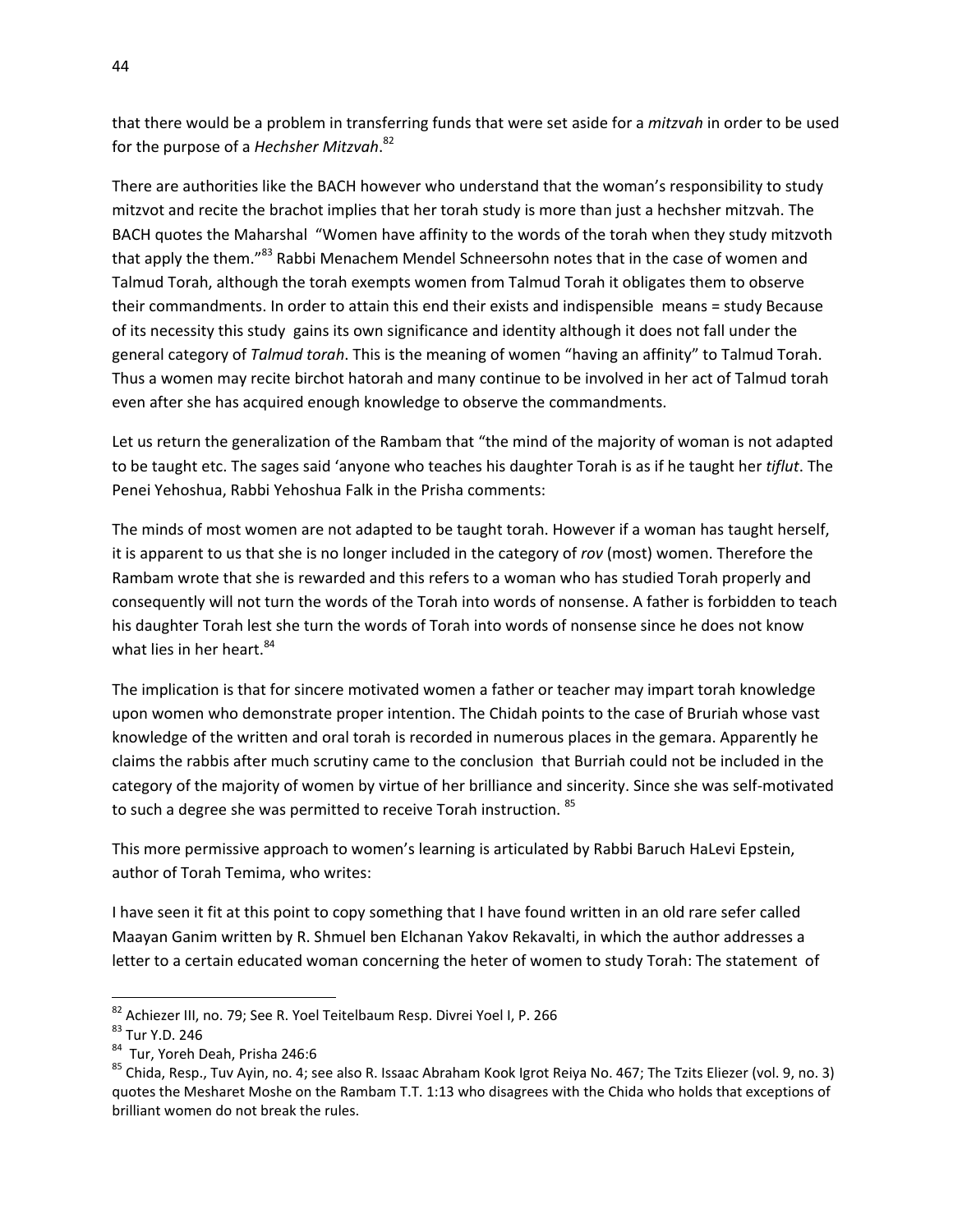our rabbis, "Whoever teaches his daughter Torah is considered as if he has taught her tiflut is perhaps referring to a father who teaches his daughter while she is still young and impressionable and tends to understand everything in a literal sense. Certainly in such a case there is reason to apply the warning since most women are frivolous and spend their time involved in trivial things…. However those women, who have motivation and desire understanding to be brought closer to the work of G-d as a result of their own choice to do what is right may ascend the mountain of G‐d and dwell in his holy place. These women are considered exceptional and the Torah sages of their generation must encourage, strengthen, and direct them. Carry out your plans and succeed and from Heaven you will be helped $^{86}$ 

This heter applies to motivated and bright women who thirst for the waters of torah. Thus what appears to be a legal prohibition in both the *gemara* and the Rambam has been reduced to a practical warning for the majority of women but not exceptional women. Any mature woman who exhibits a sincere desire to study Torah, written or oral, has by doing so removed herself from the category of majority or average and must dedicate herself not to misuse torah.

The Chofetz Chaim also gave his brachah many believe to womens' torah study by recognizing that contemporary society is different in that now many women regularly are involved in serious academic pursuits and should be allowed to make serious academic pursuits in Torah studies within the university setting.<sup>87</sup> Further beyond the university setting once a woman has demonstrated serious sincere motivation to learn torah according to maayan Ganim and the Chida, she should actually be taught torah by a competent *halakhic* authority. Rabbi Meiselman points to the historic precedent, the period of King Chzkiya concerning which the Talmud states, "They searched from Dan to Beersheva and did not find an ignoramus from Gevat to Antipot and could not find a young boy or girl, man or woman who was not completely conversant with the detailed laws of ritual cleanliness<sup>88</sup> Meiselman is pointing to a change in historical circumstances of women attending secular universities and other avenues open besides sitting at home and raising children and attending to housework. Rabbi Yisroel Meir HaKohen when referring to Bet Yaakov girls also recognized this historical change and writing in his commentary on Sotah states the following:

It would seem to me that his prohibition is only at those times of history when everyone lived in a place of his ancestors and the ancestral tradition was very strong for each individual and this motivated him to

<sup>86</sup> Torah Temimah, Devarim 11:17

 $87$  Meiselman, P. 39; In Jewish Women in Jewish law, Meiselman writes, "The learning of Torah is not obligatory for women as it is for men. A man's ultimate task is an all-engrossing involvement in the study of Torah. A woman's ultimate task is in another area and another direction. She is obligated to study and be proficient in the order to perform her mitzvoth. All knowledge necessary fo the performance of her taks is obligatory. At times hwne only technical knowledge is necessary only technical knowledge is required. Other areas of knowledge knowledge are optional. The sages were cautious about permitting women to venture into areas irrelevant to performance. Some scholars say that they fobade it. Most say that they urged caution and prudence out of fear of the dangers of

superficial knowledge (p.40).<br><sup>88</sup> Sanhedrin 94b; Rabbi Yoel Teitelbaum in Yaveole Moshe offers as different opinion as do numerous poskim and ahronim.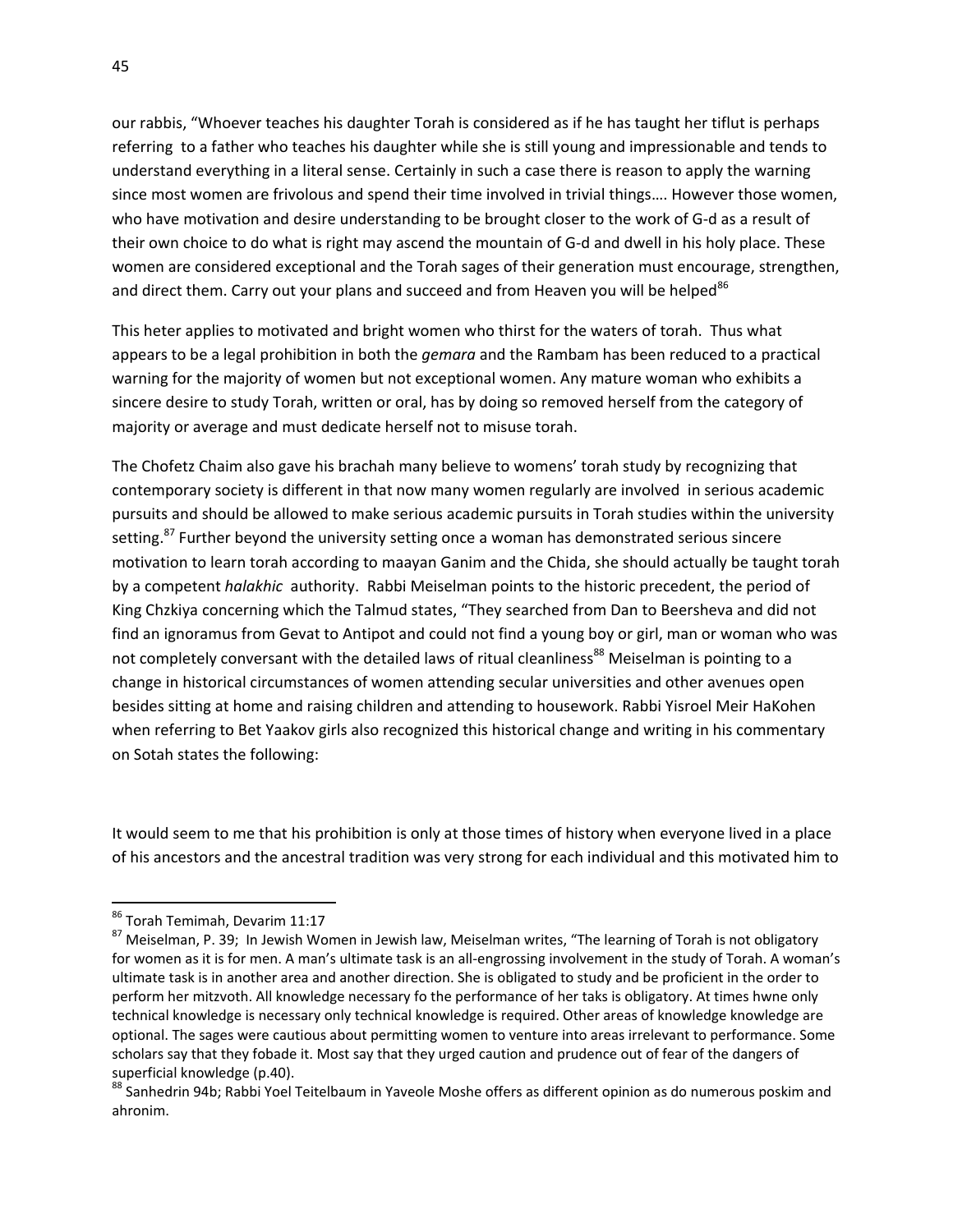act in the manner of his forefathers as it is written, "Ask your father and he will tell you." In this situation we can say that women may not study Torah and she will learn how to conduct herself by emulating her righteous parents. However nowadays when the tradition of our fathers has become very weakened and it is common for people not to live in the same place as their parents and women learn to read and write a secular language, it is an especially *great mitzvah* to teach them Bible and the traditions and ethics of our sages like Pirkei Avot and Menorat HaMaor and the like, so that the truth of our holy heritage and religion will become evident to them; otherwise Heaven forbid they may deviate entirely from the path of G-d and violate all the precepts of the Torah.<sup>89</sup>

While some like Arthur Silver<sup>90</sup> concluded that the Chofetz Chaim did away with the *halakhic* prohibition of teaching torah to women many rejected this interpretation including the Satmar Rav.<sup>91</sup> According to the Satmar Rav the only innovation made by the Chofetz Chaim was to allow initially the non-analytical study of the Bible and Talmudic ethics on the part of women. The Satmar Rebbe mentions that the Chofetz Chaim did not make mention of any Mishnah or *gemara* in his famous heter. Similarly Rabbi Moshe Feinstein writes the following:

The sages commanded us not to teach women mishnayot which is Torah shebaal peh and falls under the category of tiflut. Therefore we should prevent women form studying it. Only *Pirkei Avot* which deals with matters of morals and ethical behavior should be taught to women in order to inspire in them love of torah as well as noble characteristics. Other tractates may not be taught.<sup>92</sup>

Rabbi Zalman Sorotzkin however enthusiastically endorses Women's torah study and its implementation into the curriculum of *Beit Yaakov* and other girls' schools in a *Responsum* where he writes:

Practically speaking the question of women studying the Oral torah requires further investigation. However in reality in the Beit Yaakov school the oral torah is never analyzed anyway… The statement of

<sup>&</sup>lt;sup>89</sup> Likute Halachot Sotah 20A, see also Chofetz Chaim Collected letters 23 Shevat 5693, as quoated in R. Yaakov Fuchs, Halichot Bat Yisrael, P. 121 and conclusion of Chomat HAdat.<br><sup>90</sup> Silver, Arthur M., "May Women be Taught Bible, Mishna, and Talmud?, Tradition 17 (Summer 1978).; The Satmar

Rav opposed this reading of the Chofetz Chaim.<br><sup>91</sup> There are fools who has misinterpreted the words of the Chafetz Chaim as they are recorded in his Likutei

Halachot on Sotah…. Thereby attributing to him nonsense which he never spoke and consequently defaming the name of the Tzaddik. According to them it appears as if G‐d forbid the Chafetz Chaim said that a clear halacha originating from the Talmud and Rishonim and codified in the shulchan aruch no longer applies. These writers have eyes but do not see that all the subjects that he mentioned (Torah Prophets and Ethics of Chazal) are not forbidden according to the din as I have explained. In spite of their being permitted a number of generations were strict and did not allow women to study even these subjects. There could have been a number of reasons for this stringency. One is that perhaps they were concerned that the study of these subjects might lead to the study of those areas which are prohibited to them. Therefore they relied upon the Kabbalat Avot- family transmission of the necessary halachot as we see in the Maharil. Regarding this the Chafetz Chaim wrote that because of the weakening of Kabbalat Avot in modern times it is no longer sufficient for a girl to rely on family traditions but rather it is a mitzvah to teach her those subjects which we are and always were permitted to teach women. This can be done in spite of the custom of previous generations to refrain even from this permissible area of study. The Chafetz Chaim never intended G‐d Forbid to permit that which is forbidden according to the halakhah nor to disregard what Chazal described as teaching tiflut. Certainly in our feeble generation where Kabbalat Avot is weaker than ever, the prohibition remains in effect.<br><sup>92</sup> Iggerot Moshe Y.D. 3:87; See also Y.D. 2: 139, 2:109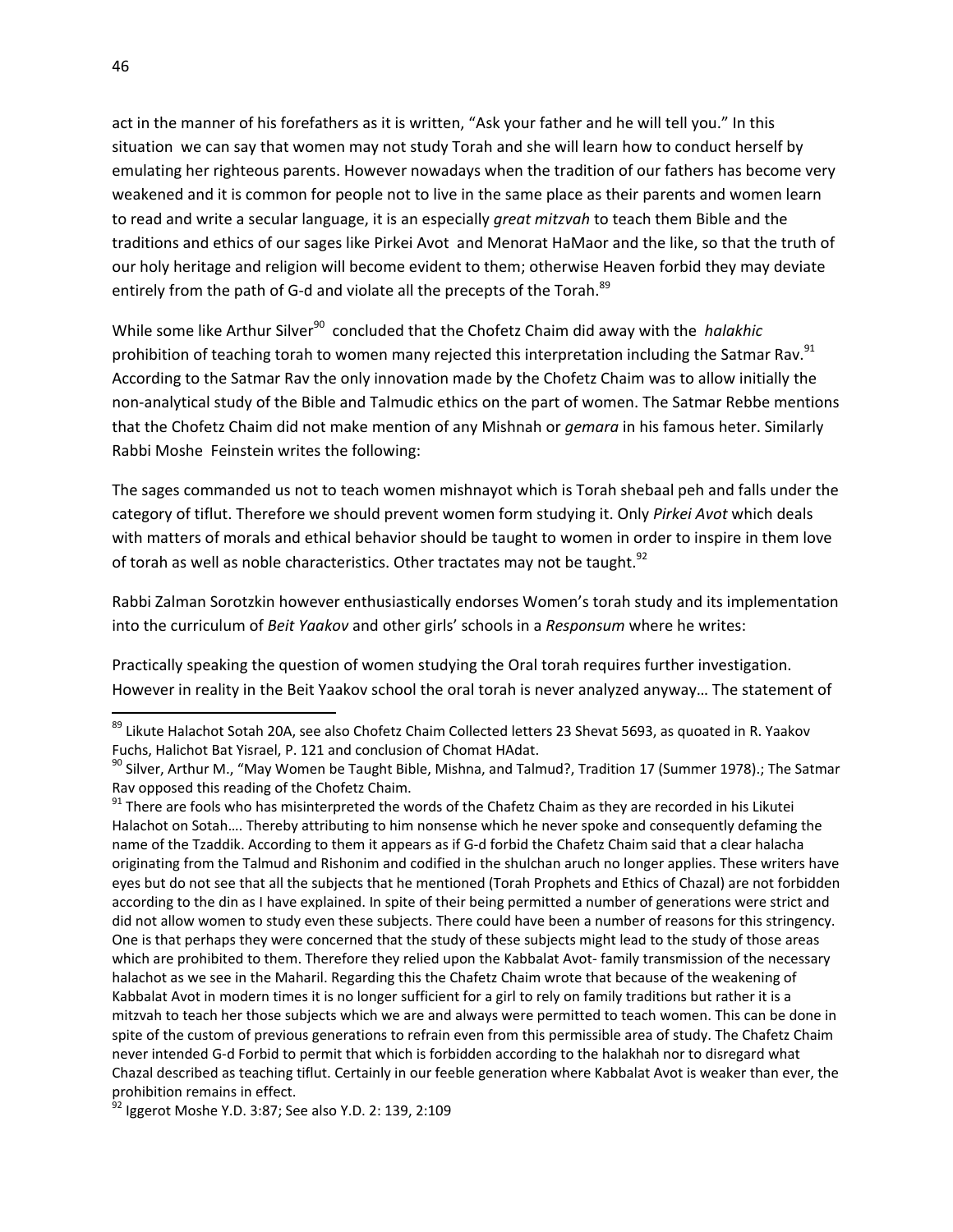Chazal "Whoever teaches his daughter etc." was only made regarding the study of the oral torah by means of thorough analysis *and pilpul*. 93

Many of the 20<sup>th</sup> century authorities who rely upon the approach of the Mahril, Prisha, Chida, and Bach in order to permit torah study for women do not follow the heter to its logical conclusion‐ namely the permissibility to study or be taught oral torah.<sup>94</sup> The authority of the gemarah in Sotah and the Rambam cannot be written off. Yet in a Bruriah‐filled environment the remarks of Rabbi Ben Zion Firrer are apropros:

Today, the question is not whether or not a woman should study torah, but rather should a woman study torah or should she study other subjects which are unrelated to the torah. An obsession to pursue the three of knowledge has taken hold of all people, women as well as men….. If a modern woman does not study torah, she will certainly study *tiflut*. 95

Such scholars accept the view of the Prisha and others as one which represents a sweeping heter for modern women to study and be taught both the written and oral parts of the torah. The sweeping heter recognizes that modern day Jewish girls are for the most part growing up in an atmosphere which discourages respect for traditional laws and values post the 1960s. In order to overcome these obstacles of laxity and penei ha dor penei ha kelev (Sotah) Rabbi Teitelbaum agrees that it is absolutely necessary that we establish and maintain *Yeshivot* for girls.<sup>96</sup> The curriculum in Satmar girls high schools includes written torah but commentaries such as Rashi are forbidden since they consist of an in depth analysis of the text as well as the drashot of Chazal.<sup>97</sup> Of course Mishnah and gemarah are forbidden in Satmar girls educational institutions. However books such as *Menorat Hamaor* and *Tzenah Ure‐enah* may be studied since they are primarly mussar (ethics) texts which do not analyze the gemarah quoted<sup>98</sup> In other Charedi communities in Israel for instance the Psak of Satmar has had an effect. Chareidi Yeshivot for women limit curriculum to mussar texts, midrash, and legends of the Tzaddikim and of course the written tora and the analytical approach to studying torah is avoided but innovations as time marches on and as Rambam notes the one preoccupation of the world will be to know Hashem, harbor change, however slow change occurs in the Charedi worlds.

## V. Jewish Women Educators

(1) Other leaders in Jewish education include:" Tziporah Heller who has helped thousands return more fully to the beauty of their Jewish heritage. Internationally known as an outstanding scholar of Jewish

<sup>&</sup>lt;sup>93</sup> Resp. Moznayim Lemishpat No. 42 Hadea V'Hadibur Drush 3

<sup>94&</sup>lt;br>See R. Samson Rafael Hirsch, Horeb ch. 75, Commentary to Siddur Kriyat Shma<br>95 Noam Vol. III P. 131-134; The same sentiments are expressed by Rabbi Meiselman, 'Most say that the sages urged caution and prudence out of fear of the dangers of superficial knowledge. No authority ever meant to justify the perverse modern day situation in which women are allowed to become sophisticatedly conversant with all cultures other than their own. If in the 20<sup>th</sup> century American women are more familiar with the Protestant ethic than with the Jewish ideal, it is nothing but a violation of the original intent of Rabbi Eliezer's statement

<sup>(</sup>Meiselman, p. 40).<br>
<sup>96</sup> Vayoel Moshe, p. 447 Letters vol. 1 No. 34 and 55<br>
<sup>97</sup> Vayoel Moshe, P. 452<br>
<sup>98</sup> VaYoel Moshe, p. 450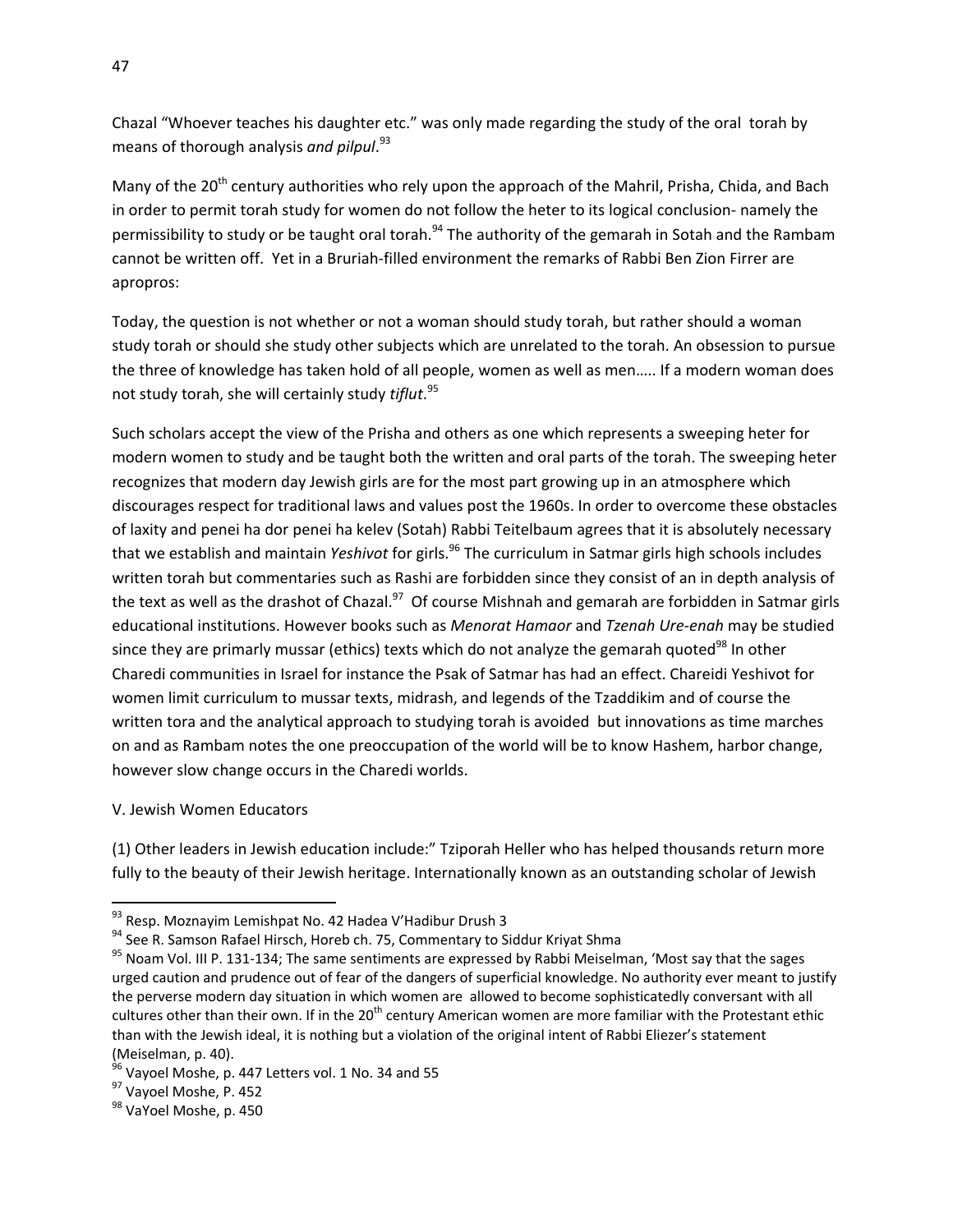Studies as well as a gifted lecturer, she has been a full‐time faculty member of Neve Yerushalayim College in Jerusalem since 1980. Her areas of expertise include textual analysis of Biblical literature and Jewish philosophy with an emphasis on the teachings of Maimonides and Maharal. She is also particularly well known for her courses devoted to the role of women in Judaism and analyses of the lives of women in the Bible.She is distinguished by her unique teaching style. Based on classical sources, her insights on virtually any topic within Jewish studies flow in a seemingly effortless stream. While leading her listeners along creative new lines of thoughts, she resorts to a disarmingly keen sense of humor to provide practical examples that illustrate and draw personal relevance from even the most abstract concepts. Rebbetzin Heller<sup>99</sup> is also noteworthy as an example of a woman who has managed to balance her responsibilities as a mother of a large family with her role as a leading public figure throughout her career in Jewish education. A sought‐after speaker, her lecture tours throughout the United States, Canada, England and South Africa always draw enthusiastic crowds".<sup>100</sup>

(2) Sara Yoheved Rigler<sup>101</sup> is another orthodox woman educator leader "who is the author of three bestsellers: Holy Woman, Lights from Jerusalem, and Battle Plans: How to Fight the Yetzer Hara (with Rebbetzin Tziporah Heller). She is a popular international lecturer on subjects of Jewish spirituality. She has given lectures and workshops in Israel, England, South Africa, Mexico, Canada, and over thirty American cities. A graduate of Brandeis University, after fifteen years of practicing and teaching meditation and Eastern philosophy, she discovered "the world's most hidden religion: Torah Judaism." Since 1985, she has been living as a Torah‐observant Jew in the Old City of Jerusalem with her husband and two children. She presents a highly‐acclaimed Marriage Workshop for women [see www.kesherwife.com] as well as a Gratitude Workshop"<sup>102</sup>

(3) Rebbetzin Esther Jungreis<sup>103</sup> "was born in Hungary. She came to the United States after surviving the Nazi's Bergen Belsen concentration camp. Determined to devote her life to fighting the spiritual holocaust among Jews in the U.S. and around the world, the Rebbetzin founded Hineni. She writes a weekly column for the Jewish Press, the largest Anglo-Jewish paper in the world, teaches Torah on TV and over the Internet, and has authored four bestselling books, "The Jewish Soul on Fire"; "The Committed Life"; "The Committed Marriage" and her latest release "Life Is A Test". The Rebbetzin lectures across the globe, has been featured in numerous publications, and has been given formal recognition for her accomplishments by major religious and civic organizations in the U.S. and Israel".<sup>104</sup>

(4) Avivah Gottlieb Zornberg<sup>105</sup> is "the author of The Murmuring Deep: Reflections on the Biblical Unconscious published by Schocken in March, 2009. Paperback Schocken 2011; Genesis: The Beginning of Desire (for which she won the National Jewish Book Award) JPS 1995; paperback Schocken 2011, renamed The Beginning of Desire: Reflections on Genesis; The Particulars of Rapture: Reflections on

<sup>&</sup>lt;sup>99</sup> See: http://www.tziporahheller.com/<br><sup>100</sup> http://www.tziporahheller.com/?q=about<br><sup>101</sup> See http:<u>//www.sararigler.com/about.php</u>

<sup>&</sup>lt;sup>102</sup> http://www.aish.com/authors/48865432.html<br><sup>103</sup> See: *www.hineni.org/* 

 $104$  http://www.hineni.org/rebbetzin.asp

<sup>105</sup> See: http://www.avivahzornberg.com/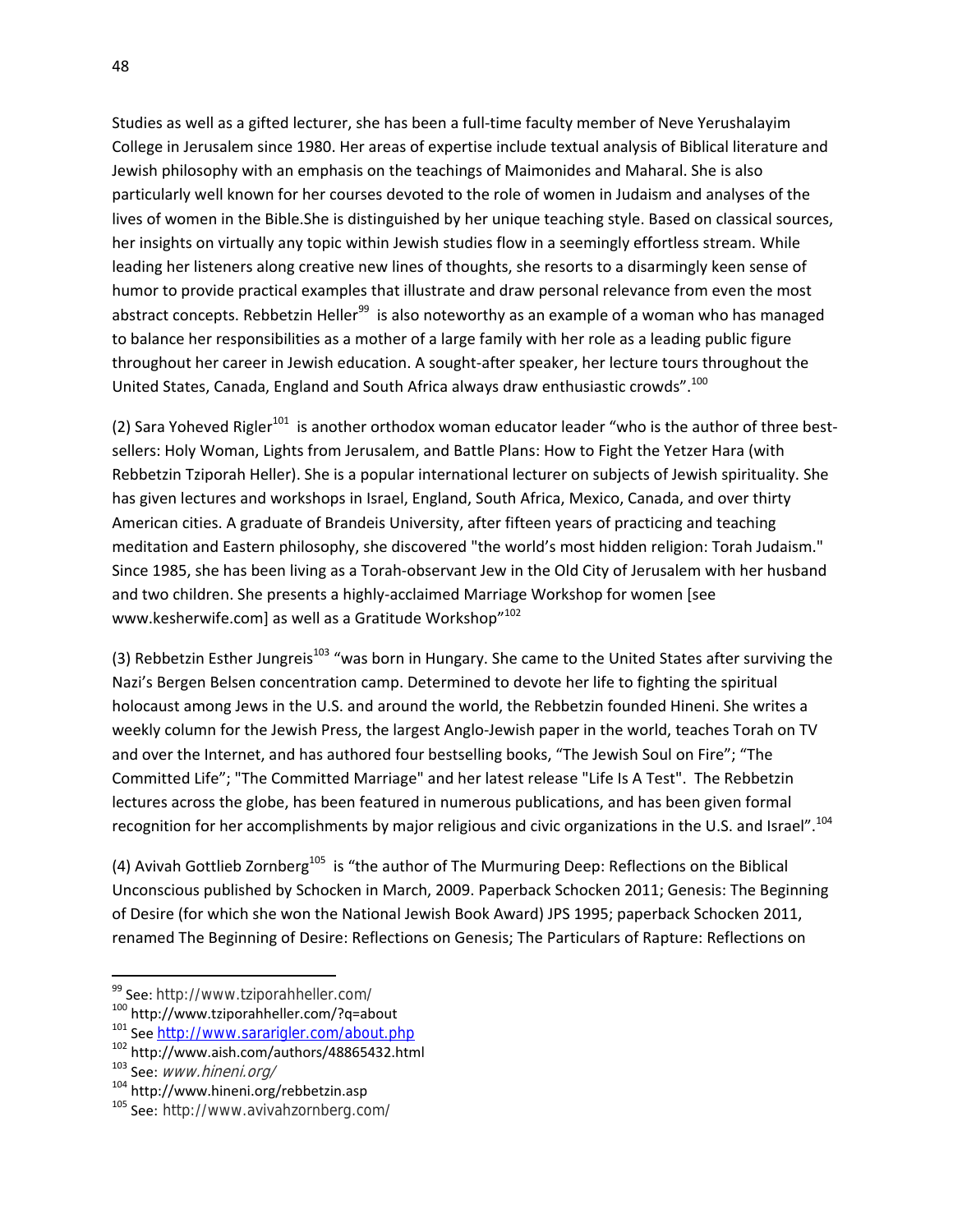Exodus. (Doubleday 2001) Paperback Schocken 2011 ; Her next book on the Book of Numbers will be published by Schocken in 2014.; Her publications also include:'Let me see that good land: The Story of a Human Life,' in Answering a Question with a Question: Contemporary Psychoanalysis and Jewish Thought, edited by Lewis Aron and Libby Henik (Academic Studies Press, 2009), 236‐264.; 'Jonah: A Fantasy of Flight,' in Psychoanalytic Dialogues, Vol.18, No.3, May‐June, 2008, 271‐299; 'Seduced into Eden: The Beginning of Desire,' in Longing: Psychoanalytic Musings on Desire, edited by Jean Petrucelli (Karnac, 2006), 193‐225.; 'Cries and Whispers: The Death of Sarah,' in Beginning Anew: A Woman's Companion to the High Holy Days, edited by Gail Twersky Reimer and Judith A.Kates (Touchstone, Simon & Schuster, New York, 1997), 174‐200.; 'The Concealed Alternative,' in Reading Ruth, edited by Gail Twersky Reimer and Judith A.Kates (Ballantine, 1994), 65‐81.; She was born in London and grew up in Glasgow, Scotland, where her father was a Rabbi and the head of the Rabbinical Court. She studied with him from childhood; he was her most important teacher of Torah. She holds a BA and PhD in English Literature from Cambridge University. After teaching English literature at the Hebrew University in Jerusalem, she turned to teaching Torah. For the past twenty‐five years, she has taught Torah in Jerusalem at Matan, Yakar, Pardes and the Jerusalem College for Adults. Dr. Zornberg also holds a Visiting Lectureship at the London School of Jewish Studies. She travels widely, lecturing in Jewish, academic and psychoanalytic settings".<sup>106</sup>

(5) The academic Susannah Heschel<sup>107</sup> is "the Eli Black Professor of Jewish Studies at Dartmouth College. Her scholarship focuses on Jewish‐Christian relations in Germany during the 19th and 20th centuries, the history of biblical scholarship, and the history of anti‐Semitism. Her numerous publications include Abraham Geiger and the Jewish Jesus (University of Chicago Press), which won a National Jewish Book Award and Germany's Geiger Prize, and The Aryan Jesus: Christian Theologians and the Bible in Nazi Germany (Princeton University Press). She is the author of over seventy articles and has edited several books, including Moral Grandeur and Spiritual Audacity: Essays of Abraham Joshua Heschel Betrayal: German Churches and the Holocaust (with Robert P. Ericksen) Insider/Outsider: American Jews and Multiculturalism (with David Biale and Michael Galchinsky).The recipient of many grants and awards, she has been a Rockefeller fellow at the National Humanities Center, and two years ago received an honorary doctorate in Humane Letters from Colorado College; in 2008 she received an honorary doctorate from the Augustana Theologische Hochschule, a Protestant seminary in Bavaria, Germany. In 2007, she received the John M. Manley Huntington award from Dartmouth, and in 2008 she was elected an honorary member of Phi Beta Kappa. During the academic year 2008‐2009, she was awarded the Jacobus Family Fellowship by Dartmouth.In November 2009, she received an honorary doctorate of sacred letters from the University of St. Michael's College, the graduate faculty in Catholic theology of the University of Toronto, and in May 2010 she received an honorary Doctor of Divinity degree from Trinity College, Hartford Connecticut, where she also delivered the Baccalaureate address.With grants from the Ford Foundation, she has convened a series of five international conferences of scholars in the fields of Jewish Studies and Islamic Studies, held at Dartmouth between 2002 and 2007. The Carnegie Foundation awarded her a Scholar's Grant that has given her two years of leave, starting in January,

<sup>106</sup>http://www.avivahzornberg.com/avivah‐zornberg‐bio.html

 $107$  See: http://www.dartmouth.edu/~jewish/faculty/heschel.html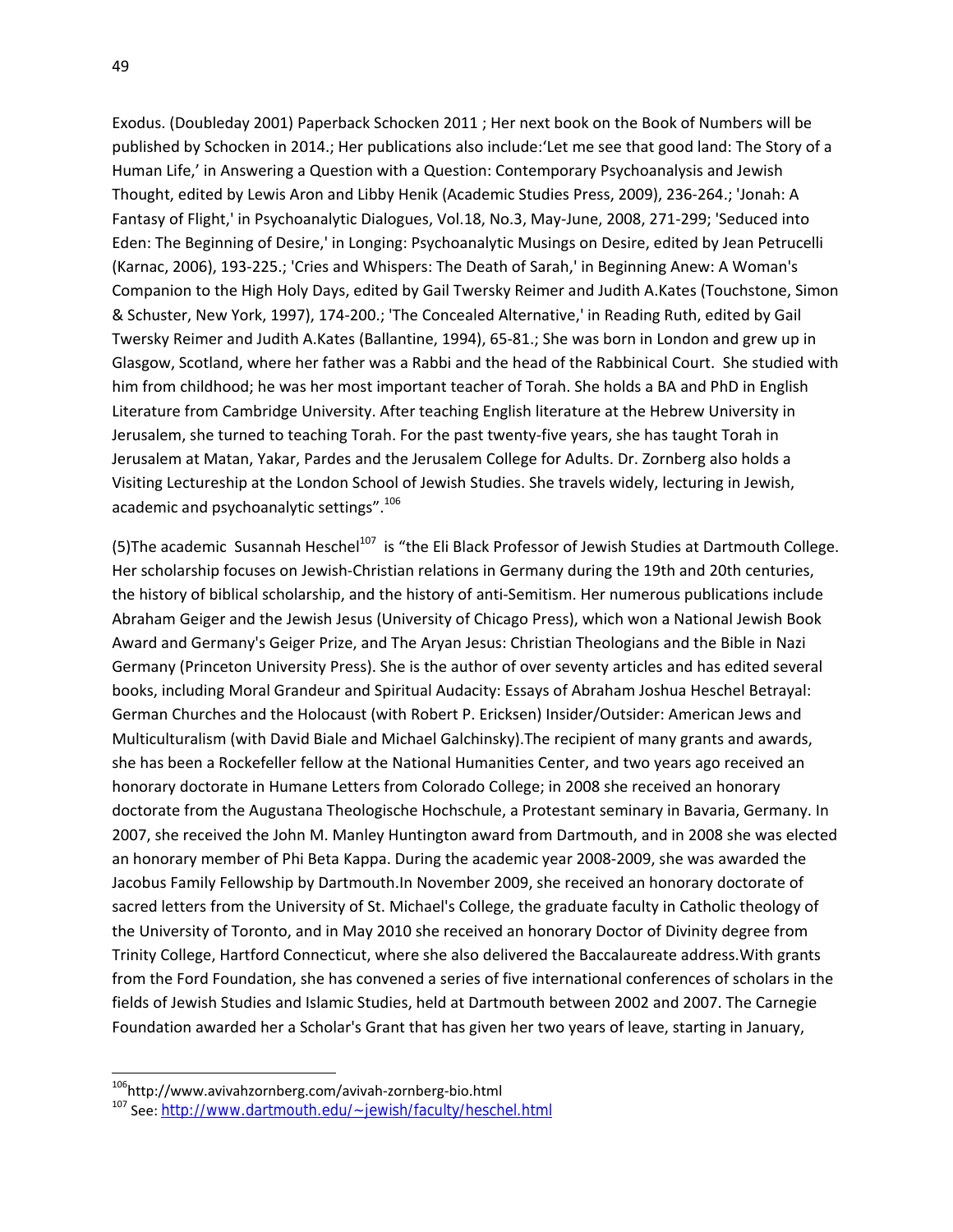2009, to write a book on the history of Jewish scholarship on Islam. During her leave, she is a Visiting Scholar at the Center for the Humanities at Tufts University, in Boston.Prof. Heschel has held visiting professorships at Princeton University, the University of Cape Town, and the University of Frankfurt. She has also taught in 2005 and 2008 at the University of Edinburgh. Between 1999 and 2008 she served on the Academic Advisory Committee of the Research Center of the U.S. Holocaust Memorial Museum and on its subcommittee on archival materials and publications At Dartmouth she has convened a dozen major conferences and invited numerous guest speakers and visiting professors in Jewish Studies, in addition to her teaching and advising. She is also co-convener of two faculty seminars, on psychoanalytic theory and on race. She serves on the faculty in the Jewish Studies Program, the Department of Religion, and the Women's and Gender Studies Program".<sup>108</sup>

(6) Blu Greenberg<sup>109</sup> is "The originator of an apt and now famous dictum—"Where there's a rabbinic will, there's a halakhic way. The originator of an apt and now famous dictum—"Where there's a rabbinic will, there's a halakhic way". Blu Greenberg (née Genauer) is a traditionally observant Jewish woman who has become a prime voice for feminism as applied to Orthodox Judaism. A renowned "teacher of teachers," Greenberg's scholarly father, Sam Genauer, who was born in Czernovitz, Austro‐Hungary in 1906, was brought to the United States at the age of two. He obtained a B.A. at Yeshiva University and in 1933 was ordained at its Rabbi Isaac Elchanan Rabbinical College. His homemaker wife, Sylvia (née Gensar), whom he married in 1933, was born in the Lower East Side of New York in 1913 and attended Seward Park High School and the University of Washington. Immediately after his ordination the couple moved to Seattle, where Genauer managed his family's clothing business. It was there that their three daughters were born: Judy (Brickman) in 1934, Blu on January 21, 1936 and Rena (Schlaff) in 1938. The family returned to New York when Blu was in the fifth grade.

Greenberg was raised in a loving traditional home and grew up content with her role as a "good Jewish daughter." As she states in her seminal book On Women and Judaism (1981), she "had a fine Jewish education, the best a girl could have." This meant that she was exposed to all Jewish learning, with the exception of Talmud studies. Greenberg's father took even more interest in her Jewish studies than in her secular studies. The personal dignity his study sessions afforded her may have contributed to her later development as a seminal Jewish feminist.

In 1957 Blu married Irving (Yitz) Greenberg (b. Brooklyn, 1933), a rabbi and communal leader who served as a pulpit rabbi in Riverdale, New York, from 1965 to 1972 and who is known for his liberal outlook and innovative Jewish social activity. The latter included founding CLAL (1973), an organization devoted to the Jewish education of leaders in the American Jewish community, and the Jewish Life Network (1995). A devoted couple who are mutually supportive of each other's work, they had five children: Moshe (b. 1961), David (b. 1963), Deborah (b. 1964), Jonathan (J. J., 1965–2002) and Judith (b. 1967), two of whom now live in Israel.

Growing up in the 1940s and 1950s, at a time when, as she put it, "even the term Bat Mitzvah was off‐ limits in Orthodoxy," Greenberg did not particularly question the male-preferential context of her

<sup>108</sup> http://www.dartmouth.edu/~jewish/faculty/heschel.html

<sup>109</sup> See: http://jwa.org/encyclopedia/article/greenberg-blu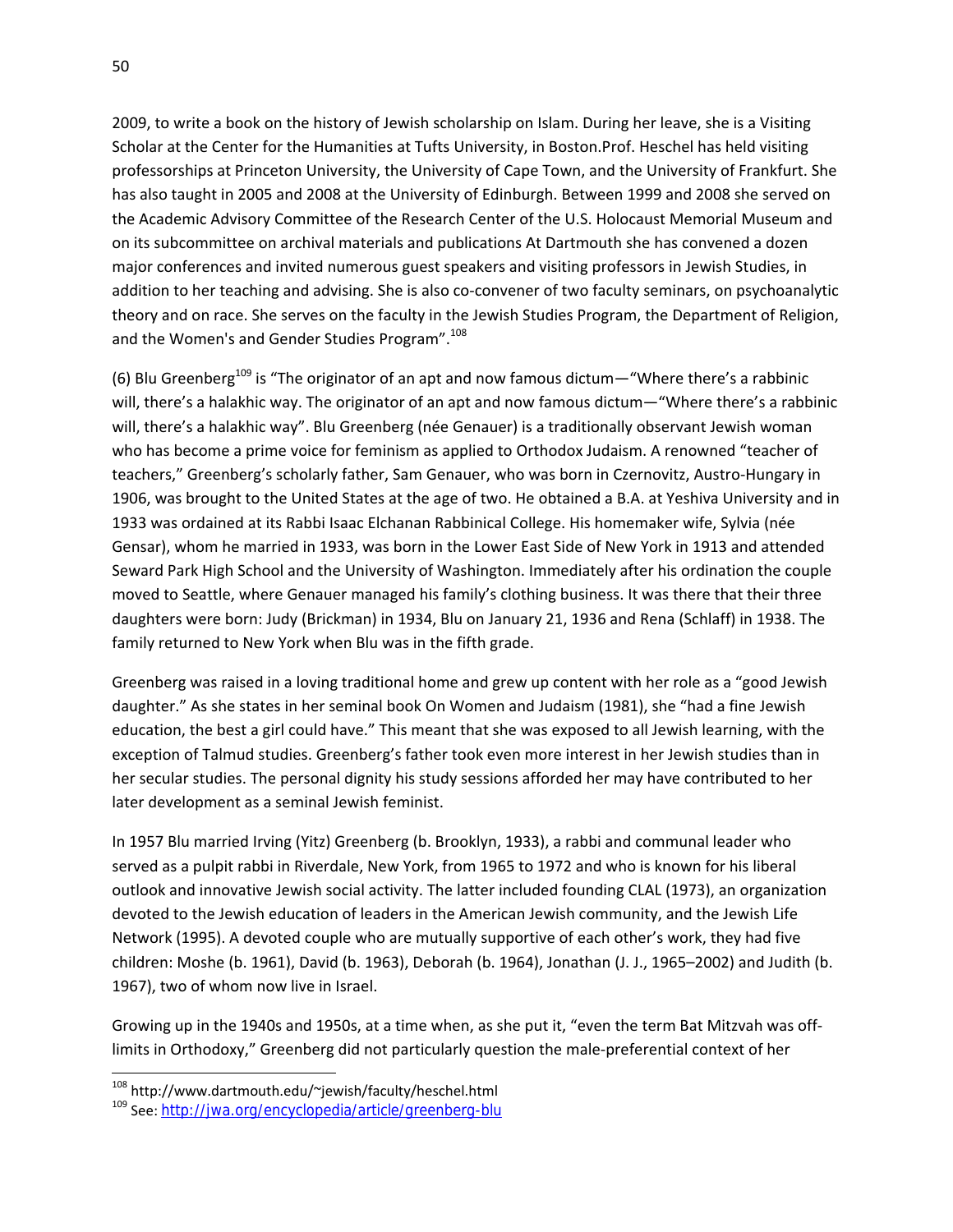Orthodox affiliation. The surprise is that she came to question it at all. It was only as a young student at Brooklyn College, where she received a B.A. in political science in 1958, that an uncomfortable dissatisfaction began to brew in her soul. Studying with Nehama Leibowitz in Israel during her junior year in college, when she was one of three students at Yeshiva University's Teacher Institute for Jewish Women who were permitted to study abroad, Greenberg fervently wished to extend her stay to study further with the great Bible teacher. But when her parents (and most of her friends) protested, she realized "that it wasn't the sort of thing a nice orthodox Jewish girl would do" (On Women 26) and returned home, all the time aware that had she been a young man wanting to do the same kind of thing, every encouragement would have been forthcoming.

Other incidents began accumulating in her consciousness. When a beloved uncle died, only the male grandchildren were allowed to accompany the casket out of the synagogue. When a grandfather gave her sons a reward for special parts they had taken in a service, her daughter, age eight, said it wasn't fair, and Greenberg's ten-year-old son retorted, "Well, so what—you can't do anything in the synagogue!"

"The personal turning point came in 1973, when Greenberg was invited to give the opening address at the First National Jewish Women's Conference, an event that, in retrospect, may be seen as a catalyst in Jewish female communal life in the United States. With a unique point of view that respects Jewish tradition but at the same time recognizes the inequalities that adversely affect women in that tradition, she addressed the five hundred women who attended the conference.

Since that time, Greenberg—a gentle, generous, serene yet forceful and persuasive woman—has done a great deal of learning and teaching, becoming a highly‐respected leader and sought‐after speaker not only in the United States, but worldwide. In 1997 she founded the Jewish Orthodox Feminist Alliance (JOFA), after the overwhelming response to the International Conference on Feminism and Orthodoxy held in New York City—the first of its kind—made clear the tremendous need for an organization that did not view "feminism" and "Orthodoxy" as inherently contradictory. Over two thousand people attended the following year, when Greenberg chaired the second Judaism and Feminism gathering in New York City. Though she no longer serves as its chairwoman, she continues to guide JOFA and its conferences in exploring ways to reconcile the principles of feminism with the observance of Jewish law. She is actively involved in developing a Gender and Orthodoxy curriculum designed for use in Jewish schools in the United States.

Greenberg's theoretical position stems from the belief that women have the same potential as men "whether in the realm of spirit, word, or deed" (On Women 39); a belief that the tradition which she respects and upholds is too strong to be in danger from women's experimentation in the spheres of religious responsibilities, rights and rituals; a belief that women must take charge of their own destinies in this as in other areas rather than waiting for men to act on their behalf; and a belief that a woman's self-realization must underlie all her roles—loving, nurturing, parenting and career—each to be chosen with regard for her womanhood, selfhood and Jewish identity.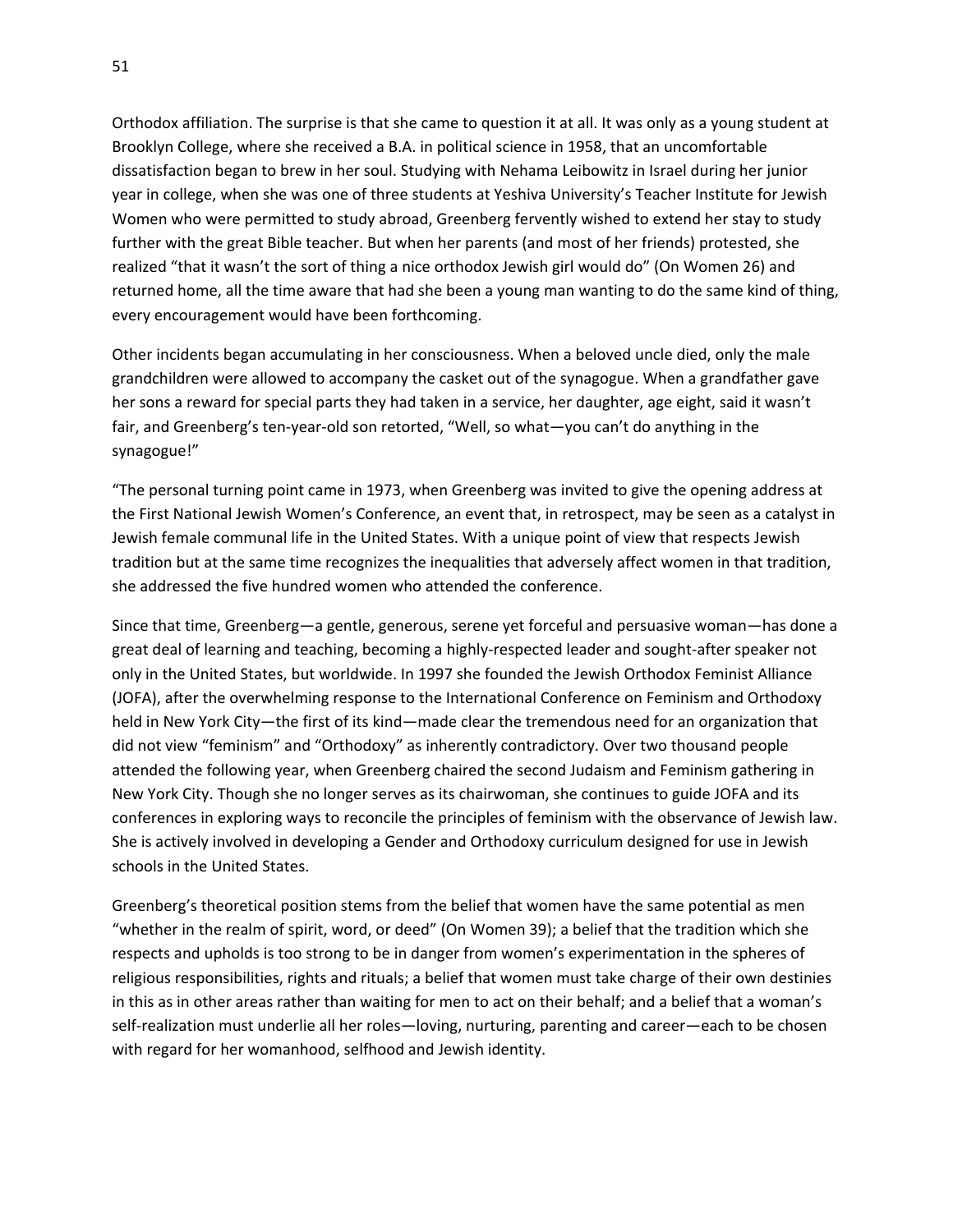Greenberg, who holds an M.A. in clinical psychology from City University of New York and an M.S. in Jewish history from Yeshiva University, has long been passionately involved in both religious and political dialogue between Jewish and Palestinian women, and between various ethnic groups. She has served on the boards of many organizations including EDAH, the Covenant Foundation, Project Kesher and U.S. Israel Women to Women. She previously served as chair of the American Jewish Committee Petschek National Jewish Family Center, president of the Jewish Book Council of America, chair of the Federation of Jewish Philanthropies Commission on Synagogue Relations and co-founder and first chair of the Federation Task Force on Jewish Women. She is a member of the inter‐denominational Jewish Women's Dialogue of the American Jewish Committee and co-founder of the Riverdale Forum. She serves on the editorial board of Hadassah Magazine, the advisory board of Lilith, the Jewish Student Press Service and the International Research Institute on Jewish Women.

Inter-religious dialogue has been a long-term and steady passion of hers. Active in ecumenical circles, Blu was a founding member of Women of Faith (Jewish‐Christian‐Muslim trialogue, 1980–1992) and the Dialogue Project (Jewish and Palestinian women, 1989–1994). She has participated in the work of the Center for Christian‐Jewish Understanding and the Inter‐Religious Friendship Group. She has been a participant in many interfaith and inter-ethnic enterprises, including the Jewish Tibetan Encounter in Dharamsala (1990) and several consultations of the World Council of Churches. She serves as co‐chair of the Global Women's Peace Initiative of Women Religious Leaders and is a member of the Women's Multi‐religious Networks of the Harvard Pluralism Project.

A participant in Bill Moyers's Genesis series and a consultant to the Dreamworks film, The Prince of Egypt, Greenberg is also a religious advisor to Channel 13's Religion and Ethics News Weekly. She taught religious studies at the College of Mount St. Vincent from 1969–1976 and has lectured at Pardes Institute in Jerusalem.

Widely respected, admired and beloved, Greenberg may be perceived as a model of those who seek peace and pursue it."

### SELECTED WORKS BY BLU GREENBERG

### Books

On Women and Judaism (1981); How to Run a Traditional Jewish Household (1983); Black Bread: Poems After the Holocaust (1994).

### Selected Articles

"Abortion: A Challenge to Halakhah." Judaism: A Quarterly Journal of Jewish Life and Thought (Spring 1976); "Confrontation and Change: Women and the Jewish Tradition." In Women of Faith in Dialogue, edited by V. R. Mollenkott. New York: 1987; "Female Sexuality and Bodily Functions in the Jewish Tradition." In Women, Religion, and Sexuality, edited by J. Becher. Philadelphia: 1991; "Feminism, Jewish Orthodoxy, and Human Rights: Strange Bedfellows?" In Religion and Human Rights, edited by Carrie Gustafson and Peter Juviller. Armonk, New York: 1999; "The Feminist Revolution in Orthodox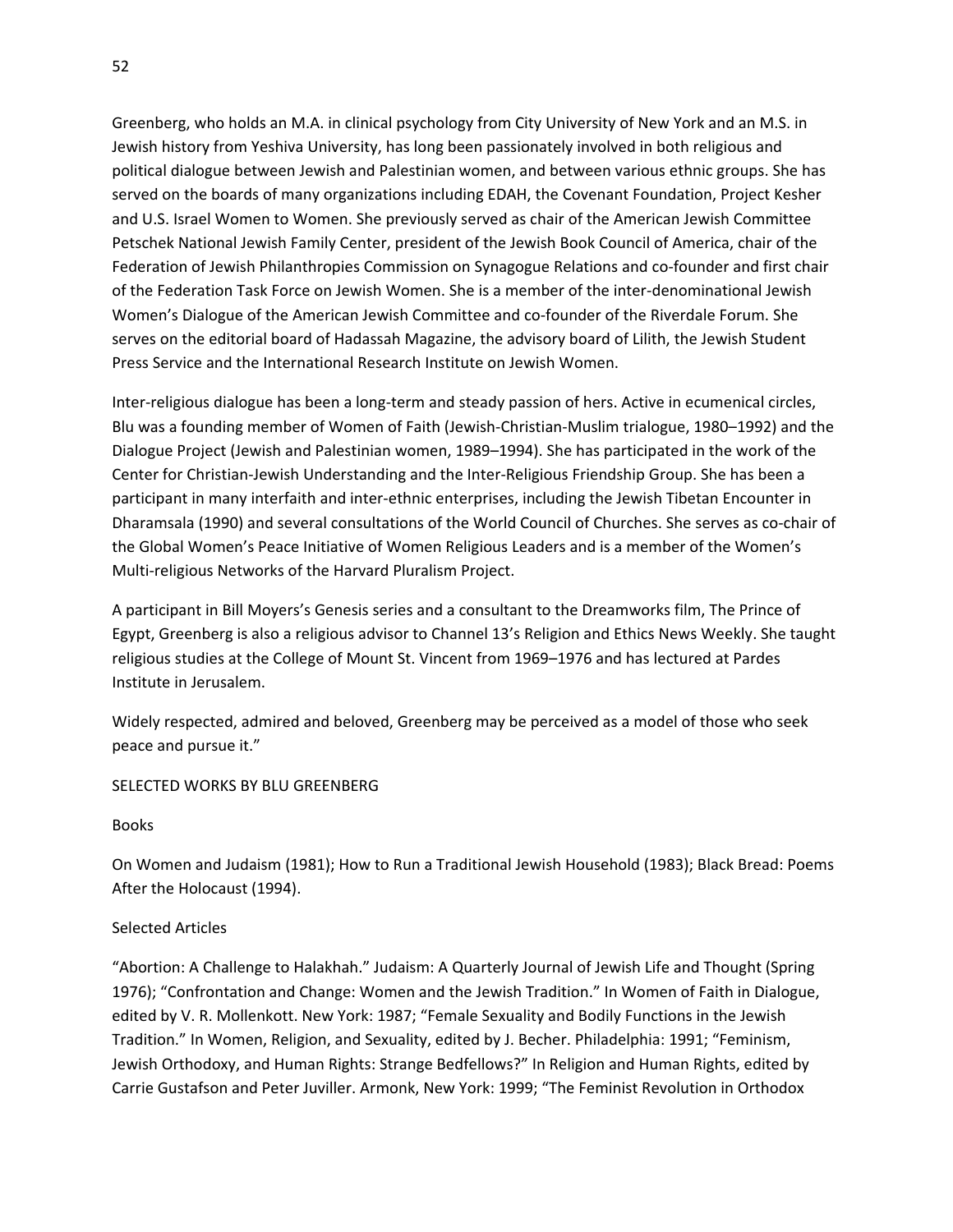Judaism in America." In Divisions between Traditionalism and Liberalism in the American Jewish Community: Cleft or Chasm, edited by Michael Shapiro, 55–78. Lewiston, NY: 1991; "Hear, O Israel: Law and Love in Deuteronomy." In Preaching Biblical Texts: Expositions by Jewish and Christian Scholars, ed. by Herman E. Schaalman and Frederick C. Holmgren. Grand Rapids: 1995; "In Defense of the 'Daughters of Israel.'" In Oxford Readings in Feminism: Feminism and Theology, ed. By J. Soskice and D. Lipton. Oxford: 2003; "Is there Life after Death?" In Wrestling with the Angel: Jewish Insights on Death and Mourning, edited by Jack Riemer. New York: 1995; "Jewish Attitudes Towards Divorce." In The Jewish Directory and Almanac, edited by Ivan Tillem. New York: 1984; "Judaism and Feminism." In The Jewish Woman—New Perspectives, edited by E. Koltun. New York: 1987; "Orthodox, Feminist, and Proud of It." In Best Jewish Writing [2003], edited by Arthur Kurzweil. San Francisco: 2003; Chapter 16 of Transforming the Faiths of our Fathers: Women who Changed American Religion. Edited by Ann Braude. New York–Hampshire, England: 2002; "Women." In The Oxford Dictionary of the Jewish Religion, ed. by R. J. Zwi Werblowsky and G. Wigoder. New York: 1997; "Women and Judaism." In Contemporary Jewish Religious Thought: Original Essays on Critical Concepts, Movements and Beliefs, by A. Cohen and P. Mendes‐Flohr. New York: 1987; "Women Today—An Orthodox View." In Frontiers of Jewish Thought, edited by Steven T. Katz. Washington DC:  $1992^{110}$ "

#### (7) Tal Ilan

Tal Ilan

"Tal Ilan is currently a professor of Jewish studies at the Free University, Berlin (Germany). She was born in Israel and received all her degrees from the Hebrew University of Jerusalem. She is a historian who specializes in Jewish women's history in antiquity.

Articles by this author in Jewish Women Encyclopedia:

Female Personalities in the Babylonian Talmud

Babatha

Beruryah

Hannah Mother of Seven

Hasmonean Women

Herodian Women

Mariamme I The Hasmonean

<sup>110</sup> http://jwa.org/encyclopedia/article/greenberg-blu, by Alice Shalvi and Shulamit Peck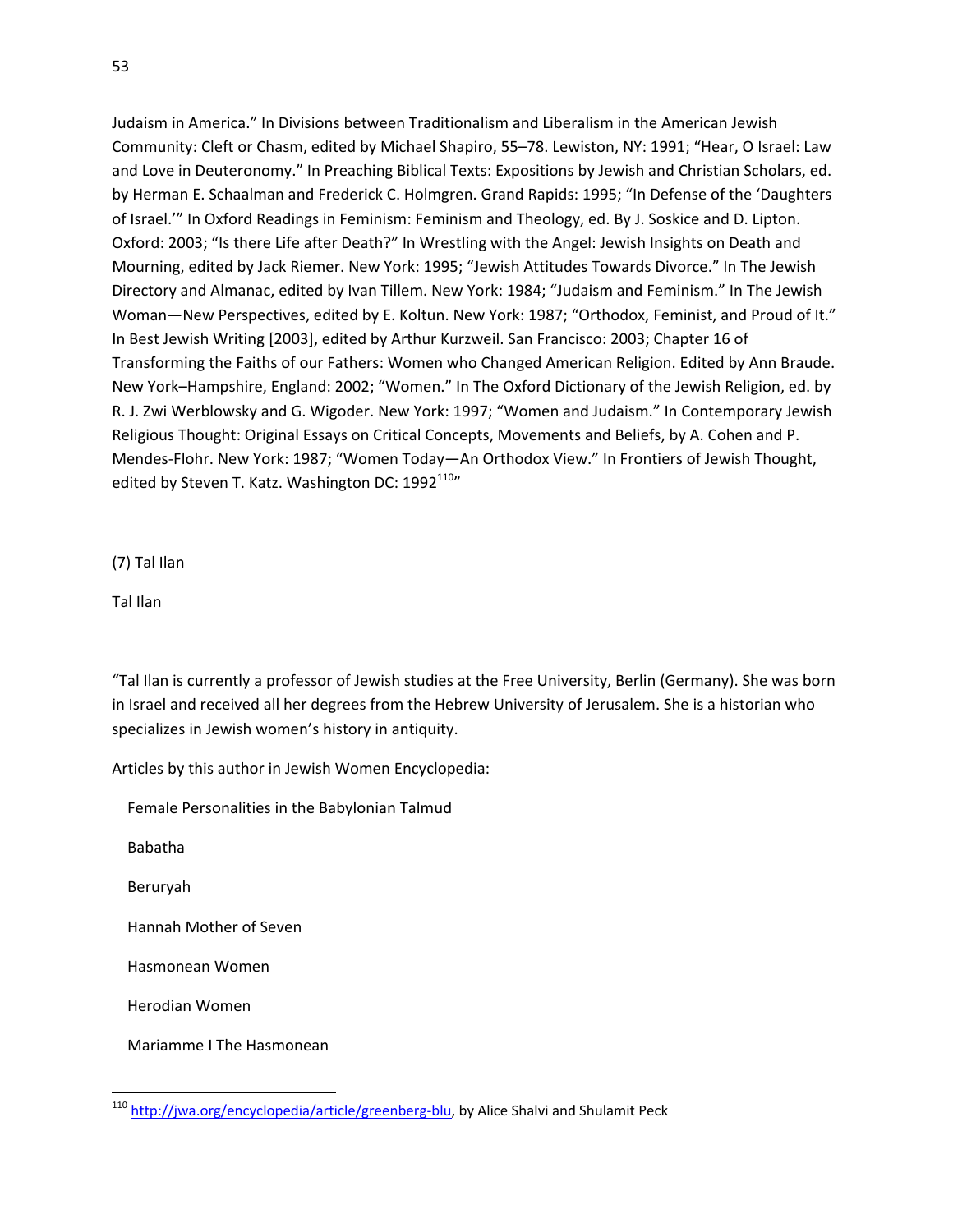Post‐Biblical and Rabbinic Women Rachel, Wife of Rabbi Akiva Shelamziyyon Alexandra Berenice Salome Helene, Queen of Adiabene Some of Tal Ilan's books include: Lexicon of Jewish Names in Late Antiquity (2002)

 Mine and Yours are Hers: Retrieving Women's History from Rabbinic Literature, Arbeiten zur Geschichte des Antiken Judaismus

Jewish Women in Greco‐Roman Palestine (1995; repr., Peabody, Mass.: Hendrickson, 1996)

 The New Jewish Inscriptions from Hierapolis and the Question of Jewish Diaspora Cemeteries Scripta classica Israelica: 25‐28 Israel Society for the Promotion of Classical Studies (2006)"

## (8) Judith Hauptman $^{111}$

"Known in particular for her reinterpretation of talmudic sources along feminist lines, Judith Hauptman has spent her professional life engaged not only in the study of women's roles in Judaic thought, but also in an evaluation of the social and ethical norms of the rabbinic period that served to shape the outlines of a traditional faith passed down through the ages. Dr. Hauptman has also become acclaimed for her synoptic studies — a specialized area of talmudic research in which related texts are examined for their implications about the history of Jewish law. She does groundbreaking work in attempting to recover the form and substance of ancient rabbinic discourse.

Dr. Hauptman applies her insights to understanding the relevance of ancient sources to modern Judaism and to precipitating societal change. Over the years, her activist orientation has led her, for example, to call for the ordination of women by the Conservative movement and for eliminating discrimination against women in divorce law, both Jewish and secular.

<sup>&</sup>lt;sup>111</sup> See Jewish Virtual Library at: http://www.jewishvirtuallibrary.org/jsource/biography/hauptman.html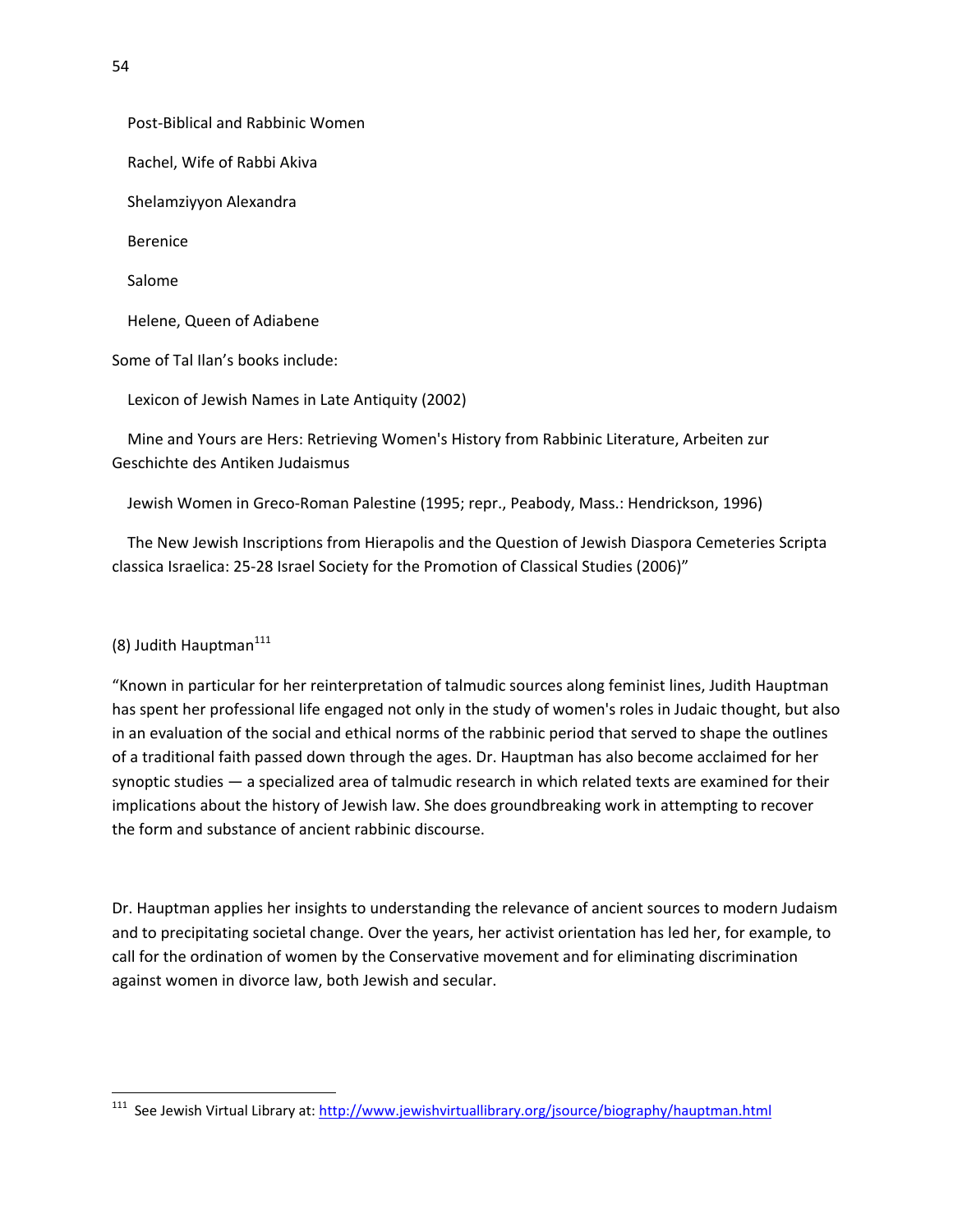A popular lecturer and prolific writer, Dr. Hauptman has published extensively. Among her most important articles are "Women in the Conservative Synagogue," in Daughters of the King: Women and the Synagogue (Philadelphia: Jewish Publication Society, 1992); "Abortion: Where We Stand" (United Synagogue Review, Spring 1990); "A Time to Mourn, A Time to Heal" (Celebration and Renewal, Philadelphia: Jewish Publication Society, 1993); "Conservative Judaism: The Ethical Challenge of Jewish Feminism" (The Americanization of the Jews, New York: New York University Press, 1995); "Judaism and a Just Economy," (Tikkun, January/February 1994); and "Mishnah as a Response to Tosefta" (The Synoptic Problem in Rabbinic Literature, Shaye J.D. Cohen, Brown Judaic Series, 2000). Her books include Development of the Talmudic Sugya: Relationship Between Tannaitic and Amoraic Sources (Brown Judaic Series, 1987) and Rereading the Rabbis: A Woman's Voice (Westview, 1998).

She is currently writing a book on the Mishnah and the Tosefta, two early rabbinic works. Her main argument is that the Mishnah was not the first code of Jewish law to follow the Bible, but a reworking of an even earlier collection now embedded in the Tosefta. This approach will lead to new, more nuanced interpretations of the Mishnah.

In addition to her full‐time post at the Jewish Theological Seminary, where she has taught since 1973, Dr. Hauptman is a frequent instructor in the adult education program at the 92nd Street Y in New York City. She has also served on the faculties of Hebrew Union College‐Jewish Institute of Religion; City College of New York; the Seminario Rabinico Latinoamericano, JTS's campus in Buenos Aires; JTS's Rebecca and Israel Ivry Prozdor supplemental Hebrew high school; the UAHC Kallah at Brandeis University and the Wexner Heritage Foundation Summer Institute in Lake Tahoe, California, and has studied at Hebrew University in Jerusalem.

Dr. Hauptman received a degree in Talmud from the Seminary College of Jewish Studies at JTS (now Albert A. List College) and a degree in economics from Barnard College and earned an MA and a PhD in Talmud from JTS. After serving as the Rabbi Philip R. Alstat Professor of Talmud for five years, Dr. Hauptman recently became the first to hold the E. Billi Ivry Chair of Talmud and Rabbinic Culture."

Hauptman systematically identifies legal innovations that the rabbinic legislators as she calls them made to improve women's lives, thereby finding in the ancient rabbis an expression fot he same concerns voiced by contemporary feminists. Hauptman finds that the Tosefta records more liberal positions with respect to women than does the canonical Mishnah, which set he standards for later normative Judaism‐ thus collaborating Ilan's findings in this area of research.

(9) Charlotte Elisheva Fonrobert

Associate Professor and Graduate Director of Religious Studies

Biography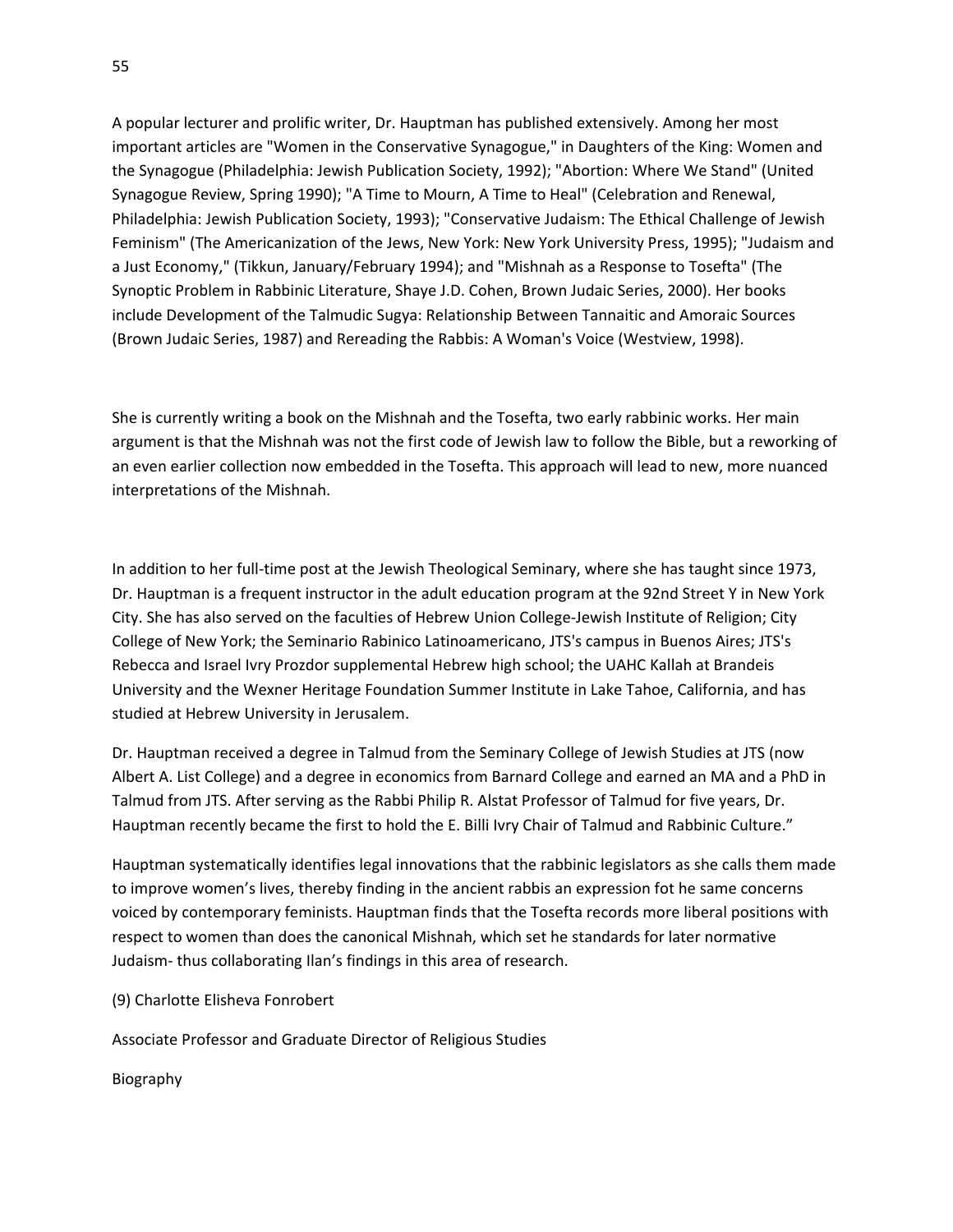"Charlotte Elisheva Fonrobert's research interests include gender in Jewish culture, the relationship between Judaism and Christianity in Late Antiquity, the discourses of orthodoxy versus heresy, the connection between religion and space, and rabbinic conceptions of Judaism with respect to Greco‐ Roman culture. Fonrobert is an associate professor in the department of Religious Studies who specializes in Judaism, especially Talmudic literature and culture. Her work is devoted to rabbinic literature and especially the Babylonian Talmud. Her first book, Menstrual Purity: Rabbinic and Christian Reconstructions of Biblical Gender (2000), won the Salo Baron Prize for a best first book in Jewish Studies of that year and was a finalist for the National Jewish Book Award in Jewish Scholarship. She also co-edited The Cambridge Companion to the Talmud and Rabbinic Literature (2007), together with Martin Jaffee (University of Washington). Currently, she is working on a project about the significance of the eruv, entitled Replacing the Nation: Judaism, Diaspora and the Neighborhood. Fonrobert is also co‐ director of the Taube Center for Jewish Studies, and affiliated with the Urban Studies program."<sup>112</sup>

## Key Works

Replacing the Nation: Judaism, Diaspora and the Neighborhood. In progress.

 Cambridge Companion to the Talmud and Rabbinic Literature. Ed. and introduction with Martin Jaffee. Cambridge University Press, 2007.

 Menstrual Purity: Rabbinic and Christian Reconstructions of Biblical Gender. Stanford University Press, 2001.

## "A Mikvah for Feminists"

"Cultivating a Multivocal Rabbinic Tradition"

# $(11)$ Cynthia Ozick $^{113}$

"In conversation, one hears a soft, youthful tinkle, clear as a bell. Then there is the unfailing Old World politeness, the refinement of language, and a bright eagerness in the voice to share her thoughts, to hold nothing back. Yet, if the voice is poetry, the words are prophecy. One will hear this in the deep insights, the well‐wrought thought, the keen incisiveness, and the sharp wit. These will come later‐but they will come.

There is simultaneously something very young and something decidedly hoary about the persona of Cynthia Ozick. She herself recognizes this duality. In "The Break," a virtuoso comic performance that first appeared in the Spring 1994 issue of Antaeus, her younger self (who goes by the Hebrew name of Shoshana) solemnly announces her disengagement from the "white‐ haired, dewlapped, thick-waisted, thick-lensed hag" (who goes by the Greek name of Cynthia)-a writer disgustingly devoid of that hunger for success that drives great artists. What does this

<sup>&</sup>lt;sup>112</sup> See: http://humanexperience.stanford.edu/fonrobert/

<sup>113</sup> See Jewish virtual Library at http://www.jewishvirtuallibrary.org/jsource/biography/Ozick.html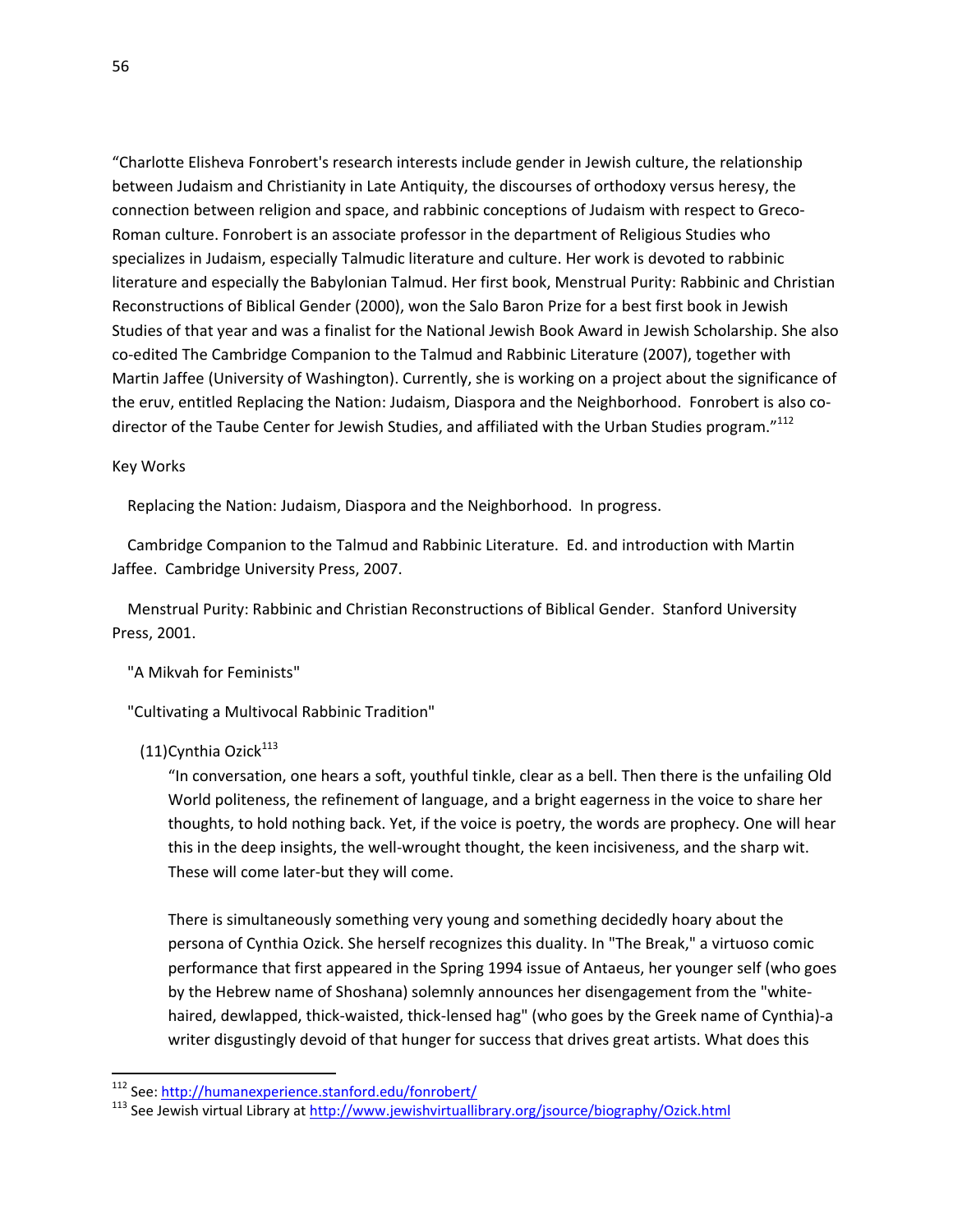"seventeen‐to‐twenty‐two‐year‐old" energetic, ambitious writer, who sees a whole row of luminescent novels on the horizon, have in common with this sixty-six-year-old woman who is resigned to her failures? "I would not trade places with her," shouts Shoshana, "for all the china in Teaneck."

Cynthia Ozick was born in New York City on April 17, 1928, the second of two children. She subsequently moved to the Bronx with her parents, Celia (Regelson) and William Ozick, who were the proprietors of the Park View Pharmacy in the Pelham Bay section. Her parents had come to America from the severe northwest region of Russia. More important for an insight into Ozick's temperament, they came from the Litvak [Lithuanian] Jewish tradition of that region. That is a tradition of skepticism, rationalism, and antimysticism, opposed to the exuberant emotionalism of the Hasidic community that flourished in the Galitzianer [Galician] portion of Eastern Europe. This explains, perhaps, why the Hasidic rebbe in Ozick's story "Bloodshed" is such a reasonable man, almost a Litvak. Ozick herself, she does not tire of repeating, is a misnaged, an opponent of mystic religion. In her stories, however, she wallows in mysticism.

Ozick describes the life of her parents with reverence. It was not unusual for them to put in a fourteen‐hour day at the drugstore, often closing the store at one in the morning. Cynthia herself served as the delivery girl of prescriptions. Ozick describes her mother's life as a life of total generosity, of lavishness, of exuberance, of untrammeled laughter. Her father, a discreet, quiet man, a talmid khokhem [a Jewish scholar], who also knew both Latin and German from his Russian gymnasium years, ground and mixed powders and entered prescriptions meticulously in his record book. It is not without interest that, according to his daughter, he wrote beautiful Hebrew paragraphs and had a Talmudist's rationalism.

However, life was not without its childhood pain At the age of five and a half, Ozick entered heder, the Yiddish‐Hebrew "room" where, in the America of those years, Jewish pupils were sent for religious instruction. There she was confronted by a rabbi who told Cynthia's bobe [grandmother], who had accompanied her granddaughter to school, in Yiddish, "Take her home; a girl doesn't have to study." Ozick dates her feminism to that time and is especially grateful to her grandmother for bringing her back to school the very next day and insisting that she be accepted. Even the rabbi, to whom Ozick appears to bear no lasting animosity, had occasion to be grateful, for this girl had, as the rabbi would quickly learn, a goldene kepele [golden little head] that caught on quickly to the lessons. Ozick owes her knowledge of Yiddish to a certain Rabbi Meskin, a teacher who "taught girls as zealously as he taught boys," and to her grandmother.

At P.S. 71 in the Bronx, the hurt was of a different order. At home and in heder, the young girl was considered intelligent. In school, on the contrary, she was made to feel inadequate. She was, however, excellent in the bookish arts, such as grammar, spelling, reading, and writing. While Ozick describes the Pelham Bay section of the Bronx as a lovely place, she found "brutally difficult to be a Jew" there. She remembers having stones thrown at her and being called a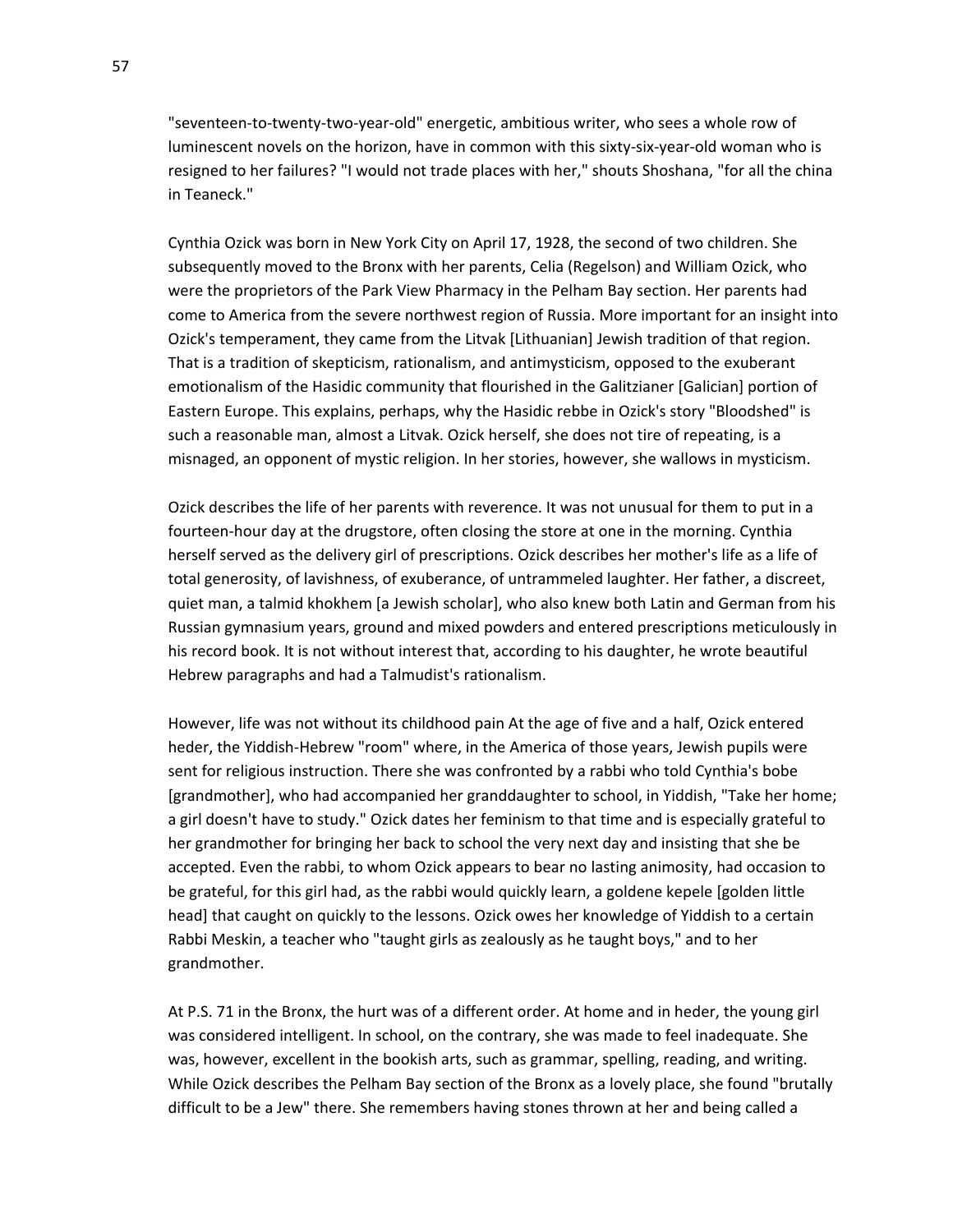Christ‐killer as she ran past the two churches in her neighborhood. She was particularly uncomfortable school because she would not, on principle, sing the particularly Christian Christmas carols, and was made "a humiliated public example for that." While writing The Cannibal Galaxy, a novel set in a Jewish all‐day school, she asserts, "I thought of my own suffering, deeply suffering wormlike childhood in grade school; of my mother's endurances in grade school as an immigrant child.... Carelessness in a teacher of small children can bum in impotence for life, like a brand or horrible sign."

All was not dreariness in her childhood, however, for there remained the world of books. In "A Drugstore in Winter," Ozick describes how reading and "certain drugstore winter dusks" came together to the traveling library that arrived in her neighborhood every other week. She recalls that the librarians would come into the Park View Pharmacy after their rounds to have a cup of hot coffee at the fountain. Ozick would come in behind them, having chosen the two fattest volumes from the boxes of books and magazines offered to her. With these books her hands, she was transported to another world.

She began her reading with fairy tales. From older brother, she received the perfect birthday present ‐ books. These books had a magical effect, forming her from a doltish schoolgirl into "who I am"‐‐a reader, and perhaps a writer. "Some day when I am free of PS 71, I will write stories. Meanwhile, in winter dusk, in the Park View, in the secret bliss of the Violet Fairy Book, I both see and do not how these grains of life will stay forever."

Ozick owes her metamorphosis into a writer to the fact that her mother's brother, Abraham Regelson, was a Hebrew poet of no mean reputation. She feels that, somehow, he paved the way for her to embark on such a "strange" career-writer. Because of him, she says, "it seemed quite natural to belong to the secular Id of literature." At one time, she attributed her freedom to choose such a "frivolous" career as writer her gender. "My father loved me," she told an interviewer, "but I think one of the reasons from earliest childhood I felt free to be a writer is that if I had en a boy, I would have had to go be something else."

School became a serious pursuit for Ozick when she entered Hunter College High School in Manhattan. There she was made to feel part of an elite, a Hunter girl, in a place where academic excellence set one apart. Ozick describes this feeling fleetingly in the short story "An Education," in which Una Meyer excels in Latin, and in the long novel, Trust, contrasting the heroine's fruitful academic experience with her other's empty‐headed schooling at Miss Jewett's finishing school.

In a reminiscence she entitled "Washington Square, 1946," she tells how, eager for the new life awaiting her in college, she arrived a day early at the as yet unpopulated and therefore desolate campus of Washington Square College of New York University in Greenwich Village. In the Village, she discovers a newsstand that carries the Partisan Review, the journal of the literary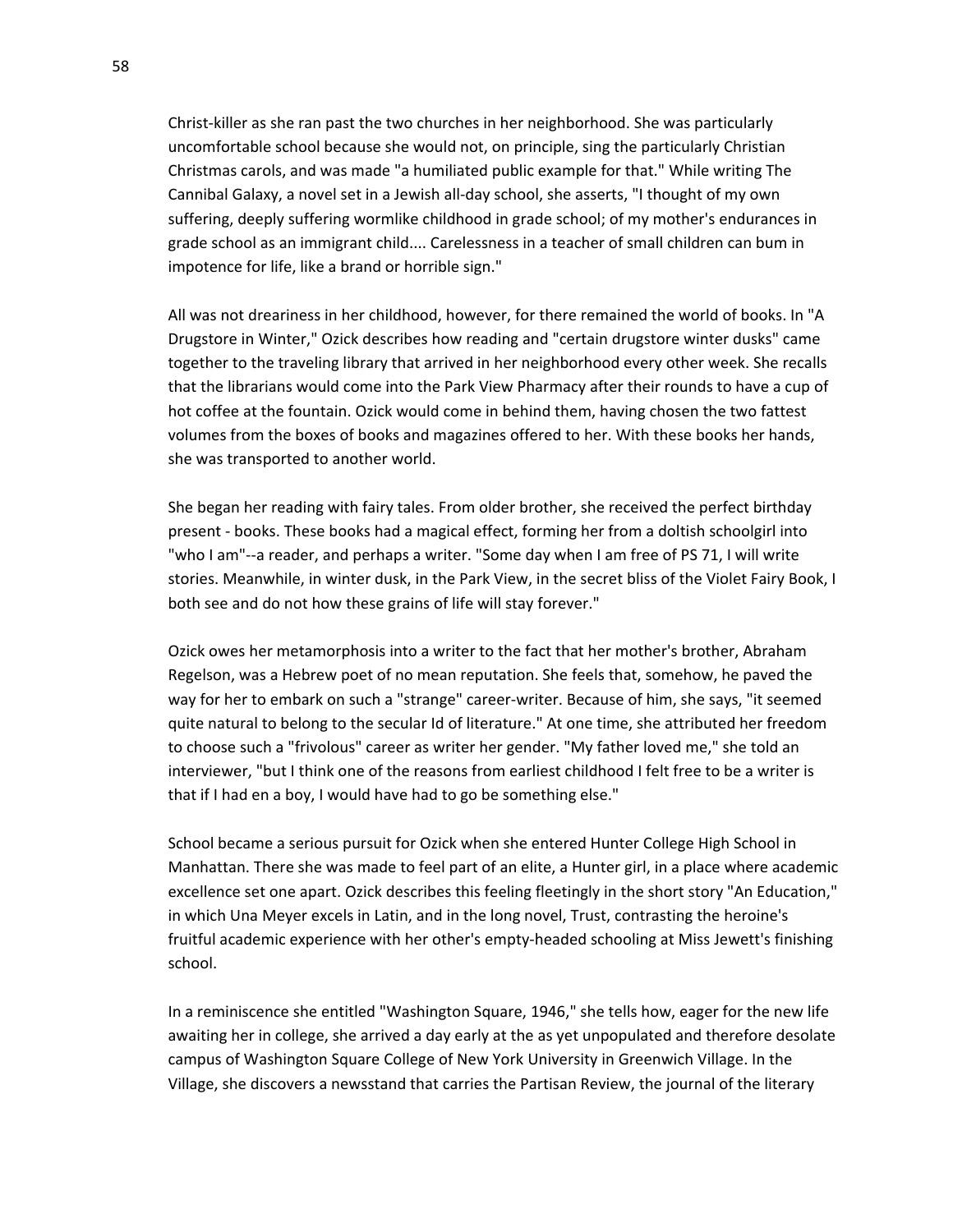avant‐garde. Ozick will purchase her first non‐textbook‐book and browse through the Village's secondhand bookstores with the literary longing of youth. She will become a writer.

But first she would have to become an "old man." On graduation from college, Ozick set out for Columbus, Ohio, where, at Ohio State University, she pursued a graduate degree in English literature, earning a master's degree with the thesis "Parable in the Later Novels of Henry James." As she confesses in "The Lesson of the Master," she "became Henry James." She explains how she was influenced by him to become a worshiper of literature, one who, having to choose between ordinary human entanglement‐real life‐and exclusive devotion to art, chooses art. She chose art over life, she says, to her eternal regret. Ozick asserts that she acted on the teaching of her mentor at the wrong time, while still a youth. It is not clear, however, that she did in fact abandon la vraie vie, as Proust puts it, for, at the age of twenty‐four, in 1952, she married Bernard Hallote. Upon receiving his degree, he would become a lawyer for the city of New York.

It is true, nevertheless, that during the first thirteen years of her marriage Ozick devoted herself exclusively to what she called "High Art," working on a philosophical novel, Mercy, Pity, Peace, and Love, called "MPPL" for short. Ozick would abandon this effort after several years, "a long suck on that Mippel," she would remark wryly. She also spent six and a half years, from 1957 to 1963, on Trust, another massive novel, published in 1966.

Ozick underwent a cultural transformation during that time. She became a Jewish autodidact, mastering for herself much of the Jewish textual tradition. Having read, at age twenty‐five, Leo Baeck's "Romantic Religion," an essay that "seemed to decode the universe for me," she was further influenced, by Heinrich Graetz's History of the Jews, to add a Jewish nuance to Trust.

By becoming a "Jewish writer," Ozick did not abandon the world. But she did begin to wrestle with the term "Jewish writer." In 1965, the same year her daughter Rachel ‐today a Ph.D. in biblical archaeology ‐was born, she published several poems on Jewish themes in Judaism and produced "The Pagan Rabbi," published in 1966. She also wrote a hilarious short story based loosely on the career of Isaac Bashevis Singer, "Envy; or Yiddish in America," published in Commentary in 1969.

Her stature grew quickly. Three of her stories have won first prize in the O. Henry competition, and five of her stories were chosen for republication in the yearly anthologies of Best American Short Stories. The editor of the 1984 volume called her one of the three greatest American writers of stories living today. She was nominated for the National Book Award and the PEN/Faulkner Award and won half a dozen coveted awards and grants, including both a Guggenheim and a National Endowment for the Arts Fellowship. She was also given the precious commodity of time in the form of the American Academy of Arts and Letters Mildred and Harold Strauss Living Award for five years to pursue her craft. She has received several honorary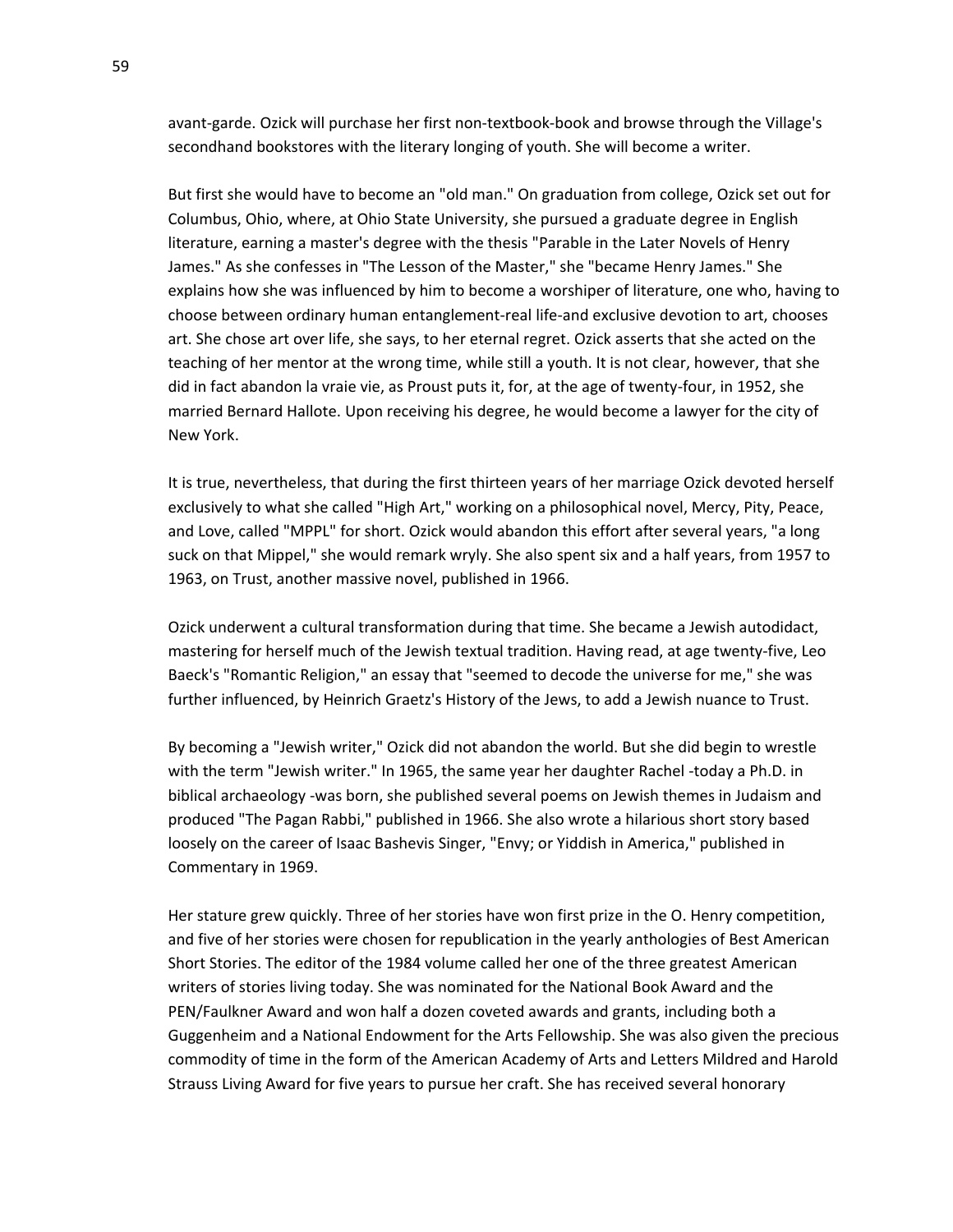doctorates and was invited to deliver the Phi Beta Kappa Oration at Harvard University. In 1986, she was the first recipient of the Michael Rea Award for career contributions to the short story.

After Trust, Ozick shied away from the novel, publishing at regular intervals The Pagan Rabbi and Other Stories (1971), Bloodshed and Three Novellas (1976), and Levitation: Five Fictions (1982). She returned to the novel quirkily, as the result of the settlement of a threatened lawsuit by a Jewish day school headmaster who had read himself, justifiably or not, into the 1980 short story, "The Laughter of Akiva." That story, enlarged and completely rewritten, became the novel The Cannibal Galaxy (1983). Another novel, The Messiah of' Stockholm (1987), is sandwiched between two volumes of essays, Art and Ardor (1983) and Metaphor and Memory (1989). A third volume of essays, Fame and Folly, containing pieces on T.S. Eliot, Anthony Trollope, and Isaac Babel, was published in 1996. Meanwhile, in England, an essay collection called Portrait of the Artist as a Bad Character has been published.

Of Ozick's fascinating female characters—from Sheindel, the sheytl‐wearing rebbetzin [bewigged rabbi's wife] in "The Pagan Rabbi," to Hester Lilt, the "imagistic linguistic logician" of The Cannibal Galaxy, to Rosa, the bag-lady Holocaust survivor of "The Shawl"-none is more beloved by admiring readers than Ruth Puttermesser, the protean heroine of Ozick's 1997 novel, The Puttermesser Papers. At first glance, one would characterize Puttermesser neither as heroine nor as beloved. She certainly would not be taken as a role model in either of the worlds to which she clings: the legal profession and the Jewish community, writ large. Most likely modeled on Ozick's lawyer‐husband as much as on the writer herself, Ozick's Puttermesser is beloved for her intelligent and exemplary readings of the Jewish textual tradition, for her practical involvement in the repair of the world, and for her ability to mingle the law with the lore. She is beloved because, although she is finally defeated, like all of us, by entropy, she teaches, by example, that every innocuous butter knife (the meaning of Puttermesser) can cut through life to its core of meaning. As Ozick stated in a piece published in a special edition of Life magazine on "The Meaning of Life," "Our task is to clothe nature, . , . to impose meaning on being.... Our task is the discipline of standing against nature when nature-within-us counsels terrorizing.... Our task is to invent civilization."

That is Puttermesser speaking, but it is also Rosa. In 1980, Ozick published, in the New Yorker, "The Shawl," two thousand words of finely honed impressionism, a rendering in miniature of the Holocaust in all its horror. A movingly dramatic reading of "The Shawl" by actress Claire Bloom was featured in 1995 on Jewish Short Stories from Eastern Europe and Beyond, a National Public Radio series subsequently published on audiocassette by the National Yiddish Book Center. In 1983, again in the New Yorker, Ozick published a sequel to "The Shawl," expanding it into "Rosa," a novella whose heft permitted her publisher to issue The Shawl (1989) as a separate volume, consisting of the story and the novella. Probably the most widely accessible of Ozick's demanding prose works, it is now found on the reading lists of most college courses on the literature of the Holocaust, along with works by Elie Wiesel and Primo Levi. Ozick told the Paris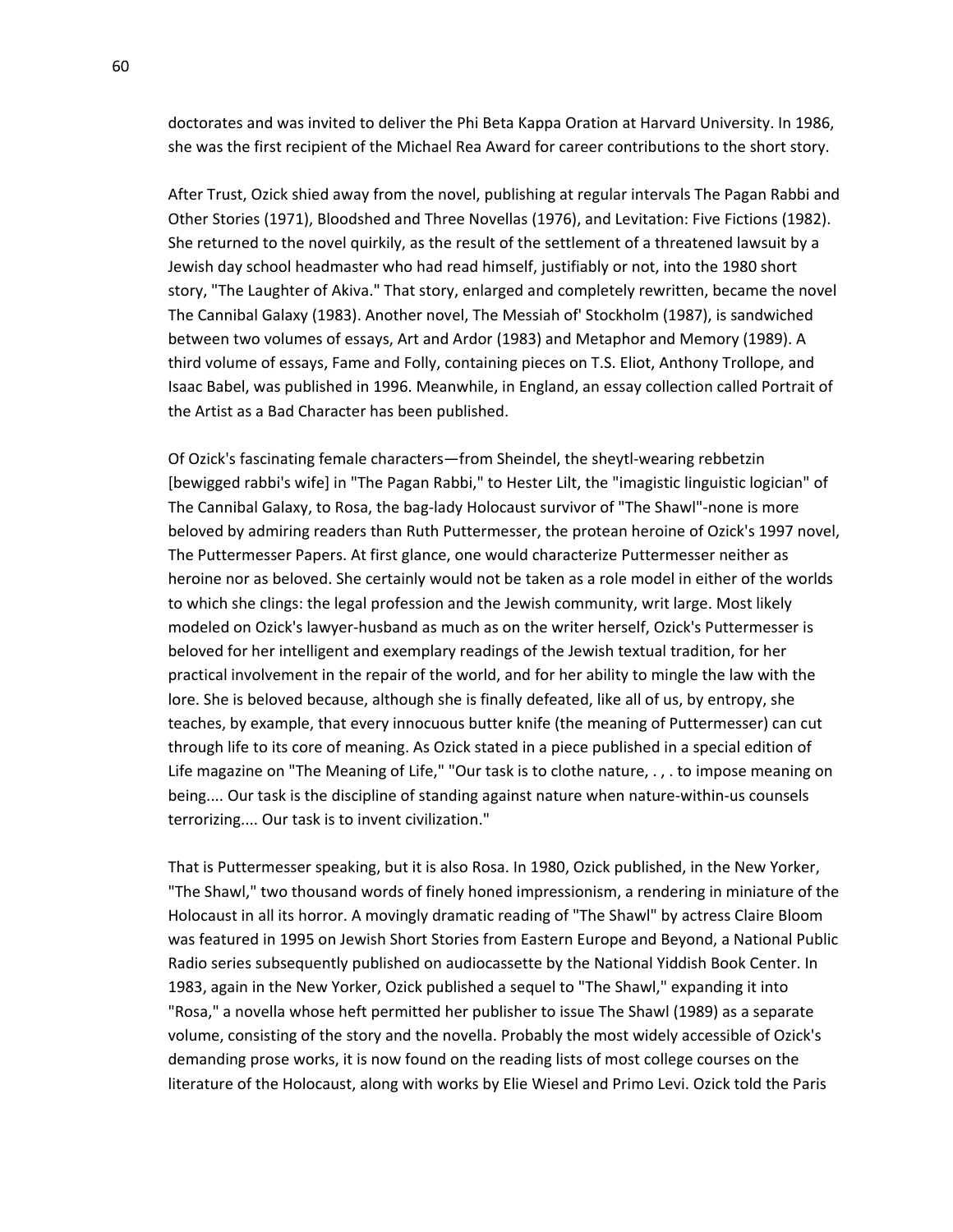Review in an interview that she would prefer not to make art out of the Holocaust. "I don't want to tamper or invent or imagine, and yet I have done it. I can't not do it. It comes. It invades."

If the Holocaust has invaded Ozick's consciousness‐it is present in different guises in "The Pagan Rabbi," "Levitation," and The Messiah of Stockholm as well ‐ all the more so has the ugly phenomenon of Holocaust denial invaded her conscience. In an article in the Washington Post Book World (January 15, 1995), explaining how she came to write the play Blue Light (1994), she relates how, as early as 1961, she came to realize that the world had attenuated the Holocaust into the "Second World War," as though Zyklon B, the deadly gas used to murder Jews, were nothing more than an artifact of war. The road from attenuation to revisionism to Holocaust denial became an increasingly simple one for her to trace.

During her fifth decade as a writer, Ozick became what she has called an "elderly novice." She had long before promised herself that she would one day write for the theater. Eager to wallow in the "delectable theatrical dark," she decided in 1990 to dramatize for the stage "The Shawl" and "Rosa." The play was originally scheduled to be produced by Robert Brustein at the American Repertory Theatre in Cambridge, Massachusetts. Ozick did several rewrites‐making the figure of the denier more and more "satanic"‐but the production was canceled for budgetary reasons. In 1992, after more revisions, the play received two staged readings in New York at Playwrights Horizons.

Its first full‐blown production, under the direction of Sidney Lumet, took place at Sag Harbor's Bay Street Theatre. Finally, after fifteen or so revisions, The Shawl was produced off‐Broadway, at Playhouse 91 of the American Jewish Repertory Theatre, in 1996.

Given Ozick's stature in the literary world, the play received considerable critical attention. Ben Brantley, reviewing it in the New York Times (June 21, 1996), was awed by Ozick's power "to let us temporarily, but thoroughly, inhabit someone else's mind." What Brantley missed, however, was Ozick's intention to be merciful to the cruel," that is, to the Holocaust deniers.

Although Ozick has only good things to say about Lumet and the other theater people she has worked with, she has expressed regret that she had to spend so much time on the mechanics and staging of play, time that otherwise might have been spent breathing inside a blaze of words," practicing the solitary art of the prose writer. Her recent return to essay and to prose fiction marks yet another beginning for Ozick, and the product is as fresh as the work of a young experimental novelist. Witness her entry into cyberspace in the fall of 1996 with a ten‐day "Diary" on Michael Kinsley's Internet magazine Slate. (In the "Diary," Ozick reveals that she has been keeping a private diary since 1953, when she was twenty‐five years old.) She has also had pieces on The Portrait of a Lady and Gertrude Stein, as well as a fictional account of a visit from a Muscovite cousin published in her regular outlets, the New York Times Book Review, the New York Times Magazine, and the New Yorker. Telling much about the heights that she reaches in American literature today, in 1997 the New Yorker published a major essay by Ozick on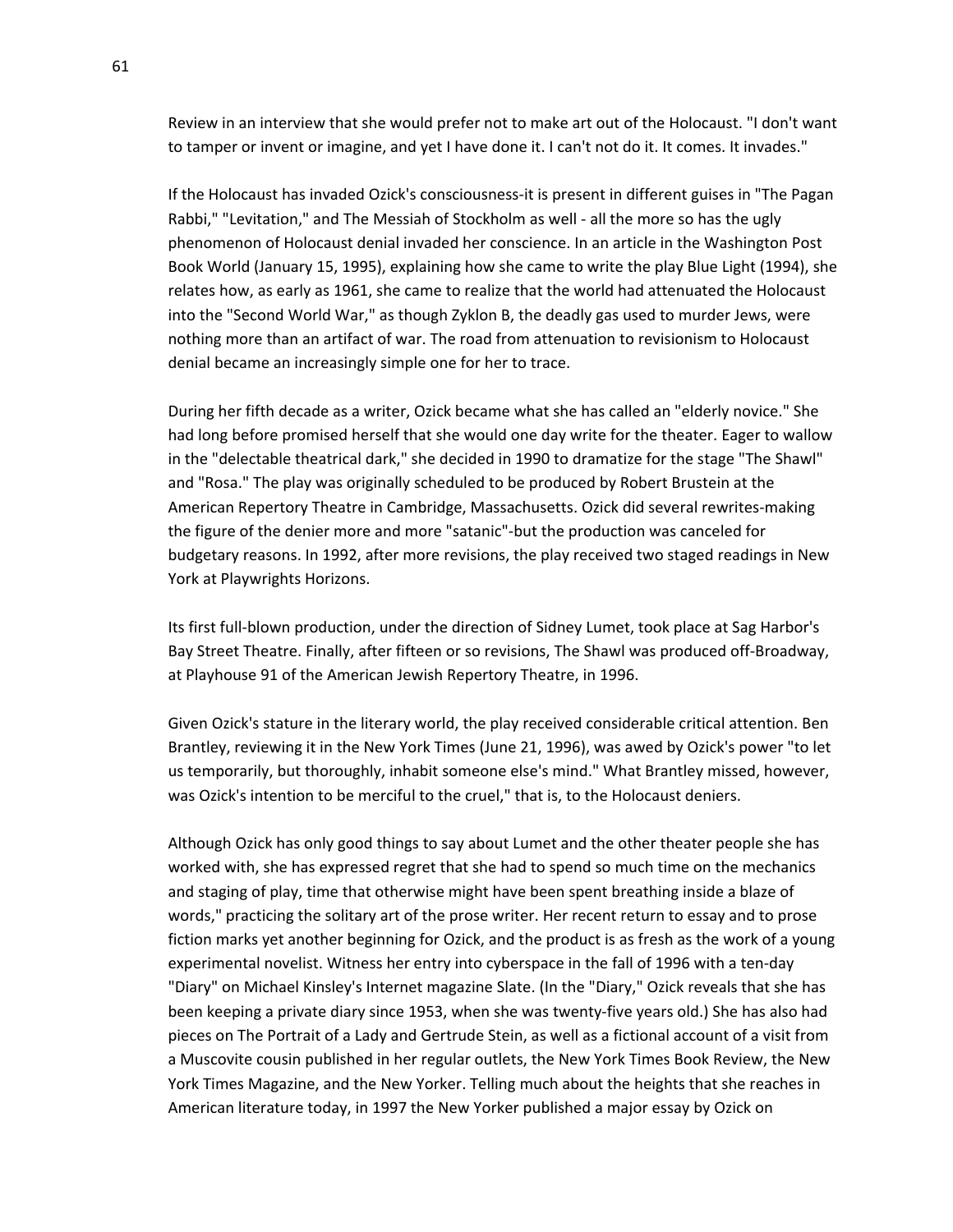Dostoyevsky. Posterity will judge whether Fyodor and Shoshana‐Cynthia are playing in the same Garden."<sup>114</sup>

## SELECTED WORKS BY CYNTHIA OZICK

Art and Ardor (1983); Bloodshed and Three Novellas (1976); Blue Light (1994); A Cynthia Ozick Reader (1996); Fame & Folly: Essays (1996); The Cannibal Galaxy (1983); Levitation: Five Fictions (1982); The Messiah of Stockholm: A Novel (1987); Metaphor & Memory (1989); The Pagan Rabbi and Other Stories (1971); The Puttermesser Papers (1997); The Shawl (play) (1996); The Shawl (1989); Trust (1966).

## BIBLIOGRAPHY

Currier, Susan, and Daniel J. Cahill. "A Bibliography of the Writings of Cynthia Ozick." Texas Studies in Literature and Language 25, no. 2 (Summer 1983): 313‐321; Lowin, Joseph. Cynthia Ozick (1988); Moyers, Bill. "Heritage Conversation with Cynthia Ozick." Transcript, WNET‐TV, New York, April 3, 1986; Teicholz, Tom. "[Paris Review Interview with] Cynthia Ozick." Paris Review 102 (Spring 1987): 154‐190.

Source: Paula Hyman and Deborah Dash Moore eds. Jewish Women in America. NY: Routledge, 1997.

IV. Women and Midrash (see original long version of power point for midrashim on all these biblical women)

Tamar Kadari<sup>115</sup> has written excellent articles in the Jewish Women's Encyclopedia on topics s Women in the Midrash and Aggada. Tamar Kadari received a B.A. in Hebrew Literature and an M.A. and Ph.D. in Midrash at the Hebrew University of Jerusalem. She teaches Midrash at Bar Ilan University and at the Schechter Institute of Jewish Studies. During her period as a doctoral candidate she was a fellow at the Center for Judaic Studies at the University of Pennsylvania. Her academic research focuses on Song of Songs Rabbah and its early interpretations. So far those entries In the Jewish Womens' Encyclopedia include:

Hebrew Women in Egypt: Midrash and Aggadah

Hebrew Women in the Wilderness: Midrash and Aggadah

Midrash and Aggadah: Introduction and Sources

Midwife: Midrash and Aggadah

Two Prostitutes as Mothers: Midrash and Aggadah

<sup>114</sup> at http://www.jewishvirtuallibrary.org/jsource/biography/Ozick.html 
115 http://jwa.org/encyclopedia/author/kadari-tamar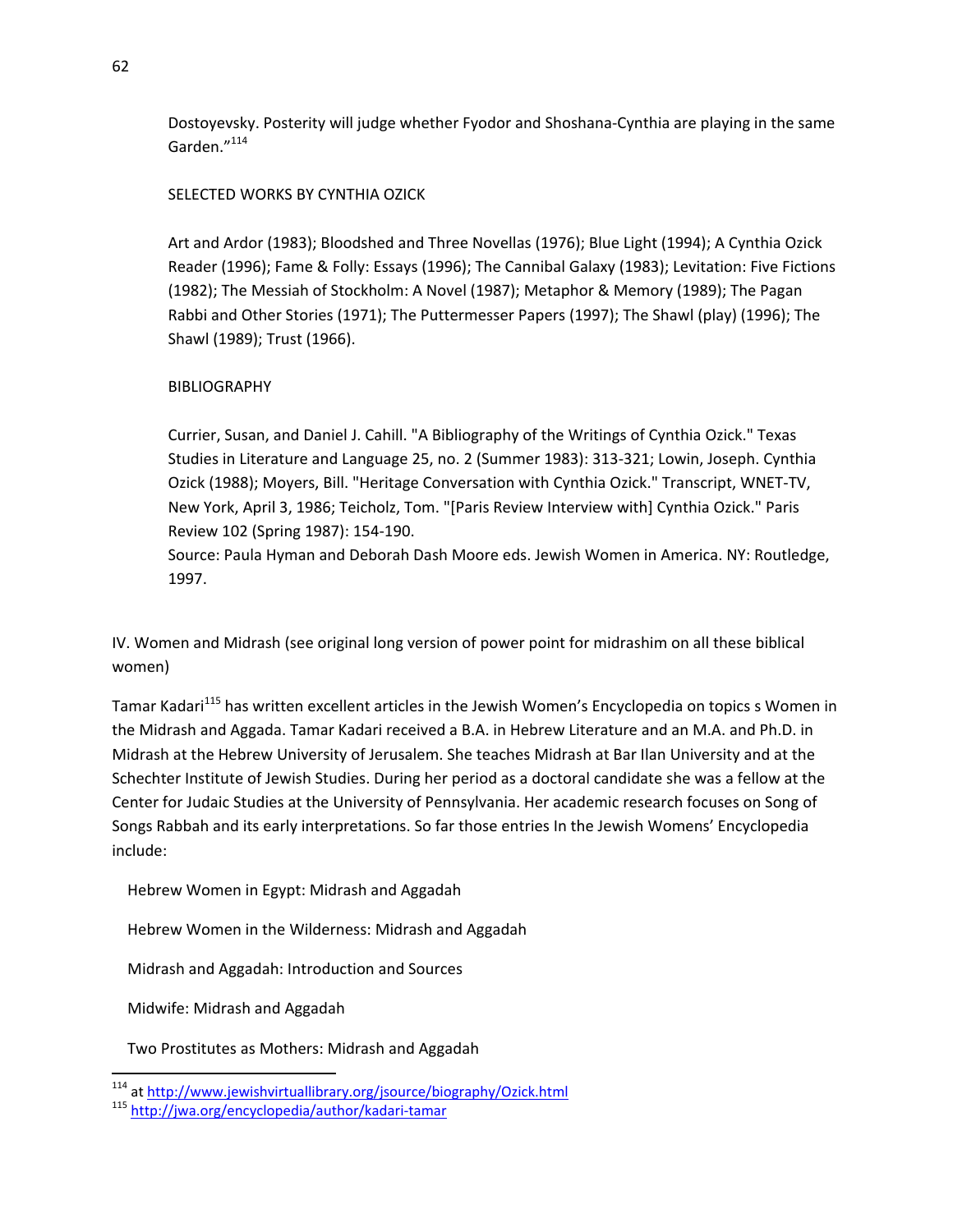Women in Samson's Life: Midrash and Aggadah Abigail: Midrash and Aggadah Abishag: Midrash and Aggadah Achsah: Midrash and Aggadah Adah 1: Midrash and Aggadah Asenath: Midrash and Aggadah Athaliah: Midrash and Aggadah Bathsheba: Midrash and Aggadah Bilhah: Midrash and Aggadah Concubine of a Levite: Midrash and Aggadah Daughter of Pharaoh: Midrash and Aggadah Daughters of Zelophehad: Midrash and Aggadah Esau, Wives of: Midrash and Aggadah Gomer, daughter of Diblaim: Midrash and Aggadah Huldah, the Prophet: Midrash and Aggadah Jael Wife of Heber The Kenite: Midrash and Aggadah Lot's Daughters: Midrash and Aggadah Lot's Wife: Midrash and Aggadah Maacah 4: Midrash and Aggadah Maacah the wife of David: Midrash and Aggadah Merab, daughter of Saul: Midrash and Aggadah Mother of Micah: Midrash and Aggadah Naamah: Midrash and Aggadah Necromancer of Endor: Midrash and Aggadah Rahab: Midrash and Aggadah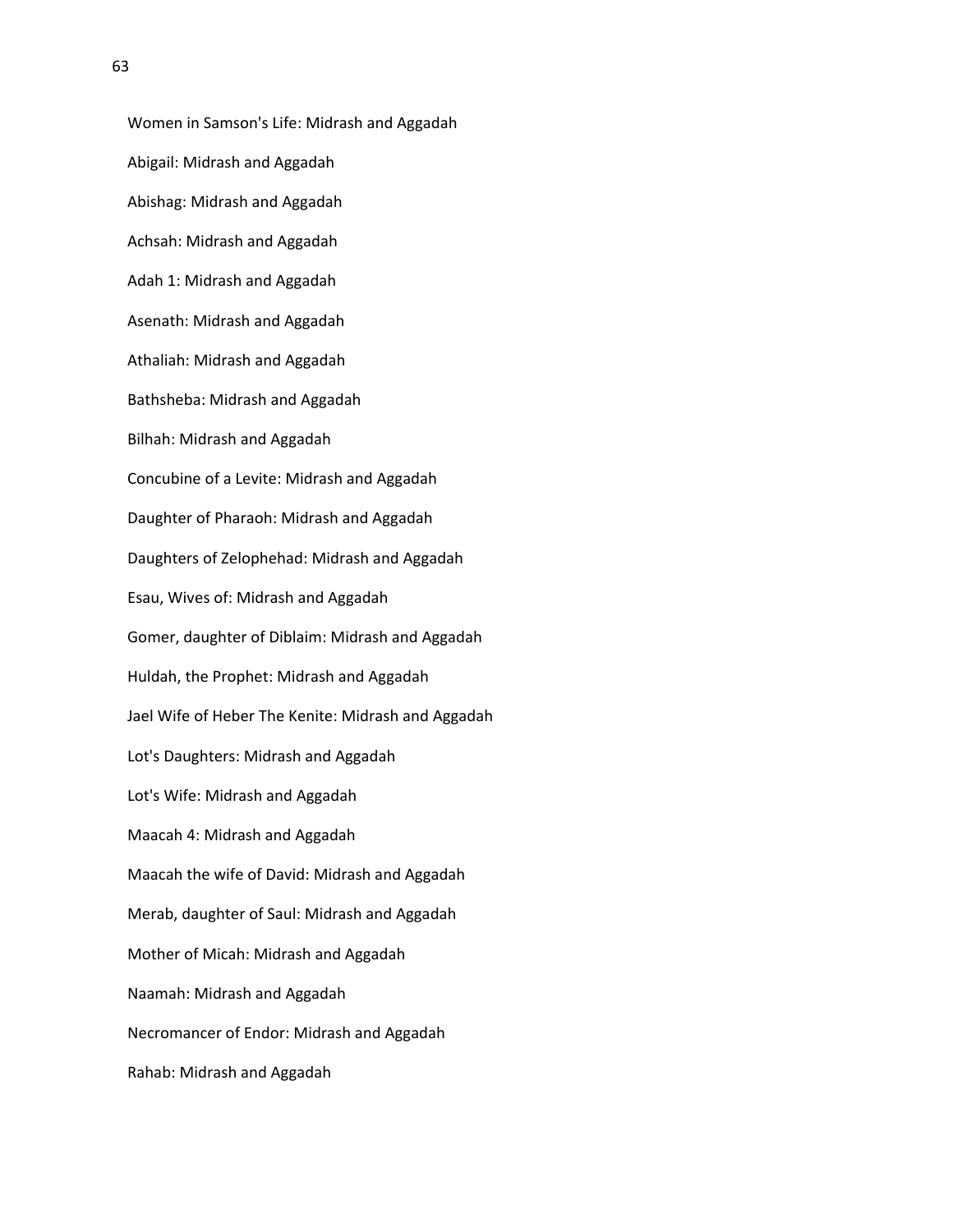Rizpah: Midrash and Aggadah Serah, daughter of Asher: Midrash and Aggadah Shelomith 1: Midrash and Aggadah Shunammite: Midrash and Aggadah Shua's daughter: Midrash and Aggadah Timna, concubine of Eliphaz: Midrash and Aggadah Widow of Zarephath: Midrash and Aggadah Wife of Job: Midrash and Aggadah Wife of Korah: Midrash and Aggadah Wife of Manoach; Samson's Mother: Midrash and Aggadah Wife of On Ben Pelet: Midrash and Aggadah Wise Woman of Abel‐beth‐maacah: Midrash and Aggadah Wise Woman of Tekoa: Midrash and Aggadah Zeresh: Midrash and Aggadah Zillah: Midrash and Aggadah Zilpah: Midrash and Aggadah Zipporah: Midrash and Aggadah Deborah 1: Midrash and Aggadah Deborah 2: Midrash and Aggadah Dinah: Midrash and Aggadah Elisheba, daughter of Amminadab: Midrash and Aggadah Eve: Midrash and Aggadah Hagar: Midrash and Aggadah Hannah: Midrash and Aggadah Jephthah's Daughter: Midrash and Aggadah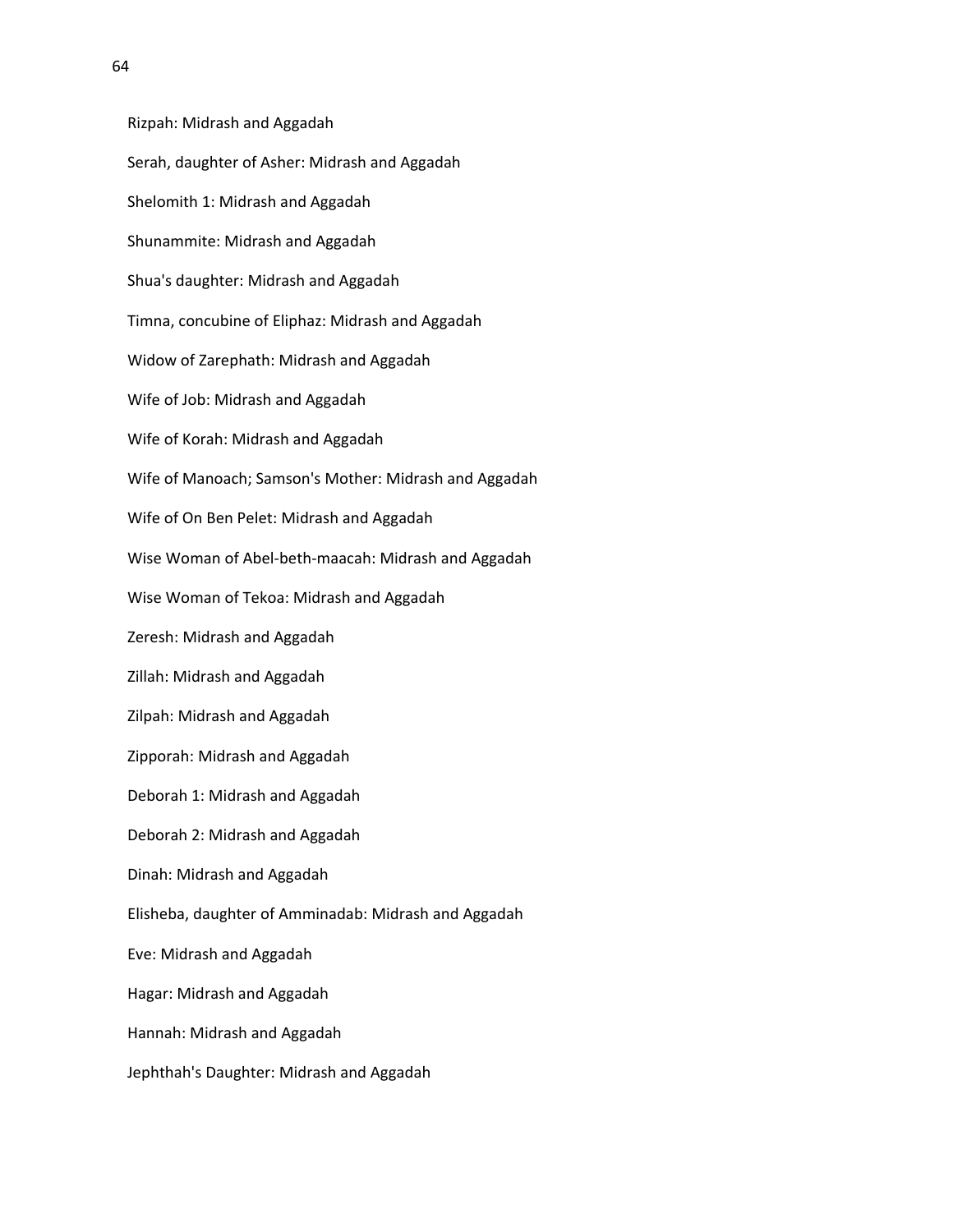Jezebel: Midrash and Aggadah Jochebed: Midrash and Aggadah Keturah: Midrash and Aggadah Leah: Midrash and Aggadah Mahalath, daughter of Ishmael: Midrash and Aggadah Michal, daughter of Saul: Midrash and Aggadah Peninnah: Midrash and Aggadah Puah: Midrash and Aggadah Queen of Sheba: Midrash and Aggadah Rachel: Midrash and Aggadah Rebekah: Midrash and Aggadah Sarah: Midrash and Aggadah Shiphrah: Midrash and Aggadah Tamar: Midrash and Aggadah Vashti: Midrash and Aggadah

V. Women in the Talmud (see: (1) Shulamit Valler, Nashim be‐ḥevrah ha‐yehudit be‐teḳufat ha‐mishnah ṿeha‐Talmud / Shulamit Ṿaler *והתלמוד המשנה בתקופת היהודית בחברה נשים* Imprint Tel Aviv : ha‐ Ḳibuts ha‐me'uḥad, [2000] ; (2) Sperber, David ha‐Nashim ha‐mefalelot le‐ʻatsman : tefilat nashim ṿe‐ ʻolaman ha‐tarbuti bi‐re'i ha‐omanut ha‐Yehudit / Daṿid Shperber *נשים תפילת : לעצמן המפללות הנשים היהודית האמנות בראי התרבותי ועולמן* Imprint [Ramat Gan] : Universiṭat Bar‐Ilan, ha‐Maḥlaḳah le‐ Talmud ṿeha‐Merkaz le‐ḥeḳer ha‐To. shebe‐ʻa. p. ule‐hafatsatah ʻa. sh. Naftal‐Yafeh be‐shituf ʻim Merkaz Liber le-ta'arukhot 'a. sh. Gershon yi-Yehudit Liber, 2002 (3) Glatt, Aron Eli, Women in the Talmud : an anthology of the Talmud's stories about women, as explained by the classic commentators, Zeraim‐Moed = [Nashim ba‐Talmud] / Aaron Eli Glatt Imprint New York, N.Y. : Union of Orthodox Jewish Congregations of America ; Brooklyn, N.Y. : Mesorah Publications, c2003] \* original long version of power point included much on this subject but do to limits in time to present was cut]

VI. Women in the Responsa texts (see Isiodore Epstein, in Leo Jung's Women in Judaism,) \* see original uncut power point.

VII. Contemporary women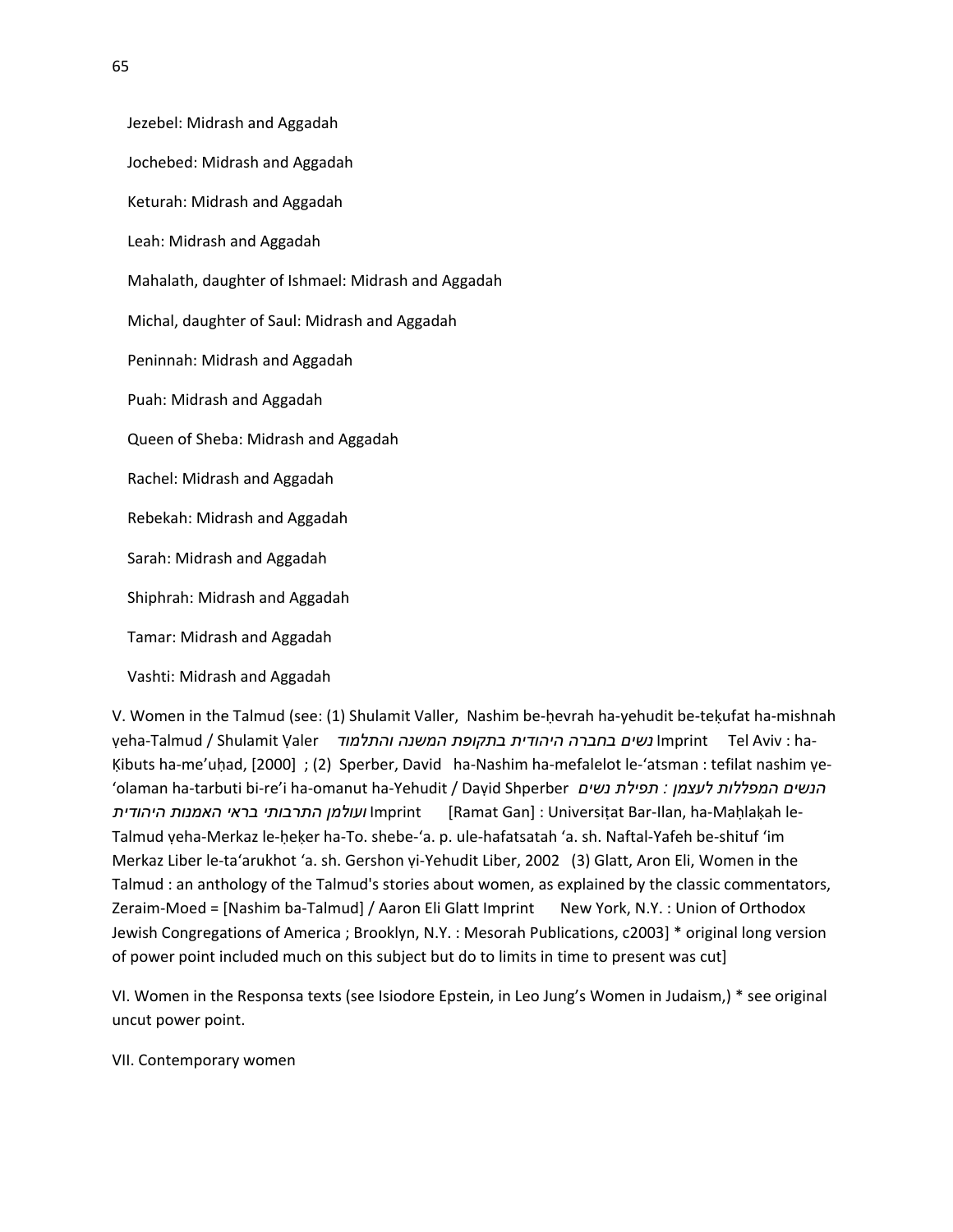While first wave feminism of the late 19<sup>th</sup> century focused on civil rights for women with an emphasis on the right to vote, second wave feminism emerged in the 1960s demanding equality in social relations between men and women particularly in the economic sphere. Mary Wolstonecraft's **A Vindication of the Rights of Woman: with Strictures on Political and Moral Subjects** (1792) was an 18th century work advocating for equal rights of women particularly in the domain of access to education. Wolstonecraft responds to those educational and political theorists of the 18th century who did not believe women should have an education. She argues that women ought to have an education commensurate with their position in society, claiming that women are essential to the nation because they educate its children and because they could be "companions" to their husbands, rather than mere wives. Instead of viewing women as ornaments to society or property to be traded in marriage, Wollstonecraft maintains that they are human beings deserving of the same fundamental rights as men. Wolstonecrafts' work is particularly within the context of responding to the French National assembly which posited that womens' education should be merely in training women for domestic duties and tasks i.e. women should only receive a domestic education. Wohlstonecraft used her commentary on this specific event to launch a broad attack against sexual double standards and to indict men for encouraging women to indulge in excessive emotion and advocated for equal access to educational opportunities in contradistinction to the French Revolutionary tractate Rapport sur l'instruction publique by Talleyrand Perigord. At the end of 1791 Olympe de Georges had published Declaration of the Rights of Women and the Female Citizen so that womens' rights became a central debate in France and England . With Catharine Macauley and Hester Camnpone, Wollstonecraft maintained that women were capable of rational excellence and the stereotype that women are more emotional and operate in the realm of feeling is more due to social conditioning than biological destiny. Wollstonecraft calls on men, rather than women, to initiate the social and political changes she outlines in the Rights of Woman. Wollstonecraft never wrote the second part to the Rights of Woman although William Godwin published her "Hints", which were "chiefly designed to have been incorporated in the second part of the Vindication of the Rights of Woman", in the posthumous collection of her works.

In literature first wave feminist tracts included literary texts such as Virginia Wolfe's A Room of One's own\_ which speculated about Shakespeare's sister who unlike her rhetorically and psychologically gifted brother who was able to write histories, tragedies, and comedies, and poetry was denied equal opportunity to practice her creative dramatic writing because she did not have a room of her own. Charlotte Perkins Gilman's \_The Yellow Wallpaper\_ also literarily tackled the patriarchal aspects of her husband who proscribed for her post-partum depression seclusion in a room with yellow wallpaper and denial of her to use creative writing as a therapeutic outlet. Like Gilbert and Gubar's \_The Madwomen in the Attic\_ (a work of literary criticism from the second wave of feminism) Gilman was able to critique the oppressive nature of the main woman character who was relegated to seclusion rather than therapeutically being able to socialize and interact with fellow human beings as a result of the Victorian antidote for post-partum depression in what was then called "rest therapy." Rochester in Bronte's Jane Eyre\_ secludes his wife, Bertha Mason, also to an attic. Jane Austen, Mary Shelley, Emily and Charlotte Bronte, George Eliot, Elizabeth Barrett Browning, Christina Rossetti, and Emily Dickinson in first wave literary feminism all strove to give voice to the female voice, and offer insights from perspectives of womens' insights on gender relationships. Austen exposes the disadvantage women face in the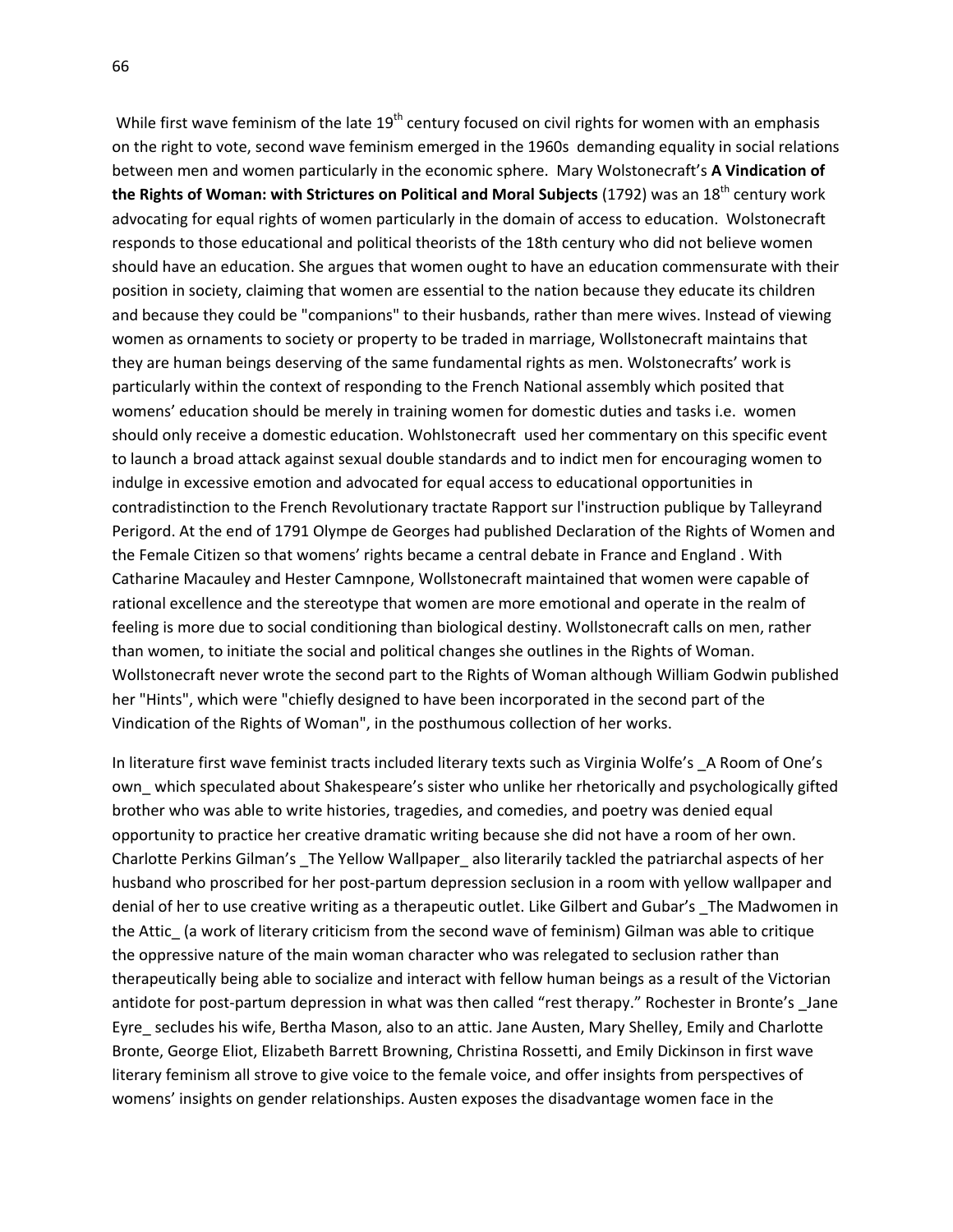courtship process, questioning whether one should marry out of Romance for economic security. Austen documented the class structures of bourgeois, aristocracy and poor exposing the way men exert power over women in all three classes by controlling the purse strings of power by denying women the right to their own financial and economic destiny. On the one hand Smetina's \_The Bartered Bride\_ whereby the bride is reduced to bourgeois commodity fetishism as an I‐it relationship, on the other hand the spirit of the Romantic movement spawned in England by poets like Perce Byshe Shelley, Wordsworth, Keats, Byron, etc. spoke of a independence and individualism [as did American Transcendentalism of Thoreau, Emerson, and Whitman] that envisioned the new woman as a bold independent individual who shirked what society thought of her and followed her passions of the heart to pursue romance and greater freedom. Henry James' \_Miss Daisy\_ speaks to the dangers of this quest for independence when the main character, who the male author James tries to think, feel, and experience the plot through the mind of a woman, contracts a fatal disease while playing hide and seek with her dark lover in the Roman Coliseum while on vacation. The greater access to travel allowed women these adventures that perhaps in the past had been curtailed due to the great domestication of the women's' role as the Baalabasta of the household or even a savvy entrepreneurial Jewish businesswoman in the form of the Memoirs of the Gluckel of Hameln.

Second wave feminism also elaborated on the causes of the oppression of women and proposed solutions to it. The 1960s were a time of upheaval and revolution. The Vietnam war protests, the Civil Rights movement lead by Martin Luther King and militant Black Panthers, Woodstock, Hate Ashbury in Sanfranscisco, Kent State, spoke to a time where authority was in question and nothing was sacred and sacrosanct. Alan Bloom in closing of the American Mind refers to this period of the 1960s as the demise of higher education whereby academic scholarship was no longer based on what one knows or how great a scholar one is but rather the politicization of academia with feminists, Marxists, and radical Deconstructionists running rampant spoke to an upheaval of traditional scholastic traditions that were being replaced by nihilistic Rock music of the unthinking sort, a kind of Coming of the Dawn that was predicted by Friedrich Nietzsche whereby the foundations of Western Civilization were rocking and one's choice was either to jump into the nihilistic abyss or champion a political ideology in academia as an axe to grind, calling students out of the classroom to revolution for social and economic change. The sit ins, the Freedom rides, the Vietnam war Protest, the drug culture promoted by literary figures like Allen Ginsberg, Barry Synder, and Jack Kerouc all spoke to a time of open rebellion from authority.

Within this context of rebellion against authority the Jewish feminist movement of the 1960s was spawned. This radical feminism of the 1960s matured in the 1970s and 1980s where it became clear that the what is at stake is the amelioration of the status of women in all walks of life and particularly the social and cultural expectations of gender roles of men and women. The distinction between sex (biological difference) and gender (social constructed expectations) was articulated in many works by feminists across all religious lines. Power, Control and prestige were deconstructed as social power‐ knowledge regimes in the Foucaultian sense. The inequality of gender based social practices allowed feminism to employ the analytical tools of deconstruction of social constructs, methods championed by Derrida, Foucault, and Julia Kristeva. Academic programs changed their title from "womens' studies " to gender studies, and equity feminism was born that differentiated itself from gender feminism. Both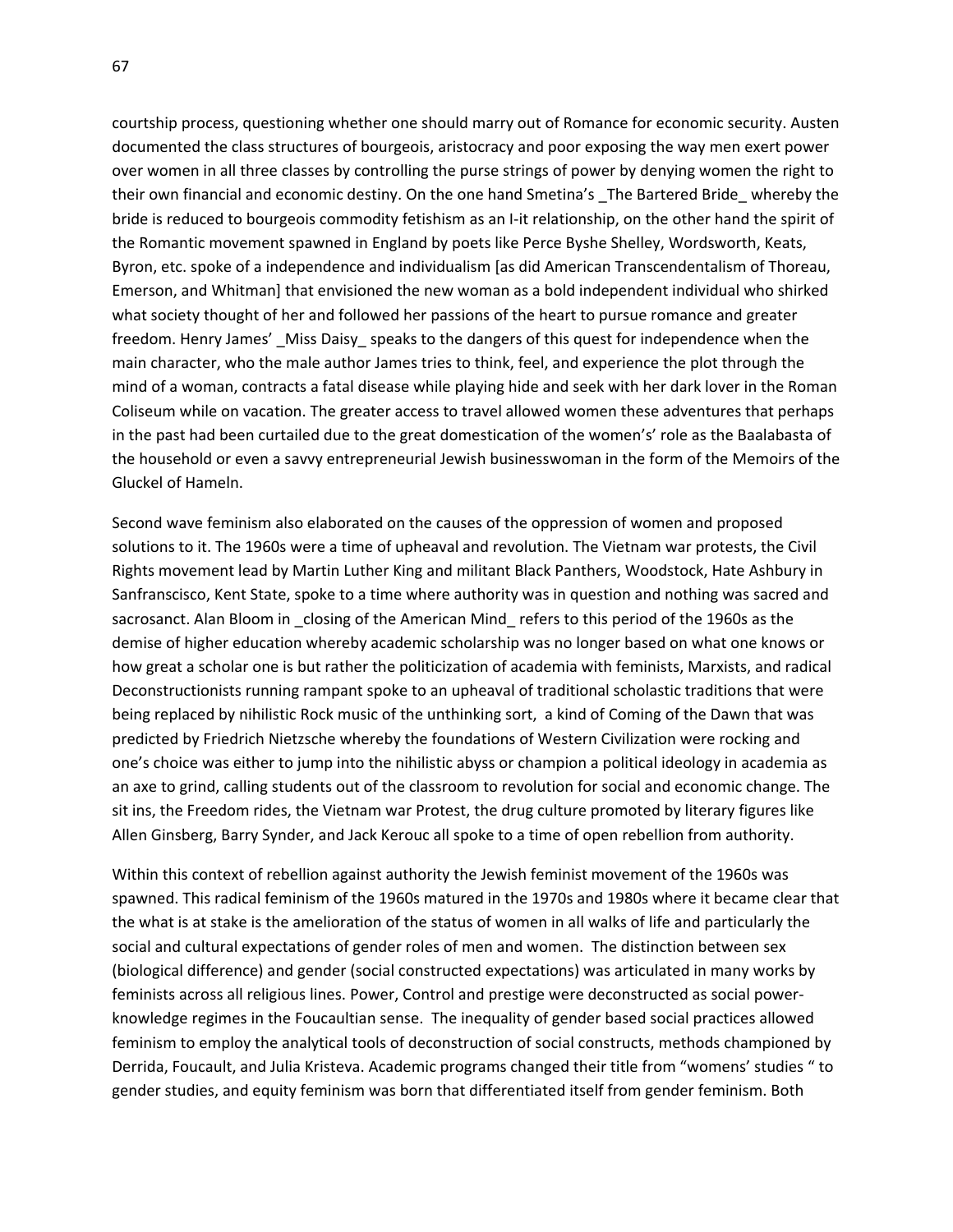however sought to remove "the disabilities" and forms of unfair treatment of women. Feminist voices of the 1960s do not speak in one voice as feminists disagree about the causes of women's oppression and the ways in which women can be liberated from oppression. The types of feminism can be classified in camps such as liberal feminism, liberation theorists, Marxist Feminism, socialist feminism, existential feminism (i.e. Simone de Beauvoir), post‐modern feminism, radical militant feminism, third world feminism, and ecofeminism. These streams of feminism differ with regards to issues including: sexuality, reproduction, family, labor, education, pornography, prostitution, and lesbianism. Gender analysis pays attention to class, ethnicity, race, or religion of women, factors that undermine any universalistic claims about women or about social relations between the sexes thereby championing multi‐culturalism.

Judaism did not stand ideally by the feminist movement. While for most Jewish feminists their commitment to Judaism played little to no role in their championing of womens' rights such as the leaders Betty Friedan and Bella Abzug, many rank and file members were Jews by birth, and their commitment to feminism had little to do with their assimilationist upbringing alienated from Orthodox Judaism as a religious tradition. These Jewish secularists were not in general committed to Orthodox praxis. However Jewish women who were committed to Judaism soon found out that the womens' movement could not address their religious interests because it was profoundly a secular movement and it harbored in some cases latent anti‐Semitic tendencies. Thus a poet like Sylvia Plath could write a poem about her own Jewish father openly calling him a Pharisaical hypocrite with little knowledge of what these terms mean historically and in religious context. "You do you jew you do you jew" was so much nonsense filled with own self Jewish loathing and self‐hatred that Plath committed suicide. However Jewish feminism emerged as a distinctive branch of feminism in the early 1970s with the founding of the Jewish Feminist Organization (JFO). Some Jewish feminists launched a systematic critique of Judaism as a stereotypical "patriarchal religion" and sought to transform Judaism in the Reform and Conservative Movements by taking direction from their non‐Jewish feminist sisters calling for revolution, especially Christian theologians and scholars of religious studies. Liberal Jewish feminists demanded access to formal Jewish education and to become prestigious rabbis, cantors, and teachers, becoming active participants in synagogue life, and leadership positions. Although the Jewish Feminist Organization ceased to exist in 1976 Jewish feminism had a significant impact on Jewish life in the industrialized West and in the hippie culture of Israel.

The impact of feminism on each branch of modern Judaism varies in accordance with its degree of commitment to halakhah. Reform Judaism embraced feminism immediately and its demand for equality rose to leadership positions in the CCAR and UAHC incorporating new prayers devised with inclusive language and new rituals to express womens' spirituality were invented based on the non‐Jewish secular feminist movement. Conservative Judaism witnessed a much more protracted debate about women and gender precisely because it views halakhah as normative while acknowledging historical change. Yet the conservative movement today is not what it was in the time of Saul Lieberman who opted for an additional clause in the Ketubah to protect a women from becoming a potential Agunah. The struggle for the inclusion of women revolves around the ordination of women, introduction of inclusive language in prayer, and women's participation in public rituals. Even with the decision to ordain women in 1985 the movement continues to wrestle with gender issues centering now on admission of gay and lesbians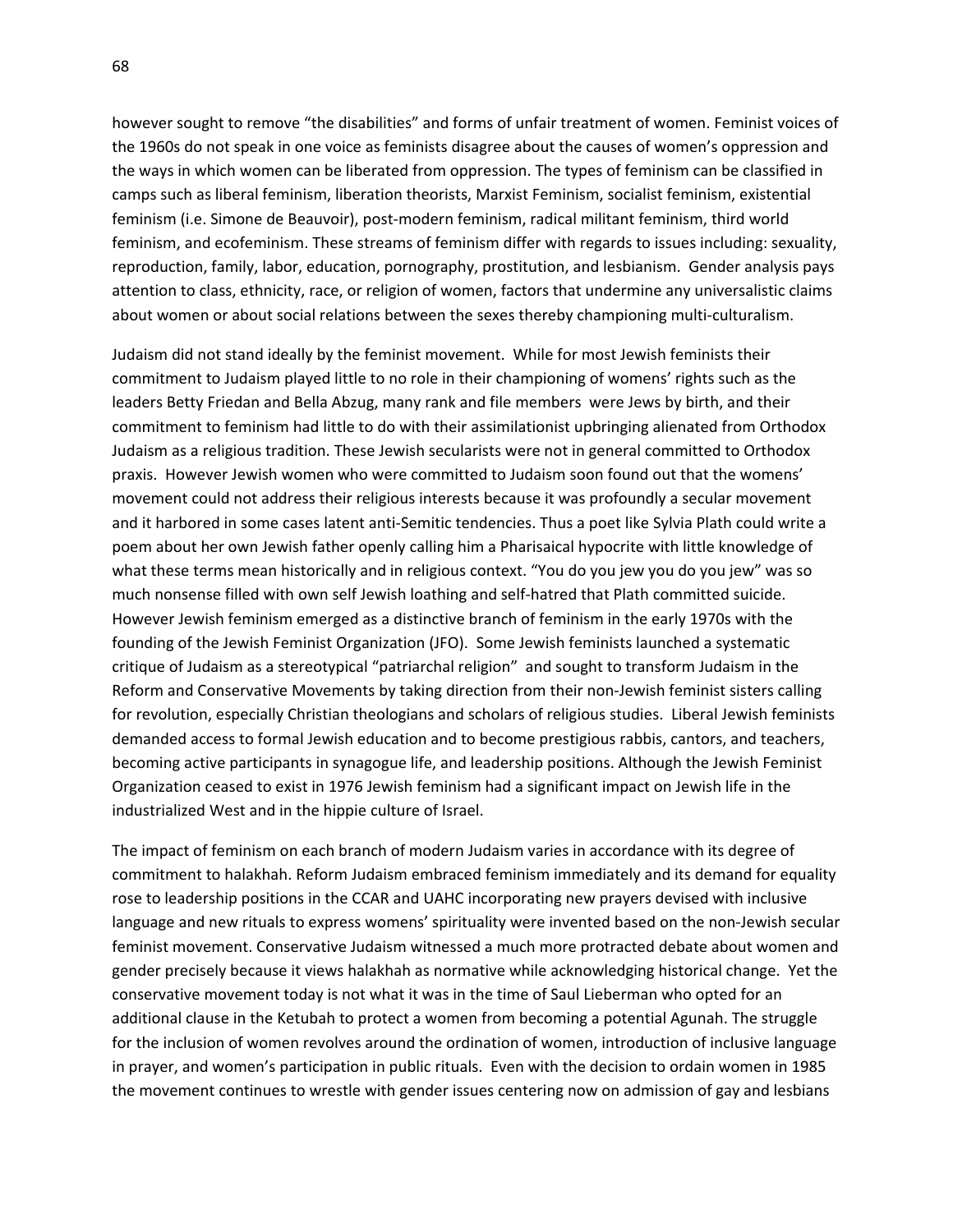into the rabbinate although the Reconstructionist movement founded by Mordecai Kaplan had accepted this admission much earlier.

Although Orthodox feminists affirm the divine origin of halakhah and accept the constrains of halakhah the foundation of the Jewish Orthodox Feminist Association (JOFA) in 1997 and the nonprofit organization Kolekh (Your voice) in Israel indicate that vitality of feminism within the Orthodox world where today Orthodox women engage in Torah study (including Talmud), serve as legal advocates (to'anot) for women seeking divorces, and take on a much larger role in public life although certain painful issues such as the status of the Agunah remain a source of evolving progress. It can be argued that in the Orthodox world the degree of openness toward feminism goes hand in hand with the degree of openness toward secular modernity as opposed to "medieval haredi Judaism" and modern neo‐ Orthodoxy founded by Rabbi Shimshon Raphael Hirsh.

Feminism impacted Judaism in all three major branches of Orthodoxy, Conservative, and Reform. Feminism also transformed the academic discipline of Jewish studies which became a separate department in the 1960s when African American Studies, Womens' studies, and Asian Studies were also founded as legitimate areas of study although Arthur Hertzberg clearly shows in his books \_The Jews in America that 18<sup>th</sup> century Puritanism in American had always made a place for the study of the Biblical Hebrew language and "The Old Testament" as represented in the founding of chairs of Hebrew philology at Yale and Harvard and in fact at Yale the commencement address was given in the Hebrew language as the schools emblem is the Uri veThumim. The Academic study of Judaism began in Germany in the 1820s but Jewish studies programs were established in North American Universities later. While Harvard early on established a chair of Jewish philosophy occupied by Harry Austen Wolfsan and later by Rabbi Isadora Twerski, the son in law of Rav Soloveitchik, and Columbia admitted to the court jew society of literary studies Lionel Trilling as one of the first Jewish literary critics, it can be noted that Jews have come a long way from Trilling so that now the likes of a Harold Bloom in America or Frank Kermode in England have made significant impacts on opening up literary studies to Jews. In the 1960s with the postmodern critique of the universalizing tendencies of the Enlightenment Jewish studies became a beneficiary of these strains in academia. Like women and African Americans Jews on the College Campus asserted their particularity and demanded that they be more included in the interpretation of Western Culture and the Humanities. With the spread of feminism into the academy all sub disciplines of Judaism were affected by asking the question, "What about women?". With new attention to women and the analytic tool of gender studies methodologies new research agendas emerged transforming the study of history, literature, and the Bible, rabbinics, political science, sociology, and ethnography along with Holocaust studies, Israel Studies, and Film Studies. It cannot be denied that the greater consciousness of the Holocaust and the miraculous victory of Israel in 1967 added strength to attracting Jews to fill the programs of Jewish studies, and were thereby lead back further to the core texts of Rabbinic Judaism and traditional values emblematic of the baal teshuvah phenomena.

In 1999 **Nashim: a Journal of Jewish Womens' studies and Gender Issues** was added to the roster of academic publications in Jewish studies bringing new research to the fore and a new generation of Jewish feminists an outlet to share their work. In 2000 the volume \_Jews and Gender: The challenge to Hierarchy was published in which all disciplines of Jewish studies are represented except Jewish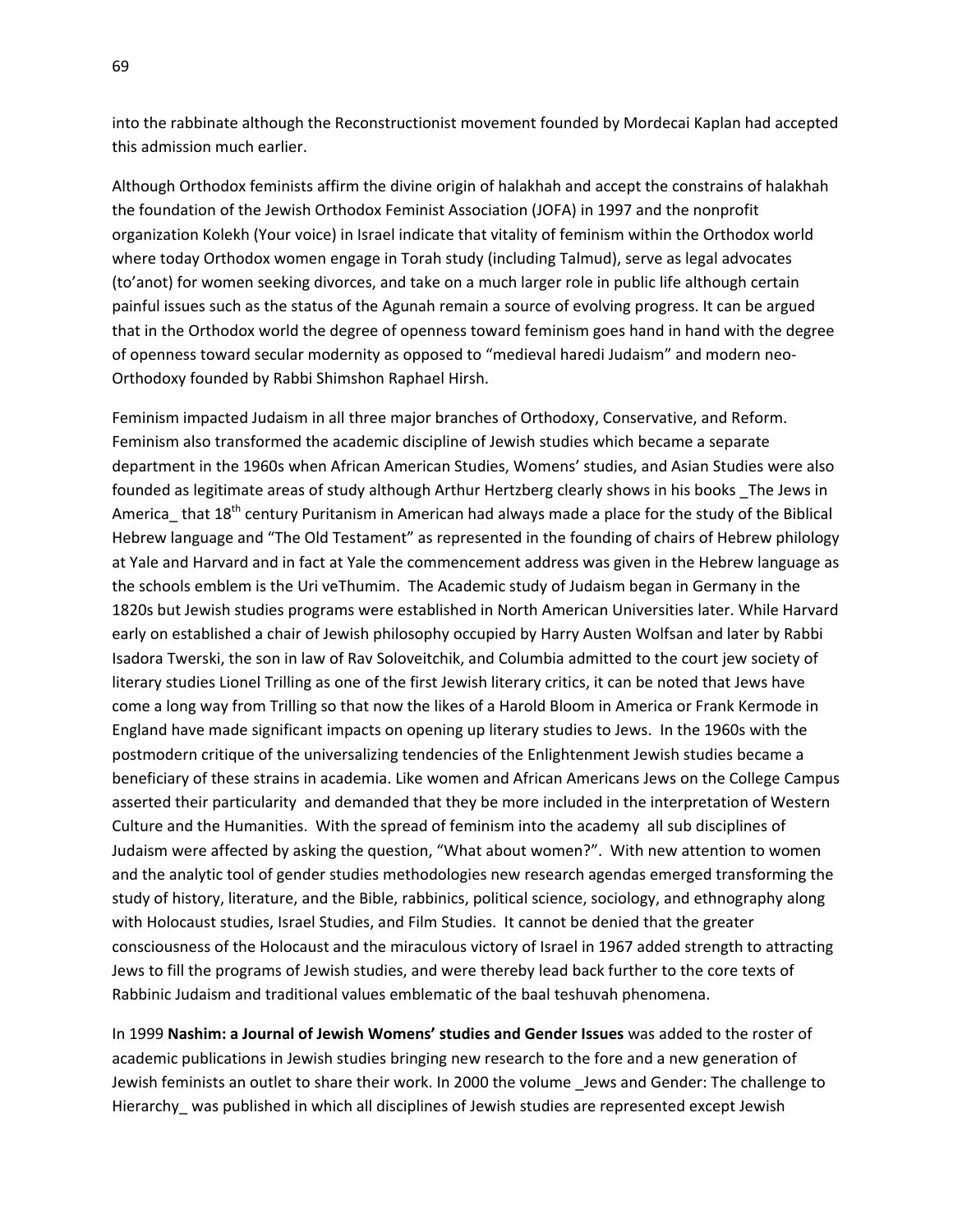philosophy as philosophy is less interested in axes to grind and ideologies to inculcate vs. abstract contemplation of the truth whether one conceives this as the attributes of G‐d, creation, revelation, jewish virtue ethics, the problem of evil for Judaism, and other seminal philosophic topics. Nonetheless in 1986 Heidi Ravven engaged philosophy with the challenges of feminism in her essay, "Creating a Jewish Feminist Philosophy" calling on Jewish philosophers to contribute to a philosophic definition and analysis of the central beliefs and praxis of Jewish women and argued that women's ethical, social, and spiritual expressions ought to influence the choice of a philosophic approach to integrate them into Jewish philosophy.

Hava Tirosh‐Samuelson in an essay published in 1994 sought to explain the resistance to Jewish philosophers to take feminism seriously by arguing and demonstrating that feminism need not be an agenda or axe to grind but rather a movement as is Platonism, Aristotelianism, Hegelianism, Kantianism, existentialism, phenomenology, and post-modernism. The lived experience of women,  $\frac{1}{2}$  of the world's population cannot be essentialized into these previous philosophical schools of thought. Doing philosophy in a feminist mode could still strive for truth about the human condition and not advancing political particularistic claims that end up using others for political ends that justify the Machiavellian means.

In the 1970s academic Jewish feminist discourse was dominated by Jewish feminists such as Judith Plaskow (Standing Again at Sinai), Ellen Umansky, Diane Ashton, Lynn Gottlieb, Susannah Heschel (On Being a Jewish Feminist), Blue Greenberg (On Jewish Women), and Norma Joseph, who were trained as scholars of religious studies of history rather than Jewish philosophy. In the 1990s women trained in philosophy began to employ the category of gender in their interpretation of past Jewish philosophers. In 1997 Susan E. Schapiro wrote an essay on Moses Maimonides that introduced the notion of "reading for gender in Jewish philosophy which allowed her to argue that there is a negative perception of women in Jewish philosophy, and showing the gendered language in the articulation of philosophical positions, and in some case she congruence of philosophical positions with feminist sensibilities. Schapiro sought to demonstrate that since Rambam is an Aristotelian Maimonides inherited from Greek Thought the misogynistic tendencies to relegate the female principle with matter<sup>116</sup> (hupikeimonon) and the male principle with form (eidos and truth). This is echoed in a midrash that the man contributes the white of the bones, brain, and eyes while the woman contributes in a child the red blood with Hashem as a third partner. Sara Klein‐Braslavy and Idit Dobbs‐Weinstein had also argued that Rambam was prone to this Aristotelian bias against women although their r analysis was not carried out with the feminist intent in mind making no extra attempts to deconstruct Rambam's metaphysics. Ruth Birnbaum has also noted that Rambam's feminization of the faculty of imagination in Maimonides' philosophy is stereotypical that women are allied with the imagination, the source of evil, and men with reason, as

 $^{116}$  Matter is championed by eco-feminists who celebrate "mother earth" and advocate and ethics of care for environmental issues. Irene Diamond and Gloria Orenstein were Jewish ecofeminists who argue that the polluting and control of the earth that leads to its exploitation is the same similar behavior that is manifest in the oppression of women. Karen J. Warren has articulated this feminist stream of eco-feminism further. It can be argued that Warren's postmodern ethic of care is preceded avant la letter by the ethics of care that we find in Jewish existentialists such as Buber, Rosenzweig, and Levinas. Yet Rosenzweig was cautious about the new paganism with which this type of environmentalism of ecology and ecological discourse can become when not guided by morality.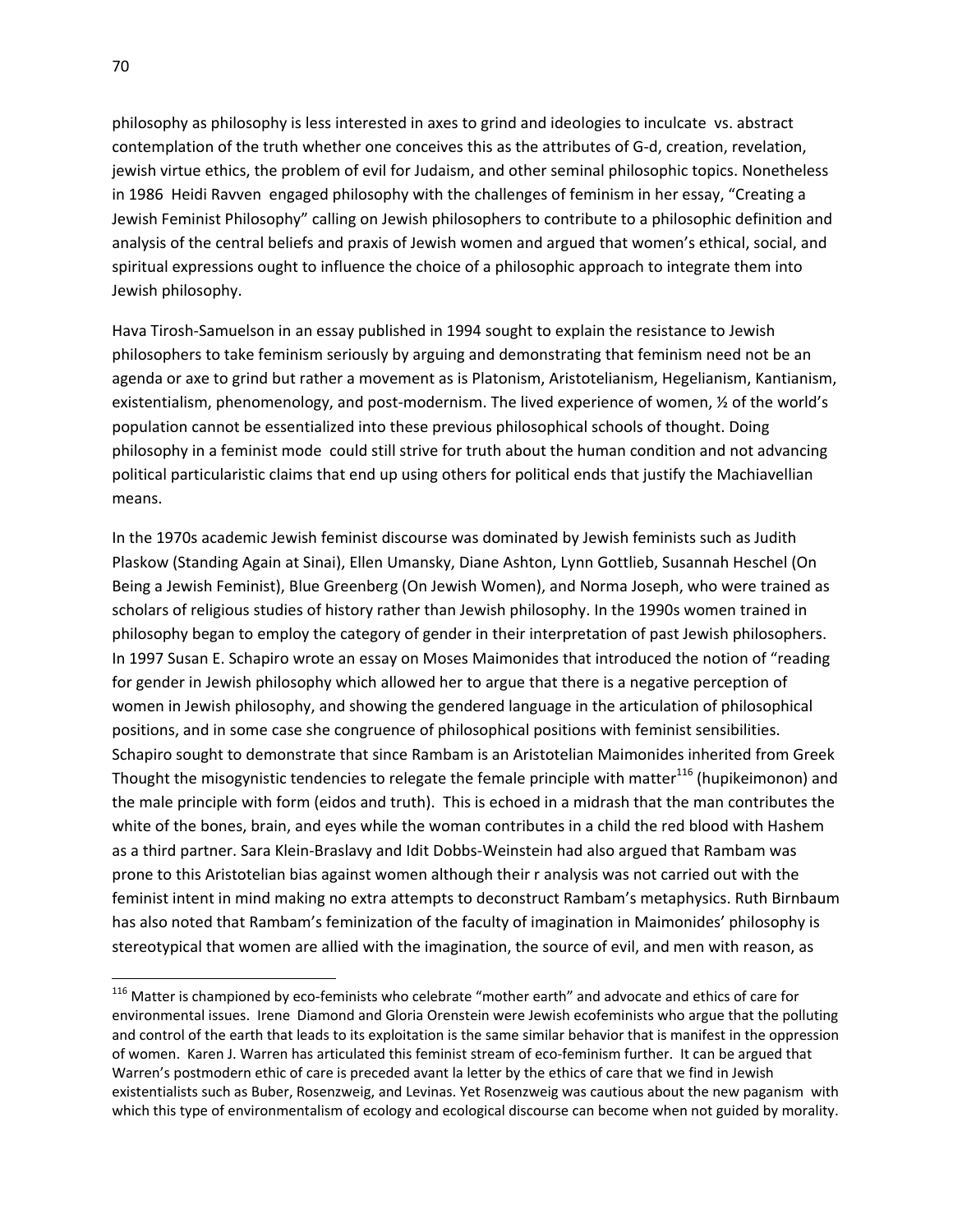Moses' prophecy was unique in that Moshe made his imagination ministerial to Reason in that his revelation was legal or halakhic what in Greek is called nomos. Ruth Birnbaum shows that Maimonides rejects the "feminine faculty of the imagination for he rejects its fanciful constructions" citing the verse that the imagination is the mirror that does not shine clearly while Reason is the Aspaklariya Meiri. Elliot Wolfson, a scholar of Kabbalah and Jewish mysticism, also notes this tendency in the Rambam and all of the Rabbinic tradition, to demote the feminized imagination to be subservient to reason in The Cambridge history of Jewish philosophy: v. 2 : The modern era, [eds. Martin Kavka, Zachary Braiterman, and David Novak. Cambridge, 2012]. Wolfson shows that it is at the limits of reason, that Jewish mystics invented their own counter subversive logic of illogic to go beyond and express the ineffability of the infinite, ayn sof. In this way Maimonides is a rationalist as Strauss and many others have demonstrated in a systematic way. i.e. Rambam forbid one to read Shiur Komah as this Kabalistic text Rambam felt relied too heavily on the imagination and crude materialistic anthropomorphisms. Julia Schwartzmann like Klein‐Braslavy analyzed Rambam's interpretation of creation narratives. Schwartzmann concluded that Maimonides did not regard women as being BiTzelem Elokim because the female member of the human species is inherently associated with Matter. Judith Hauptman in fact has shown that Christianity characterized Judaism as Carnal Israel and Christianity as the true spiritual Israel in her book \_Carnal Israel. Schwartzman showed the impact of Maimonides gendered philosophy on later biblical commentaries such as pirushim on Mishlei trying to show that the desire of (male) Jewish philosophers to prove women's social and intellectual inferiority led them to "reconstruct" a verse to empty the words of their literal meaning to create pseudo-etymologies and to totally ignore the fact that in Mishlei, Wisdom is imaged in femine language. The Malbim also sees the Eshet Hayil as a mushal for the King as the active realized intellect and the Eshet Hayil as the queen of undeveloped potential intellectual soul etc. In this writers opinion The Malbim's interpretation is in keeping with traditional allegorical commentary and is not misogynistic counter to Schwartzman's accusations.

Menachem Kellner has argued that Gersonides being an even stronger Aristotelian than Maimonides gives voice to some misyogynstici tendencies such as equating the female principle with matter and the formal principle with the male etc. More defensive of Maimonides is Abraham Melamed who like Sraussians emphasizes the indebtedness of Maimonides to Plato's political theory which was more egalitarian than that of Aristotle. In that Miriam died by a kiss it can be argued that women can in principle reach the highest form of knowledge available to humans. Similarly T.M. Rudavsky understands that women are on a higher spiritual level than men which Maimonides understood. Gad Freudenthal also analyzed gendered metaphors in Jewish philosophy about the maimonidean controversy. In the Renaissance philosopher Leone Ebreo in his Dialoghi di amore, the female protagonist Sophia engages in philosophical dialogue with her male protagonist. Abarbanel's positive portrayal of the female seeker of wisdom reflects both the conventions of Renaissance courtier literature as well as the social opportunities in Renaissance Italy where patrician women had greater access to liberal arts education.

In modern Jewish philosophy Rosenzweig<sup>117</sup> and Levinas mad the category of the "feminine" central to their philosophical work. Like Buber they rejected the notion of female domesticity and embraced the

<sup>&</sup>lt;sup>117</sup> Rosenzweig in das Neue Denken integrated philosophy, Kabbalah, poetry, art, and communal liturgy in his new thought as demonstrated by Barbara Gali.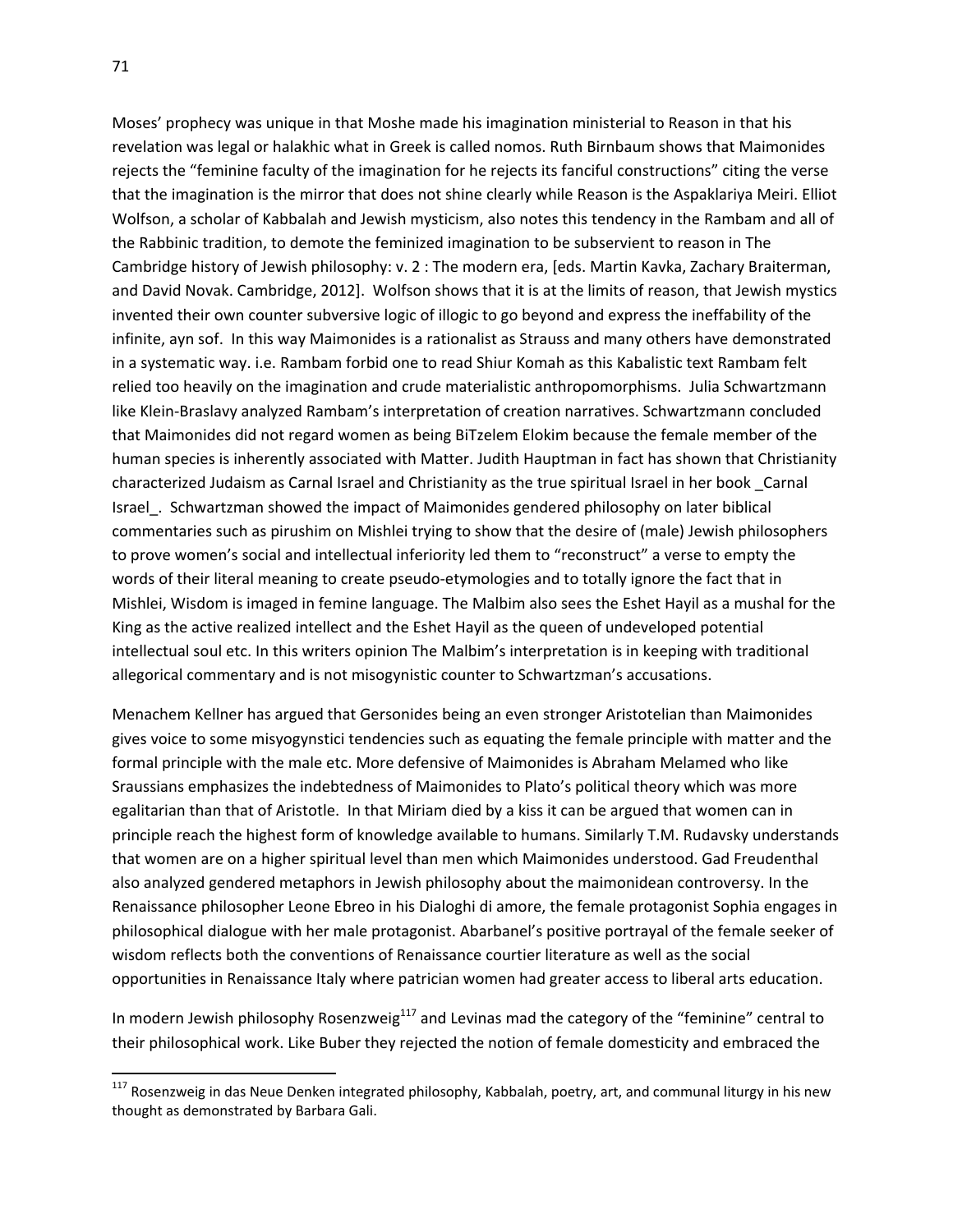importance of women to the cultural idea of Bildung. Rosenzweig and Levinas offer a critique of Western philosophy as masculine and Christian i.e. a product of Edom. The femine like the Jew represents the Other which cannot be assimilated, remaining distinctly other in its otherness. While Sartre understood Otherness negatively as characterized by Marxist alienation, marginalization, and hostility Buber‐Rosenzweig‐Levinas made the Other into a source of care‐love‐and responsibility. However the earliest critique of Levinas' understanding of the other came from Sartre's mistress Simone de Beauvoir who in her book Le Deuxieme Sexe which became a foundational feminist tract, like Sartre understood Otherness negatively observing that men named man the Self and Women "the other." Later feminists like Jean Bethke Elshtain and Genevieve Lloyd found limits to de Beauvoir's analysis. Feminist literary critic Luce Irigary also found limits to Levinas' analysis of the feminine claiming that the portrayal of the feminine by Levinas only perpetuates the dominant master narrative in the history of Western philosophy and objected to Levinas saying the femine lacks a face, or is an aspect of the divine which she argues relegates flesh and blood women with faces to the mysterious Other, not quite human and incapable of rational thought and action.

Rosenzweig is interpreted by Yudit Kornberg Greenberg in the light of feminist theories of the relational self to argue that Rosenzweig anticipates feminist thought in her book, \_Better than Wine: Love Poetry, and Prayer in the Thought of Franz Rosenzweig. Rosenzweig in the Star of Redemption (Die Stern Der Erlosung) develops the midrash on Shir HaShirim not as merely love poetry, but allowing for a theory of revelation as an analogy between eros and divine love both being spontaneous, unpredictable, and nonreducible. Both share the dynamics of male and female love, the interplay of active and passive energy. Eros becomes an instantiation of divine embodiment. Greenberg argues that love for Rosenzweig constitutes the locus of mediacy and immediacy so that the reader becomes a co-creator of the work of the song of Songs, as an allegory of Hashem's love for the Jewish people. Thus Rosenzweig's engendered theory of revelation and love in Shir hashirim invite feminist analysis. Thus Michael Oppenheim has viewed Rosenzweig as a feminist (male) Jew. Leora Batnitzky and Randi Rashkover have done so without attention to feminism. Braiterman however argues that Rosenzweig's erotic gendered tension is typical to fin‐de siècle eroticism. Braiterman argues that the beloved (Geliebte) may be feminine but not necessarily a women. Like Shakespeare's "dark lady" the Geliebte is a persona that masks the authors' own presence.

Levinas holds that the alterity of the absolute Other is the feminine. Ultimately the self cannot know the Other, there is a dimension of separateness, interiority, secrecy, or alterity in the feminine Other. While the face can be framed, limited, or totalized, the feminine Other has no face, but is transcendent and irreducible to comprehension. The women for Levinas is the Absolute Other. And the alterity of the feminine is the essence of the feminine. In both Existence and Existents and Time and the Other, the feminine is identified with radical alterity and is presented as an exemplar or ideal figure of alterity, and in Otherwise than Being, Levinas champions maternity as a metaphor for the ethic of care and caring. The feminine prevents the totalization of sameness, systemizatiozation, under the rubric of a collective categorization. C. Katz in \_Levinas, Judaism, and the Feminine: The Silent Footsteps of Rebecca\_ tried to defend Levinas against the attacks of radical feminists who saw levinas as putting women on a Victorian Pedi stool in his notion of the Other by using the feminine as the transcendental structure. Katz argues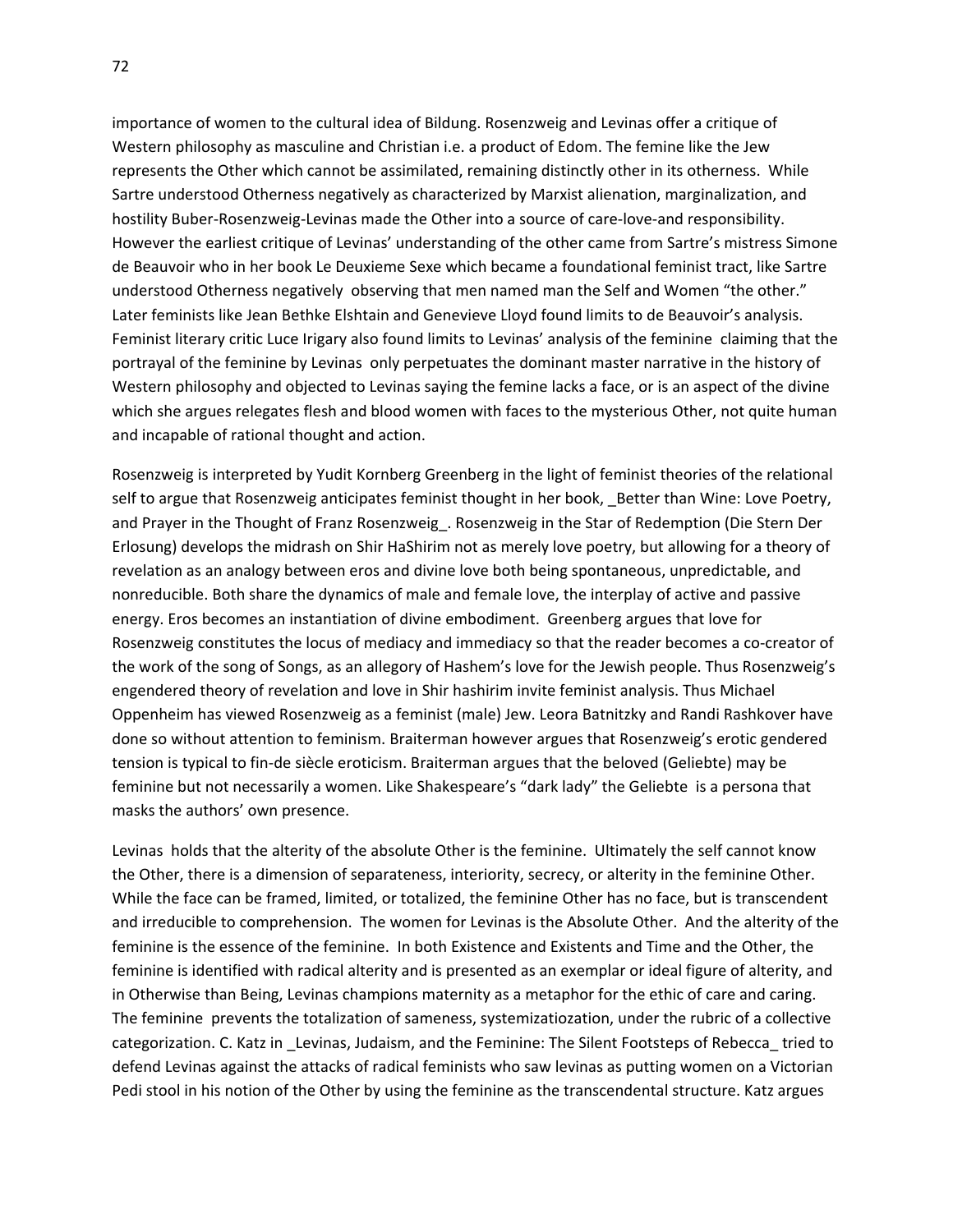that Levinas means by the Other she who creates a dwelling the welcoming and habitation so that the ethical can manifest itself. Levinas chose the trope of maternity as the epitome of the ethical relationships which goes beyond the eros of enjoyment towards the ethics of responsibility. Levinas' ethics as first philosophy embodied in the metaphor of maternity was a substitute for the Heideggerian conception of life as a being towards death, exemplified in Dasein existence's angst vor das Nichts. Katz notes that Levinas sees women as essential in the ethical relationship envisioned by Levinas that evokes responsibility, care, devotion, obligation, and love of the other. Leora Batnizky along with Katz also considers the place of the femine in Levinas and Rosenzweig. Rosenzweig and Levinas conceive of Judaism as a feminized rootless Other that commands ethical being . Jewish existentialist philosophers envision an ethics of care embodied in the metaphor of maternity as a response to human vulnerability.

The western tradition is biased in that it equates reason with the masculine and emotions and feelings with the femine. Schiller's \_The Naïve and Sentimental Education\_ sought a corrective to this bias. Feminists following Derrida also sought a corrective to this assumption treating the female body as a text with multiple meanings many of which are subversive to the dominant culture. Likewise feminists sought in Foucault's deconstruction of power-knowledge regimes of the patriarchal regime a demonstration how the female body is politically inscribed entity shaped by the history and practices of containment and control as such. Post‐modern French feminists including Helene Cixous, Julia Kristeva, and Luce Iragaray Have blended philosophy, literary theory, and psychoanalysis striving to dissolve binary thinking such as rational/form/male vs. emotion/matter/female. Sarah Pessin, a scholar of medieval philosophy, has attempted to deconstruct the mind/body dualisms by deploying Jewish philosophers as diverse as ibn Gabirol, Gersonides, and Spinoza. Pessin argued that Gabirol's philosophy enables Jewish philosophy to assume a feminist critique since Gabirol's philosophy has a positive valuation towards matter. Gabirol's discourse understands matters as receptive longing for completion. Positing matter as superior to form, Gabirol offers a view that feminists might develop further. Likewise while Kellner finds in Gersonides a misogynistic impulse Idit Dobbs-Weinstein finds in Gersonides theory of knowledge a critique of the notion of the disembodied self that is a tendency in Platonism. According to Weinstein Gersonides' offers a nondualistic theory of knowledge according to which all acts of knowledge are embodied for there is no knowledge without sensation. Weinstein argues that both Gersonides and Spinoza who read Aristotle's Nicomachean Ethics and De Anima both came up with a nondualistic understanding of the self, matter all the way up and form all the way down. In what Strauss calls Spinoza's critique of Religion and Spinoza's founding the way for secularism, Weinstein finds in Spinoza the context in which a feminist vision can expand. Heidi Ravven also finds in Spinoza a champion for Jewish feminism in that Spinoza rejected and attacked all forms of oppression. Spinoza rejected the Maimonidean privileging of reason embedded in Moses's prophecy being embedded in rationalistic law, and placed centrality on the imagination linked to the feminine which allows language, culture, and society to construct a world that offers insights to the self. If the goal of philosophical life is to bring imaginative thinking under the control of reason and through it reach intuitive knowledge then in Spinoza we find a central place for the feminine imagination as opposed to imagination being ministerial to reason. Spinoza rejected avant la letter Locke's notion of the mind as a tabula rasa, and explained the mind being filled with imaginative world of culturally specific language and tradition. Similarly the imagination in Spinoza is allied to emotions and expectations of pleasure and pain and to the social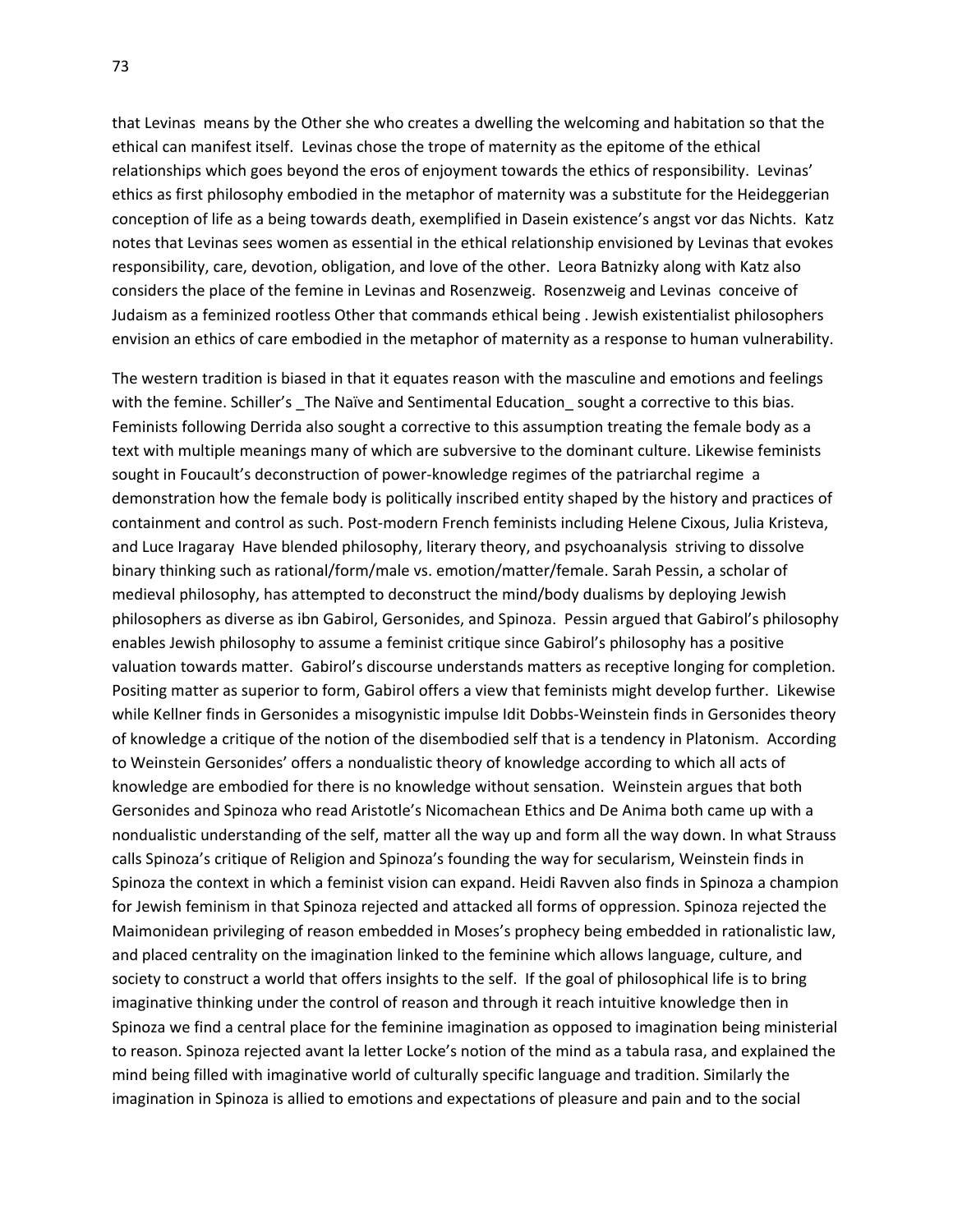arena views in accord with much of feminist thought. Although Spinoza was no feminist Ravven argues that Spinoza's egalitarian view of the ideal of intellectual love (amor intellectus), his ethical project of liberation from all tyrannies and oppression, and a political proponent of democracy and equality make his philosophy of critical import to women and Jews. In Spinoza's vision of the Hebrew commonwealth and his critique that speculated on equal human rights long before the modern Enlightenment, Spinoza's equalitarian thought lends itself to equal opportunities in education and development of the mind for both men and women. Spinoza's political thought in the TTP lends itself to feminist political philosophy that reflects attention to issues of female personhood, agency, equality, and freedom from all sorts of oppressions.

Nancy Levene takes her cues from Spinoza and Biblical critic Bernad M. Levinson, to argue that Jewish law is amenable to the concerns of women and feminists to be inclusive of women than is often assumed to be the case. For Levene there are no Jewish political questions that are also not Jewish feminist questions. Levene uses Spinoza's understanding of religion and the political to show how his analysis of the ancient Hebrew past can help contemporary Jews challenge the rights of women in the present day religious settings. Politicizing our relation to religion, Levene uses Spinoza as a spring board to air feminist concerns. The most well know women political philosopher of the 20<sup>th</sup> century was Hannah Arendt who never denied her Jewishness and retained her solidarity with Jews working in the offices of the Zionist Youth Aliyah to save Jewish children from the claws of Nazism. While Arendt grew up in an assimilated Jewish family and had little knowledge of Orthodox Judaism she began her philosophical career with the question, "How to do philosophy if one is a Jewish woman." Her biography of Rahel Levin Varnhagen (177‐1809) involved focus on a Jewish women who converted to Christianity and who held and intellectual salon in Berlin was perhaps Arendt's deliberate attempt to philosophize in a new way and her concern with Nazi Evil, radical and banal, also may mirror her own banal alienation from her own traditional Judaism, that is an evil unto itself of marginalization from the roots of Judaism.

Hava Tirosh Samuelson's edited book Women and Gender in Jewish Philosophy originated in a conference held in 2001 bringing 13 Jewish women to engage the entire Jewish philosophical tradition in light of Jewish feminism. Themes in the volume include: (1) human embodiment and the pursuit of knowledge, (2) human relationality, (3) individual and community theory and praxis, (4) the link among power-justice-law indicating how feminist philosophy and the category of gender can enrich Jewish philosophy. Judith Plaskow's book \_Standing Again at Sinai\_ insisted contrary to other Jewish feminists like Cynthia Ozick, that the problem of women in Judaism is primarily theological rather than sociological. Plaskow, a liberal Jew trained in feminist studies at Yale in the 1970s envisioned a feminist Judaism, an egalitarian, nonhierarchical religion in which women and men worship G‐d not as a "dominating Other" but as a "friend, lover, companion, and co‐creator." Plaskow adopted the negative categorization of otherness found in Simone De Beauvoir's work, Le Deuxieme Sexe. Plaskow argues that Judaism is a male centered religion. She calls for change that women be excluded from official interpretation of the foundational texts of Judaism. She sought to found an egalitarian nonhierarchical pluralistic Judaism that expresses fluidity, multiplicity, and movement in G‐d as the source of all being versus the Aristotelian Maimonidean model of G‐d as the Unmoved mover. Endorsing the work of Marcia Falk, Lynn Gottlieb, and Margaret Wenig, Plaskow advocates a nature‐ based symbolic language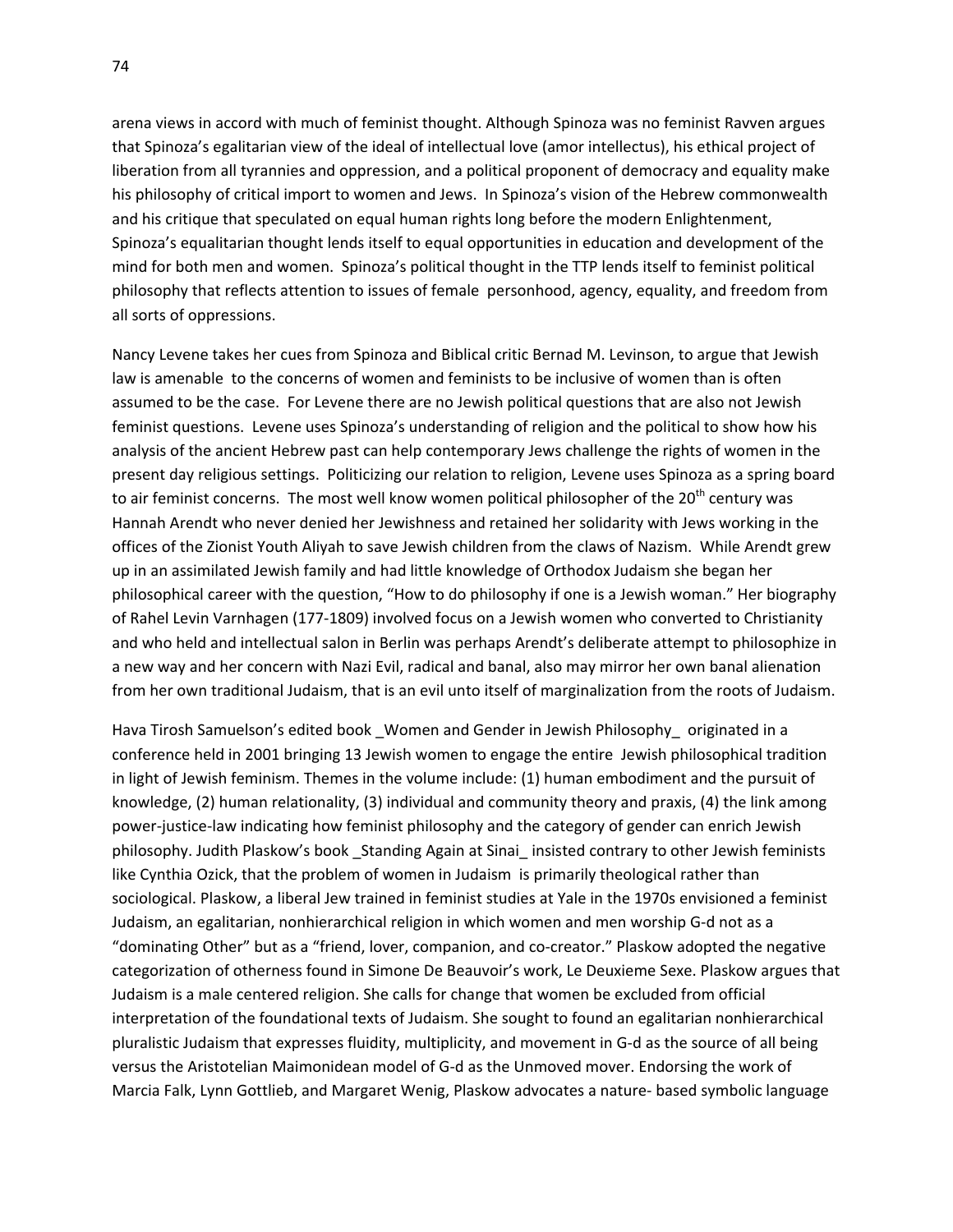of the appropriate liturgy for all Jews which traditional Orthodox Jews view as heretical in attempt. Plaskow's philosophy follows in the wake of process philosophy later championed by William James, Alfred North Whitehead, and Sandra Lubarsky, & Carol Christ. The main Jewish proponent of process philosophy is Hans Jonas. Plaskow is rejected by Orthodox Jews because she views halakhah as human made rather than of divine origin. She does not exclude halakhah in the future but posits that women will shape halakhah as decision makers in its evolution of oral torah. Speaking as a lesbian Plaskow presents the erotic as "one fundamental life energy" and seeks to make us all aware of the erotic nature of human relations, a Freudian assumption of the pleasure principle i.e. sex driving all human interaction. Plaskow was branded as heretical also for her argument to change prayer to be more egalitarian and less hierarchical.

Third generation feminist Laura Levitt problematized liberalism by questioning the core metaphor of Jewish convental theology i.e. the marriage of Israel and G‐d in Levitt's \_Jews and Feminism: The Ambivalent Search for Home\_ which reject Eugene Borowitz' trust in liberalism. Levitt rejects that liberal Judaism employ the model of heterosexual marriage which she argues perpetuates asymmetrical power relations because it does not allow for difference. Like Plaskow Levitt in the Orthodox view heretically calls for the inclusion of gays and lesbians in the rabbinate. Soon after Levitt's book, Rachel Adler articulated a halakhically centered revision of liberal Judaism. Whereas Plaskow was ambivalent about halakhah and Levitt rejects halakhah, Adler argues that liberal jews need to live a halakhic life, but she denies that Orthodoxy hold the monopoly on the interpretation of halakhah. Borrowing from legal theorist Cover Adler offers a proactive legal theory to replace either legal formalism or legal realism. For Adler to engender Judaism means to honor gender differences as equals in value and to engage men and women cooperatively in light of the values of equal respects, inclusivity, diversity, and pluralism.

 Besides the Orthodox Feminist Tova Harman (see Feminism, Encounters Traditional Judaism: Resistance and Accommodation) an Orthodox Jewish feminist on the scene today is Tamar Ross. An endorsement of Adler's approach was found in Orthodox Feminist philosopher Tamar Ross. Ross is trained in Anglo‐American analytic philosophy and the history of Jewish philosophy and mysticism. She began to engage feminist after reading "Dare to Know: feminism and the Discipline of Jewish Philosophy" in which she was cited along with other female scholars of Jewish philosophy. That essay led Ross to study feminist theory and to ponder its implications for Judaism. This culminated in her work \_Expanding the Palace of torah: Orthodoxy and Feminism\_. Ross argues that women living out an egalitarian reality are precisely the ones most capable of building upon Adler's project. She argues for a halakhic process that is proactive and inclusive of women. She adopts Adler's shifting of community in the center of the interpretative process away from rabbinic authority. She goes beyond Adler to offer a philosophical support for a non foundationalist approach to halakhah that is based on Ludwig Wittgenstein, Hillary Putnam, Hans‐Georg Gadamer, and Stanley Fish. All of these thinkers contributed to placing primacy on the role of the readers' preliminary biases in determine meaning of texts while positing that there is no absolute or objective yardstick to evaluate such biases. Ross argues that revelation is a cumulative process that allows women to take on greater roles. This dynamic unfolding of the original Torah transmitted at Sinai reveals in time its ultimate fulfillment. G‐d's revelation is experienced in evolution of historical processes, especially the mounting increasing political and social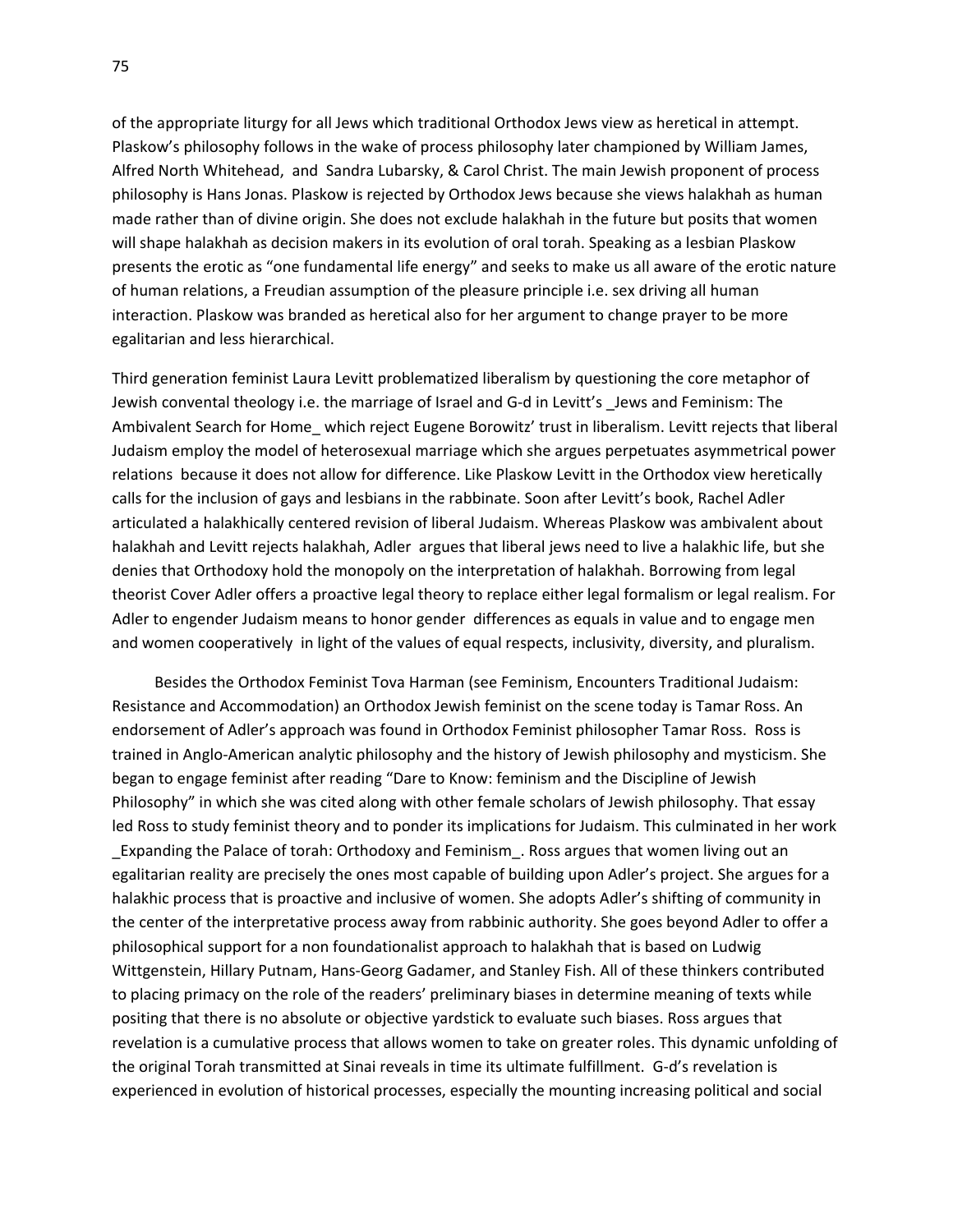power of women in history and religious life. Revelation is always for Ross and Adler interpreted through a cultural filter. Committed to equality between men and women within Orthodoxy, while recognizing halakhic constraints, Ross seeks "to reclaim motifs that already exist in the tradition but have been neglected, forgotten, or abandoned for various reasons which are mostly ones of political power. Her "theological resporativism Is directed to the nature of Torah as a divine text. Most interestingly Ross tries to adopt the Kabalistic ally inspired theology of Rav Kook into her camp arguing that Rav Kook's vision is ultimately coterminous with the feminist Orthodox position. She argues that Rav Kook also accepted that religious systems evolve, and she argues he accepted that environmental factors shape the evolution of faith and its content.<sup>118</sup> Ross argues that Rav Kook shares the feminist rejection of divine transcendence and the emphasis instead on divine immanence and the human limited and ever-changing apprehension of the divine. Rav Kook in Ross' interpretation believed that history is a medium of revelation. Rav Kook saw G‐d's presence in history, not in terms of providence and external manipulation but as gradual exposure of G‐d's dynamic being. Sinaitic revelation is not exhausted as an event but evolves across history. Thus Ross attempts to recruit Rav Kook to the feminist camp by arguing that power evolves in history amongst groups because history is fluid and open ended.

## Yet Ross understands that

Ross perhaps is more of a wishful thinker than a factual examiner of history for Rav Kook was rather conservative on womens' political suffrage. On the status of women in general Rav Kook remained conservative. While later followers of Rav Kook like Daniel Shalit interpreted Rav Kooks work in a manner that shows how feminism is not "an alien plant that threatens to contaminate pure Judaism" but a movement that manifests a higher evolutionary development within Judaism. Ross therefore seems to be arguing for a progressive revelation as articulated by earlier feminists like Plaskow, Levitt, and Adler. Some may feel that Ross' work is the best example of what constructive feminist Jewish philosophy should be, although this judgment too is open to debate. <sup>119</sup>

Ross' book was received with various controversy as most groundbreaking works will do sometimes. Elizabeth Shanks Alexander<sup>120</sup> and Daniel Reifman<sup>121</sup> welcomed Ross' book while Aryeh A. Frimer was more critical and cautious about its contradictions.<sup>122</sup> Shanks Alexander summarizes what she sees as the essence of Ross' argument by writing, "Ross' book… attempts to address what Ross sees as the key challenge that feminism poses to traditional Orthodox belief and praxis. As Ross understands the matter, feminism's critique of traditional religion lies in its emphasis on the human, rather than the transcendent, element of all cultural phenomena, including religion. One of feminisms' key insights is that gender relations generally and patriarchal societal organization, specifically, are human constructs.

<sup>&</sup>lt;sup>118</sup> Ross. Expanding the Palace of Torah: Orthodoxy and Feminism, 2005 p. 727

<sup>&</sup>lt;sup>119</sup> See Reifman, Daniel, Review Essay of Tamar Ross, Expanding the Palace of Torah, in Modern Judaism, 2005, p. 102‐104; Frimer, Aryeh A, Guarding the Treasure, Review Essay of Tamar Ross Expanding the Palace of Torah, in B.D.D., 18, April 2007.<br><sup>120</sup> Alexander, Elizabeth Shanks, Expanding the Palace of Torah: Feminism and Orthodoxy, Nashim, 2005, p. 243-

<sup>249&</sup>lt;br><sup>121</sup> Reifman, Daniel, Modern Judaism, 2005, p. 101-105

<sup>122</sup> Frimer, Arveh A., Guarding the Treasure, B.D.D. 18, April 2007, p. 67-106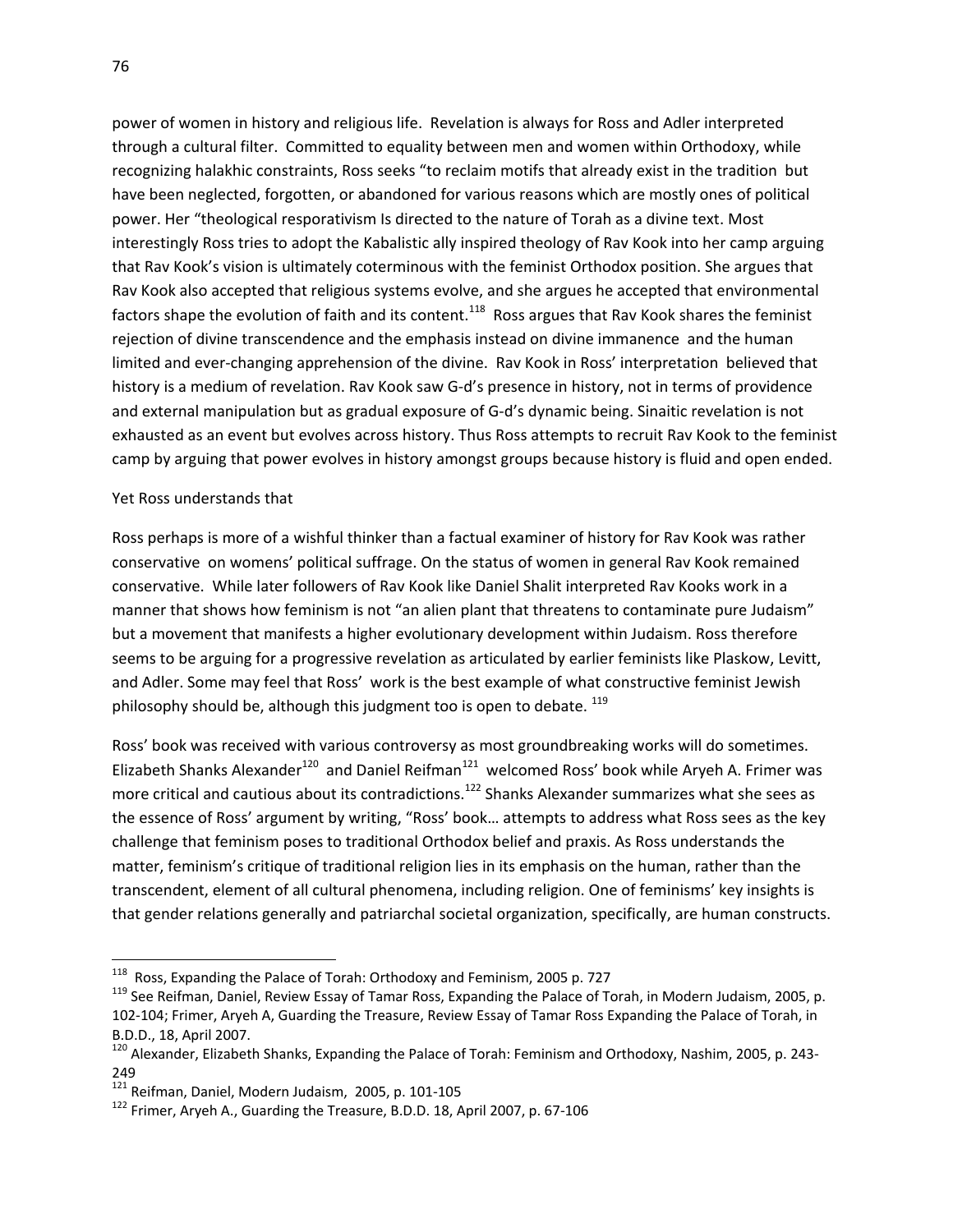To the extent that traditional religious texts (Jewish or otherwise) project patriarchal social organization as normative or use male language to depict God, they attest to the indelible traces of their human (male) scribes. Feminism then, highlightes the extensive role fo the human filter in the records of divine revelations that have reached us. While it might allow for the theoretical possibility of genuine divine revelation, feminism observes that the records of divine revelation available to us have an undeniable human component. Ross's solution to the this problem is a theoretical model based on the notion of cumulative revelations. Drawing heavely on a theology articulated by Rabbi A.I. Kook, Ross proposes that we view the Sinaitic Torah as merely the earthly reflection of a metaphysical Torah, which must be supplemented by history (p. 223). - that is the unfolding revelation of God in history. In this view, humans have no direct unmediated access to the metaphysical Torah except through the cumulative unfolding of the divine will through history. Since humans cannot transcent the limitations of language or their experiences, God must be made evident in the course of human history. In each generation God is revealed in the dynamic interaction between sacred text, official intepreters, and communal consensus. Insofar as the sacred cannon is interpreted in a manner that achieves communal consensus and is consistent with the patterns of meaning allowed by the sared texts themselves and their traditional interpretation, the divine will is shown to lie behind the unfolding interpretation of each successive generation. As the word cumulative suggests, earlier accounts of revelation at no point discredited as incomplete that earlier patriarchal expressions of saced texts and communal normas are authentically divine. Equally important however ist he idea that once feminist ideals achieve broad consensus within Orthodox circles, they took will be revealed to be a manifestation of the divine will."<sup>123</sup> The problem with Shanks Alexander's summary are multifold as she wants to have here cake and eat it too it seems. That is to say if Ross is "conjoining what feminists call the patriarchal past with a feminist future in the single unfolding process of divine revelation"<sup>124</sup>then how are we to understand the original Sinatic revelation outside of history? Rashi comments on Pirke Avot that Moshe Kibel torah miSinai, and since the text does not say "ha-torah" which would imply only the written torah, then Moshe received coterminously both the written and oral torah together. However Ross as understood by Alexander argues that the oral torah evolves over time and as various groups come to power, i.e. feminists, then they can change the meaning of the original oral torah, rather than its coterminous revelation. Ross as understood by Alexander accepts botht eh original Sinaitic revelation but via theological cumulative revelation of "the earlier patriarchal expressions of divine sacred texts and communal norms as authentically divine, once feminists ideals achieve broad consensus which she predicts hopefully withing Orthodox Foucaultian power‐knowledge regimes, they too will be revealed to be a manifestation of the divine will. This is an old question found in Plato's dialogue where Socrates raises the question, "What is truth?" For Socrates truth is givining to each person what is their due based on merit. However one recalcitrant bully proposes that Truth is the will of the stronger i.e. the Roman model of might makes right and the conquerers of history rewrite history to conform with their agenda of the truth. Thus the Ramban in the Vakuah tried to set the record straight about what happened in the Barcelona debate of 1263 but the reigning Catholic power at the time James and Isabela set Ramban running because the Church was offended by Rambam's setting the record straight in the Vakuah. Thus the power of the

 <sup>123</sup> Shanks, Alexander, p. 243-244.<br><sup>124</sup> Shanks Alexander, p. 244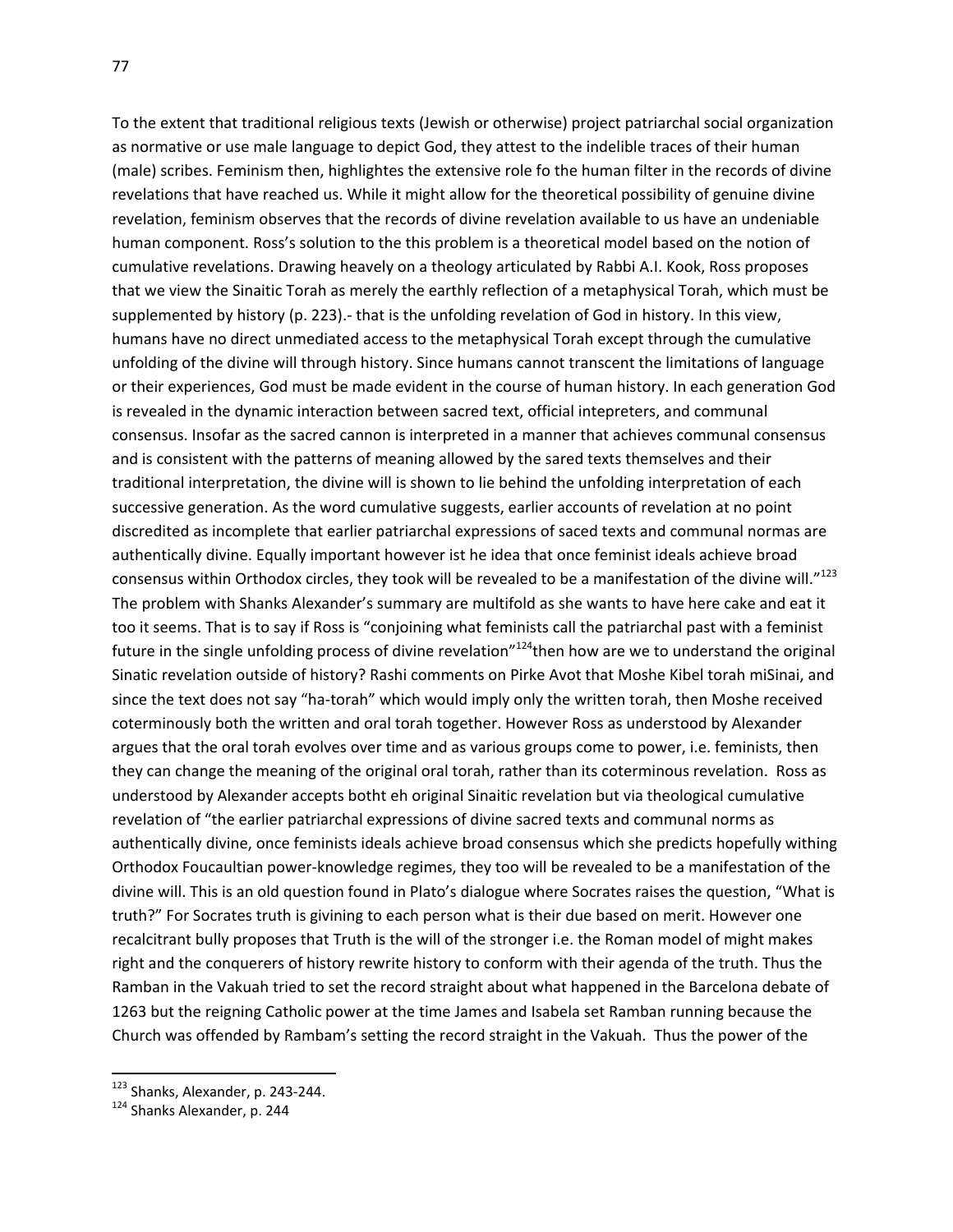reigning authoritative interpretations are merely who has power. Yes, as Ruth R. Wisse in her book on Power shows there is spiritual power as well as physical power. However it appears that Ross and Alexander Shanks appear to want to categorize the written torah as patriarchal and the Rabbinic oral torah as so much superior as it will eventually allow Feminist voices over the course of generations come to power and articulation as the evolution of cumulative torah occurs. This of course ignores the "shtira" or contradictions on alloweing the feminist critique today to coexist compatibly with what feminists call "the dominant patriarchal religious interpretations that have come down to us."<sup>125</sup> The problem with this formulation is that if G‐d is eternal and his word is forever eternal then the Maimonidean Aristotelian notion that there is no change withing God is ruptured by Ross and Shanks Alexander. In the evolution of cumulative torah God's eternal word that will stand forever does change and takes on new hermeneutical meanings. Thus Alexander likes Ross' formulation because it allows one to be an Orthodox feminist, although radical feminists who understand the contradictions of having your cake and eating it too, might object to this as "bad faith" not in the Sartrian sense, but as the inability to rationally prove revelations claims before the tribunal of reason. Alexander notes, "For the Orthodox Jewish feminist to deny the divine character of the torah, the oral torah, or halakhah is to cross a red line that places her beyond the bounds of Orthodox Judaism."<sup>126</sup> However it seems that Ross and Alexander are strattlign the fence, as Isaiah warns in a haftorah against. Alexander sees Ross' book as revolutionary in that it allows an Orthodox woman to maintain her feminist alliances because of the notion of cumulative revelation. That is to say, "ross provides Orthodox women with a way of difussing the internal tension resulting from their dual commitments to feminism and Orthodoxy."<sup>127</sup> Yet can one maintain a traditional loyalty to the sacred canon and its concomitant halakhic lifestyle in their received and authoritative form? Some like Aryeh FRimer would say no they can't. To regard Feminism as "the emergence of a new revelation of the divine will (p. 210) for Frimer is to assert a human construct on a divine revealed construct and to force by merely poltical power‐knowledge regime politics the will of a human group. For Frimer cumulative revelation is not adequate enough to enable its adherents to maintain a delicate balance between traditional reverence for the sacred canon and its traditional interpretations, one the one side and sober feminist agendas on the other. For Frimer it is more than a stira, or contradiction to assert as Ross does that the possibility for the Torah to be both human and divine. This is just contrary to reason and logic for Frimer. If divine truth is soley a matter of broad consensus within the traditional community that Orthodox feminists hope will be more open to feminist agendas, then truth is merely also a poltical human construct. That certainly is not the understanding of Truth as held by Maimonides and many other Jewish philosophers. It is not so much that the interpretative community plays a decisive role in authenticating divine traditions as divine, there either is an epistemological given ontological truth or there is not. Ross and Alexander seem to therefore be in

<sup>&</sup>lt;sup>125</sup> Shanks Alexander, p. 244; in another article titled "The Impact of Feminism on Rabbinic Studies: The Impossible Paradox of Reading Women into Rabbinical Literature" Alexander confesses the paradoxical role of Jewish feminists when she writes, "The role imagined for women in rabbinic literature is riddled with serious legal limitations and debilitating negative stereotypes. Jewish feminist readers of rabbinic literature face an irreconcilable paradox: they like other Jews turn toward this corupus as a wellspring for identity and yet find it incapable of reflecting back a vision fo whoy they would like to be" (p.101).<br>  $^{126}$  Alexander, p. 245<br>  $^{127}$  Alexander. p. 245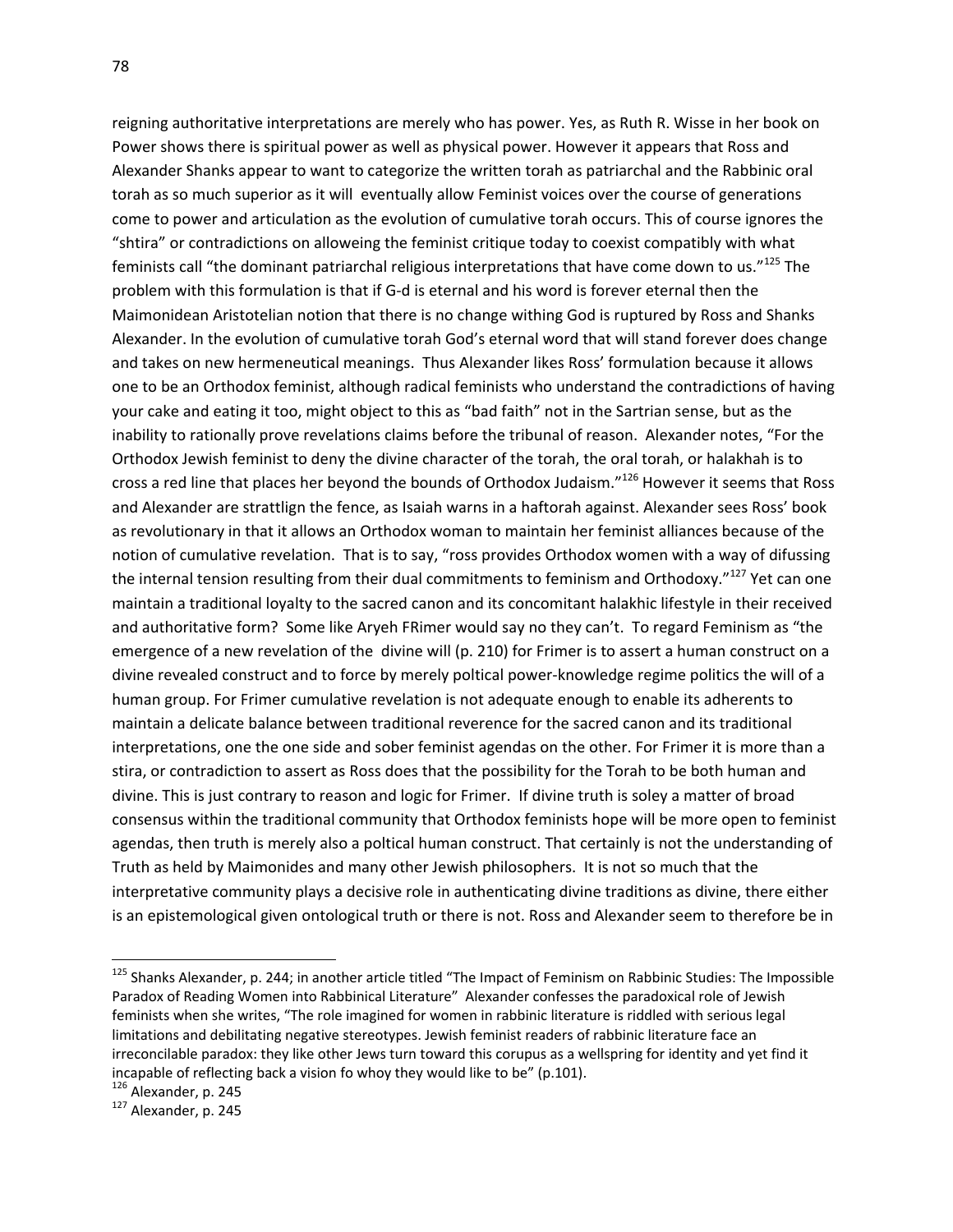agreement with Richard Rubenstein that when the Nazis murdered 1/3 of the world's Jews they murdered 1/3 of God himself, however as medieval philosophers know God is not a quantitative body that can be measured and is indeed transcendant and beyond human measurement. God is not a body, not finite, and not ignorant. Yet Ross and Alexander seem to have reduced themselves into the warp and wuff of a Marxist process that all religion is political and a matter of agendas. This is the position of Frederick Jameson in \_The Political Unconscious\_ and what Alan Bloom warns against post the 1960s when Academia just became a matter of catering to the consumers/students and big givers at Universities and all subjects were politicized with different groups such as Deconstructionists, Structuralists, Marxists, Psychoanalytical, Feminist, etc. groups with axes to grind in pursuit of nothing more than power understood in the Foucaultian sense. If only interpretations that achieve broad communal consensus are understood to be authentically divine, then power is a human construct. However as a person of faith knows, God is all powerful or omnipotent, or as Maimonidians would say God is not powerless. This contradiction between halakhic Judaism based on performance of mitzvoth and the feminism of Ross may take more generations to theologically work out. However for Areyeh Frimer to scapegoat the written law as patriarchal from a feminist persective is to rejet the divinity of the biblical text which is coterminous with rabbinic authority and its authoritative interpreters.<sup>128</sup>

Alexander refers to "the disability imposed upon women who might wisht o enter the stream of transmission. At the very root of this generative project lies a definitive exclusion of women. Consequently not only are women denied a favorable representation in the rabbinic corpus itself but hey are excluded from the transformative role of interpreter. (p.102)". Alexander argues that the goal of the feminist project is "to restore women's place in the narration of the past, effectively taking women's experiences `out of the margins' of history as has been done in so many other domains of historical study. The academic historical enterprise first confirms that women (their status, their experiences, their circumstances) are a legitimate domain of inquiry and then attempts to refashion the categories by which history is narrated in order to reflect the particularities of womens' experience." (p. 102). Alexander maps out various methods (p.103) and goals of deconstructing the patriarchal rabbinic tradition as "they (academic scholars) may try to identify protofeminist voices within the texts (Judith Hauptman<sup>129</sup>), account for the patriarchal control of womens' lives (Wegner<sup>130</sup>), or explore the constructed character of gender relations so that in the words of Miriam Peskowitz, "[we} need to repeat tehri habits for our futures."<sup>131</sup>

 $^{128}$  Frimer, Areyeh, Guarding the Treasure, p. 69.; Frimers conceives of Feminism as a doctrine about rights (zekhuyot) adovocating equality of opportunity for both genders in all spheres of life. Frimer on the other hand views halakhic Judaism on the other hand as a religion of mitzvoth and obligations (hovot) which by definition seriously limit one's personal autonomy and one's options for gender equality equations. (p.70) Frimers sees an absolute incompatibility between Ross' feminism and halakhic Judaism.<br><sup>129</sup> Hauptman states that her work, "demonstrates that patriarchy was the dominant form of social organization

among the rabbis, but is "is feminist in that I show that some of the rabbi legislators… put forth coutnervoices, calling into question the patriarchal basis of Jewish Law (Rereading the Rabbis: A Woman's Voice (Radical

Traditions) Westview Press, 1998, 11)<br><sup>130</sup> See Wegner, Chattel or Person: The Status of Women in the Mishnah, Oxford Univ. Press, 1988, , p. 186-198<br><sup>131</sup> Peskovitz, Spinning Fantasies: Rabbis, Gender, and History (Contra Culture, and Society) University of Calif. Press, 1997; Peskovitz emphasizes the extent to which rabbinic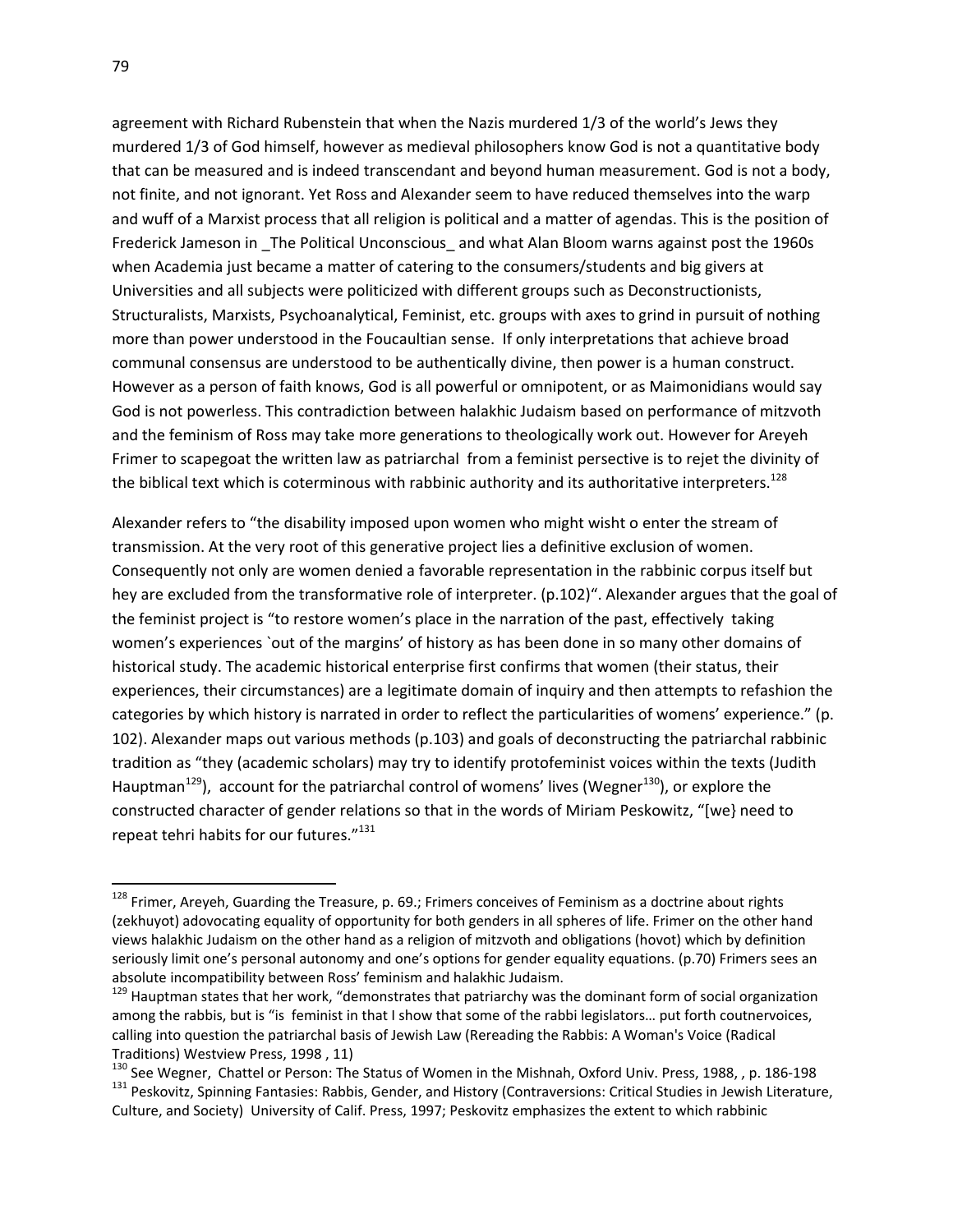VIII. No Longer written out of history- Historical Research of women in digitized archives like the Cairo Geniza and other repositories (see powerpoint and work of Marc Cohen on Cairo Geniza)

IX. The Malbim<sup>132</sup> understands the Eshet Hayil not to be a physical woman but a mushal for the life of the active and passive intellect, the dynamic of the souls (ruah, neshamah, haya, nefesh) in every human being to attain intellectual virtue, being created equal in the image of Hashem which the Rambam understands meaning in the image not anthropological resemblance but rather the potential of the active intellect to attain to divine wisdom $^{133}$ , to come closer to Being with Hashem. The Malbim's commentary is precedented on a myriad of panegyrics where the Rabbis praise the life of wisdom as the life in pursuit of study of torah. In baraita de Qinyan Torah appearing in the  $6<sup>th</sup>$  chapter of Pirke Avot we find the following praise of the life of learnngTorah:

R. Meir says Everyone occupied in Torah for its own sake merits many things. Furthermore, the entire world is worthy of him. He is called re'a; he is beloved, he loves G-d, he loves humanity, He gladdens G-d he gladdens his fellow human beings. It torah studied lishmah clothes him in humility and reverence and it enables him to be righteous pious upright and trustworthy; it keeps him away from sn and brings him clost to virtue. People benefit by his advice counsel insight and strength as it says in Proverbs 8:14 mine are counsel and resourcefulness I am understanding courage is mine… Torah's secrets are revealed to him and he becomes like a bubling spring, an endless flowing river; he is modest, long suffering and he forgives insults; it enhances and elevates him above all works." In a baraita R. Menachem son of Yose expounded the verse Provers 6:23, Misvah is ner, and Torah ohr. Scripture likens a misvah to a lamp and the Torah to the sun in order to tell you that just as a lamps light is temporary so is the protection afforded by a mitzvah. However torah likened to the sun is to tell you that just as the sun's light is forever so is protection of the Torah. And its also says Proverbs 6:22 wherever you turn she will guide you when you lie down she will watch over you and when you wake she will converse with you.<sup>134</sup>

The Malbim notes that most commentaries point out that the section on Mishlei about the Eishet Hayil is a mushal or allegory for the human intellect "depicted as a king that is to rule within a person and his primary undeveloped soul is conceived as a women wed to the King, because she listens to him. Of a materialistic nature the primary undeveloped soul is essentially inimical to spirituality which is feminine. It can be prepared however to yield instructive ideas of moral wisdom and goodness either by nature or by effort. Such a pliant soul is denoted as "a woman of valor" which the intellect finds for this is indeed a

<u> Andrewski politika (za obrazu pod predsjednika u predsjednika u predsjednika u predsjednika (za obrazu pod p</u>

sensibilities concerning gender roles are not natural but constructed. In order to make her point, she turns to the area of daily labors, the repetitive work that people do without noticing its larger implciations. She observes that women regardless of social station, were associated with textile work. i.e. spinning, and that this work became a

signifier of femininte identity<br><sup>132</sup> See Malbim on Mishley: The Commentary of Rabbi Meir Leibush Malbim on the book of Proverbs, abridged and adapted in English by Rabbi Charles Wengrov based on an original draft by Avivah Gottlieb Zornberg, Feldheim: Jerusalem, 1982<br><sup>133</sup> Proverbs 8's elegy tyo wisdom is interpreted by the rabbis to be torah as Ben sira before them (Ecclesiasticus

<sup>24:1-23);</sup> see Mirror of His beauty, p. 29-33, 79-80<br><sup>134</sup> Sot. 21a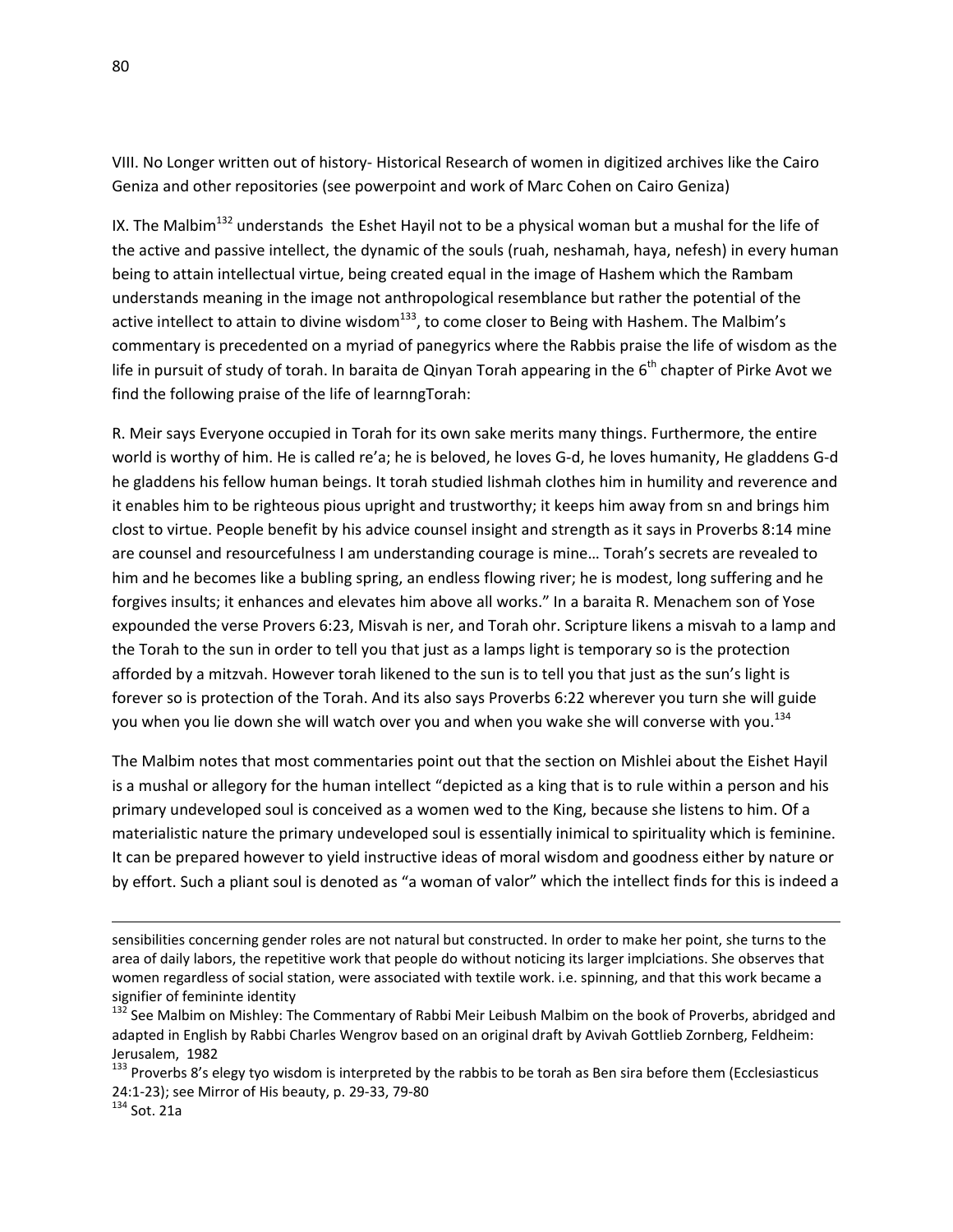find an instance of good fortune without effort. By learning to love to learn one can find her. Generally however her price is beyond rubies. A primary undeveloped soul can be evolved into a good harmonious element of the psyche only through the inner battle of the intellect to gather wisdom, understanding and knowledge. Metaphorically one must cross distant oceans and plumb the waters depths to find its pearls‐ the good hidden faculties and powers that are latent in the psyche and bring them to the surface of conscious behavior. "

The Malbim notes, "The heart is the governing force in the psyche to regulate the primary undeveloped soul under the guidance of the intellect or royal husband. If the primary soul is recalcitrant it will yield only sporadically to discipline and then regress to amorality making the individual lose what his intellect has gained from the Torah's moral laws. With a "woman of valor" an obedient primary soul a person can feel secure that there will be no such loss of moral progress in unresolved inner conflicts."<sup>135</sup>

In commenting on "she does him good and not evil all the days of his life" the Malbim comments that "Though it has elements of good, yet having experienced sin, a primary soul will sometimes fall prey to its evil elements, especially in the years of irresponsible youth. A good heedful primary soul however can make for a consistent life of decent moral behavior. "<sup>136</sup>

The malbim again allegorizes the pusukim in Mishlei 30 when commenting "Good character traits and virtues are depicted as clothing for the soul, to be realized and acquired through proper action and behavior. Virtuous actions and good deeds are consequently described as wool and flaxen cloths. A good, compliant primary soul seeks and welcomes good deeds to acquire its garments of praiseworthy character traits; it does not have to be coerced and compelled inured to virtuous actions." 137

The Malbim's comments on "bringing food from afar" refers to the pliant's soul supplying the active intellect with the sensual data of experience. Factual worldly education can be acquired by trading in human experience, gaining knowledge by knowledge as it were, to profit in one' s development. One must embark on the high seas of this profound wide ranging knowledge to bring "such food from afar" for the soul; for the faculties of wisdom intellectual and spiritual awareness are innately distant from the physical world. Though normally the primary soul purified of such tendencies will "sail forth" unimpeded flag unfurled into the "sea" of valid knowledge. "<sup>138</sup>

The malbim understands the pusek that the internal needs of the home require the Eishet Chayil to rise early before dawn and prepare food for the family and the rations for the servants to mean that "in the world the light of the intellect and spirituality is greatly darkened by the physical human condition. A good soul, however will arise from its torpor in the dark of night of earthly existence and give the food of torah study to her household, the faculties of the intellect and understanding, and rations of

<sup>&</sup>lt;sup>135</sup> See Malbim on Mishley: The Commentary of Rabbi Meir Leibush Malbim on the book of Proverbs, abridged and adapted in English by Rabbi Charles Wengrov based on an original draft by Avivah Gottlieb Zornberg, Feldheim: Jerusalem, 1982<br> $\frac{^{136}}{^{137}}$  Ibid.<br> $\frac{^{138}}{^{138}}$  Ibid.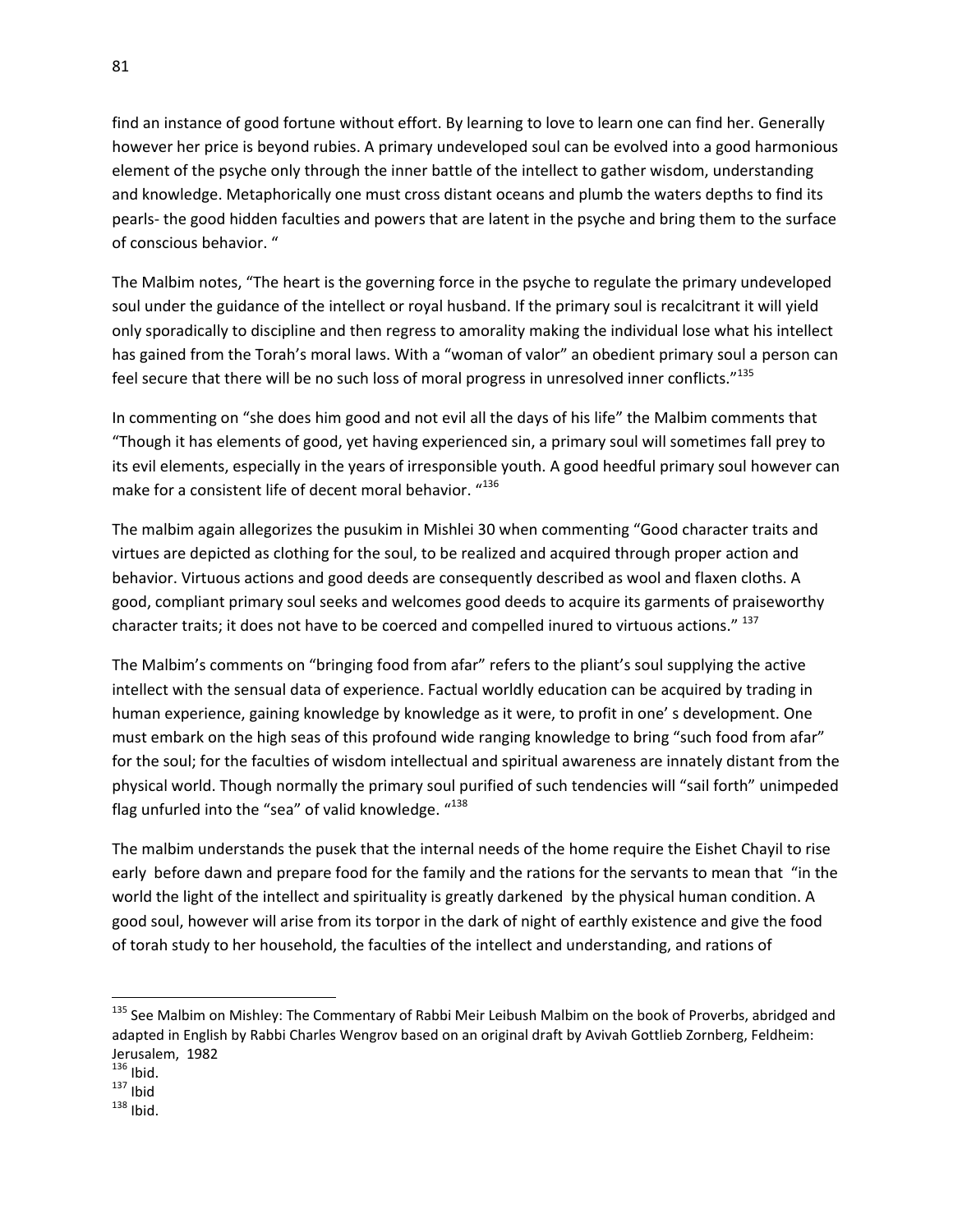observance of religious commandments and moral precepts for the training of the maids, the physical self and its natural tendencies."<sup>139</sup>

Commenting on the pusek that she planned a field and acquired it with the fruit of her hands she planted a vineyard the Malbim comments, "by nature the primary soul is able and willing to plant divine seeds of good action in the psyche if the human being does his farming properly by moral study and conduct; and then there is a harvest of reward in olam ha bah for all his good deeds. The field of study and mental growth is symbolized as a vineyard, in which proper conceptions are planted to develop into an essential part of the psyche which remains through eternity."

Commenting on "she set her hands to the distaff and her palms held the spindle the Malbim comments, Intellectual pursuits in religious development are akin to walking to proceed steadily from concept to concept. The good soul "girds her loins" so that the individual can make steady gains in his understanding. As regards action, the performance of the Torah's commandments and good deeds, "she makes her arms strong" and enables the individual to act forthrightly, unhampered by laziness or reluctance. "

Commenting on "her lamp would not go out at night" the Malbim notes "as it progresses well toward its own perfection a good soul wishes to improve others too. Both in their moral understanding and in their actions to gain profit by selling the merchandise" that is found so good. Thus a great, abiding merit is earned as the individual shares in the reward that others gain by their moral progress and so "her lamp will not go out in the night" of terminated life: after his death, such an individual's good and religious deeds and the torah he taught, will continue to cast their influence like a shining light." 140

Commenting on "she opens her hands to the poor man and stretched out her hands to the needy, the Malbim comments, " "the distaff connotes a wooden beam to which prisoners were pinioned or tied, suggesting the coarse physicality of this world that ties and hampers the human psyche. Reducing it to hopeless poverty. ?Here the good soul sets her hands to the performance of mitzvoth and good deeds, to refine the physical self and release it from its bonds. It furthermore helps a hopelessly needy man, overcome by physical desires and drives by setting an example for him to emulate thus to gain mastery of his gross physical nature. Again for growth in religious awareness "her palms hold the spindle" to weave the insights for progressive understanding and the good soul can "open her palms to a " spiritually poor man." To teach him the divine word and holy knowledge of the Torah, that will stand him in good stead in olam ha-bah."<sup>141</sup>

Commenting on the pusek "she is not afraid for her household during snow" the Malbim comments, "a good primary soul that has developed well will feel no fear of death, the time of snow that freezes off the natural warmth of life for it has no anxiety about its household of spiritual forces and faculties in the

 $\frac{139}{140}$  Ibid.<br> $\frac{140}{141}$  Ibid.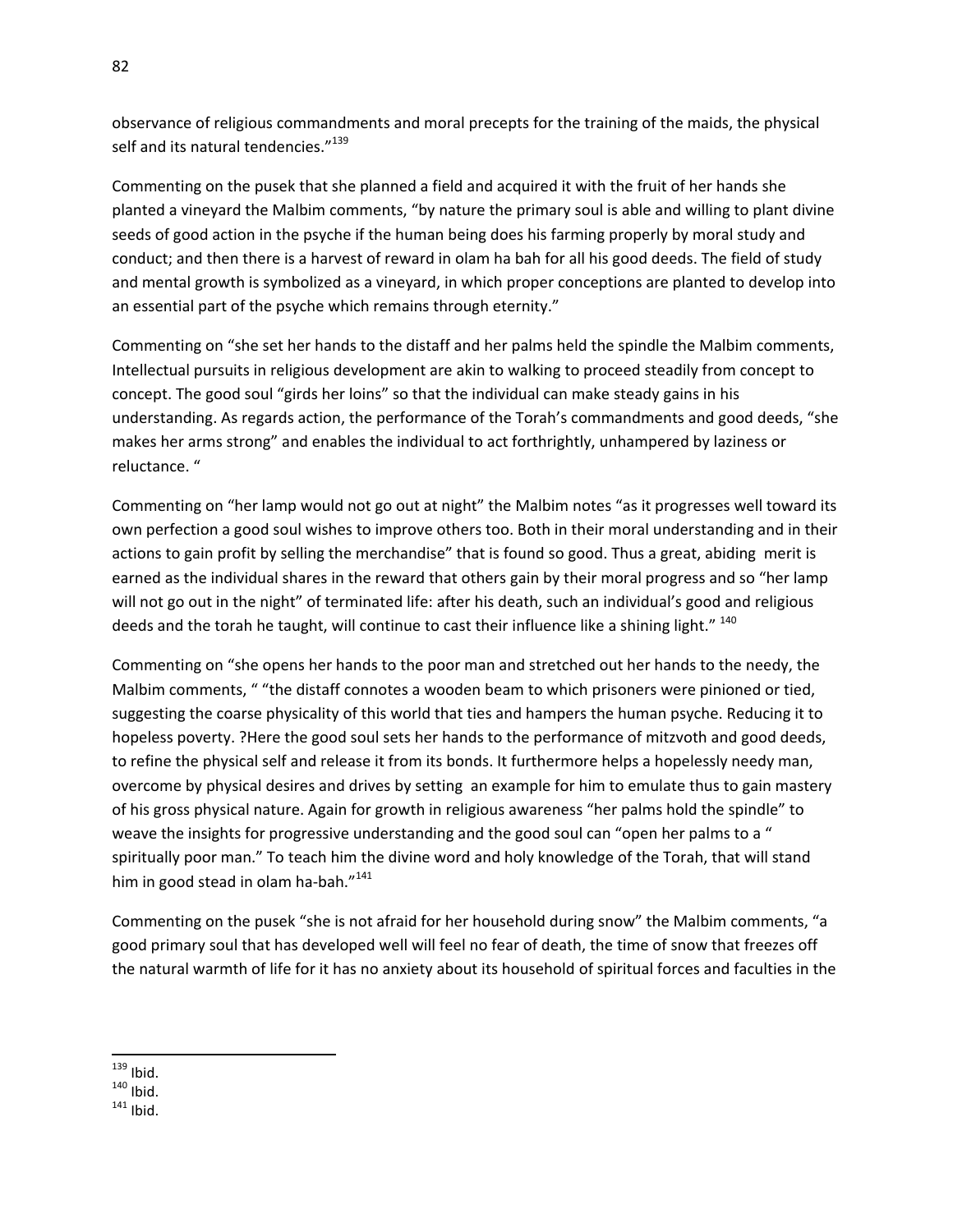psyche, that they will remain without clothes (verse 13) for all her household are clothed in manifold garments of Torah and good deeds. The word scarlet is understood as various or manifold. "<sup>142</sup>

Commenting on "she is clothed in purple" the Malbim notes "the soul has moreover made for itself precious ornaments of the perceptions and ideas gained in a lifetime of religious study and it has splendid garments out of such study and observance, a spiritual status to adore it in the Hereafter."<sup>143</sup>

Commenting on her husband is known in the gates the Malbim comments, "The husband of the good primary soul the guiding intellect o the psyche will be known and have a telling effect when they shall speak with the enemies in the gate (Tehillim 127:5) i.e. in confronting and battling the inner forces of evil impulse to impose discipline with moral law. Again, it will make its mark in "sitting with the elders of the land" i.e. in studying moral perceptions and religious ideas to gain an elder's mastery of understanding."

Commenting on "she made linen clothing and would sell it" the Malbim comments, "the gaining of understanding that integrates a person's acquired perceptions and insights is symbolized as the weaving of linen clothing. This the good soul sells by applying it in the individual's inner life and by sharing it with others which in turn increases and enriches one's own religious maturation. The belt denotes the strength of wisdom to overcome temptation and impulse and choose only the good in behavior. This too "she gives to a trader" to pass on to others as an example to learn from." $144$ 

Commenting on "strength and dignity are her clothing" the Malbim continues to comment, "Out of a life of divine education and good deeds the good soul will be clothed in garments of spiritual splendor when the final day of earthly existence is to be faced. There will be happiness and joy as well for this good soul that has brought merit and virtue to others by precept and example thus earning a radiant reward in the Hereafter."<sup>145</sup>

Commenting on "she opened her mouth with wisdom and kindness was on her tongue" the Malbim notes "the good soul will then point to a lifetime choice of good over evil by the laws of moral wisdom. The tongue within the mouth denotes inner understanding‐ which the good soul gained, while on earth, of the esoteric meaning of much in the torah designated as a torah of kindness since it goes amply beyond the plain meaning as kindness goes beyond the call of law and duty."<sup>146</sup>

Commenting on "she would not eat the bread of idleness" the Malbim comments, "If a good soul has kept watch only over its own household to achieve self-perfection by alertness and zeal, there will be no public general praise. Only 'her children" the good deeds performed and the good faculties developed in

- 
- 
- 

<sup>142</sup> Ibid.<br><sup>143</sup> Ibid.<br><sup>144</sup> Ibid.<br><sup>145</sup> Ibid.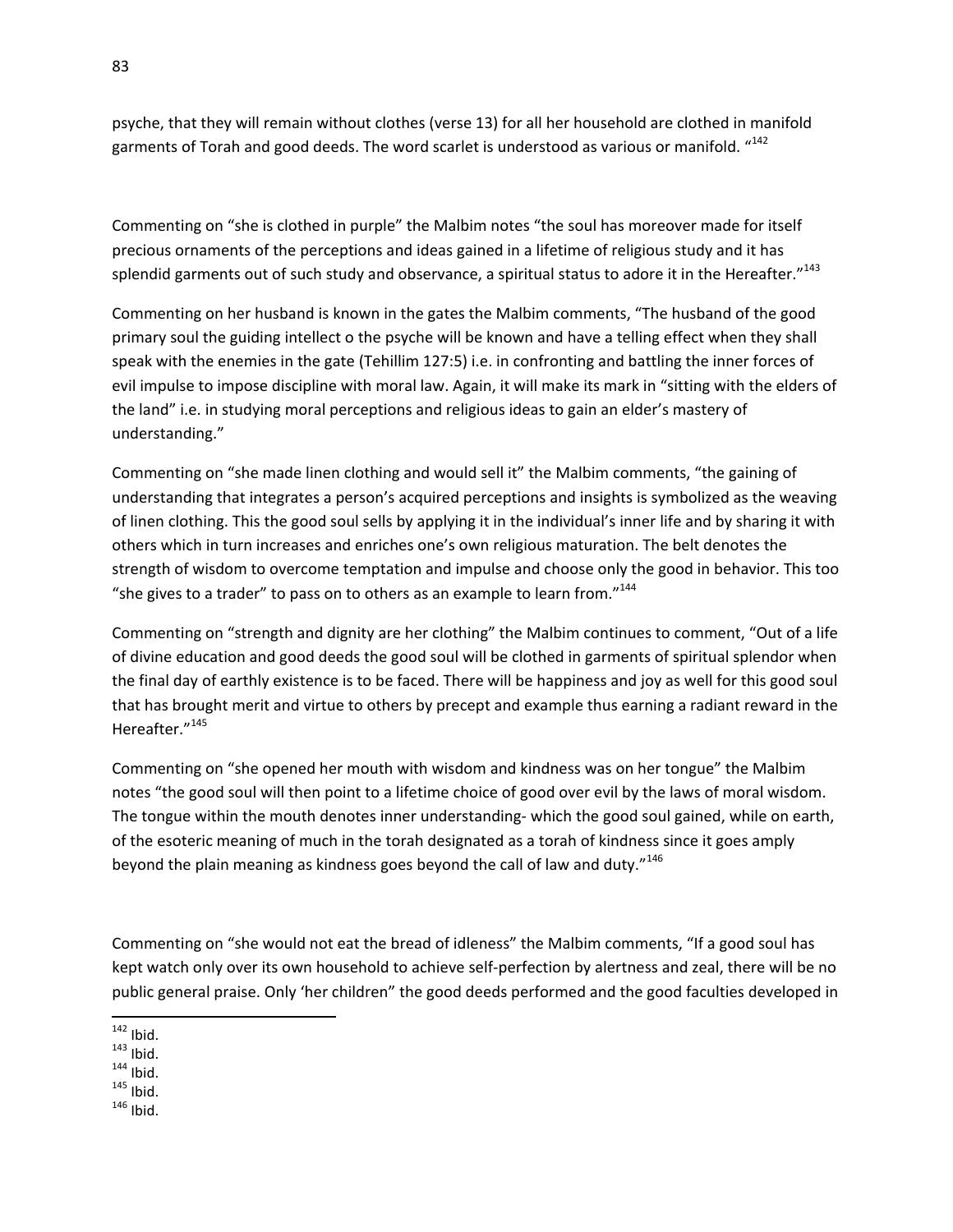the psyche will bring reward; and for all the effort and energy invested in holy study to attain divine truth, "her husband" the intellect will be grateful for having been able to take this clear blessed path in life. $^{\prime\prime}$ <sup>147</sup>

Commenting on "many daughters have done valiantly but you excelled them all" the Malbim comments, "many good souls have pursued their own perfection gaining spiritual charm and beauty by intellectual attainments and good deeds. Such gains however are false and vapid as it were in comparison with the achievements of good souls whose life has been marked by a devout awareness and reverence of the Almighty which has inspired them to exert a profound influence on others. Such a soul's reward is extremely great, and its name remains a source of blessing wherever the Torah's wisdom and righteousness is valued."

Thus we see that the engendered language of the Eishte Chayil in Mishlei chapter 30 as understood by the Malbim is a mushal for the attainment of the active intellect (male) in relationship to the potential intellect i.e. an allegory for the purpose of life of the mind, to seek hokmah, binah vedaas, in the quest for intellectual‐moral‐and spiritual virtue. That this pursuit of intellectual virtue‐moral virtue and spiritual virtue is common to all human beings in potential that have a soul(s) therefore the musal of the eishet Chayil speaks to the opportunities in spiritual and intellectual cognitive education that both men and women share by being endowed with a soul.

The Malbim's mushal is a praise for torah learning as the Mishnah in peah notes "Talmud torah kineged kulam." R. Berakhia and R. Hiyya of Kefar Tahmin one said event he whole world in its entirety is not worth a single word of torah. The other said even tall the mitzvoth of the torah are not worth a single word of torah (Y.Peah 1:1 (15c). In Rabbinic eschatology the rewards of torah were not only a question of "enlightenment" and life enhancement. Reward had come to be thought of as recompense to be enjoyed by the individual's disembodied soul after death. The soul's bliss in the next world was contigent on the moral-intellectual-and spiritual virtue gained in olam hazeh. Hence if Torha study and is reward were the prerogative of men, what would a woman's ledger look like on the day of reckoning? By what means do women gain merit is embodied in the phrase "nahsim bemai zakhayan? By letting their sons learn scripture and their husbands learn Mishnah and by waiting patiently for their husbands to return from the study house.<sup>148</sup> Thus the rabbis replace the biblical role of men as warriars when a man's swagger was his sword (Dt. 22:5a) with the sisth‐fringes so that the bucherim in Yeshivah fight the real wars of the Lr-rd with the swords of pilpul that aquire eternal merit. This is not the physical battlefield of Esauv but the spiritual battlefield of makloket in the shas. Rambam tells us that the reward for the righteous will be proporitional to the wisdom‐understanding‐and knowledge gained in this world where the righteous will bask with crowns on their heads in the ziv shekhinah (a feminine manifestation of Hashem). However the Rabbinic tradition also reenvisions women as the source of wisdom. The Targumic witness prove the resilence of torah‐for all by attesting to the marvels such as Abigail, the

<sup>&</sup>lt;sup>147</sup> Ibid.<br><sup>148</sup> Ber. 9:5; see Sotah 21a "Though not under orders to study the reward ofr taking their sons to their scripture and mishnah lessons and waiting patiently for their husbands until they return from the bet midrash do they not plg that reward?" This is a kind of vicarious expiation noted in the phrase hareni kapparath alav.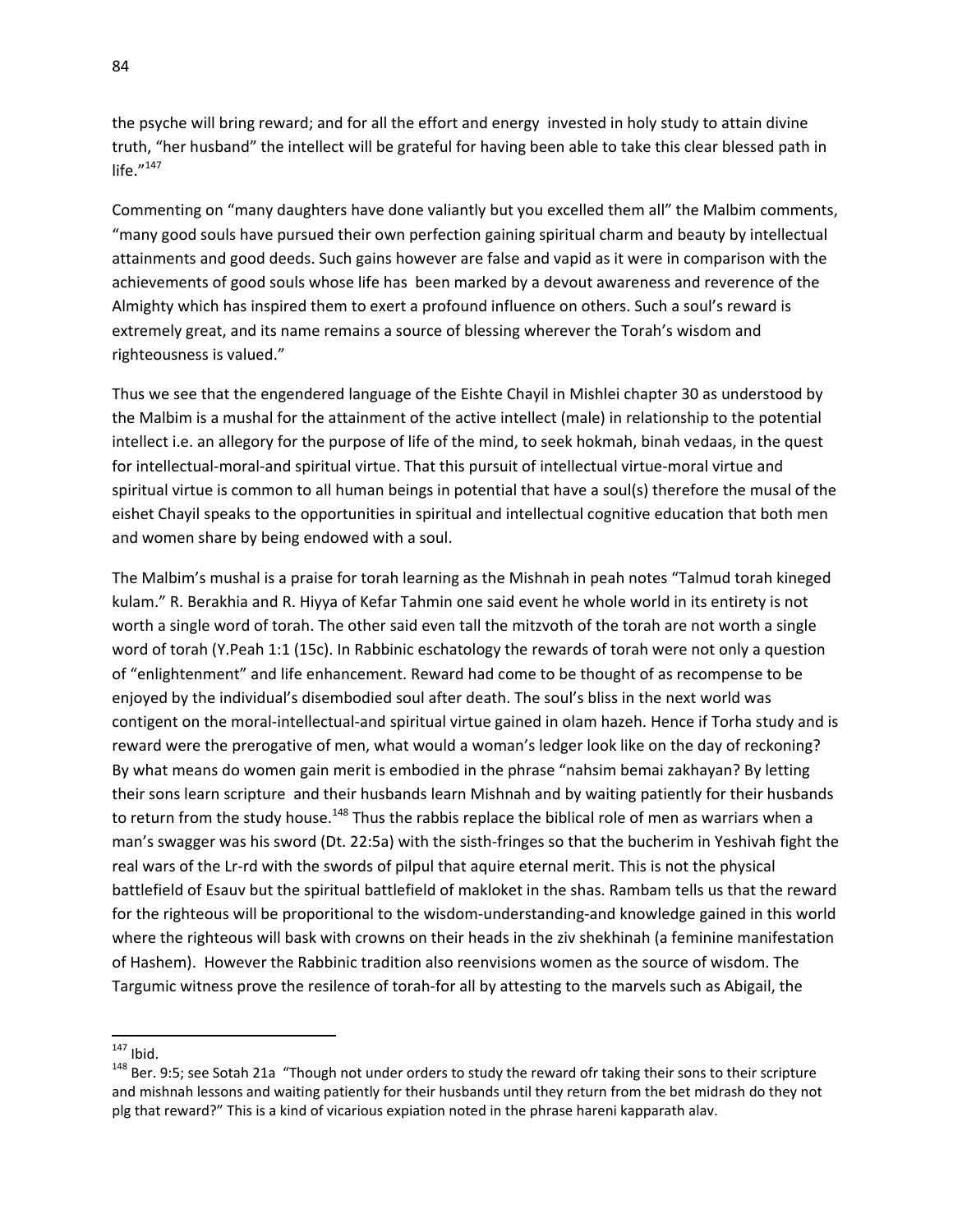erudite Talmudist who parries her male counterpart in pukkah halkhic debate.<sup>149</sup> We also learnof the Shunnamite who studies torah with a foremost teacher and parallel to his male disciples is expected to pay him her respects on specified Holy days.<sup>150</sup> In Ruth Rabbah 2:23 and elsewhere Naomi is depicted as instructing Ruth in the intricacies of halakhah.<sup>151</sup> The wise woman of Abel appraises Joab of his Torah duties.<sup>152</sup> In the 9<sup>th</sup> century text known as Seder Tannaim va-Amoraim, Deborah and Huldah figure as links in the living chain of Torah transmission (a masorah) that is they are entrusted by their teachers with the entire corpus of oral torah.<sup>153</sup> If we dig deeper we yet again recover Samson's yoshevet vedoreshet mother.<sup>154</sup> Still deeper yet in rabbinic texts we discover that potentially boundless band of womankind whose torah learning the rabbis sought to protect against amnesia.<sup>155</sup> With regards to wisdom personified as a woman we find the pusek "long life is in her right hand and in her left riches and honour (Proverbs3:16). As ben bag bag implores, "turn it turn it, everything is in it."

## X. Conclusions

Jewish feminism faces many new questions in the  $21<sup>st</sup>$  century particularly as a result of new advances in technology and science. The halakhic process is what is required to deal with new questions such as transhumanism as the post-modern world is confronted by new questions such as those made possible by genetic engineering and technology that can save human species from its biological limitations as well as risk to threaten with destruction the very existence of human life itself. Transhumanists consider the human species to be a work in progress. The species will continue to evolve as a result of the confluence of advancements in the life sciences, neuroscience, genomics, robotics, informatics, and nanotechnology. For Transhumanists the human species is in an early stage of human evolution. Whereas today humans are still enslaved to their genetic programming IVF, PGD, and other biological techniques make it possible to eradicate genetic diseases and afflictions and genetic engineering and programming may in the future through bioengineering and genetic enhancement allow humans to live longer, possess new cognitive and physical abilities, and eventually be liberated from pain and suffering due to aging and disease. We may speculate that humans may even conquer the ultimate enemy death itself by attaining cognitive immortality that is the downloading of human software (the mind) into artificially intelligent machines that will continue to exist long after the individual human has perished. In the trans humanist future sperm and egg banks will allow humans to design themselves out of the biological limitations of the human condition, and for all of these scenarios in the future the relationship between men and women may change and continue to evolve as feminists gain more control over their human destiny in procreation and the social cultural political realms. Yet ethics would dictate that the trans humanist science fiction that seeks to make an assault on the finitude of the human being is one more example of human hubris. This technological hubris dare not risk becoming a eugenicist nightmarish dream. Perhaps instead of trying to be like immortal gods beyond death what is need is to

 $149$  Meg.14b

<sup>&</sup>lt;sup>150</sup> RH 16b<br>
<sup>151</sup> Yevamoth 47b<br>
<sup>151</sup> Yevamoth 47b<br>
<sup>152</sup> Tg to 2 Sam 20:18<br>
<sup>153</sup> Mahzor Vitry, Nuremberg 1923, p. 481; S. D. Luzzatto's critical edition, Prague 1839, p.3<br>
<sup>154</sup> Midrash Eshet Hayil in Wertheimer's Bat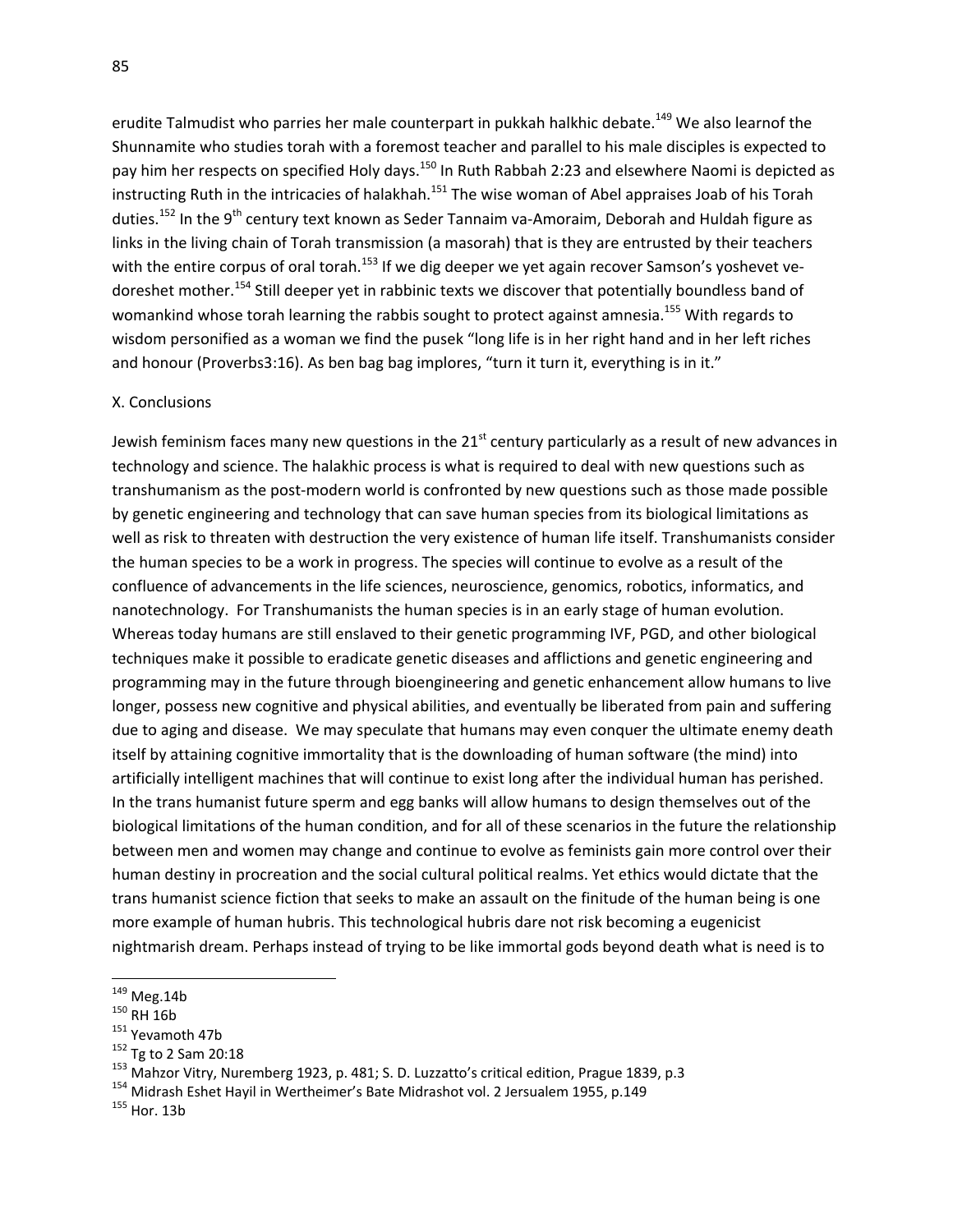enable humans to live with dignity and strive for ethical‐moral‐spiritual virtue. The question is one of what is true happiness. Will more sophisticated technologies make us more happy. Of course not. Traditional Judaism has conceived of happiness in terms of intellectual attainment and raising Jewish families to whom one transmits to future offspring the teachings of Judaism and moral virtues. Living a life of the mind, in search of hokmah, binah, vedaas, was the traditional Jewish response to ultimate happiness to contemplate the attributes of G-d, to dwell in His heavenly Temple forever. While man has progressed technologically this is not necessarily so morally and ethically and it is this goal that we must strive for. We need to focus on cultivation of the virtues at the center of human happiness because Judaism considers this redemptive. To give rise to a new generation that is more wise, more compassionate, more caring to live better and interact with respect for each other, cultivating moral personality should be the goal of Judaism and Jewish feminism. The liberating power of Judaism is not necessarily only in its answers but its questioning as the piety of thought. Commitment to the truth enables Judaism its integrity and Jewish feminism need not be dogmatic in character. It should however enable men and women to live more justly and more truthfully with one another in harmony rather than promoting relationships of oppression and exploitation. A goal of Jewish feminism should be to eradicate abuse in all its forms, allowing women to assume their rightful place of dignity and respect and adulation within Judaism. The importance of gender does not lead one to endorse radical feminism that denounces the very institutions of family and marriage that trans humanisms may envision. Jewish feminists ultimately want to be equal but different at the same time. They want to have access to all aspects of life (politics, law, economy, education, medicine, the arts, etc.) and not be excluded simply because they are women. At the same time women are not men and do not want to be assimilated into the male paradigm. The issue is not as Freud posited "biology is destiny" but rather what ethical, social, and political significance can we ascribe to biological differences. If women are to imitate male behavior in the work place of social sphere then women fall trap to becoming woman warrior amazons. Men have wreaked enough war and fighting across history and at this point in human history the next major militaristic confrontation does indeed annihilating life on the planet mother earth. Thus it is important women not merely try to imitate male behavior and roles. In short Jewish feminism can remain true to its mission if it continues to strive to make us better human beings, and realize the messianic vision of an earth eradicated from war. War has been waged by men now too long. The Quaker option of passivism is not an option in the face of radical evil such as another Hitler. But as the messiah tarries, perhaps Jewish feminism can urge us to strive for our better selves to help realize the day that is promised by Isaiah, a world that will not know war anymore, a day where the swords will be turned into plowshares, a day where the one preoccupation of the world will be to know hashed, and the knowledge of Hashem will fill the world as the waters fill the seas. In that day a midrash has it that death will be abolished and women will not experience pain in child labor anymore nor men have to earn their living by the sweat of their brows. This task is worth striving towards and Jewish feminism has an important role to realize this potential that is promised in our prophetic writings of a more fair, just, equitable world where the messianic King will judge not by the assumptions of the eyes and ears but by truth, justice, righteousness, and fairness. Such is the true vitality of Jewish feminism. One based on love and not hate. One based on ahavas hinam rather than sinat hinam. Jewish feminism should pave the way not only for gender equality while still recognizing the biological differences in the sexes but also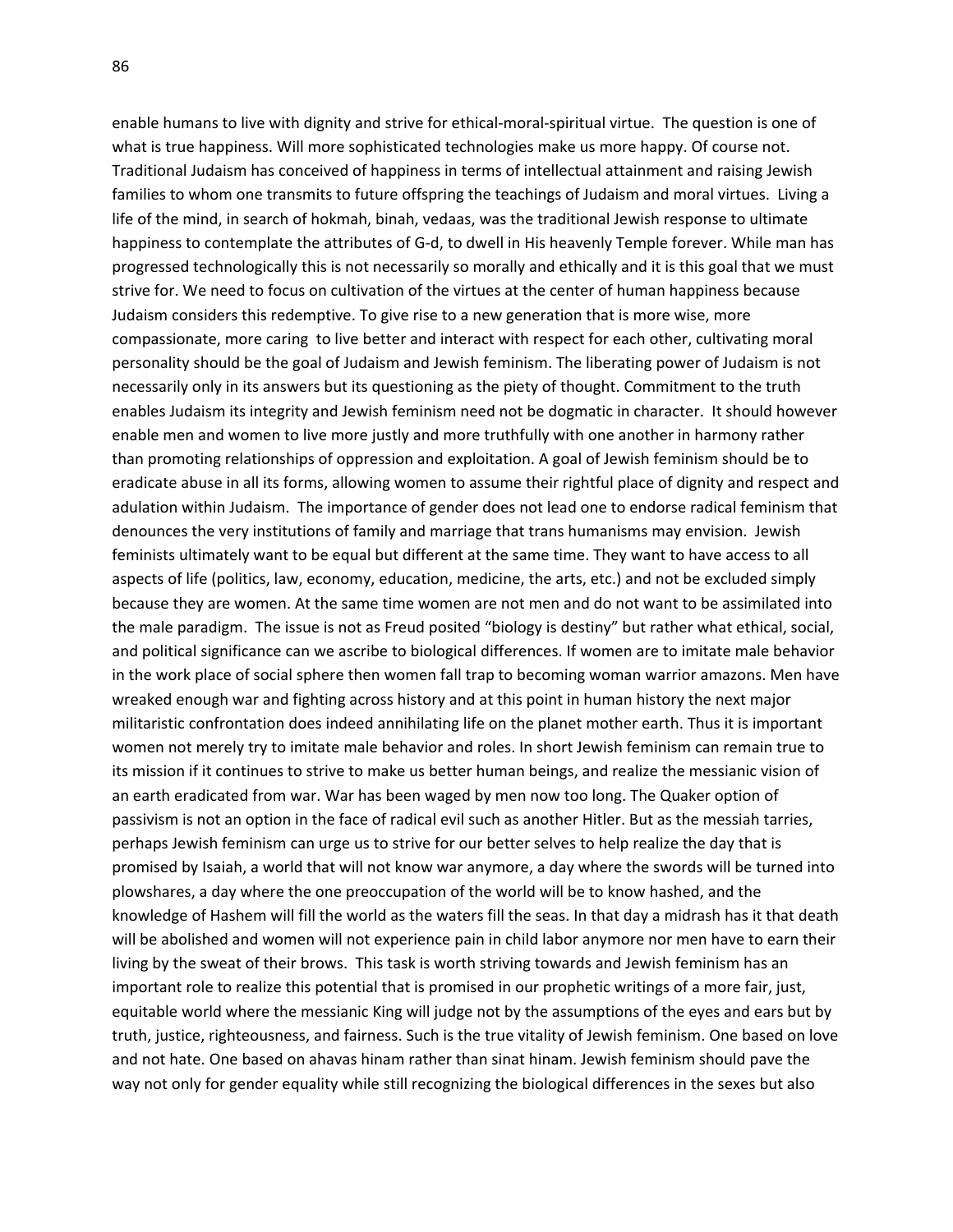seek to make the world a better place so that men and women may dwell together not in persistent opposition of exploitation and oppression, but in love, harmony, brotherhood and sisterhood.

Sociologically however we are warned with the substance of statistics and data by Chaim I. Waxman that American Orthodoxy and throughout the world is moving to the right towards the Haredi varieties which have a larger birth rate than Modern Orthodoxy groups. According to Waxman there are a number of basic sociological factors which render it inevitable that Orthodoxy in modern society will adopt a stance of greater isolation and especially ritualistic stringency and more resistance to womens' roles of authority in the area of halakhic decision making. Waxman writes, "it should be emphasized that the haredit opposition to modernity is to the cultural components of modernity, not to the technological. In contrast to the Amish and others, haredim do not reject technological innovations but adopt and adapt them to their ends of social and cultural isolation"<sup>156</sup>, which was the point of my opening section on the asifa. How Feminism will fully effect Haredi Judaism waits to be seen, but currently the Haredi camp is more resistant to modern feminism than the other liberal movements of Judaism. Haredi Judaism is based on strict separation between the sexes except in marriage. Besides accepting humras or stringencies the real aspect that defines Haredi Judaism is their rejection of modernity which the last section of this paper has tried to show is the ideological underpinnings of the modern feminist movements. Individualism, the quick fix, the sound byte mentality, and fast food generation is characteristic of modernity with its idolatrous belief in the march of progress and technological progress that Haredi understanding rejects. The traditional Jewish view is the yoredit of Jewish generations from the revelation on Har Sinai. Boundary maintenance makes for Haredi limits. Haredi communities separate from the larger liberal Jewish societies and especially from what it views as the treif non-Jewish elements in the larger non-Jewish cultures. Many Haredi Jews view modern feminism as a threat and or heresy. Haredi Judaism involves submission to Religious Rabbinic authority. Authority and tradition are a prerequisite for religious orthodoxy. Waxman writes, "Within an orthodoxy the individual is expected to so internalize tradition as to perceive himself as not having any choice but to conform to all of its dictates. The notion that the indivividual has any right to choose is heretical, as Peter Berger elucidates. As he points out the English word heresy comes from the Greek verb which means to "choose". From the perspective of religious orthodoxy one has no choice, and from the perspective of traditional Orthodoxy the actions of choice included the inevitable submission to the ultimate authority of the rabbinic scholarly elite."<sup>157</sup> The Halakhic authority of the Rabbinic Hareidi elite currently mostly rejects the developments from the French Revolution on of feminism, Jewish feminism included in this evolution. Halakhah changes more slowly than political ideologies such as feminism. Black and white categories such as male/female, light/dark, form/matter often govern the search for rigidity of clarity that is found among the masses of Haredi Judaisms. The grey areas of intellectual consideration often are less attractive to mass followers than the emotional passionate warmth of Jewish outreach. The somewhat distant intellectual coolness of philosophical modern Orthodoxy that are more open to Jewish feminism, are often suspect to the Haredim. Haredi Jews often approach the ill

<sup>&</sup>lt;sup>156</sup> Waxman, Chaim I., "The Haredization of American Orthodox Jewry", Jerusalem Letters, No. 376 19 Shevat 5758/ 15 Febr. 1998 see: http://www.policyarchive.org/handle/10207/bitstreams/18274.pdf

<sup>157</sup> Ibid., http://www.policyarchive.org/handle/10207/bitstreams/18274.pdf